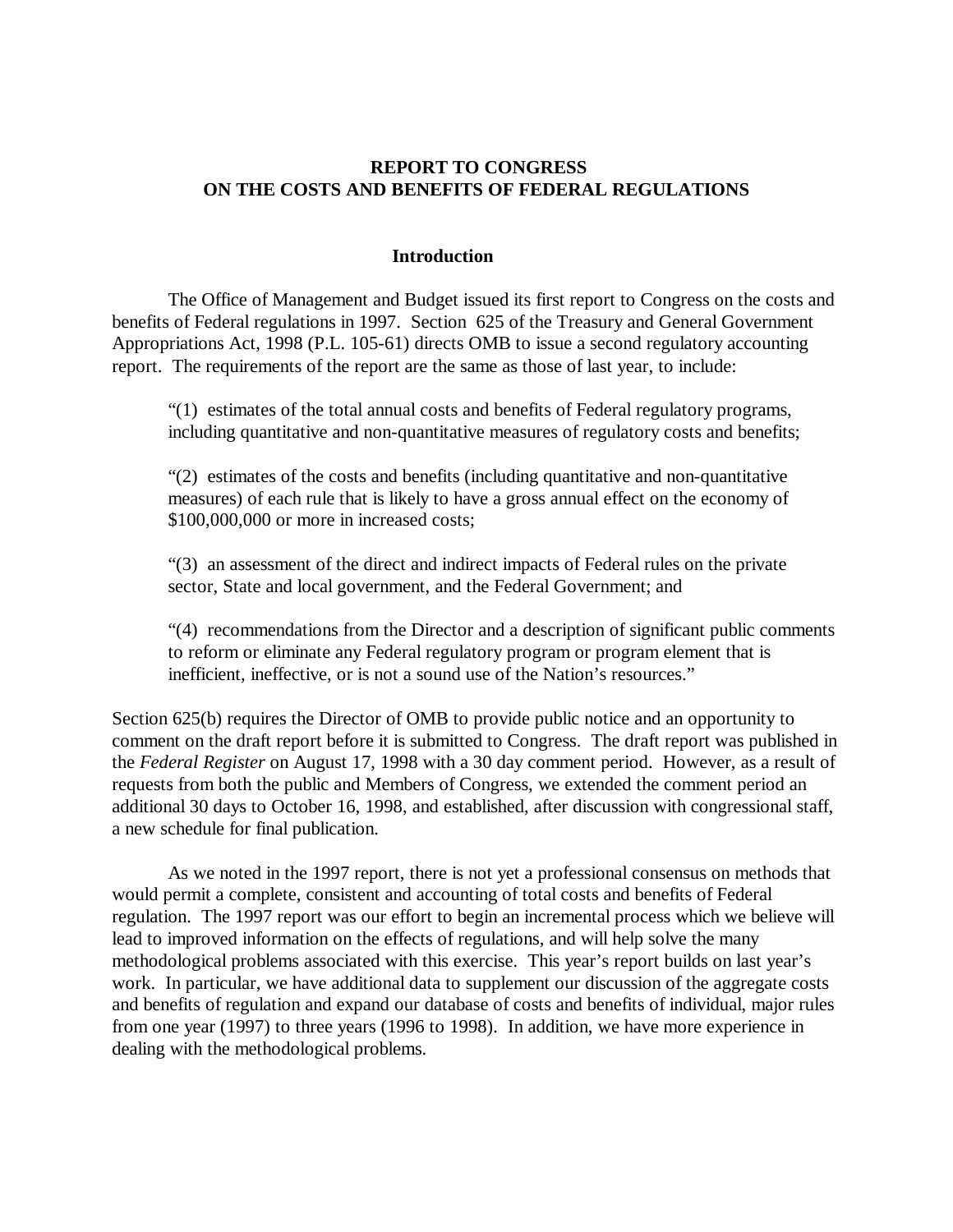One fact has not changed since the first report. There are still enormous data gaps in the information available on regulatory benefits and costs. Although accurate data is still sparse and agreed-upon methods for estimating many effects are still lacking, we have made significant progress in improving these estimates, especially for the major rules of the last three years.

As we stated last year, explicitly quantifying and monetizing benefits and costs significantly enhances our ability to compare alternative approaches to achieving regulatory goals, ultimately producing more benefits with fewer costs. President Clinton's Executive Order 12866, "Regulatory Planning and Review," recognizes and incorporates this principle, requiring agencies to quantify both costs and benefits to the best of their ability and to the extent permitted by law. We continue to recognize that significant regulatory costs and benefits may not be quantifiable, but may have to be described in qualitative terms. All information, both qualitative and quantitative, contributes to our understanding of the effects of regulation.

This report presents new information on both the total costs and benefits of regulation and the costs and benefits of major individual regulations. We hope to continue this important dialogue to improve our knowledge about the effects of regulation on the public, the economy, and American society.

Before submitting this report to Congress, we provided the public with notice and an opportunity to comment on this report as required by Section 625(b). We received 35 comments from representatives of industry and public interest groups, Federal agencies, and individuals. Favorable comments on the second report discussed the various improvements we made over the 1997 report. In particular, these include greater disaggregation of categories for the aggregate estimates, a significant increase in the number of estimates of costs and benefits for major rules, the inclusion of rules from independent agencies, monetizing the costs and benefits of major rules where agencies had been unable to do so, comparing retrospective estimates of costs and benefits with prospective estimates for a set of rules, and including a proposal to restructure the electricity generation sector.

Commenters also provided suggestions on how to improve the report. Prominent among these suggestions are that we should recommend reforming or eliminating additional Federal regulatory programs or program elements and use our own best judgements of the costs and benefits of Federal regulations, relying less on agency estimates. We have followed these suggestions. In Chapter IV, we present ten additional recommendations for reforming or eliminating additional Federal regulatory programs. We also discuss in greater detail in the Appendix our efforts to be responsive to these suggestions as well as the many others that we received. In some cases, we have modified the report to incorporate the suggested changes, in others we have made plans to include them in our next report that is required by the Regulatory Accounting Amendment contained in Section 638 of H.R. 4328, The Omnibus Consolidated and Emergency Supplemental Appropriations Act, FY 1999 (P.L. 105-277), and in still others we explain why we do not plan to adopt the suggestions.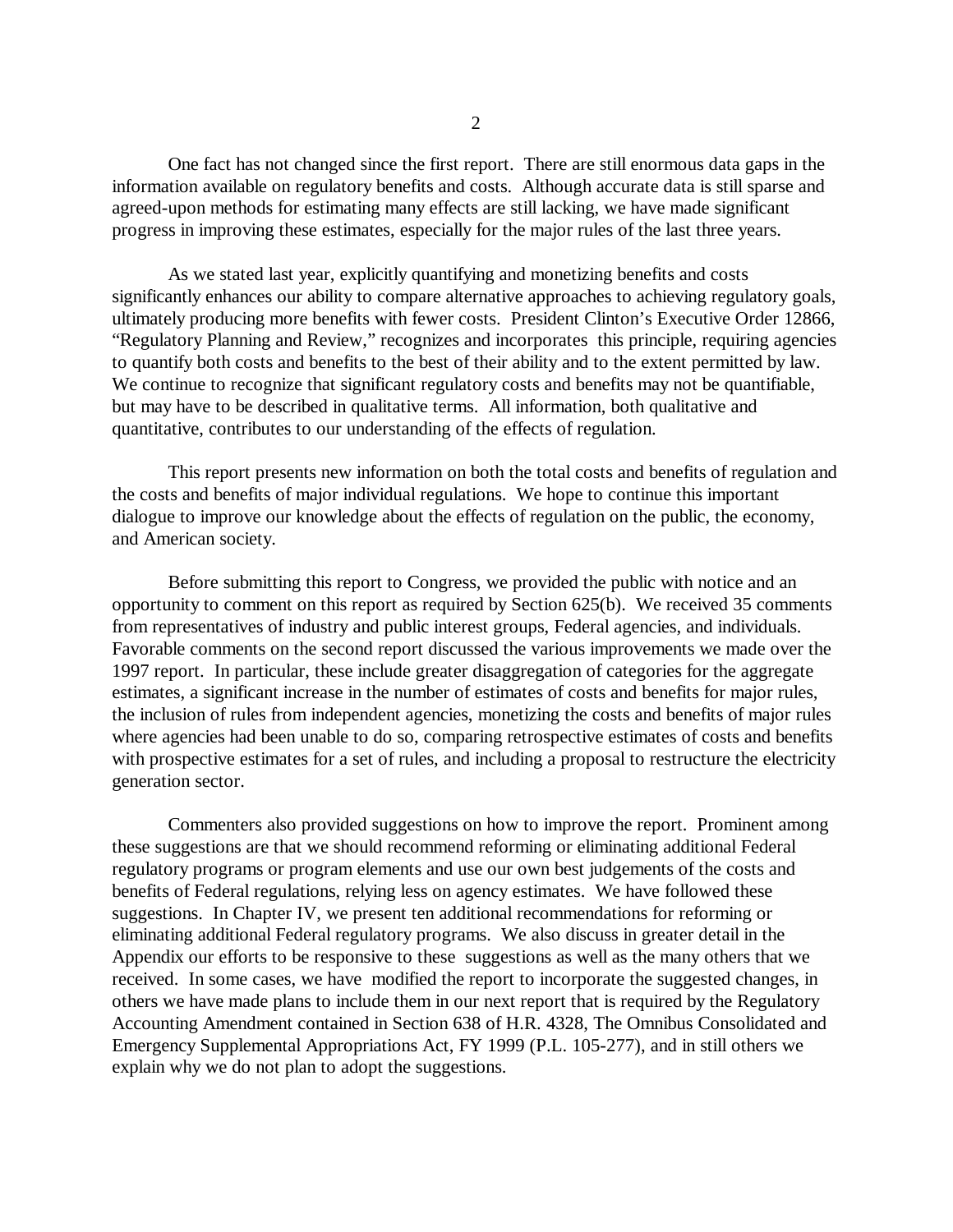In our August 17, 1998, Notice published in the *Federal Register*, we asked for comments on all aspects of the draft report, but in particular asked for comments and suggestions pertaining to the following:

- C The validity and reliability of our new estimates of the costs and benefits of regulations in the aggregate, as well as by regulatory program or program element;
- C Our discussion of the methodological problems of estimating the costs and benefits of existing rules, e.g., the baseline and comparability problems and complications introduced by using prospective studies to evaluate existing programs;
- C Our review of several case studies of the costs and benefits of existing regulations and the lessons we draw from them;
- C Any additional studies that might provide reliable estimates or assessments of the annual costs and benefits, or direct and indirect effects on the private sector, State and local government, and the Federal Government, of regulation in the aggregate or of the individual regulations that we discuss;
- C Our approach to estimating the costs and benefits of the individual regulations reviewed by OMB between April 1, 1995, and March 31, 1998, that we discuss; and;
- C Programs or program elements on which there is objective and verifiable information that would lead to a conclusion that such programs are inefficient or ineffective and should be eliminated or reformed.

Also, Congress specifically required that the report provide ". . . a description of significant public comments to reform or eliminate any Federal regulatory program or program element that is inefficient, ineffective, or is not a sound use of the Nation's resources." We have summarized the comments we received pursuant to the *Federal Register* Notice in the Appendix to this report. As noted above, we have incorporated the useful suggestions we gained from the comments to the extent possible.

The report is divided into four chapters and the Appendix. In accordance with Section  $625(a)(1)$ , Chapter I presents our best estimate of the total costs and benefits of Federal regulation. It builds on Chapter II of the 1997 report presenting updated and more detailed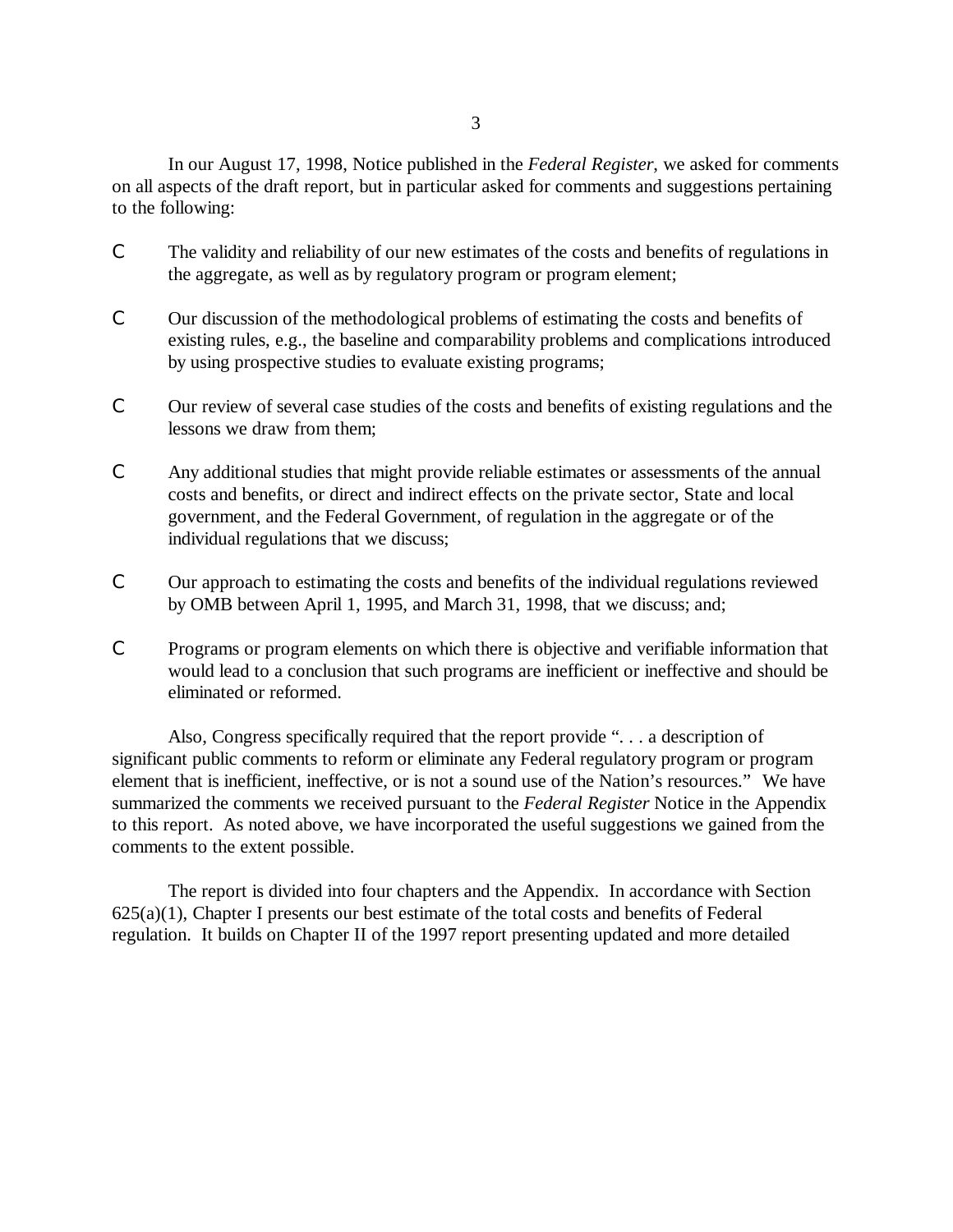estimates of the total annual costs and benefits of major Federal regulatory programs.<sup>1</sup> In particular, this year we present more categories of regulatory costs and benefits than last year and use our own estimates based on agency data of costs and benefits of individual rules reviewed by OMB over the last three years (April 1, 1995 to March 31, 1998) to update the aggregate estimates. We also chose this year to provide ranges of costs and benefits rather than point estimates to emphasize the uncertainty embodied in the estimates.

As we did last year, we use the study by Hahn and Hird (1991) for the costs and benefits of regulations as of 1988, supplemented by an Environmental Protection Agency (EPA) Cost of a Clean Environment report to Congress (1990). We also use a new (1997) retrospective EPA report to Congress (The Benefits and Costs of the Clean Air Act, 1970 to 1990). The new EPA report accounts for broadening the upper end of the range in the benefit estimates for this year's report. It reflects the findings of EPA as peer reviewed by the EPA's Science Advisory Board. An interagency review was not completed, however, due to a court-ordered deadline for publication.2

Because there are no studies comparable to the Hahn and Hird or the EPA retrospective studies for the regulations issued after  $1988<sup>3</sup>$ , we use information about costs and benefits from agency prospective regulatory impact analyses (RIAs) to account for the major regulations that have been issued since 1988. In almost all cases, the RIAs have been subject to notice and comment and have been reviewed by OMB. This year we have systematically started to improve the consistency of the agency estimates and to show monetized estimates of benefits where appropriate and feasible. We have completed this analysis for the last three years and plan to complete additional years in the future.

The new estimates range from \$170 billion to \$230 billion in annual costs and \$260 billion to about \$3.5 trillion in annual benefits for social, i.e., health, safety, and environmental regulation. Using the ranges to reflect the substantial uncertainty in the estimates, quantified (and monetized) net benefits could be as low as \$30 billion, or as high as \$3.3 trillion. The main reason

 $2\degree$  See the discussion below in the text and in footnote 14.

<sup>3</sup> EPA's Clean Air Act report covers effects through 1990. However, for the annual estimates that appear in Table 1 and in the text, we have, in consultation with EPA staff, adjusted EPA's estimates to reflect only effects as of 1988.

<sup>&</sup>lt;sup>1</sup> Chapter I of the 1997 report discussed the role of economic analysis in regulatory reform. We discussed the growth and nature of regulation, the development of the U.S. regulatory analysis and review program and the basic principles that should be used in assessing regulatory costs and benefits. We did not repeat that discussion this year but it is still useful for understanding the context of this year's report. (See OMB 1997 or http://www.whitehouse.gov/WH/EOP/OMB/html/rcongress.htm).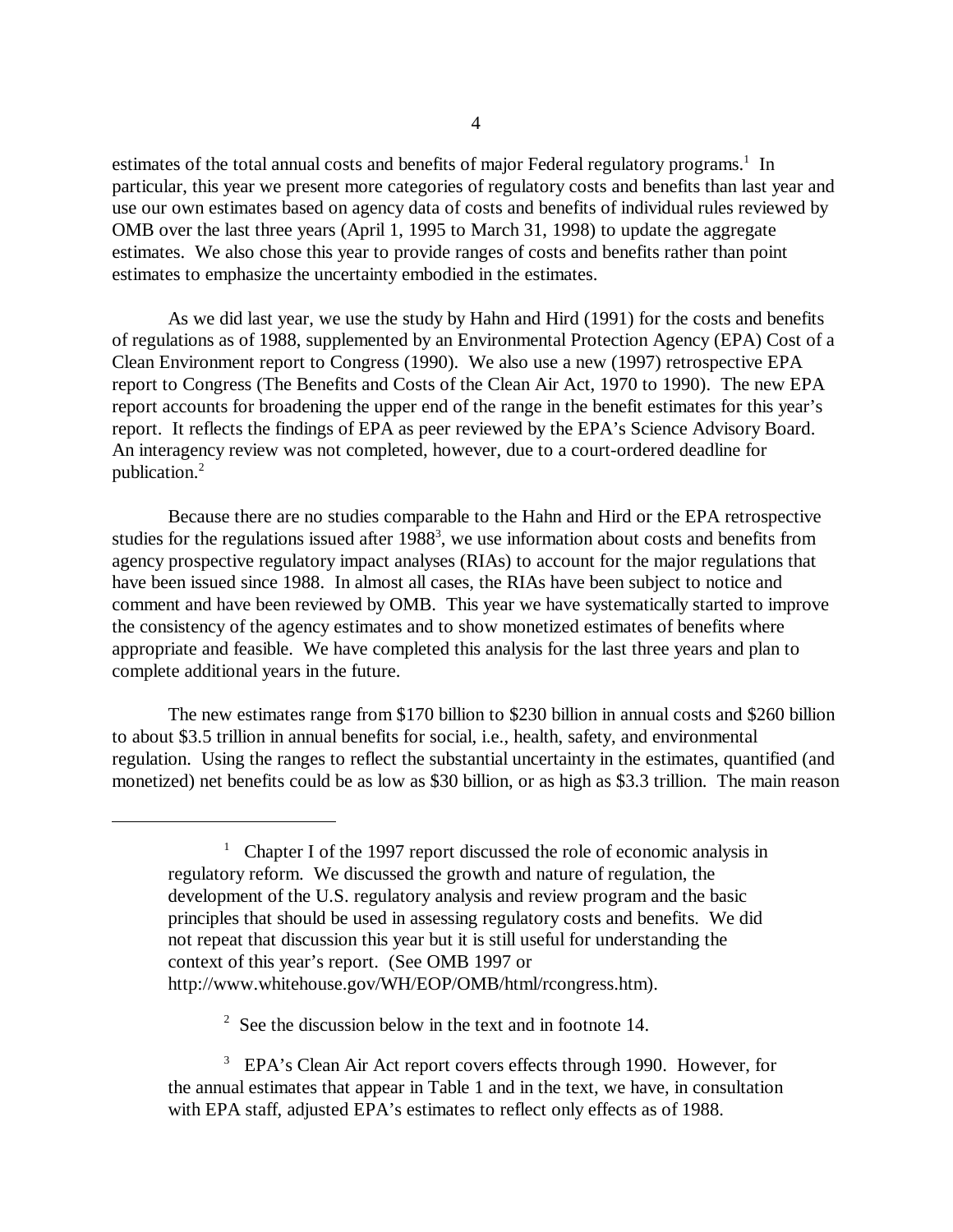why these estimates are different from last year, especially on the upper end of the range of benefits, is that we have incorporated retrospective estimates from a recent EPA report on the benefits and costs of the Clean Air Act. This report, discussed in detail in Chapter I, estimates the benefits of the Clean Air Act at up to \$3.2 trillion. Three new regulations also included in the estimates (EPA's revised particulate matter and ozone primary National Ambient Air Quality Standards and OSHA's respirator rule) are estimated (using midpoints) to provide approximately \$35 billion in benefits per year. While this information is useful, we still believe that the limitations of these estimates for use in making recommendations about reforming or eliminating regulatory programs are severe. Aggregate estimates of the costs and benefits of regulation offer little guidance on how to improve the efficiency, effectiveness, or soundness of the existing body of regulations.

Chapter I also discusses the impacts of other types of regulation and regulatory-like activities and reviews several estimates of the aggregate costs of regulation as well as several retrospective case studies. Estimates of the impacts of economic efficiency losses, disclosure regulation, economic transfers, tax compliance costs, Federal on-budget regulatory expenditures, and the possible indirect effects of regulation on the economy as directed by Section  $625(a)(3)$  are also presented and discussed.

In fulfillment of Section  $625(a)(2)$ , Chapter II provides data from the agencies on the costs and benefits of each of the economically significant regulations reviewed by OMB under Executive Order 12866 over the period from April 1, 1997 to March 31, 1998. The data were developed by the agencies as required by the Executive order. For the most part, these data were subject to notice and public comment and reviewed by OMB. We also examined the reports on major rules that GAO provides to Congress for the independent agencies not subject to Executive Order 12866; however, these generally were not of sufficient detail to provide much useful information for the purposes of this report. Finally, this Chapter also highlights examples where agencies have done a particularly exemplary job of following the guidance in the *Best Practices4*  document, which is on our web site at

http://www.whitehouse.gov/WH/EOP/OMB/html/miscdoc/riaguide.html.

Chapter III provides estimates of the costs and benefits for the economically significant/major rules reviewed by OMB between April 1, 1995, and March 31, 1998, for which we were able to estimate costs and benefits. The estimates that we present in Chapter III for regulations issued during these three years are either straightforward agency estimates, or estimates that we calculated using a consistent methodology and value estimates used by the agencies for other regulations or in some cases found in the academic literature. We estimate

<sup>4</sup> OMB published in 1996 a document that describes "*Best Practices*" for preparing the economic analysis called for by Executive Order 12866 for significant regulatory actions. This document represents the culmination of a twoyear effort by an interagency group to review the state of the art for economic analyses required by the Executive order.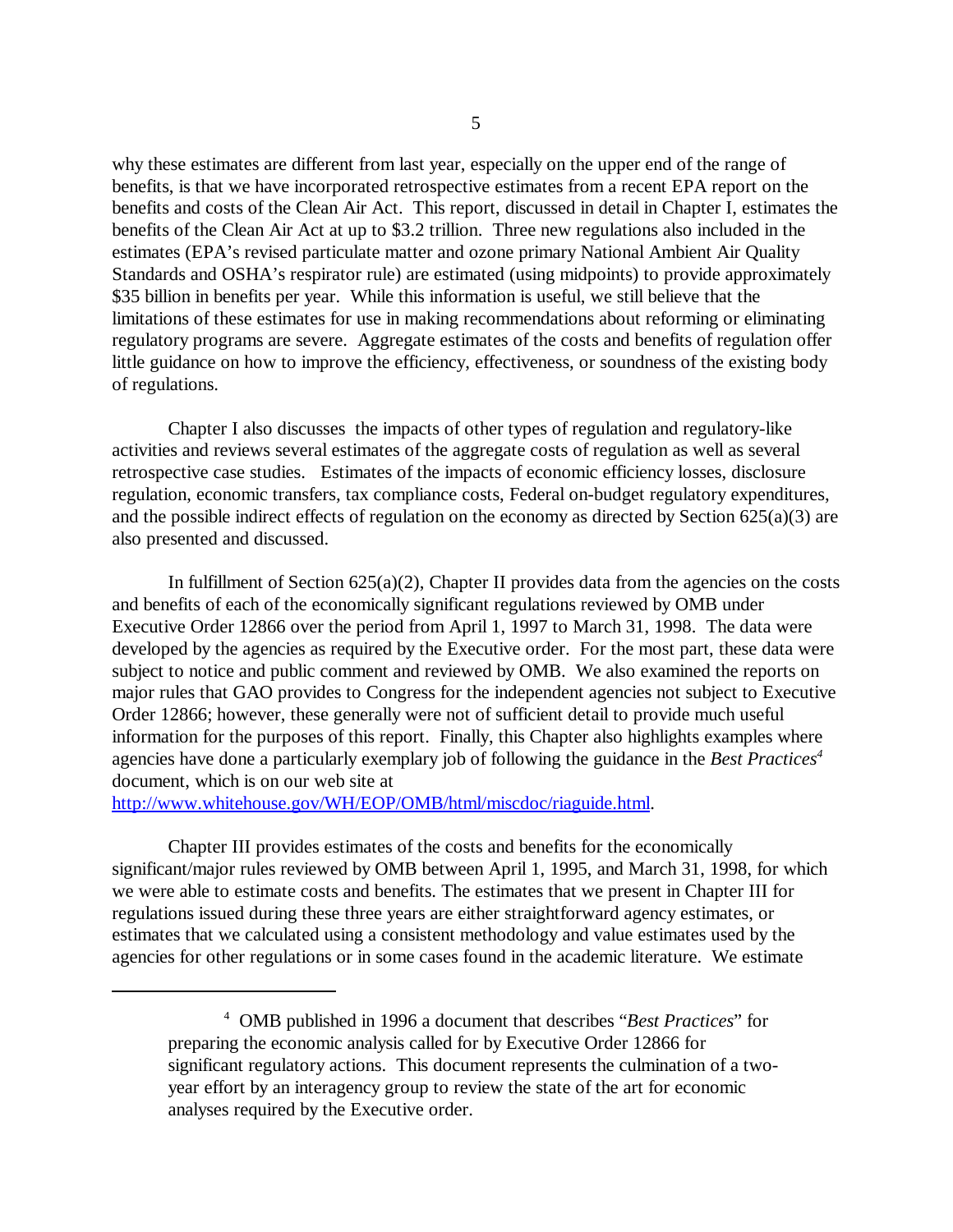annual costs of major rules for these three years to be about \$28 billion while annual benefits range from \$30 to \$97 billion.

Chapter IV discusses how we implemented last year's recommendations aimed at further developing the information, methodologies, and analyses necessary for improving the efficiency, effectiveness, and soundness of regulatory programs and program elements as required by Section  $625(a)(4)$ . We discuss how the agencies and OMB worked together to improve the quality of the data and analysis found in the economic impact studies submitted to OMB under Executive Order 12866, and in particular how we promoted the use of the *Best Practices* guidance document. Finally, also in fulfillment of Section 625(a) (4), we present a discussion of the Administration's proposal to restructure and deregulate the electricity sector and a summary of a number of initiatives to reform regulatory programs based on the Regulatory Plan published in the *Federal Register* on November 9, 1998*.* 

Finally, the Appendix summarizes and discusses the comments we received from the *Federal Register* Notice.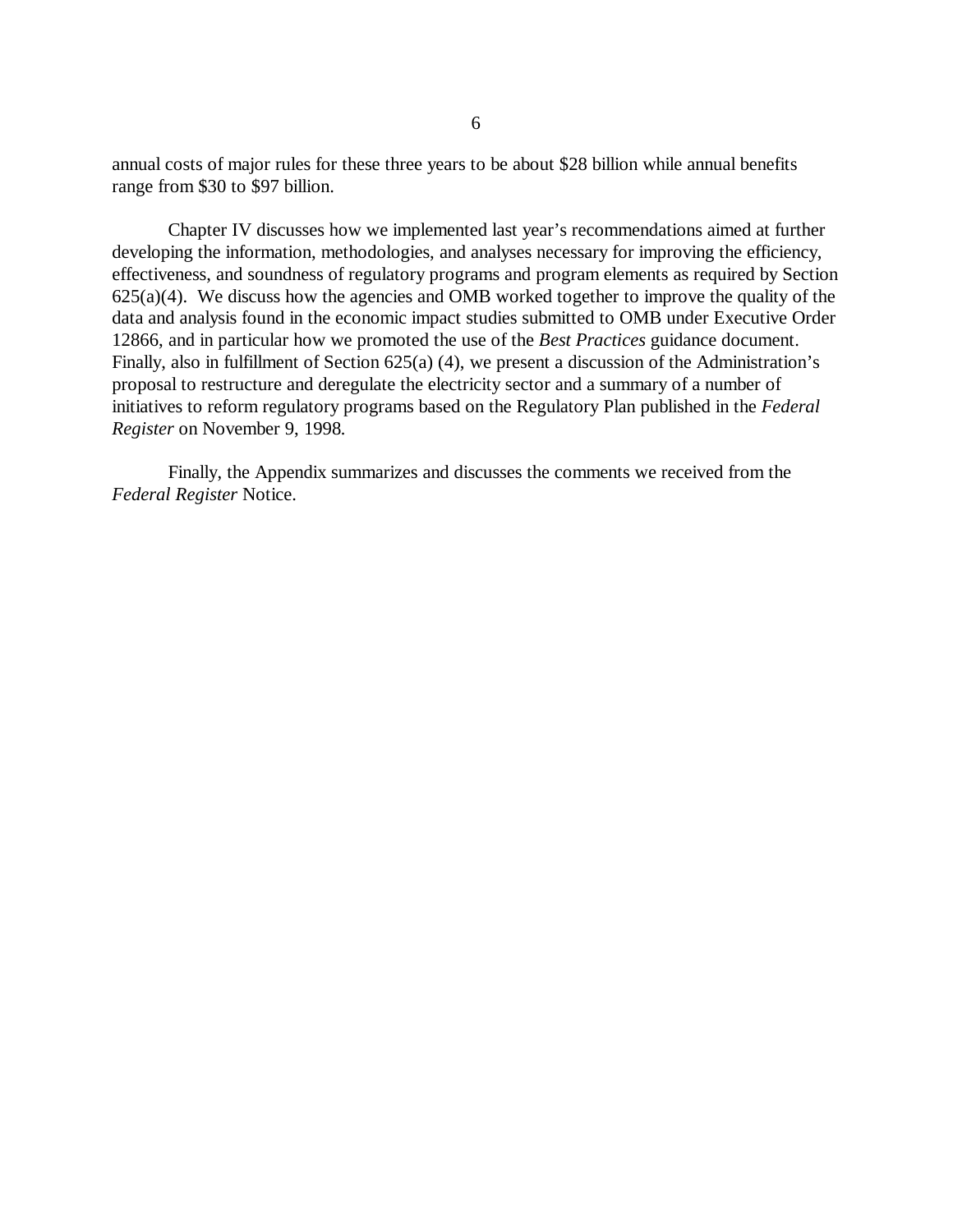# **Chapter I: Estimating the Total Annual Costs and Benefits of Federal Regulatory Programs**

## **I. Overview**

By using new data from agency regulatory impact analyses that accompany regulations, this chapter builds on Chapter II of the 1997 report (OMB 1997) to present updated and more detailed estimates of the total annual costs and benefits of Federal regulatory programs. We also discuss and present quantitative estimates where available of indirect impacts and other effects of regulation and related Government policies. Finally, several retrospective studies of specific regulatory programs are reviewed to gain insight on how the actual costs and benefits of regulations may differ from the effects predicted prior to regulation.

We respond to the comments we received on the 1997 report in several ways. First, we present more details by regulatory program and build on agency analyses to monetize benefits estimates. Second, we review the analyses from independent agencies and present more systematic data on the costs and benefits of economic regulation, tax compliance costs, transfers, Federal regulatory expenditures, and indirect impacts. Finally, our review of several important retrospective studies responds to important methodological issues raised regarding the use of prospective studies to estimate the costs and benefits of existing regulations.

### **A. Estimation Problems**

Before proceeding with our new estimates, we reiterate and reemphasize the methodological concerns and caveats that were discussed in the 1997 report. These concerns remain of critical importance. It remains difficult, if not impossible, to estimate the actual total costs and benefits of all existing Federal regulations with any degree of precision. There is a variety of estimation problems for both individual estimates and aggregate estimates.

In order to estimate the impact of regulations on society and the economy, one has to determine how things would have been if the regulation had not been issued. In other words, what is the baseline against which costs and benefits should be measured? With respect to estimating total costs and benefits of all Federal regulations, the baseline problem has several dimensions. First, what would have happened in the absence of regulation can only be an educated guess since it never happened. Furthermore, the greater the regulatory change, the more problematic the exercise. For example, the techniques of applied welfare economics, upon which benefit-cost analysis is based, hold only for marginal changes in economic activities. The larger the changes, the less sure we are of the predictions. In other words, we can in general be more confident in our estimates of the costs and benefits of a small change in the level of automobile emissions permitted than in the costs and benefits of all Clean Air Act regulations and still more confident than in estimates of the costs and benefits of all regulations issued by the Federal Government since the early 1900s. If we use as a baseline a world with no regulation, one can reasonably argue that the benefits of regulation must clearly swamp any likely cost.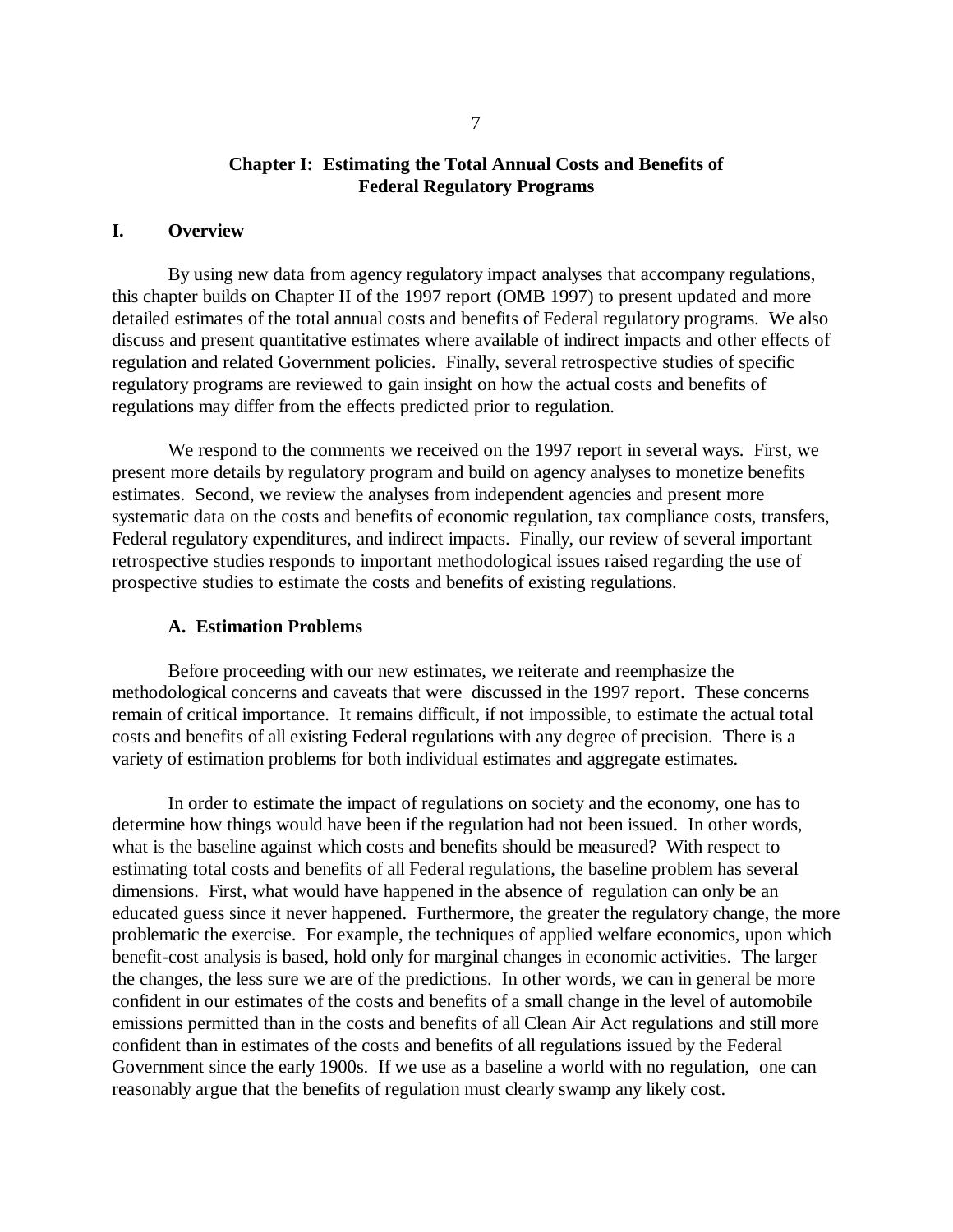Even disregarding the problem of modeling large changes, there are significant difficulties in determining the counterfactual or baseline for individual regulations that one could begin to aggregate. One can survey firms and other regulated entities on their expected compliance costs either prospectively, before the regulation is implemented, or retrospectively, after the regulation has gone into effect. For both types of studies, the problem of potential estimation bias must be kept in mind since regulators and regulatees may have different interests in the outcomes. The problem of bias is potentially greater for prospective studies because both the baseline and the regulatory effects must be predicted while for retrospective studies only the baseline or counterfactual must be predicted. In the ordinary course, therefore, the best estimates of the costs and benefits of regulation are likely to be retrospective studies done by individuals who do not have vested interests, but do have reputations as objective analysts to uphold.

To make matters even more complicated, a third type of study is actually needed before recommendations can be made to eliminate or modify regulatory programs. That is a hybrid study somewhere between pure prospective and pure retrospective. The ideal hybrid study would be a retrospective study of the existing regulation with prospectively estimated costs and benefits of eliminating or modifying it. A hybrid study is needed because "sunk costs," such as specialized capital costs and the cost of changing procedures already in place, make the cost savings from eliminating regulation less than the cost of complying with those regulations. Furthermore, on the benefit side there appears to exist an asymmetry between giving someone a benefit and taking it away. Studies have shown that people are willing to pay less for a benefit than what they are willing to accept in return for its loss. In other words, once people have attained safer jobs or cars, or cleaner air or water, they appear to value such benefits once attained more than before they had attained them. Very few studies of health, safety, and environmental regulation have attempted to estimate the actual cost savings and benefit losses that would result from reducing or eliminating an existing regulation.<sup>5</sup>

Further, virtually all of the studies of the costs of regulation produced to date measure the expenditures of firms required by regulation, whereas the cost to society of regulation should be measured by the change in consumer and producer "surplus" associated with the regulation and with any price and/or income changes that may result (Cropper and Oates 1992). At one extreme, ignoring the consumer surplus loss produced by a ban on the sale of a product understates costs to society because although no compliance expenditures are required, consumers can no longer buy the product. At the other extreme, calculating compliance expenditures based on preregulation output overstates costs because if the firm raises prices to cover compliance costs,

<sup>&</sup>lt;sup>5</sup> Note that the problem of bias may be the greatest in this case because often both the regulators and the regulatees will prefer the status quo, i.e., regulation. This appears to be the lesson from the Occupational Health and Safety Administration's (OSHA) reconsideration of the cotton dust standard during the Reagan Administration. After opposing the regulation at the proposal stage during the Carter Administration, the industry did not support the Reagan Administration's proposal to withdraw it. (See Viscusi 1992).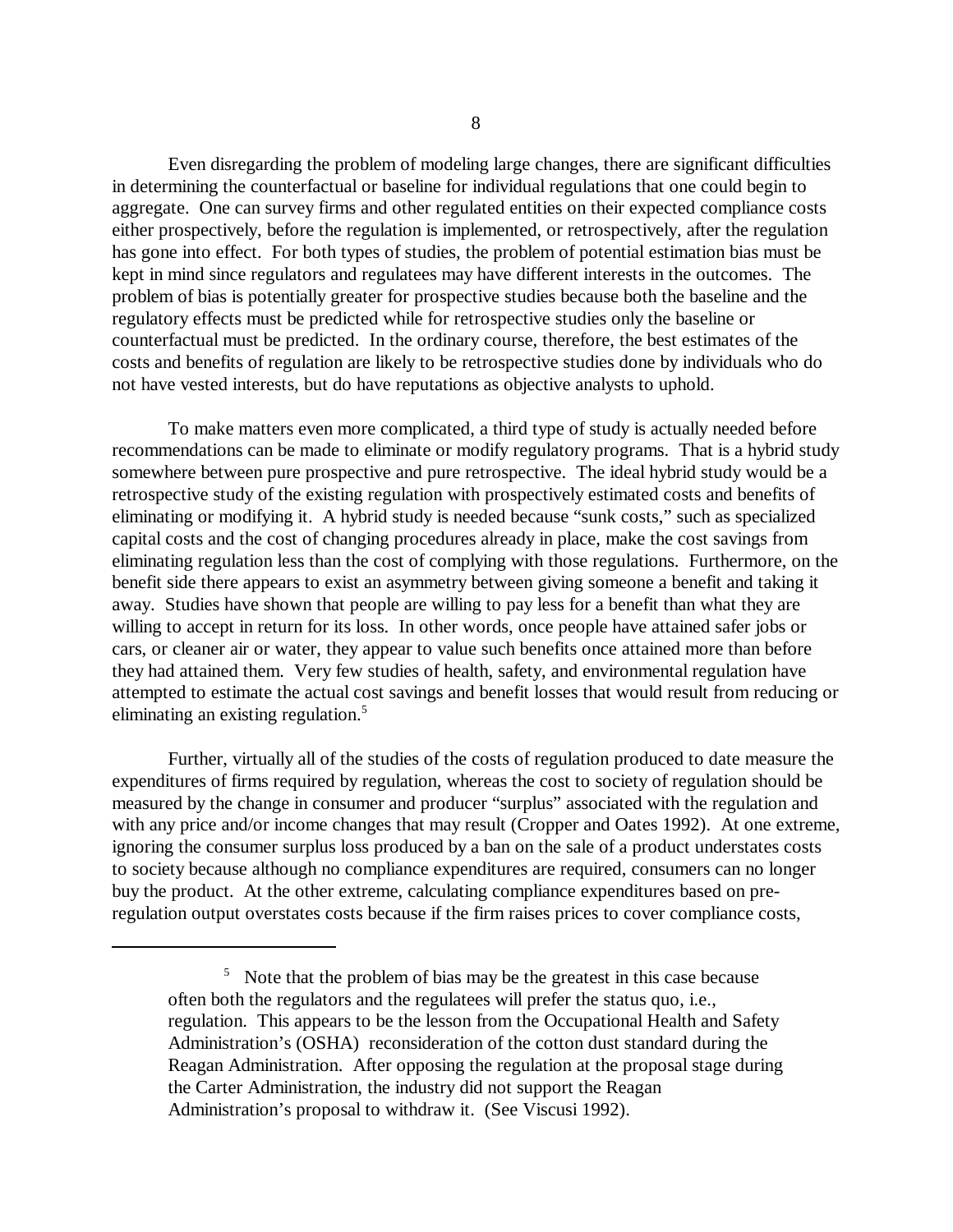consumers will shift to other products and thereby reduce their welfare losses (Cropper and Oats 1992, p. 722).

Another problem is the fact that many studies that we rely on for cost and benefit estimates are dated. Over time the dynamic nature of the economy may affect the estimation of both benefits and costs. Technological improvements are often cited as the reason that predicted costs of compliance often turn out to be less than actual costs (Office of Technology Assessment 1995). Less well noted, however, is that technological progress also takes place on the benefit side. For example, medical progress can reduce the future benefits estimated for health, safety and environmental regulations, just as productivity improvements in manufacturing reduce the costs of compliance of some regulations. New drugs or medical procedures can reduce the benefits of regulations aimed at reducing exposure to certain harmful agents such as an infectious disease. Regulations aimed at increasing the energy efficiency of consumer products or buildings may see their expected benefits reduced by new technology that reduces the cost of producing energy. Furthermore, productivity improvements lead directly to higher incomes, which lead people to demand better health and more safety. Business responds to these demands by providing safer products and workplaces, even in the absence of regulation. Individuals with rising incomes may also purchase or donate land to nature conservancies to provide ecological benefits. Yet, as on the cost side, the baseline that is used is almost always the *status quo,* rather than what is likely to be true in the future.

It is often difficult to attribute changes in behavior to specific Federal regulations apart from the many other motivating factors. In addition to overlapping Federal regulations, often from different agencies, e.g., environmental issues may be regulated by the Environmental Protection Agency (EPA), the Department of Agriculture (USDA), the Department of Energy (DOE), the Department of the Interior (DOI), the Department of Commerce (DOC) and the Department of Transportation (DOT), state and local regulations also require compliance. The tort system, voluntary standards organizations, and public pressure also cause firms to provide a certain degree of public protection in the absence of Federal regulation. As the General Accounting Office (GAO) points out, determining how much of the costs and benefits of these activities to attribute solely to Federal regulation is a difficult undertaking (GAO 1996).

Adding to the complexity, the degree to which these other factors cause firms and other regulated entities to provide safe and healthful products and workplaces and engage in environmentally sound practices changes over time, generally increasing with increasing *per capita* incomes and knowledge about cause and effect. Thus, although the National Highway Traffic Safety Administration (NHTSA) has significantly increased the safety of automobiles, it is not likely that if the agency's regulations were eliminated the automobile companies would discontinue all the safety features that have been mandated. Consumers are demanding safer cars and automobile companies are concerned about product liability. This same phenomenon is taking place in the environmental area. Environmentally responsible behavior is good for the bottom line. Over time, this "rising baseline" phenomenon, if correct, should reduce the true costs and benefits of health, safety, and environmental regulations. Estimates of the aggregate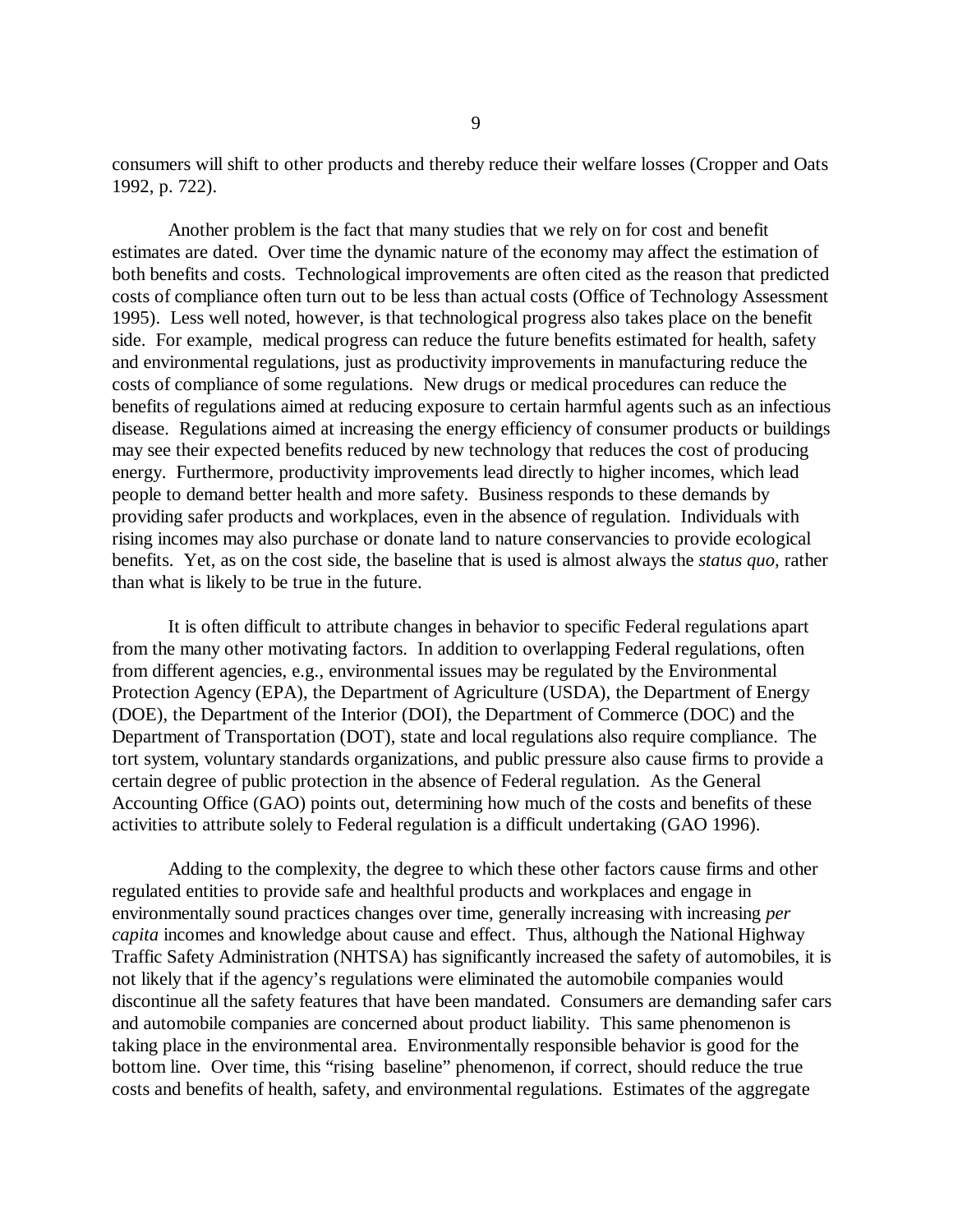costs and benefits of regulation that include unadjusted estimates from aging studies are thus likely to overestimate the current costs and benefits of those regulations.

Yet another problem may be termed the "apples and oranges problem." The attempts to aggregate the total costs and benefits of Federal regulations have simply added together a diverse set of individual studies. Unfortunately, these individual studies vary in quality, methodology, and type of regulatory costs included. In addition to using different assumptions about baselines and time periods problems discussed above, the studies use different discount rates, different valuations for the same attribute, and different concepts of costs and approaches to dealing with uncertainty, to mention a few. Furthermore, the possibility of interaction effects between the tens of thousands of regulations is not addressed.

A final reason that any regulatory accounting effort has limits is the lack of information on the effects of regulations on distribution or equity. None of the analyses addressed in this report provides quantitative information on the distribution of benefits or costs by income category, geographic region, or any other equity-related factor. As a result, there is no basis for quantifying distributional or equity impacts.

# **B. Types of Regulation**

Because there are so many different types of Federal regulations, it is useful to break this heterogeneous body up into categories. As we did last year we describe five commonly used categories.

*Environmental.* The true social cost of regulations aimed at improving the quality of the environment is represented by the total value that society places on the goods and services foregone as a result of resources being diverted to environmental protection. (EPA's *Cost of a Clean Environment,* pp. 1-2, 1-3.) These social costs include the direct compliance costs of the capital equipment and labor needed to meet the standard, as well as the more indirect consumer and producer surplus losses from lost or delayed consumption and production opportunities due to the higher prices and reduced output needed to pay for the direct compliance costs. In the case of a product ban or prohibitive compliance costs, almost all of the costs represent consumer and producer surplus losses. Most of the cost estimates used in this report do not include consumer and producer surplus losses because it is difficult and often impractical to estimate the demand and supply curves needed to do this type of analysis.

Further indirect effects on productivity and efficiency result from price and output changes that spread through other sectors of the economy. Estimates of compliance costs likely understate substantially the true long-term costs of pollution control.<sup>6</sup> The estimates used in this report do not include these indirect and general equilibrium effects.

<sup>&</sup>lt;sup>6</sup> See Jaffe, Peterson, Portney, and Stavins' survey (1995), p. 153.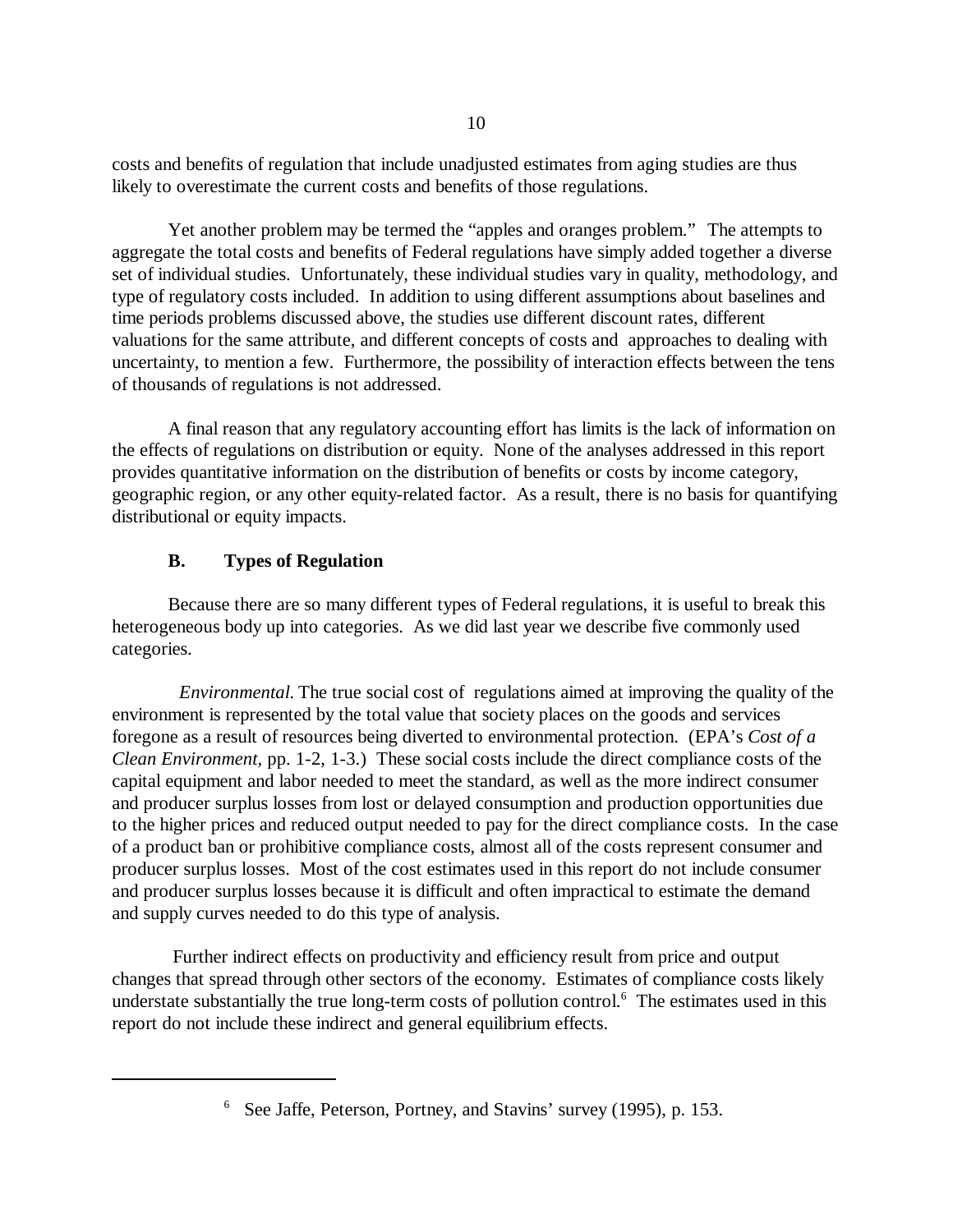The benefits of environmental protection are represented by the value that society places on improved health, recreational opportunities, quality of life, visibility, preservation of ecosystems, biodiversity, and other attributes of protecting or enhancing our environment. This value is best measured by society's willingness-to-pay (WTP) for these attributes. Because most types of improvement in environmental quality are not traded in markets, benefits must be estimated by indirect means using sophisticated statistical techniques or "contingent valuation" survey methods that generally make benefit estimation more problematic than cost estimation.

*Other Social*. This category of regulation includes rules designed to advance the health and safety of consumers and workers, as well as regulations aimed at promoting social goals such as equal opportunity, equal access to facilities, and protection from fraud and deception. They are often lumped together with environmental regulation in the category of "Social Regulation." Social regulation is mainly concerned with controlling or reducing the harmful or unintended consequences of market transactions, such as air pollution, occupationally induced illness, or automobile accidents. These consequences are commonly called "negative externalities" and regulation designed to deal with them attempts to "internalize" the externalities. This can be done by regulating the amount of the externality, e.g., banning a pollutant or limiting it to a "safe" level, or regulating how a product is produced or used. Social regulation may also require the disclosure of information about a product, service, or manufacturing process where access to inadequate or asymmetric information may place consumers, citizens, or workers at a disadvantage. The techniques and methodological concerns involved in the estimation of the social costs and benefits generated by these rules are similar to those involved in the estimation of costs and benefits of environmental regulation discussed above. In the results that we report below, we further break "Other Social" into three categories: transportation, labor and other regulations. The third category includes food and drug safety, energy efficiency, and quality of medical care regulations.

*Economic.* Economic regulation restricts firms' primary economic activities, e.g., their pricing and output decisions. It may also limit the entry or exit of firms into or out of certain specific types of businesses. Such regulations are usually applied on an industry wide basis, e.g., agriculture, trucking, or communications. In the United States, this type of regulation at the Federal level has often been administered by "independent" commissions, e.g., the Federal Communications Commission (FCC), the Securities and Exchange Commission (SEC), or the Federal Energy Regulatory Commission (FERC). The economic losses caused by this type of regulation result from the higher prices and inefficient operations that often occur when competition is prevented from developing.

The costs of such regulation are usually measured by modeling or comparing specific regulated sectors with less regulated sectors, estimating the consumer and producer surplus losses that result from higher prices and lack of service, and estimating the excess costs that may result from the lack of competition. In contrast to social regulatory cost estimates, these are estimates of mainly indirect costs.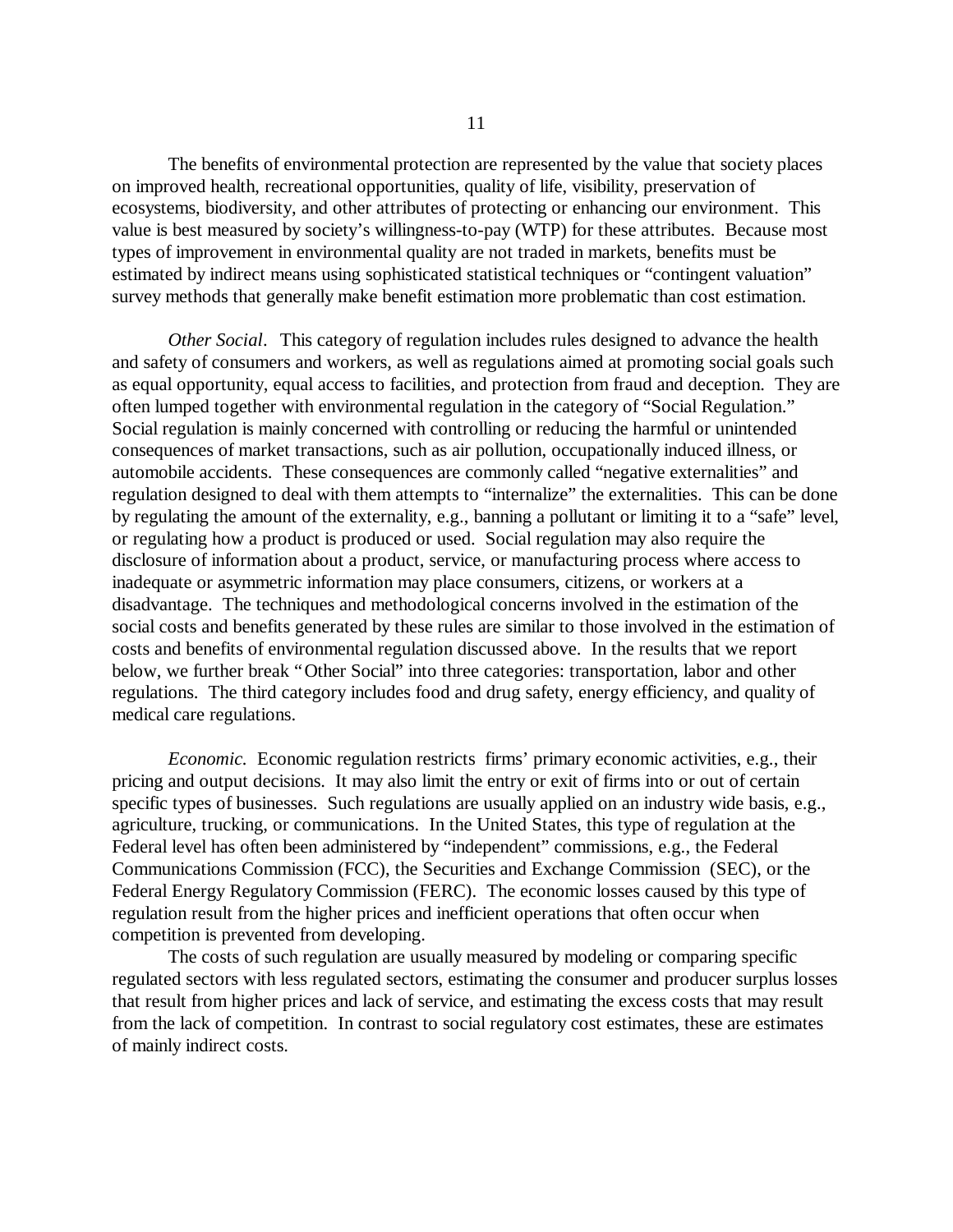Economic regulation may produce social benefits when natural monopolies are regulated to simulate competition. Although Hahn and Hird (1991) argue that the dollar amount of such efficiency benefits are small in a dynamic and technologically vibrant economy, their judgment is an educated guess based on a reading of recent history, rather than the result of an empirical study. It appears to be based largely on the widely accepted view that the U.S. economy has become more competitive over time, with fewer long-lasting natural monopolies, and on the observation that much of the motivation for economic regulation is to enhance one group at the expense of another. But even though monopoly power may not be long lasting in a dynamic U.S. economy, it does exist at a given point in time.<sup>7</sup>

Moreover, while Hahn and Hird (1991) define economic regulation as including only regulation of entry, output, and prices, in practice they appear to lump all Federal regulation of banking and other financial institutions, as well as consumer protection regulation through mandated disclosure requirements, into the "economic regulation" category of their cost estimates. In our view, chartering, branching, interest rate, and activity regulation are the only major categories of banking regulation that conform to the definition of economic regulation used here. The other categories are "safety-and-soundness" regulation and "consumer information and protection" regulation, both of which fit more logically into the "other social regulations" category used in this study (White 1991, pp. 32-33). Consideration of this definitional issue is important because the type and magnitude of benefits associated with the different categories of banking regulation differ greatly. In particular, while costs may exceed benefits for some types of economic regulation (entry, output, and prices), safety-and-soundness regulation is essential to a well functioning financial system and thus fully justifies the cost (White 1991), and the consumer protection regulation applicable to banking is similar to consumer protection information for other industries where there is general agreement that the benefits exceed the costs.

*Transfer.* As discussed in OMB's *Best Practices* document, transfers are payments from one group in society to another and, therefore, are not real net costs to society as a whole. Nonetheless, the consequences for individuals can be very significant. One person's loss is another person's gain. Examples of transfers include payments to Social Security recipients from taxpayers and the higher profits that farmers receive as a result of the higher prices consumers must pay for farm products limited by production quotas. Our guidance document states that transfers should not be added to the cost and benefit totals included in regulatory assessments but should be discussed and noted for policy makers.

*Process*. Process costs are the administrative or paperwork costs of filling out Government forms such as income tax, immigration, social security, procurement, etc. The majority of process costs is due to program administration, Government procurement, and tax

 $7$  Note that our definition of economic regulation does not include antitrust activities such as preventing the formation of monopolies through mergers or anticompetitive behavior. Clearly this type of government policy creates important social benefits.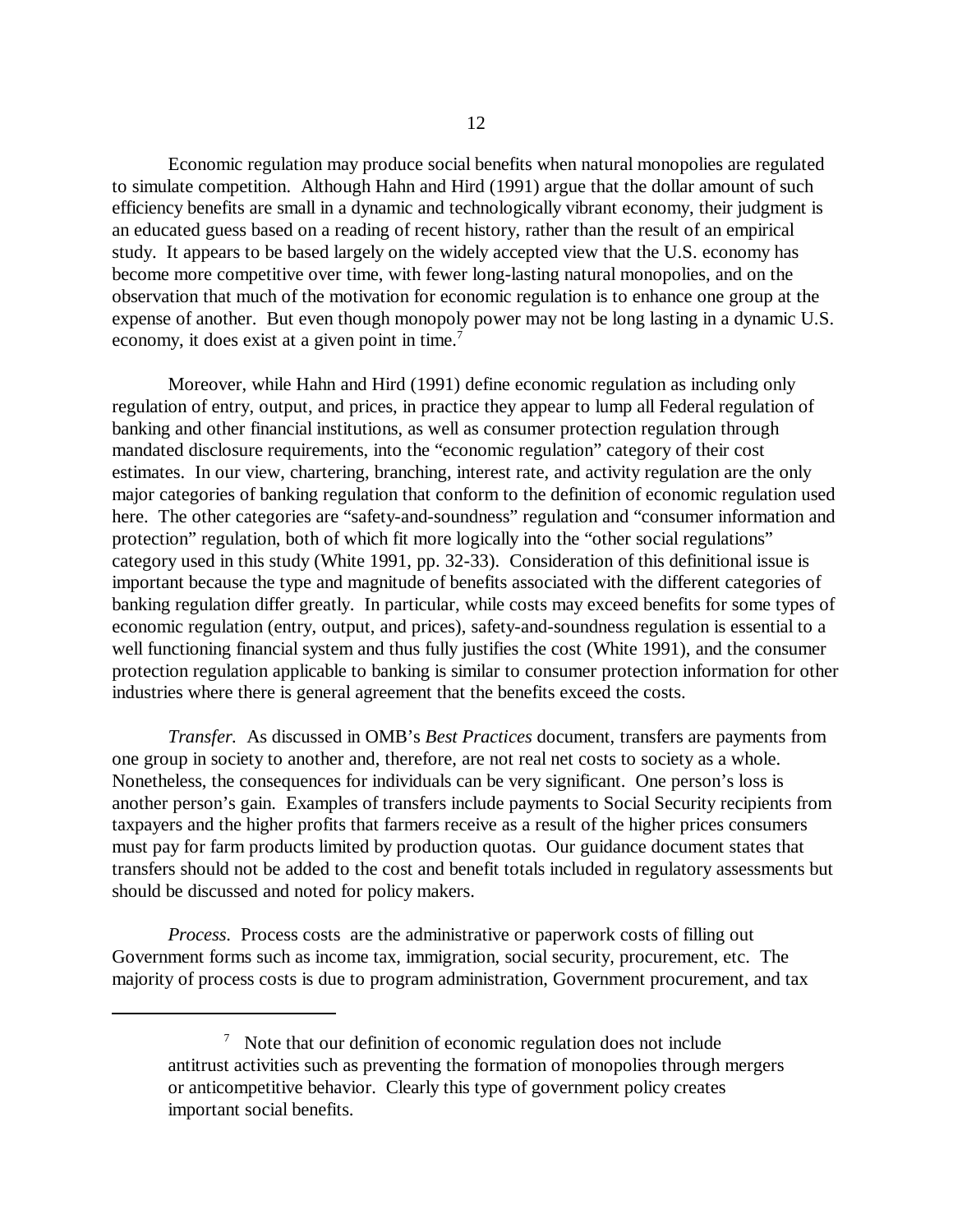compliance, which do not fall into either the social or economic regulatory categories. Some of these, such as procurement costs, are reflected in the Federal budget as greater fiscal expenditures and care must be taken not to count them twice. Process costs can be viewed as part of the costs of providing Government services or collecting revenues that should be minimized for a given level or quality of service or revenue. We break these types of costs into further categories and discuss their effects in more detail below.

### **II. New Estimates of the Costs and Benefits of Existing Social Regulations**

Several commentators on the 1997 report called for more detail on the costs and benefits of regulatory programs. It is important to note that, as was the case last year, this section includes only estimates of costs and benefits that have been quantified and monetized. As we discuss elsewhere in this report, the fact that an effect has not been monetized or quantified does not necessarily mean that it is small or unimportant.

Last year we broke out costs and benefits of existing social regulations into two categories: environmental and other social (OMB 1997, Table 1). This year we have been able to further subdivide other social into three categories: labor, transportation, and other social regulation, mainly regulations from HHS, DOE, and USDA. We were able to do this by further utilization of the results of the 1991 article by Hahn and Hird and the 1996 book by Hahn as well as the *Cost of a Clean Environment* report (EPA 1990), and by making new estimates of the costs and benefits of regulations reviewed by OMB over the last three years (April 1, 1995 to March 31, 1998), which we derive in Chapter III using data from the Regulatory Impact Analyses submitted by the agencies to OMB under E.O. 12866. We have also incorporated EPA's recently published report, *The Benefits and Costs of the Clean Air Act, 1970 - 1990* (EPA 1997), hereafter referred to as the "Section 812 Retrospective." In addition, we examined data submitted to GAO by the independent agencies over the last two years under the Congressional Review Act for major rules. In order to estimate aggregate regulatory costs and benefits, we combine three data sources covering three time periods -- pre-1988, 1988 to 1994, and 1995 to 1998.

Since Hahn and Hird provide cost and benefit estimates for more than two categories of social regulations, we were able to expand our estimate detail from two categories last year to four this year. We were limited to four categories because the cost data we relied upon to fill the gap between the 1988 Hahn and Hird data and our cost and benefit estimates starting in 1995, (from the 1996 OMB report, *More Benefits, Fewer Burdens*) contain only the four categories listed above. We also use additional information on the distribution of benefits that we did not use last year. Last year we used Hahn and Hird's conclusion that "the net benefits of social regulation are positive but small" (p. 253) to estimate that the costs and benefits of both environmental and other social regulations were approximately equal. They came to this conclusion by taking the midpoint of their ranges for costs and benefits. However, as we pointed out last year, there is much uncertainty associated with these estimates. Moreover, we were criticized for presenting point estimates when ranges would have been more appropriate (Hahn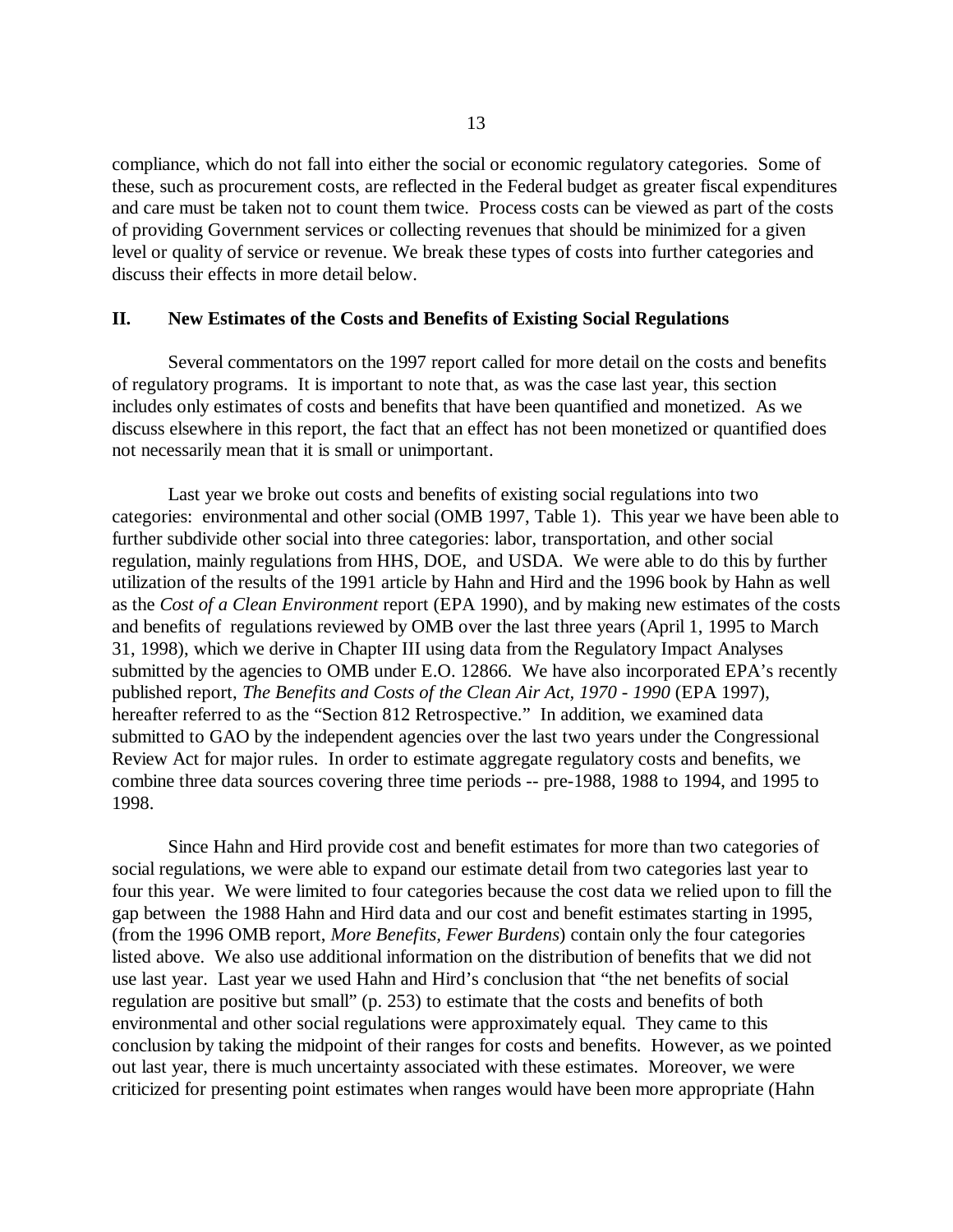1998). This year we have elected to present ranges both for the base case and later for our estimates of the costs and benefits of the regulations that have been issued since the base period. Even the ranges presented may not fully capture the uncertainty in these estimates. Table 1 shows these cost and benefit estimates derived from Hahn and Hird for the four regulatory program areas as of  $1988$ .<sup>8</sup>

Table 1 also includes new estimates from the Section 812 Retrospective. The addition of the Section 812 Retrospective significantly changes the upper bound benefit estimate for environmental regulation, i.e., more than 15 times the upper bound of the Hahn and Hird study. As we outlined at the beginning of this chapter, there are a number of critical estimation problems that must be confronted in developing benefit and cost estimates. The available studies, such as the Hahn and Hird study and the Section 812 Retrospective, also have had to confront these problems and each study has had to make difficult choices. As a result, there are advantages and disadvantages that attend each of these studies. The EPA estimates of \$378 billion to \$3.2 trillion per year are substantially larger than the estimates presented by Hahn and Hird. The Hahn and Hird estimates were based on a 1982 study by Freeman that provided a synthesis of the available benefits literature. These estimates do not reflect the benefits associated with Clean Air Act initiatives in the 1980s, e.g., EPA's lead phasedown program. They also do not reflect the recent literature suggesting an association between exposure to fine particulate matter and premature mortality. In addition, the 1982 Freeman estimates were based on actual air quality improvements over the 1970s, i.e., they did not attempt to account for the benefits associated with preventing degradation in air quality.

<sup>&</sup>lt;sup>8</sup> We do not repeat the discussion of the derivation and the qualifications of these estimates that appeared in the 1997 report. We refer the reader to that discussion (OMB 1997 pp.27-33) for this information. Suffice it to say here that we realize, as several commenters have pointed out, that there are gaps and weaknesses in underlying studies that Hahn and Hird rely on for their estimates and that not all the costs and benefits of social regulation are captured in these estimates. We hope in future years to fill in the gaps and use more accurate, upto-date studies for our estimates when such studies become available.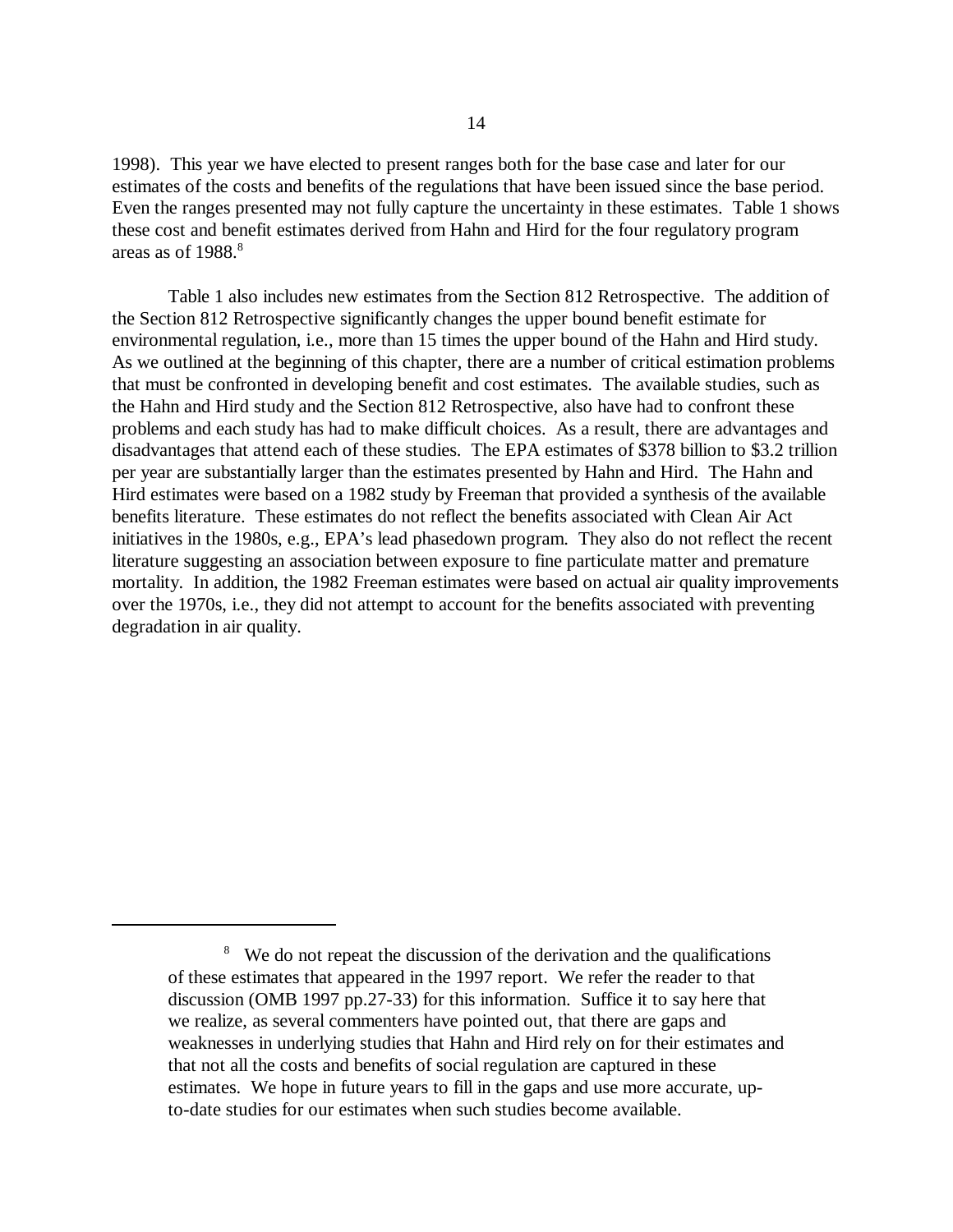| Table 1:<br>Estimates of Total Annual Monetized Costs and Monetized Benefits of Social Regulation as of 1988<br>(Billions of 1996 dollars)                                                                                                                                                                                                                                                                                                                                                                                                                                                                                                                                                                                                                                                                                                                                                                                        |                          |                      |                                   |                     |                                 |                                 |             |
|-----------------------------------------------------------------------------------------------------------------------------------------------------------------------------------------------------------------------------------------------------------------------------------------------------------------------------------------------------------------------------------------------------------------------------------------------------------------------------------------------------------------------------------------------------------------------------------------------------------------------------------------------------------------------------------------------------------------------------------------------------------------------------------------------------------------------------------------------------------------------------------------------------------------------------------|--------------------------|----------------------|-----------------------------------|---------------------|---------------------------------|---------------------------------|-------------|
|                                                                                                                                                                                                                                                                                                                                                                                                                                                                                                                                                                                                                                                                                                                                                                                                                                                                                                                                   | Environment              |                      |                                   |                     |                                 |                                 |             |
|                                                                                                                                                                                                                                                                                                                                                                                                                                                                                                                                                                                                                                                                                                                                                                                                                                                                                                                                   | Hahn &<br>Hird<br>(1991) | EPA                  | Combined<br>Ranges <sup>(a)</sup> | Transpor-<br>tation | Labor                           | Other                           | Total       |
| Costs                                                                                                                                                                                                                                                                                                                                                                                                                                                                                                                                                                                                                                                                                                                                                                                                                                                                                                                             | 76 to 99                 | $54^{(b)}$           | 54 to 99                          | $9$ to 12           | 11 to $12^{(d)}$                | 10 to 15                        | 84 to 140   |
| Benefits                                                                                                                                                                                                                                                                                                                                                                                                                                                                                                                                                                                                                                                                                                                                                                                                                                                                                                                          | 22 to 180                | 378 to $3,200^{(c)}$ | 22 to 3,200                       | 34 to 60            | not<br>available <sup>(e)</sup> | not<br>available <sup>(e)</sup> | 56 to 3,300 |
| Sources: Calculations based on information from Hahn and Hird (1991) unless otherwise noted.<br>$\vert$ (a) Combined ranges from Hahn and Hird (1991) and EPA section 812 retrospective (1997).<br>$\parallel$ <sup>(b)</sup> Includes water pollution control costs from Cost of Clean (1990), air pollution control costs from EPA's<br>Section 812 Retrospective Report (1997) less adjustments for 1998-1990 overlap.<br>$\parallel$ <sup>(c)</sup> Benefits from air pollution control only, based on EPA section 812 retrospective (1997).<br>$\parallel$ <sup>(d)</sup> Based on total expenditures for safety and health rather than regulation-induced expenditures.<br>$\left\vert \begin{array}{cc} (e) &$ Hahn and Hird (1991).<br>Note: The dollar figures in this table do not reflect benefits that were quantified but not monetized.<br>They<br>also do not reflect benefits and costs that were not quantified. |                          |                      |                                   |                     |                                 |                                 |             |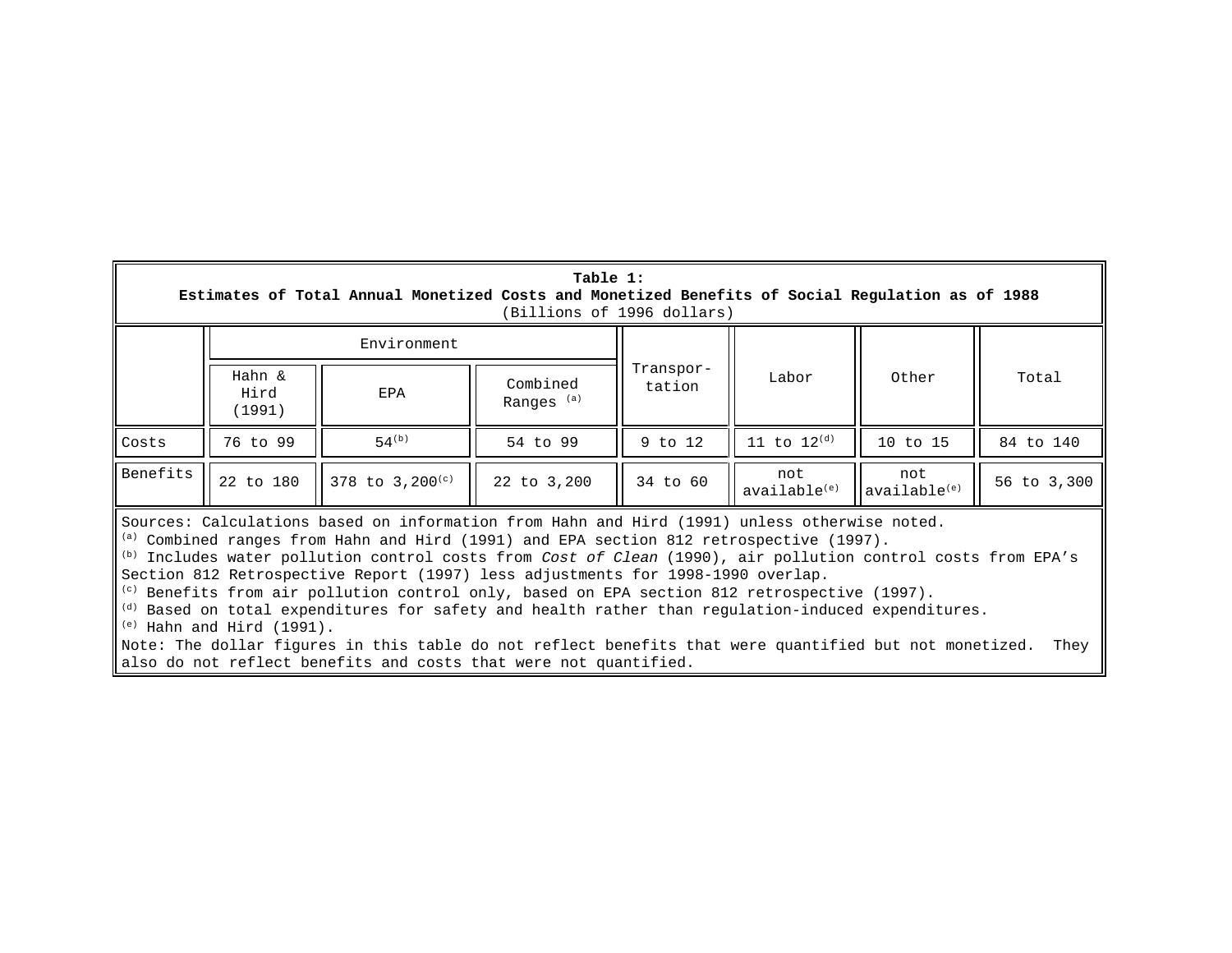The Section 812 Retrospective estimates were developed through an EPA Science Advisory Board peer review process. It presents a more comprehensive set of the benefits and costs under the Clean Air Act over the period from 1970 to 1990; for example, it includes regulatory actions taken during the 1980s. In addition, these estimates also include the benefits and costs of preventing any deterioration in air quality and reflect the benefits and costs of all air pollution control efforts, not just the Federal Clean Air Act. Our detailed discussion in section D below presents a more complete description of the Section 812 Retrospective and identifies some key uncertainties and assumptions underlying the benefit estimates that may have an important effect on the magnitude of these estimates.

To get the costs of existing regulations as of 1997, the 1997 report added to the 1988 base the costs of the major regulations reviewed by OMB between 1987 and 1996 as estimated from the RIAs agencies provided OMB under Executive Order 12866 and its predecessor Executive Order 12291 (OMB 1996). To estimate benefits, last year we used benefit/cost ratios for environmental and other social regulation calculated from Hahn (1996), who estimated benefits and costs of agency rules from 1990 to mid-1995, for a subset of our rules, to estimate benefits that correspond to our rules. We then added that total to the benefit estimate as of 1988 from Hahn and Hird. This year we improve on that exercise by using benefit/cost ratios from Hahn (1996) for environmental, transportation, labor, and other social regulation to estimate benefits for rules issued between 1987 and 1995.<sup>9</sup> For the rules issued from 1995 through the first quarter of 1998, we used information from agency-supplied RIAs modified for consistency with *Best Practices* as appropriate and extended to provide more monetized estimates of benefits and costs using consensus value estimates used by the agencies or found in the literature. These calculations are shown and explained in Chapter III. Our latest estimates are shown in Table 2.

Table 3 combines the results from Tables 1 and 2 to present our new estimates for the existing costs of social regulation as of the first quarter in 1998. It shows that health, safety and environmental regulation produces between \$30 billion and \$3.3 trillion of net benefits per year.

We must underline the uncertainty of these estimates. They are useful primarily for drawing general conclusions about categories of regulations that should be corroborated by additional data and analysis. As specific values, however, they are fraught with uncertainties. As discussed above, the baseline, apples and oranges, and other methodological problems significantly reduce the likelihood that these findings are robust. In addition to the these

<sup>9</sup> Admittedly this is a crude estimation procedure because Hahn's inventory of rules begins in 1990 and ours extends back to 1987. Consequently, we are assuming that the relationship between costs and benefits that Hahn found for the later period extends back three years. Still, we know of no other approach to fill this gap in the data until RIAs for these years are re-examined.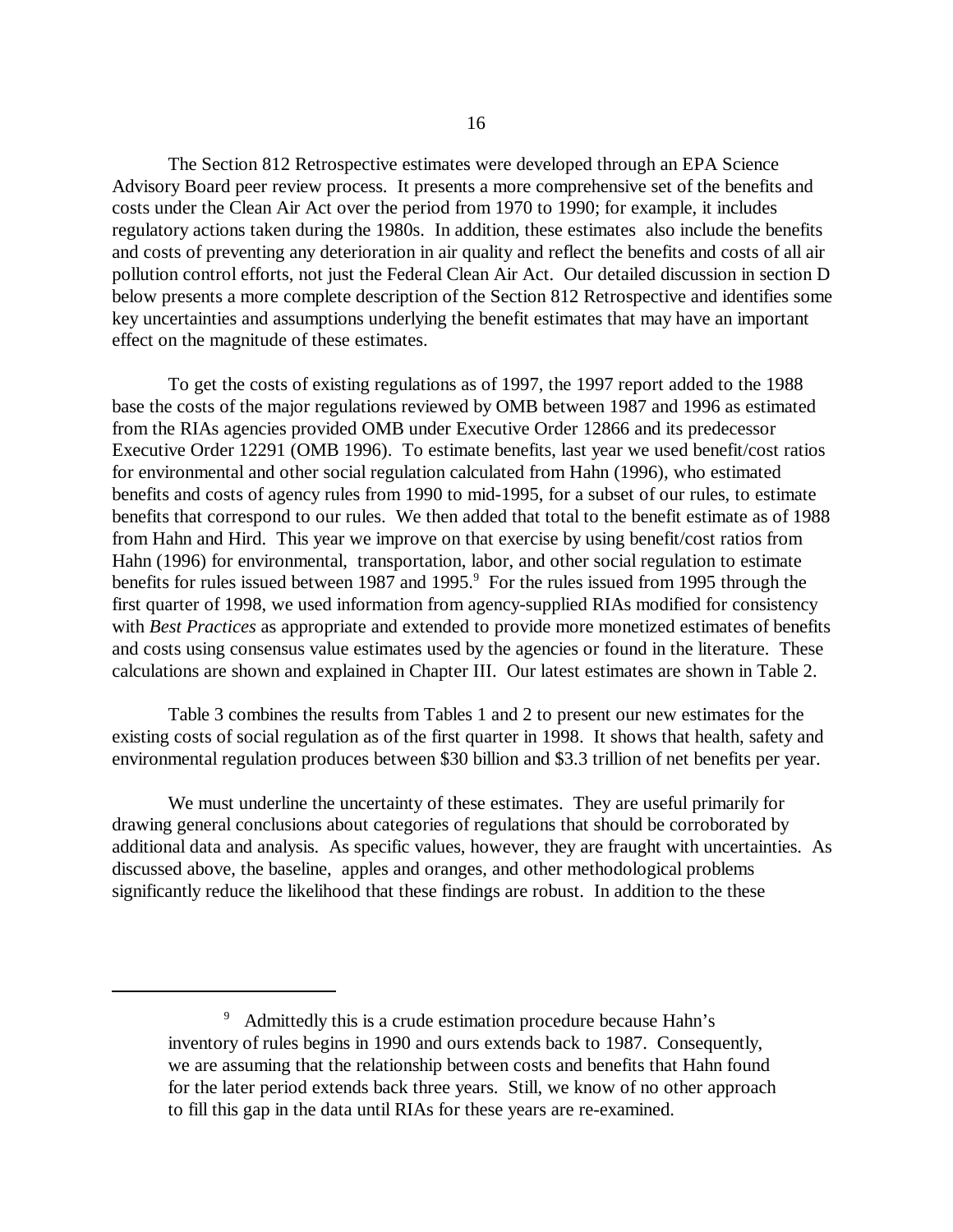| Table 2:<br>Estimates of Total Annual Monetized Costs and Monetized Benefits of Social<br>Regulations Issued Between 1987 and First Quarter of 1998<br>(Billions of 1996 dollars)                                                                                                                                                                                                                                                                                                                                                                                                                                                                                                                                                                                                                                                                                                                                             |                    |                     |           |           |             |
|-------------------------------------------------------------------------------------------------------------------------------------------------------------------------------------------------------------------------------------------------------------------------------------------------------------------------------------------------------------------------------------------------------------------------------------------------------------------------------------------------------------------------------------------------------------------------------------------------------------------------------------------------------------------------------------------------------------------------------------------------------------------------------------------------------------------------------------------------------------------------------------------------------------------------------|--------------------|---------------------|-----------|-----------|-------------|
| Time Period                                                                                                                                                                                                                                                                                                                                                                                                                                                                                                                                                                                                                                                                                                                                                                                                                                                                                                                   | Environ-<br>mental | Transpor><br>tation | Labor     | Other     | Total       |
| Costs                                                                                                                                                                                                                                                                                                                                                                                                                                                                                                                                                                                                                                                                                                                                                                                                                                                                                                                         | 66                 | 6                   |           | 7         | 87          |
| Benefits                                                                                                                                                                                                                                                                                                                                                                                                                                                                                                                                                                                                                                                                                                                                                                                                                                                                                                                      | $71 - 130$         | 50                  | $28 - 30$ | $53 - 58$ | $200 - 270$ |
| Source: The 1987 to 1994 estimates of costs are from OMB (1996) p. A-5. The 1987 to 1994<br>estimates of benefits are calculated by taking the benefit/cost ratios for the final rules<br>issued between 1990 and 1995 from Hahn (1996) Table 10-4 and applying them to our costs<br>estimates to derive benefit estimates. (See caveats above and the discussion in OMB (1997) for<br>the rationale for this approach). The benefit/cost ratios are 1.4 for environmental, 9.7 for<br>transportation, 3.8 for labor and 7.9 for other social regulations. The estimates for 1995<br>through the first quarter of 1998 are derived as described in tables 13 through 16, chapter III.<br>Note that totals may not add because of rounding.<br>Note: The dollar figures in this table do not reflect benefits that were quantified but not<br>monetized. They also do not reflect benefits and costs that were not quantified. |                    |                     |           |           |             |

| Table 3:<br>Estimates of Total Annual Monetized Costs and Monetized Benefits of Social<br>Regulations<br>(Billions of 1996 dollars as of 1998, O1) |                    |                     |                |            |                    |  |
|----------------------------------------------------------------------------------------------------------------------------------------------------|--------------------|---------------------|----------------|------------|--------------------|--|
|                                                                                                                                                    | Environ-<br>mental | Transpor-<br>tation | Labor          | Other      | Total              |  |
| Costs                                                                                                                                              | $$120-$<br>170     | $$15-18$            | $$18-19$       | $$17-22$   | $$170-$<br>230     |  |
| Benefits                                                                                                                                           | $93 - 3,300$       | $$84-110$           | $$28-30$       | $$53 - 58$ | $$260-3.500$       |  |
| Net<br>Benefits <sup>(a)</sup>                                                                                                                     | $$ -77-3, 200$     | $$66 - 95$          | $9 - 12$<br>Ŝ. | $$31-41$   | $30 - 3,300$<br>\$ |  |
| Source: Tables 1 and 2                                                                                                                             |                    |                     |                |            |                    |  |

Source: Tables 1 and 2.

(a) Lower estimate calculated by subtracting high cost from low benefit. Higher estimate calculated by subtracting low cost from high benefit.

Note: The dollar figures in this table do not reflect benefits that were quantified but not monetized. They also do not reflect benefits and costs that were not quantified.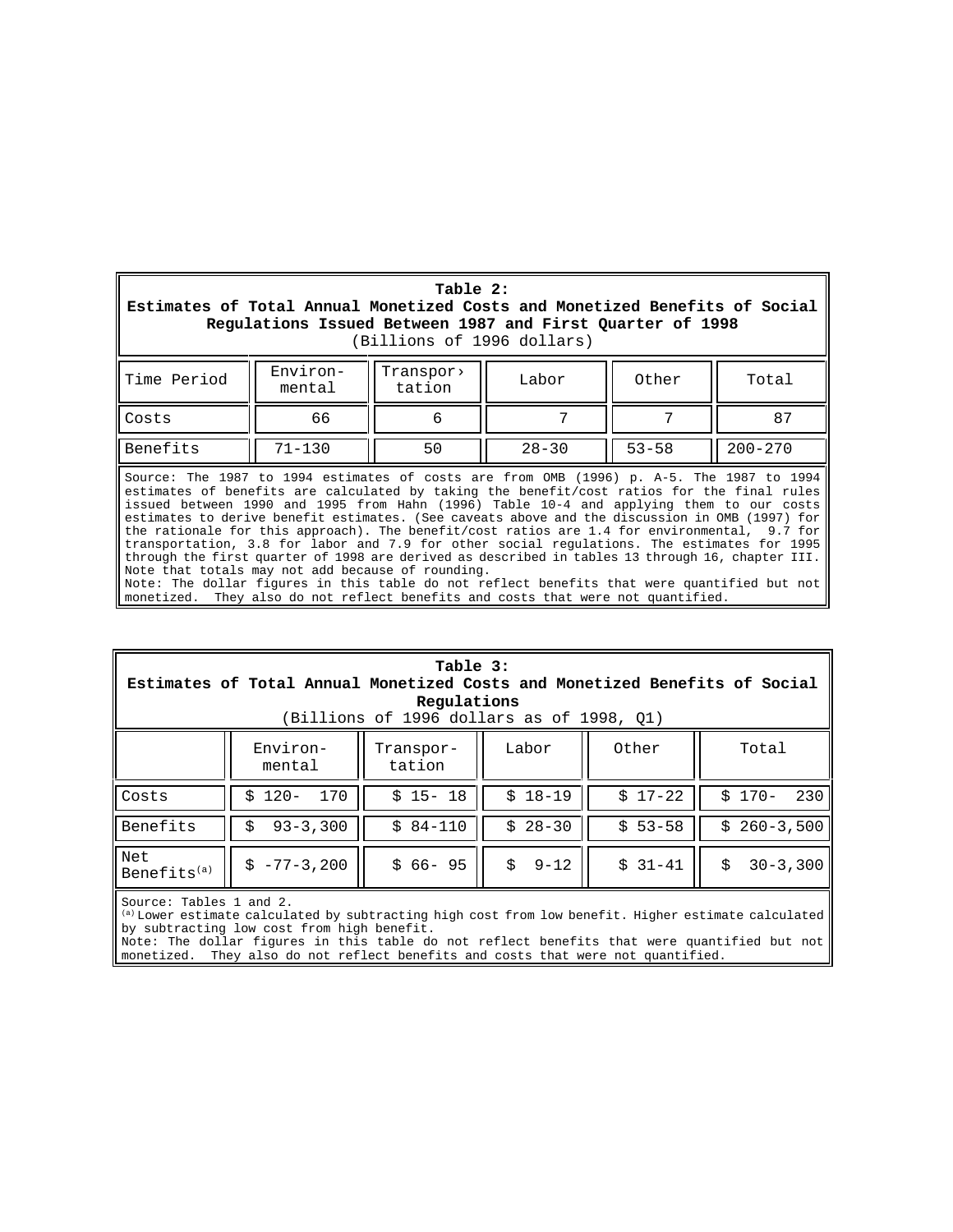problems, we are also concerned that as the aggregate categories are divided into smaller parts, the accuracy of the subcategory estimates may weaken because it is less likely that randomly distributed errors in the data and analysis even out. Furthermore, one must be doubly careful about drawing conclusions from these results because these estimates are average benefits and costs for aggregates of existing regulations, not the incremental costs and benefits that are required to be able to make reliable recommendations to improve specific regulatory programs or regulations. Also note that these estimates are a combination of the 1988 baseline estimates, which are mostly from retrospective studies, and the 1988 to 1998 estimates that are from the prospective studies for individual rules. How well the cost and benefit estimates of prospective studies predict actual costs and benefits is a question that has not been answered. In section D of this chapter, we review the evidence from several case studies that might shed light on this question. Where we can make direct comparisons between prospective and retrospective analyses, we find that both costs and benefits were sometimes overestimated by prospective studies. In other instances, costs were underestimated.

Finally regarding the utility of these estimates for making recommendations for changes in regulatory programs, it bears repeating that the actual costs and benefits of a regulation or regulatory program are not the appropriate calculation. Rather, before a recommendation is made to repeal or modify a regulation or regulatory program, the necessary question is: "What would be the *incremental* costs and benefits of repealing the regulation or regulatory program."

## **III. Other Regulatory Impacts**

Despite the weaknesses in the estimates of the costs and benefits of social regulation, the estimates of the costs and especially the benefits of the other types of regulation are even more problematic. In the 1997 report, we made the assumption that the costs and benefits of fundamentally different types of regulations and government policies could be aggregated and displayed in one table, with caveats. In doing this, however, we were adding regulatory programs together that had quantified costs and unquantified benefits with regulatory programs that had quantified costs and quantified benefits. We also added together the direct compliance costs of social regulation with the indirect, mostly consumer surplus, losses of economic regulation. However, direct compliance costs may have significantly different long run effects than indirect consumer surplus losses. We have concluded this year that such totals are more misleading than helpful, even with extensive explanation of the absent benefit estimates and the apples and oranges and other problems. To prevent confusion, this year we are presenting the estimates separately in Table 4.

Table 4 presents a list of the other types of regulation or regulatory-like activities. In some cases we do not agree that these activities are true regulations or should be considered in the same category with what we have classified as social regulation. However, this wide range of activities was noted by several commenters who urged us to include them in this year's report. Table 4 also lists costs and benefits, and is followed by a discussion of each.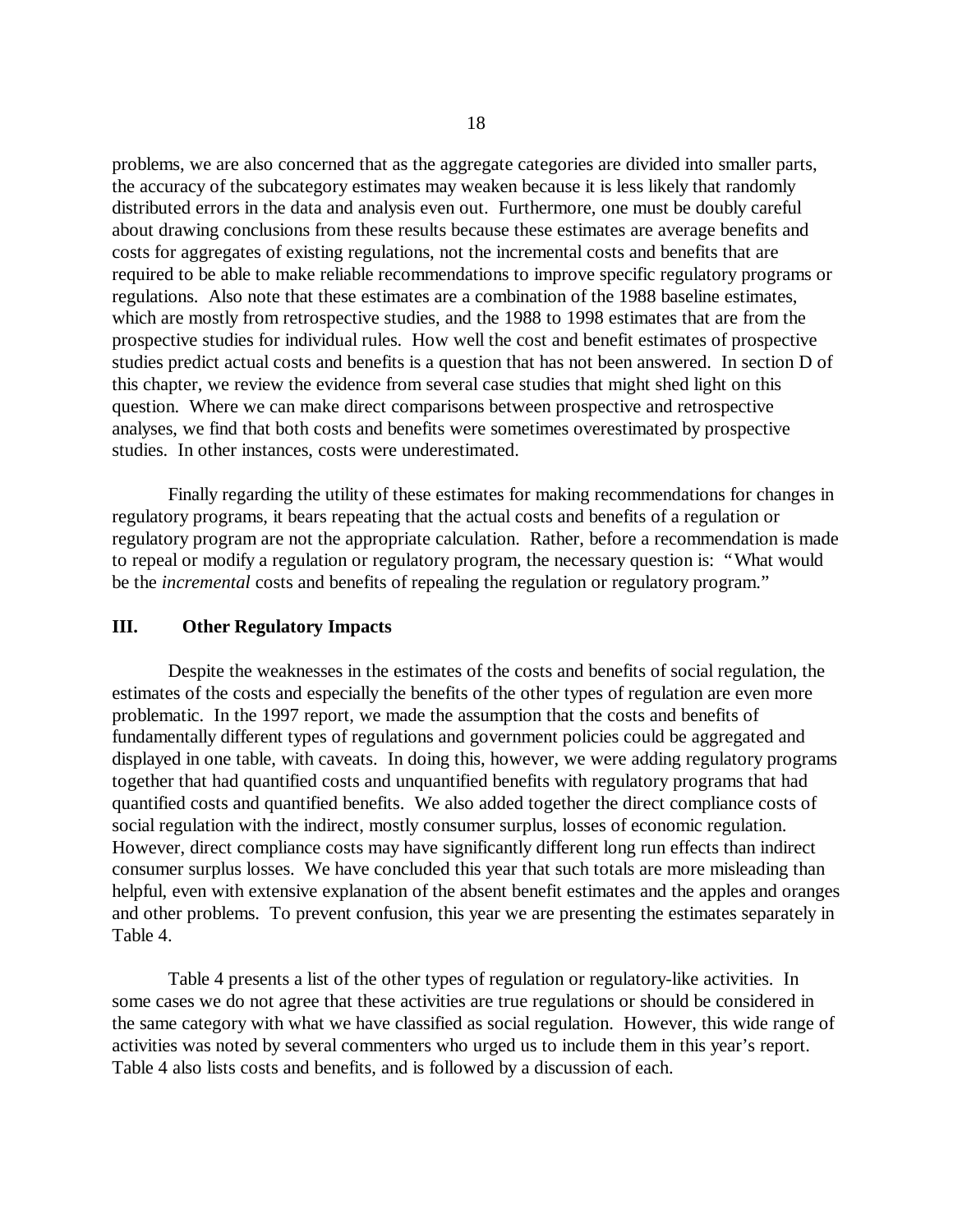| Table 4:<br>Monetized Costs and Monetized Benefits of Other Regulatory<br>Activities <sup>(a)</sup><br>(Billions of Dollars)                         |                                        |                                                                                          |  |  |  |
|------------------------------------------------------------------------------------------------------------------------------------------------------|----------------------------------------|------------------------------------------------------------------------------------------|--|--|--|
| Activities                                                                                                                                           | Costs                                  | Benefits                                                                                 |  |  |  |
| (1) Economic<br>Regulations:<br>Efficiency Loss                                                                                                      | 71<br>\$                               | Not estimated<br>but expected to be small                                                |  |  |  |
| (2) Disclosure<br>Requirements                                                                                                                       | \$<br>7                                | Not estimated<br>but expected to be<br>significant                                       |  |  |  |
| (3) Economic<br>Regulations:<br>Transfers                                                                                                            | 140<br>\$                              | 140<br>\$                                                                                |  |  |  |
| Tax Compliance<br>(4)<br>Costs                                                                                                                       | See text                               | Not estimated                                                                            |  |  |  |
| (5) Federal<br>Expenditures for:<br>(a)<br>Social<br>Regulations                                                                                     | \$<br>13                               | $$30 - 3,300$<br>(Net benefits of social<br>regulation)                                  |  |  |  |
| (b) Economic<br>Regulations                                                                                                                          | \$<br>3                                | Likely to be significant<br>benefits from<br>deregulation and<br>disclosure requirements |  |  |  |
| Full Welfare<br>(6)<br>Impact of<br>Environmental<br>Regulation                                                                                      | Twice<br>direct<br>compliance<br>costs | Not estimated<br>but likely to be large                                                  |  |  |  |
| (a) Note that these figures should not be added because they do not all represent<br>social costs or social benefits and may also be interdependent. |                                        |                                                                                          |  |  |  |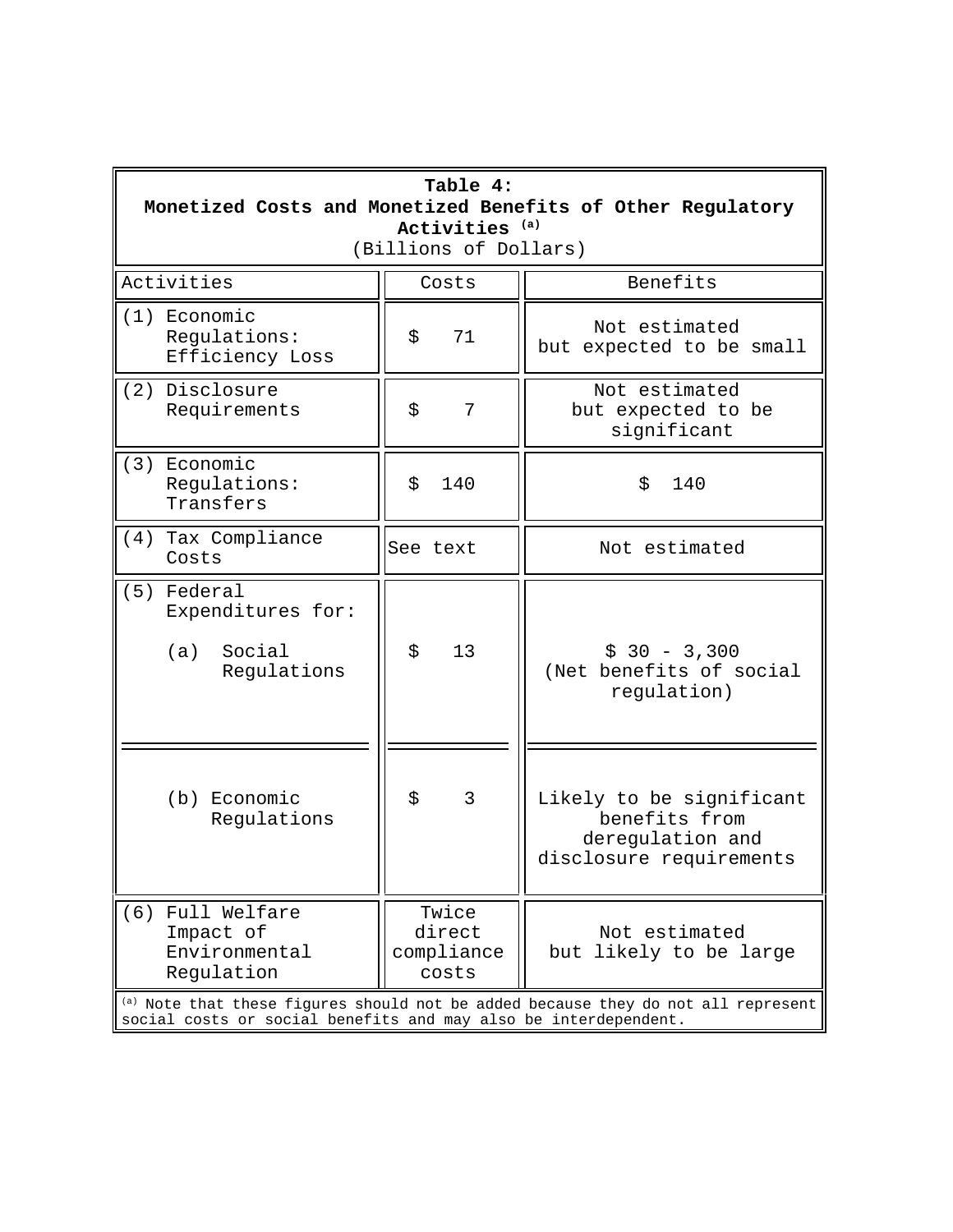#### **A. Efficiency Losses From Economic Regulation**

In the 1997 report, we presented an estimate that the efficiency costs of economic, i.e., price and entry, regulation amounted to about \$71 billion. This is based on an estimate by Hopkins (1992) of \$81 billion, which we adjusted downward by \$10 billion to account for the deregulation and increase in competition that has occurred in the financial and telecommunications sectors since Hopkins' estimates were made in 1992. Our estimate has recently been corroborated by analysis in a recent, comprehensive two volume Organization for Economic Cooperation and Development (OECD) report, *OECD Report on Regulatory Reform* (OECD 1997), which attempts to estimate the benefits of further economic deregulation of five sectors of the economy (electricity, airlines, trucking, telecommunications, and retail and wholesale distribution) for five countries (the U.S., Japan, Germany, France, and the U.K.). Adding up any remaining benefits from deregulating these sectors and using a macroeconomic model to simulate the economy-wide effects on GDP, the OECD estimated that U.S. GDP would increase by 0.9 percent from these actions. This estimate implies that the current costs of regulation in these sectors is \$68 billion (0.9 percent of 1996's GDP of \$7.6 trillion). Although the two estimates are not strictly comparable, because our estimate of \$71 billion includes import restrictions and the OECD estimate does not and our estimate is only for Federal regulation and the OECD estimate includes State and local as well as National, the two estimates are close enough to be mutually supportive.

There appear to be no reliable quantified estimates of the total benefits of economic regulation. We pointed out last year that price regulation of natural monopolies does have the potential to provide consumer surplus benefits. However, most economists believe that few natural monopolies, except perhaps in local distribution markets, have long staying power because of the globalization of markets and rapidly changing technology. Over time both the benefits and costs of regulation (assuming regulation does not change) are eroded by changes in technology and adaptive behavior, i.e., the rising baseline phenomenon discussed above. The static welfare benefits of economic regulation are not likely to be long lasting in a dynamic world. The OECD report also implies that few benefits are produced by sectoral entry restrictions. The report points out that the loss of universal service may be a concern, but states that methods besides regulation, e.g., targeted subsidies, can be adopted to provide services to worthy entities less able to pay full costs. In Table 4 we enter under the benefits of economic regulation the term "expected to be small."

Last year, we received comments from several independent economic regulatory agencies suggesting that we had not emphasized the potential benefits of economic regulation enough. The comments made good points. Economic regulatory agencies are producing significant benefits. However, these benefits do not flow from their imposing new restrictions on entry. Rather, the benefits stem from their efforts to open up markets and promote competition, which often means preempting State competition or correcting past mistakes. In other words, some agencies view the reduced costs created by deregulating as a benefit of regulation. The correct view is determined by the baseline. Is the baseline the existing patchwork of State and Federal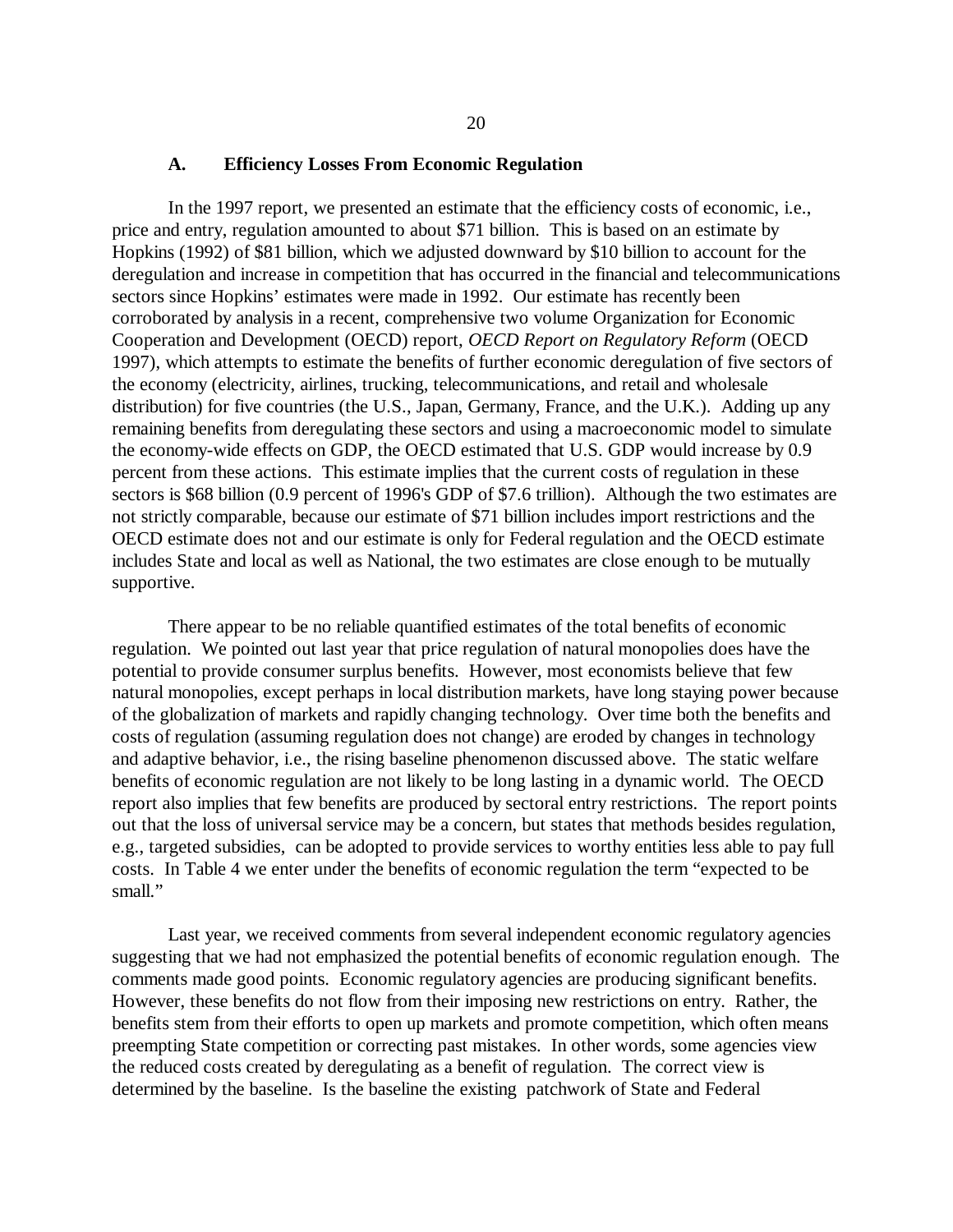regulation, which has produced artificially constructed telecommunications and financial services firms, or the more competitive environment that most likely would have existed if we had not had these restrictions? There is no inconsistency in saying that economic regulation has produced few significant benefits, as Hahn and Hird (1992) state in summarizing the consensus view of economists on this subject, and saying that economic regulatory agencies are currently providing important benefits to society by promoting competition.

The OECD study points out the important role that regulators have in smoothing the transition toward a more competitive environment. Regulators must carefully consider the issues of stranded capital costs, unemployment, and universal service as competition is introduced. However, the long run benefits of reform appear to have been worth the transitional costs. The OECD study points out that the US's regulatory reform efforts have already produced major benefits, especially compared to the other major industrial countries. The study estimates that the average GDP gain for the other seven countries from deregulation of the five sectors would be 4.7 percent, ranging from 3.5 percent for the U.K. to 5.6 percent for Japan. The 4.7 percent of GDP estimate would be equivalent to \$360 billion if applied to U.S. GDP. The study also points out that a significant portion of the 0.9 percent remaining benefits for the U.S. is likely to be achieved by regulatory reform efforts already underway because of the Telecommunications Act of 1996 and the early State efforts at electricity restructuring. Clearly economic deregulation does not imply that the economic regulatory agencies' jobs are done.

# **B. Disclosure Regulation**

A second type of regulation often mixed in with economic regulation is information disclosure. There is a strong consensus among economists that regulations requiring the disclosure of information about the price and quality of products and services can produce significant benefits for consumers and improve the functioning of markets when this information would not otherwise be available. Our estimate, based on burden-hour calculations for the independent regulatory agencies, e.g., SEC, FCC, FTC, reported in OMB's Information Collection Budget for FY 1998 (272 million hours) and Hopkins'opportunity costs of time estimate (\$26.50 per hour), is that disclosure costs are about \$7 billion. Although benefits have not been quantified, we expect that they are significantly greater than \$7 billion.

# **C. Transfers from Economic Regulation**

Economic regulation often produces income transfers from one group to another. These transfers are not social costs or benefits; they neither create new net benefits for society nor reduce society's scarce resources. Consequently benefit-cost analysis is not appropriate or meaningful for evaluating transfer programs. As the *Best Practices* document makes clear, distributional analysis, which should be part of the economic assessment, is the proper method of analyzing transfers. Table 4 includes an estimate for transfers based on the Hopkins approach that assumes that the transfers created by economic regulation are about twice the economic efficiency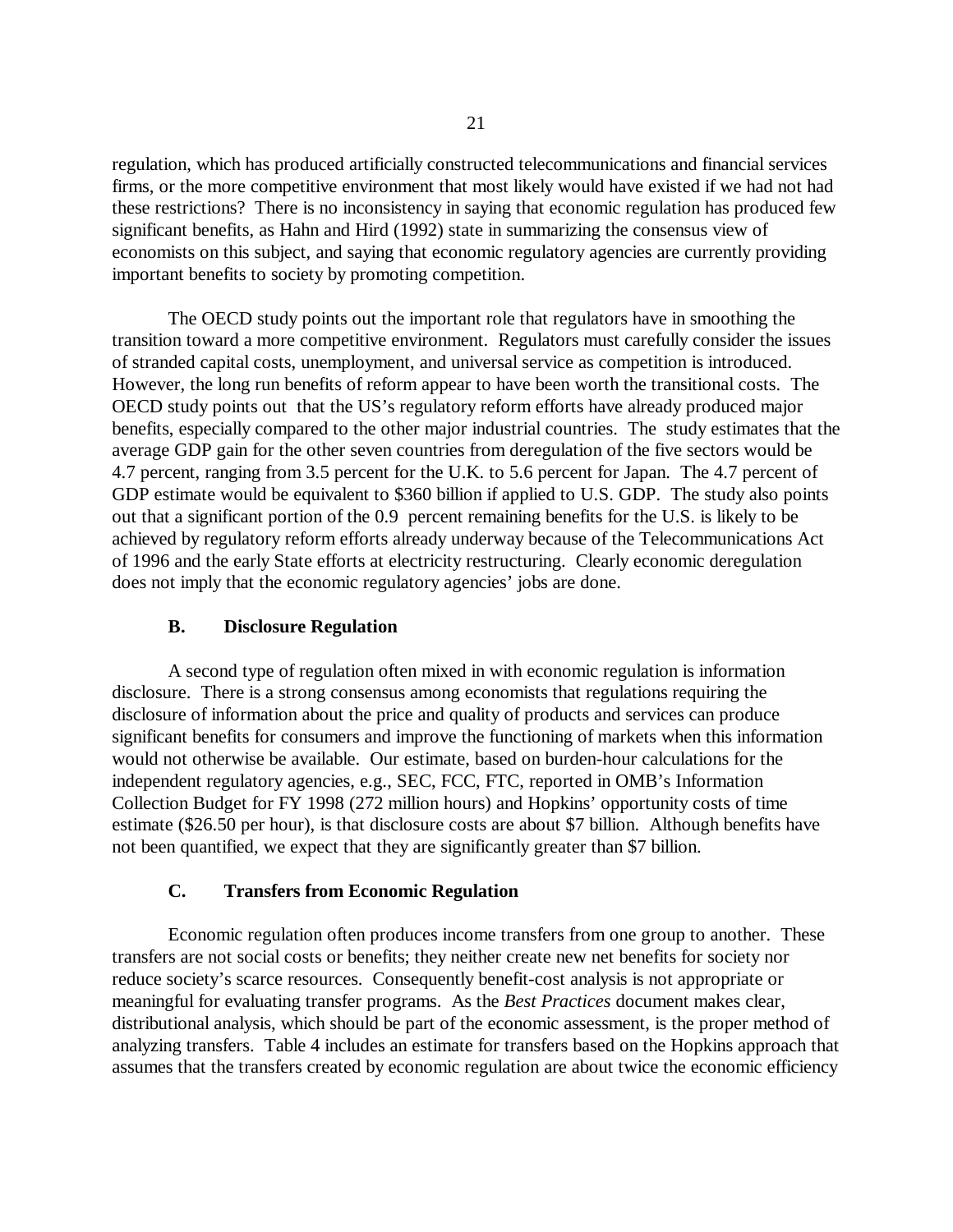loss. The estimate is \$140 billion (two times \$70 billion), which we enter in both the costs and benefits columns.

Although as one commenter pointed out (Hopkins 1997), transfers may be associated with real lobbying costs, this fact of life does not justify equating transfer costs with social costs. Lobbying goes on for all sorts of Government policies including expenditure, tax, and regulatory policies whether they exist or not, which are impossible to measure separately. For example, lobbying goes on in an attempt to impose regulations that do not now exist and therefore have no efficiency costs. In this case, the multiple of two times the efficiency loss would estimate social costs of zero. The best approach to including these types of costs is by directly estimating the costs of lobbying rather than using a multiple of economic efficiency losses. Once that is done it is not clear how to evaluate the social benefits of lobbying, which clearly produces benefits because at least some amount of lobbying, i.e., citizen participation, is a necessary part of a democratic government.

#### **D. Tax Compliance**

Last year we stopped short of including tax compliance costs in the totals. Although we were criticized for that (Hopkins 1997 and Dudley and Antonelli 1997), other commenters (Hahn 1998) agreed with us that such data should be reported, but not included in the totals. We continue to believe that such data should be reported, but not included in the totals. There are two major reasons for not including tax compliance costs in our totals, despite their real nature and obvious concern to the public. First, it would be misleading to add these types of costs to the totals without accounting for the fact that taxes are necessary for the basic functions of government. Cost-effectiveness analysis, not benefit-cost analysis, is the appropriate way to evaluate the efficiency of tax policy. Second, we do not have accurate measures of total tax compliance costs. The current Internal Revenue Service estimates of tax preparation time -- 5.3 billion hours for FY 1997 as reported in OMB's Information Collection Budget (OMB 1998) - do not include post-filing costs and are based on data and methodology that are both over a decade old and unable to provide a dollar measure of tax compliance costs. As a result, many significant technological changes (including automation and computerization) in the way tax data are collected, maintained, and transmitted are not accounted for in current estimates. In order to reduce the gaps in our knowledge about taxpayer burdens, to enable us to measure current, and future levels of burden, and to help us isolate the burden of particular tax provisions, regulations, or procedures, the IRS is undertaking a study to improve the methodology for determining taxpayer burden and to estimate the taxpayer burden using the new methodology. Pending the results of this study, we do not include an estimate of tax compliance costs in this year's report, although those interested in the previous estimate are referred to the 1997 report. We also do not have quantitative estimates of the aggregate benefits of tax compliance, although they are undoubtedly very large. Tax compliance is obviously necessary for a whole range of services the government provides.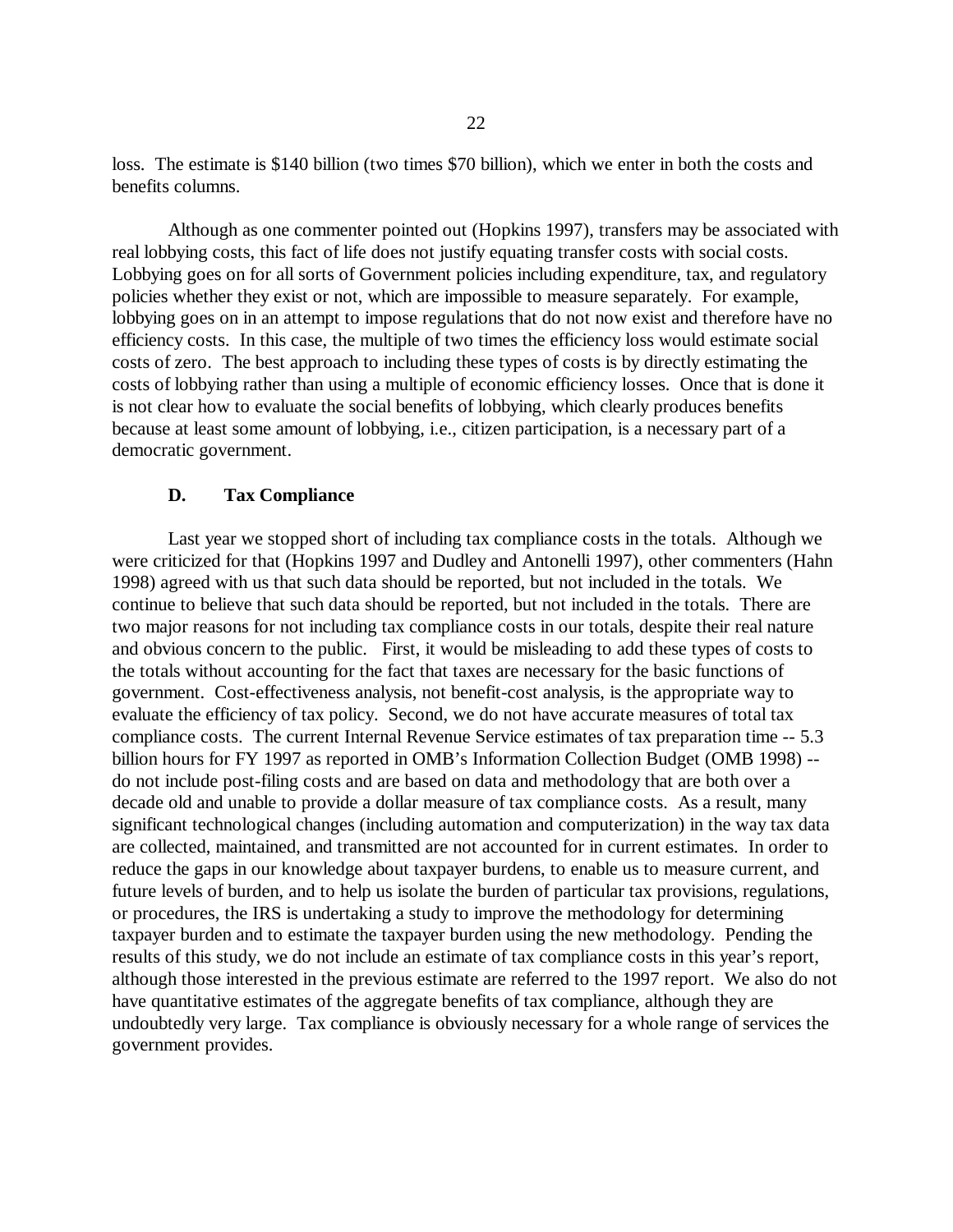Another point that should be kept in mind when discussing tax compliance is that-- more so than most other regulatory categories--most tax compliance costs are imposed directly by the underlying legislation. In fact, tax regulations often reduce compliance burdens by providing clear guidance about how to comply with the law. Thus the great majority of tax compliance burdens can not be mitigated by IRS administrative actions.

### **E. Federal Budgetary Expenditures**

Several comments also suggested that we report the Federal budgetary costs of regulation. These Federal expenditures include the costs of developing and issuing regulations and enforcing them once they are on the books. For many years, the Center for the Study of American Business at Washington University has compiled Federal Expenditures for the Regulatory Agencies of the U.S. Government. Douglas, Orlando, and Warren (1997) have produced the latest estimates. Table 4 presents these estimates for both social and economic regulation.<sup>10</sup> For benefits, we reproduce the quantified estimate of the net benefits for social regulation as shown above in Table 3 and summarize the earlier discussion of qualitative benefits of economic regulation.

## **E. Welfare Effects**

A final category of regulatory effects, which several commenters suggested we include in our estimates, is the indirect or full welfare impacts of regulation. The estimates presented above for social regulation are mostly estimates of direct compliance costs. However, as our *Best Practices* document points out, the proper concept of the cost of regulation is the best estimate of the value of the opportunity foregone as a result of the imposition of the regulation. The opportunity costs are likely to be greater than direct compliance costs. In addition to the consumer surplus losses that result when compliance costs drive up prices and reduce consumption of the goods and services produced by the regulated entity, there may be secondary effects on other markets, which reduce consumer welfare. The effects result because regulation increases the overall costs of consumption relative to output and reduces investment and productivity. These effects can only be estimated with a computable general equilibrium model that traces the myriad interrelationships that make up the modern economy. Unfortunately the results of these models are highly dependent on model specifications, which are not transparent to outside reviewers making it difficult to determine the reasonableness of model estimates.<sup>11</sup>

The two most well known models that have been used to estimate the general equilibrium effects apply to environmental regulation. These models find that by 1990 the social welfare costs

Note that they do not consider the Internal Revenue Service to be a regulatory agency and therefore do not include it in their estimates. Their approach is consistent with ours and inconsistent with Hopkins (1997).

See Hahn and Hird, pp. 244-246, for a discussion of these problems and several others.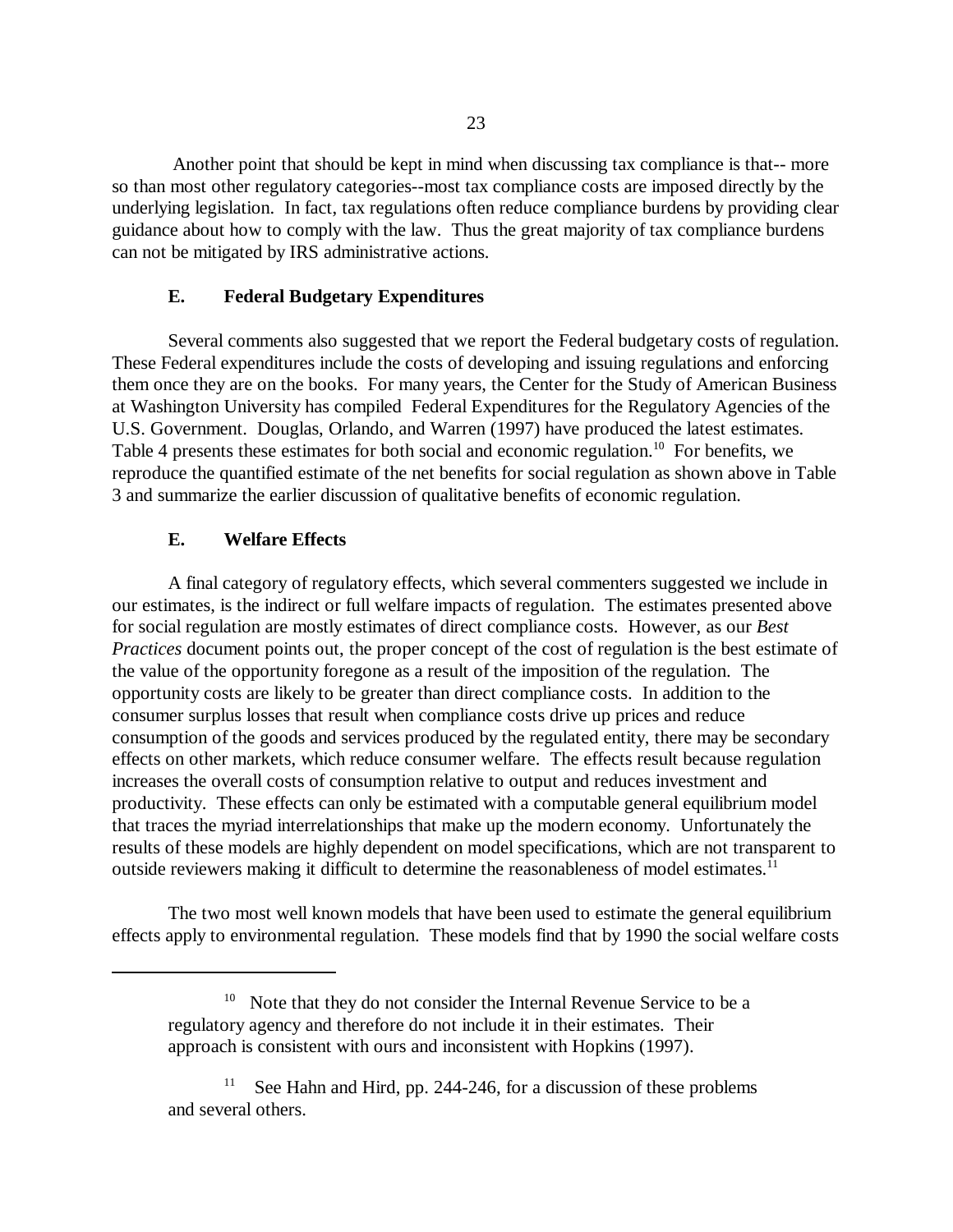(the sum of direct and indirect costs) were about twice the direct compliance cost effects (Hazilla and Kopp 1990 and Jorgenson and Wilcoxen 1990). In Table 4 we present this estimate for environmental regulation but not for workplace and product regulation. The reasons are that the estimates were made for environmental regulation and there is no theoretical reason why the effect should be the same for the two types of regulation. This is because the benefits of environmental regulation generally flow to third parties not involved in the production of the regulated product, while the benefits of workplace health and safety regulation and product safety and energy-efficiency regulations mostly flow to parties that are part of the transaction (workers and consumers of the product). This factor causes the costs to the regulated firms to be less than the direct compliance costs because firms will likely eventually reap at least a portion of the benefits of the regulation through lower employee costs for workplace regulation and higher product quality for product safety and energy-efficiency regulation. If the actual costs of compliance to firms are less than the estimated direct compliance costs, the general equilibrium effects will also likely be smaller.

The general equilibrium or secondary effects of the regulation on the benefit side are less well understood than they are for the cost side. But as discussed in the 1997 report, the health and safety benefits of regulation, in particular, should result in indirect welfare benefits for the economy. Because a healthier and longer-living population is likely to have a longer time horizon and more optimistic outlook, it is also likely to work more years more productively and save and invest more. These effects could very well expand economic activity and increase the standard of living significantly, especially in the long run.

### **IV. Lessons Learned From Studies of Federal Regulation**

A review of several studies of the costs and benefits of regulation offers insights into both the actual effects of regulations and into the problems that attend any estimation of their benefits and costs. Below we discuss the two key studies underlying our estimate of the aggregate benefits and costs of environmental regulation and a new study by Robert Hahn of 106 regulations using prospective estimates of costs and benefits published by the agencies at the time the final rules were issued (Hahn forthcoming). We also review two additional retrospective studies that compare the actual and predicted costs and benefits of regulation

First, as noted earlier, EPA recently published its Section 812 Retrospective study of the costs and benefits of the Clean Air Act, as required by Section 812 of the Clean Air Act Amendments of 1990. It estimated that the present value of benefits of the Clean Air Act regulations issued between 1970 and 1990 is \$22.2 trillion (central estimate, 1990\$). Publication of the Section 812 Retrospective provides an opportunity to compare it with the Hahn and Hird study, which served as the basis for our estimates in the 1997 report.

Hahn's study expands on his earlier one, which we used in Section 2 in our aggregate estimate to cover the years 1987 to 1994 (Hahn 1996). The 106 final regulations with both costs and benefits in the new study were issued between 1982 and mid-1996 by EPA, OSHA, NHTSA,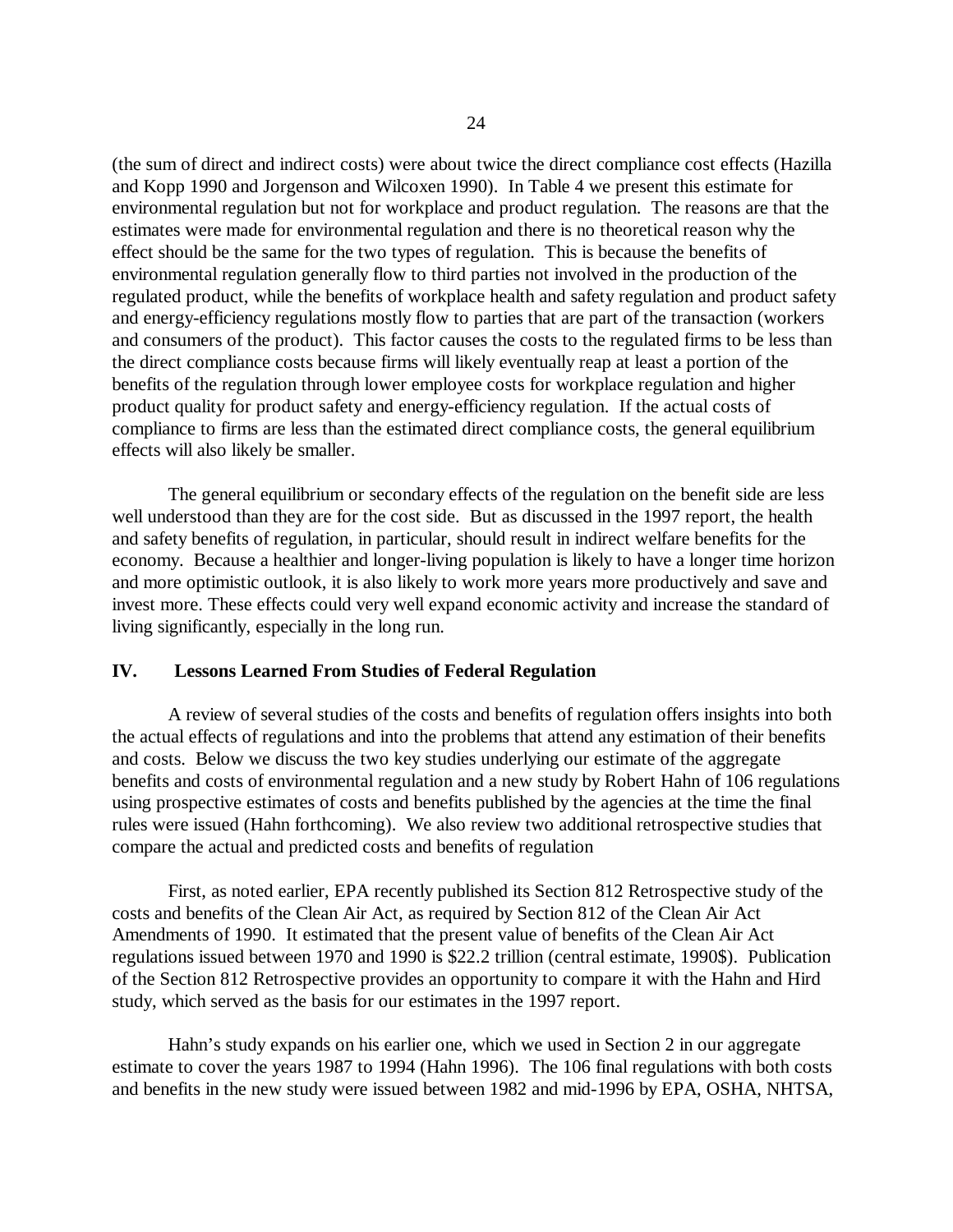HHS, HUD, and USDA. Hahn uses consensus estimates to value reduced units of pollution and increased life-years to calculate benefits of health, safety and environmental regulation. He takes as given the quantity estimates of benefits and the monetized estimates of costs found in the agency-produced regulatory impact analyses. He also converted to constant 1995 dollars and used a 5 percent discount rate to put costs and benefits in a consistent present value framework. Hahn estimated that the net present value of benefits of the 106 regulations is about \$1.6 trillion. However, he also found that not all agency rules provided net benefits. In fact, less than half of all final rules provided benefits greater than costs. The main reason for his large estimate of net benefits and relatively poor performance for many individual regulations was that a few rules provided most of the net benefits. NHTSA's automatic restraints in cars and EPA's lead phasedown in gasoline provided just over 70 percent of total net benefits (Hahn forthcoming, p. 15).

# **A. EPA's Retrospective Report to Congress on the Benefits and Costs of the Clean Air Act**

EPA's Section 812 Retrospective represents the culmination of a six-year effort by EPA. The Section 812 Retrospective also reflects, as required by Section 812, peer review by an independent, external panel of economists, health scientists, and environmental scientists known as the Science Advisory Board Council on Clean Air Act Compliance Analysis (Council). The Council provided detailed review and guidance throughout each step of study design, implementation, and report drafting. The quality and reliability of the Section 812 Retrospective was addressed by the Council in its review closure letter by stating that the Council "finds that the Retrospective Study Report to Congress by the Agency is a serious, careful study and employs sound methods along with the best data available."<sup>12</sup> The Council further concluded that the Section 812 Retrospective's findings are "consistent with the weight of available evidence."<sup>13</sup>

The Section 812 Retrospective presents estimates of monetized benefits ranging from \$6 to \$50 trillion (present value in 1990\$) over the period from 1970 through 1990, with a central estimate of \$22 trillion. Over this same period, the Section 812 Retrospective estimated direct compliance expenditures, R&D costs, and government costs of roughly \$0.5 trillion. The estimated net monetized benefits for the 1970 to 1990 period range from \$5.1 to \$48.9 trillion dollars, with a central estimate of \$21.7 trillion. The Section 812 Retrospective also notes that the monetized benefits estimate may understate benefits because a number of benefit categories

were not quantified and/or monetized, e.g., air toxics effects and ecosystem effects. Table 5 presents the non-monetized benefits listed by the Section 812 Retrospective.

<sup>&</sup>lt;sup>12</sup> SAB Council, letter to EPA Administrator Browner, July 8, 1997, p. 1.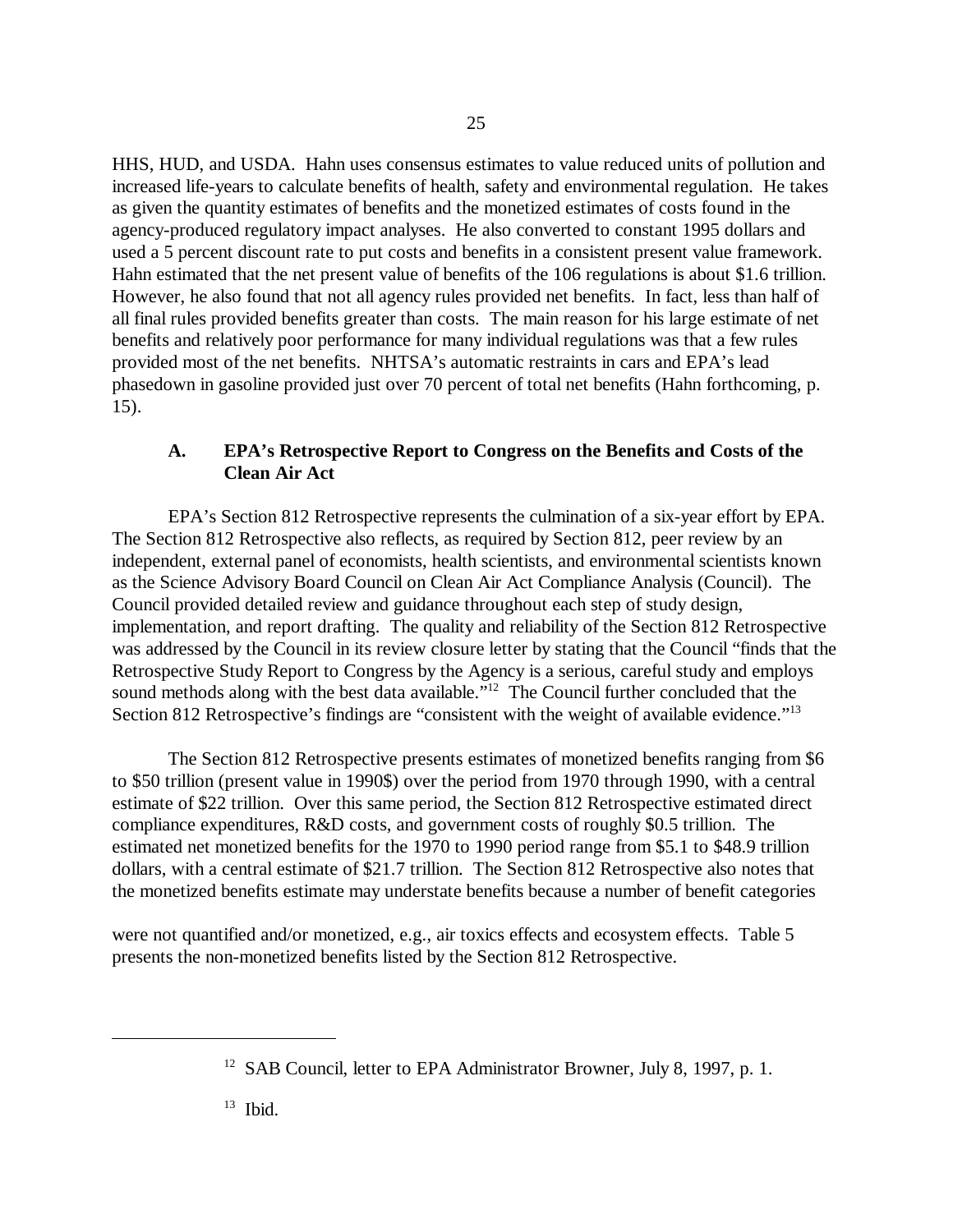While the findings of the Section 812 Retrospective suggest that the aggregate historical benefits of the clean air regulatory programs substantially exceed the aggregate costs, the Section 812 Retrospective itself provides the following cautionary note on page ES-10:

Finally, the results of the retrospective study provide useful lessons with respect to the value and limitations of cost-benefit analysis as a tool for evaluating environmental programs. Cost-benefit analysis can provide a valuable framework for organizing and evaluating information on the effects of environmental programs. When used properly, cost-benefit analysis can help illuminate important effects of changes in policy and can help set priorities for closing information gaps and reducing uncertainty. Such proper use, however, requires that sufficient levels of time and resources be provided to permit careful, thorough, and technically and scientifically sound data-gathering and analysis. When cost-benefit analyses are presented without effective characterization of the uncertainties associated with the results, cost-benefit studies can be used in highly misleading and damaging ways. Given the substantial uncertainties which permeate costbenefit assessment of environmental programs, as demonstrated by the broad range of estimated benefits presented in this study, cost-benefit analysis is best used to inform, but not dictate, decisions related to environmental protection policies, programs, and research.

In terms of our charge under section 625(a), we must also consider these new benefit and cost estimates in developing an overall estimate of the benefits and costs of Federal regulation. The magnitude of EPA's benefit estimate, \$22 trillion over the 1970 to 1990 period, is very large. The expected value of the estimated monetized benefit for 1990 is \$1.25 trillion per year. This estimate implies that the average citizen was willing to pay over 25 percent of her personal income per year to attain the monetized benefits of the Clean Air. There are several important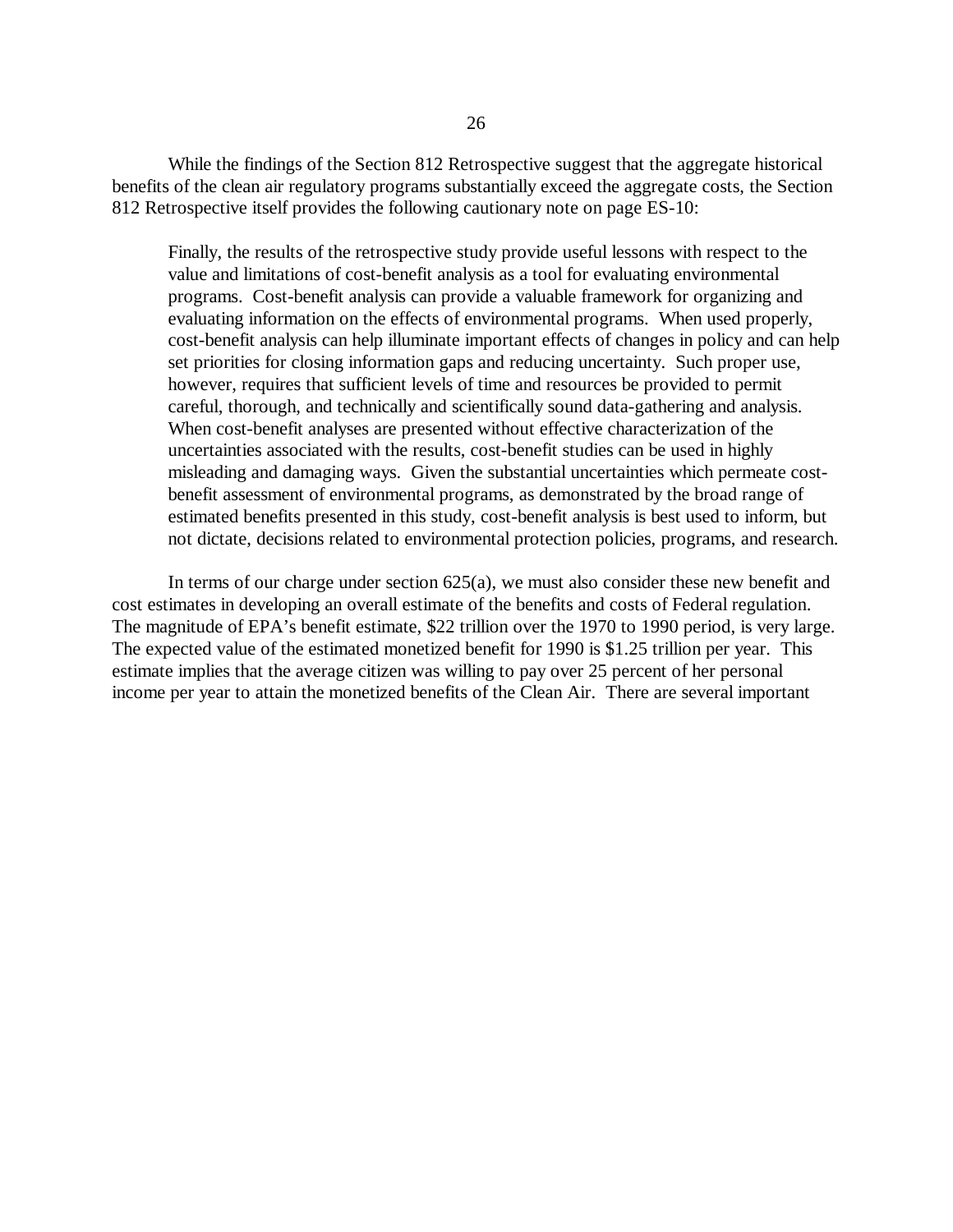| Table 5:<br>Major Non-monetized, Adverse Effects Reduced by the Clean Air Act                                                           |                                                                                                                                                                                                                                                                                                     |  |  |  |  |
|-----------------------------------------------------------------------------------------------------------------------------------------|-----------------------------------------------------------------------------------------------------------------------------------------------------------------------------------------------------------------------------------------------------------------------------------------------------|--|--|--|--|
| Pollutant                                                                                                                               | Non-monetized Adverse Effects                                                                                                                                                                                                                                                                       |  |  |  |  |
| Particulate<br>Matter                                                                                                                   | Changes in Pulmonary Function; Other Chronic Respiratory Diseases; Inflammation of the<br>Lung; Chronic Asthma and Bronchitis                                                                                                                                                                       |  |  |  |  |
| Ozone                                                                                                                                   | Changes in Pulmonary Function; Increased Airway Responsiveness to Stimuli; Centroacinar<br>Fibrosis; Inflammation of the Lung; Immunological Changes;<br>Chronic Respiratory Diseases; Extrapulmonary Effects (i.e., other organ systems); Forest<br>and Other Ecological Effects; Materials Damage |  |  |  |  |
| Carbon<br>Monoxide                                                                                                                      | Decreased Time to Onset of Angina; Behavioral Effects; Other Cardiovascular Effects;<br>Developmental Effects                                                                                                                                                                                       |  |  |  |  |
| Sulfur<br>Dioxide                                                                                                                       | Respiratory Symptoms in Non-Asthmatics; Hospital Admissions; Agricultural Effects;<br>Materials Damage; Ecological Effects                                                                                                                                                                          |  |  |  |  |
| Nitrogen<br>Oxides                                                                                                                      | Increased Airway Responsiveness to Stimuli; Decreased Pulmonary Function; Inflammation<br>of the Lung; Immunological Changes; Eye Irritation; Materials Damage; Eutrophication<br>(e.g., Chesapeake Bay); Acid Deposition                                                                           |  |  |  |  |
| Lead                                                                                                                                    | Cardiovascular Diseases; Reproductive Effects in Women; Other Neurobehavioral,<br>Physiological Effects in Children; Developmental Effects from Maternal Exposure,<br>including IQ Loss <sup>(a)</sup> ; Ecological Effects                                                                         |  |  |  |  |
| Air Toxics                                                                                                                              | All Human Health Effects; Ecological Effects                                                                                                                                                                                                                                                        |  |  |  |  |
| (a) IQ loss from direct, as opposed to maternal, exposure is quantified.<br>Source: EPA Section 812<br>Retrospective (1997), page ES-5. |                                                                                                                                                                                                                                                                                                     |  |  |  |  |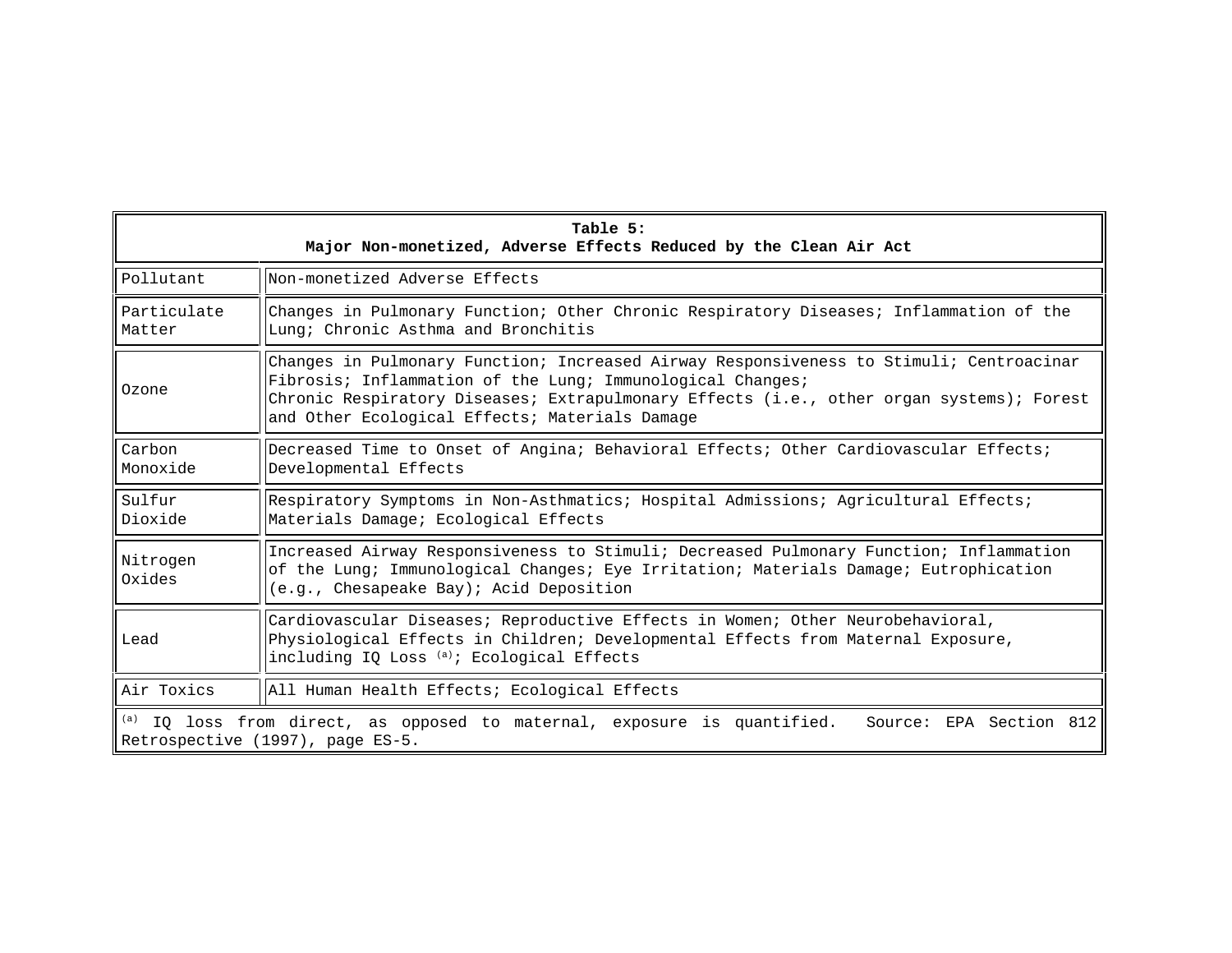elements of the analysis in the Section 812 Retrospective which deserve further discussion in order to understand the basis for the benefit estimates over the 1970 to 1990 period.<sup>14</sup>

### *1. Establishing a Baseline*

The Section 812 Retrospective uses as a counter-factual "baseline" that modeled air quality in the United States over the 1970 to 1990 period for a scenario in which control technology is adjusted to reflect lower baseline emission rates associated with technology improvements (where supported by available data); otherwise technology and control requirements are frozen at the levels mandated in 1970. It assumed that no additional air pollution controls would have been imposed by any other level of government or voluntarily initiated by private entities after 1970. The Section 812 Retrospective acknowledges that this is an obvious oversimplification and that, in fact, State and local governments as well as private initiatives were responsible for an important fraction of the estimated benefits and costs over the period from 1970 to 1990.<sup>15</sup> At the same time, it notes that the Federal CAA played an essential role in achieving these results and leaves to others the question of parsing out the precise fraction of costs and benefits attributable to the Federal CAA.16

Because the modeled baseline includes significant growth in population, car and truck travel, and economic activity, there is a marked deterioration in baseline air quality over the period from 1970 to 1990. While there is no direct sensitivity analysis of alternative baselines, the available documentation for the "no control" scenario suggests that a substantial fraction of the

16 Ibid, p.3.

<sup>&</sup>lt;sup>14</sup> "A final, brief interagency review, pursuant to Circular A-19, was organized in August 1997 by the Office of Management and Budget and conducted following the completion of the extensive expert panel peer review by the SAB Council. During the course of the final interagency discussions, it became clear that several agencies held different views pertaining to several key assumptions in this study as well as to the best techniques to apply in the context of environmental program benefit-cost analyses, including the present study. These concerns include: (1) the extent to which air quality would have deteriorated from 1970 to 1990 in the absence of the Clean Air Act, (2) the methods used to estimate the number of premature deaths and illnesses avoided due to the CAA, (3) the methods used to estimate the value individuals place on avoiding those risks, and (4) the methods used to value non-health related benefits. However, due to the court deadline the resulting concerns were not resolved during this final, brief interagency review. Therefore, this report reflects the findings of EPA and not necessarily other agencies in the Administration." See Section 812 Retrospective, p. ES-2.

<sup>&</sup>lt;sup>15</sup> Section 812 Retrospective, pp.2-3.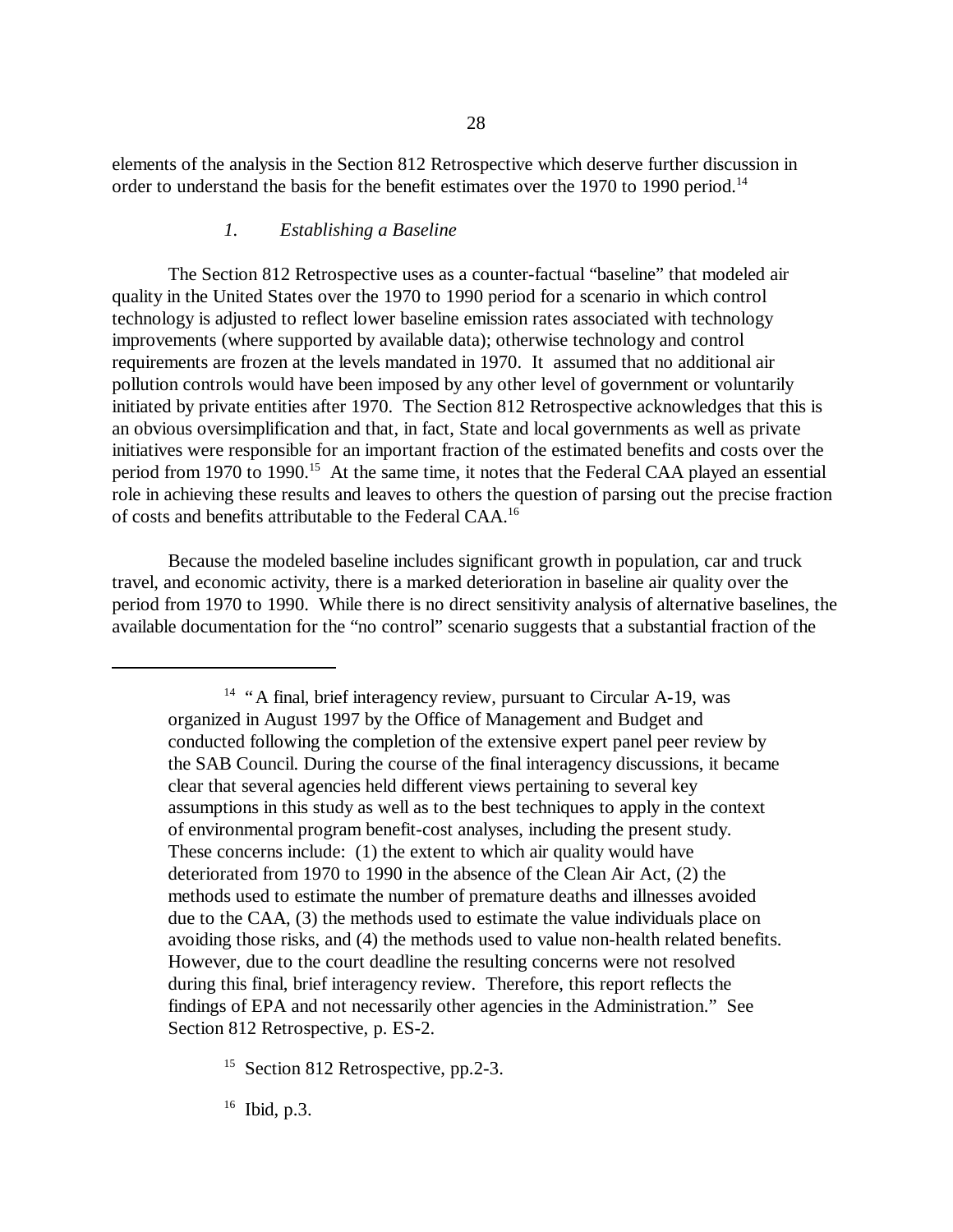estimated benefits are attributable to the *degradation* in modeled air quality from 1970 levels, rather than the result of an improvement in air quality from the levels that existed in the United States in 1970.<sup>17</sup>

In any event, considerable uncertainty necessarily surrounds "what would have happened" over this 20-year period, rendering all attempts to construct aggregate benefit and cost estimates somewhat speculative.

## *2. Key Benefit Categories*

The Section 812 Retrospective developed monetized benefit estimates for ten benefit categories, including mortality, hospital admissions, chronic bronchitis, soiling damage, and visibility. (See Table 6.) As indicated by Table 6, the monetized benefit estimates associated with reducing exposure to fine particulate matter (PM) account for 90 percent of the total monetized benefits. The discussion below discusses three key elements in developing benefit estimates associated with reductions in PM levels.

a. uncertainties in magnitude and causation.

The Section 812 Retrospective describes some elements of the uncertainty in the estimates of health risks, focusing on those elements of uncertainty that are most readily quantifiable. For example, it addresses specific, quantifiable elements of the uncertainty in the benefits estimates through the use of a "Monte Carlo" analysis. It also presents a thoughtful, qualitative discussion of some of the uncertainties associated with the estimated mortality risk -- for example, the effect of an historical trend in particulate matter levels and the effect of intercity movement of population on the concentration-response relationship.

The Section 812 Retrospective offers little discussion, however, of the uncertainty associated with the critical question of the causal relationship between fine particulate matter levels and mortality. It observes that the Clean Air Scientific Advisory Committee has pointed out that a causal mechanism has not been clearly established. It concludes that "the wellestablished correlation between exposure to elevated PM and premature mortality is sufficiently

 $17$  Of course, any change in the baseline scenario would also require revision of the cost estimates. The Section 812 Retrospective notes that the "no control" scenario avoids the difficulties of sorting out the fraction of costs associated with State and local action versus Federal action. See Section 812 Retrospective, pp.2-3.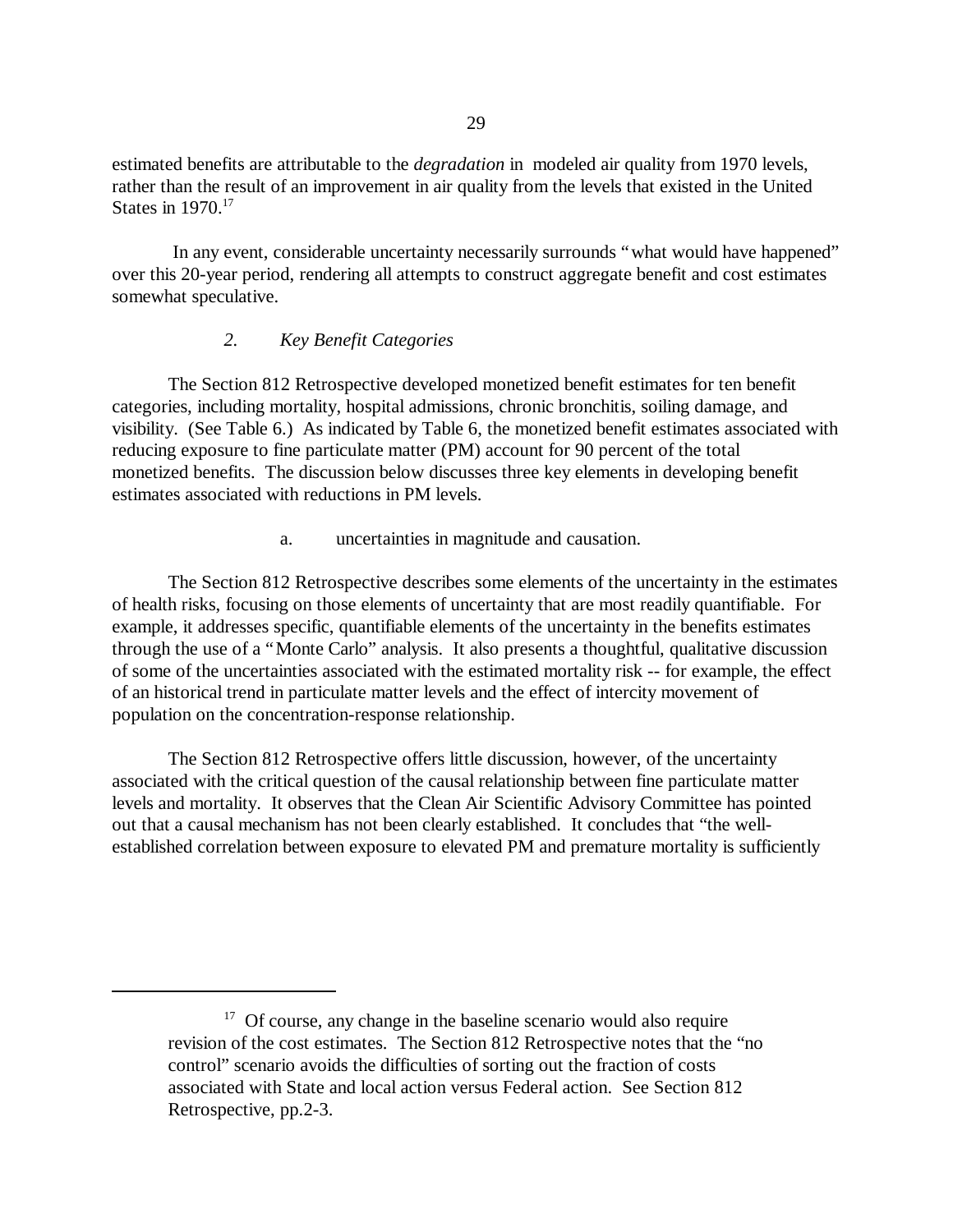| Table 6:<br>Mean Present Value Total Monetized Benefits by<br>Pollutant and Endpoint Category<br>(1970 to 1990 in billions of 1990 dollars) |                                                   |                    |                       |  |  |  |
|---------------------------------------------------------------------------------------------------------------------------------------------|---------------------------------------------------|--------------------|-----------------------|--|--|--|
| Pollutant                                                                                                                                   | Endpoint                                          | Monetized Benefits |                       |  |  |  |
| Particulate<br>Matter                                                                                                                       | Mortality<br>Chronic Bronchitis<br>Soiling Damage | Ŝ.                 | 16,632<br>3,313<br>74 |  |  |  |
| Lead                                                                                                                                        | Mortality<br>IQ Effects<br>Hypertension           | \$                 | 1,339<br>399<br>98    |  |  |  |
| Particulate<br>Matter, Ozone,<br>Lead and<br>Carbon Monoxide                                                                                | Hospital Admissions                               | \$                 | 57                    |  |  |  |
| Particulate<br>Matter, Ozone,<br>Nitrogen Dioxide<br>and Sulfur<br>Dioxide                                                                  | Respiratory Effects                               | \$                 | 182                   |  |  |  |
| Particulate<br>Matter                                                                                                                       | Visibility                                        | \$                 | 54                    |  |  |  |
| Ozone                                                                                                                                       | Agriculture                                       | \$                 | 23                    |  |  |  |
| TOTAL                                                                                                                                       | All                                               | \$                 | 22,171                |  |  |  |
| Source: EPA Section 812 Retrospective (1997), Table ES-4 (p. ES-7).                                                                         |                                                   |                    |                       |  |  |  |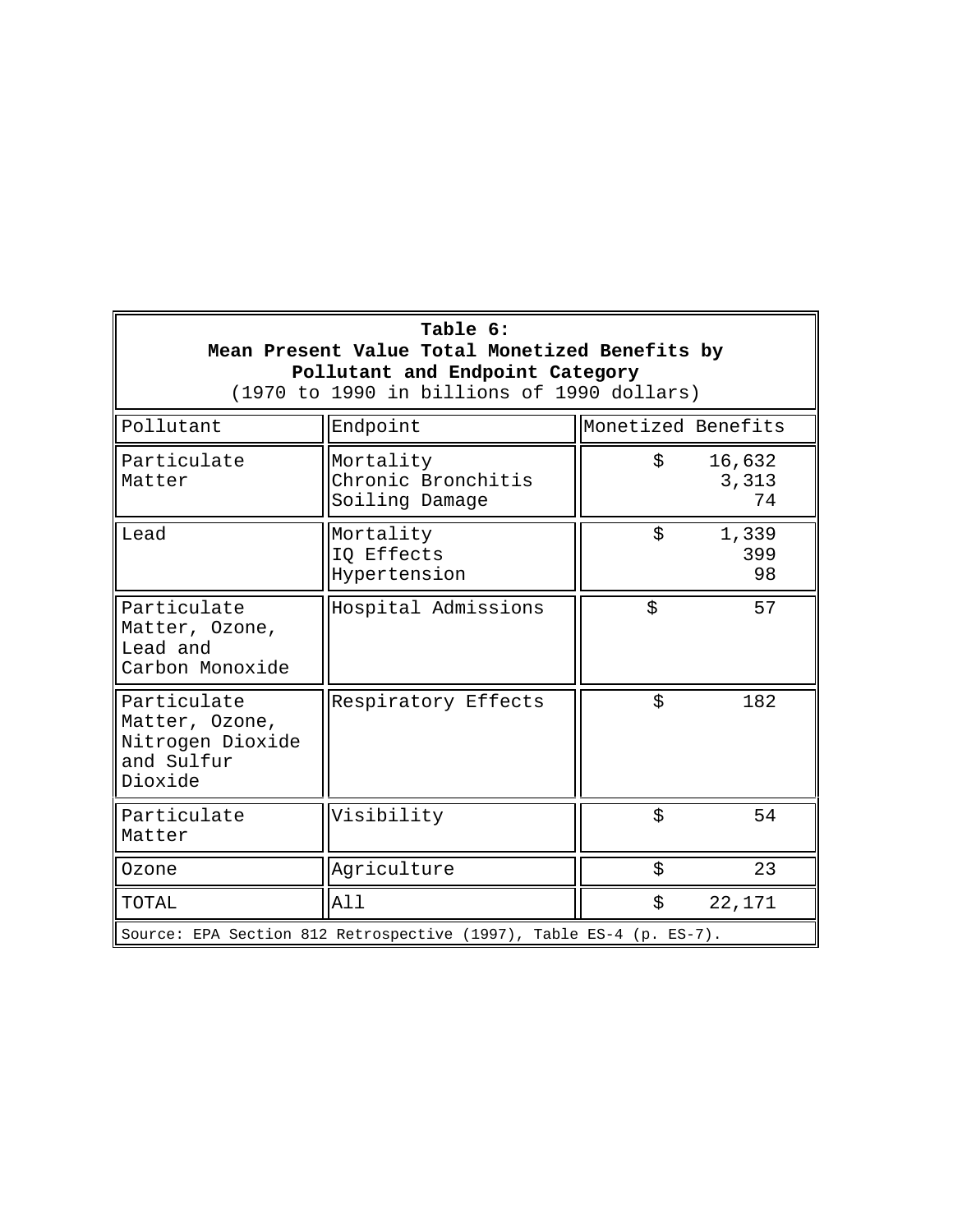compelling to warrant an assumption of a causal relationship and derivation of quantitative estimates of a PM-related mortality."18

The preamble to EPA's 1996 proposal to revise the National Ambient Air Quality Standard for Particulate Matter (PM NAAQS) discusses at greater length the difficulties associated with the interpretation of specific concentration-response relationships, pointing out that it is the most problematic issue in conducting risk assessments for PM-associated health effects. These include: 19

- (1) the absence of clear evidence regarding mechanisms of action for the various health effects of interest;
- (2) uncertainties about the shape of the concentration-response relationships; and
- (3) concern about whether the use of ambient  $PM_{2.5}$  and ambient  $PM_{10}$  fixed-site monitoring data adequately reflects the relevant population exposures to PM that are responsible for the reported health effects.
	- b. timing of effects.

The Section 812 Retrospective assumed that reductions in ambient PM concentrations yield contemporaneous reductions in the mortality and chronic health risks associated with longterm exposure. Given that the concentration-response relationships in the underlying study are presumptively thought to be the result of long-term exposure, the assumption of a contemporaneous response -- that is, a zero lag in the response -- represents only one end in a range of possibilities. It is quite possible, however, that there is a lag in the changes in the risk of chronic health effects and mortality with changes in exposure to particulate matter. Other researchers (World Health Organization, 1996) have assumed the effect of particulate matter exposure requires 15 years of exposure.<sup>20</sup> The incorporation of the appropriate lag in response can have an important effect on the benefits estimate. The adoption of an alternative assumption of a lag of 15 years, for example, would reduce the estimated present value of the mortality benefits by a factor of two, given the discount rate of five percent used in the Section 812 Retrospective.

c. valuation of changes in health risk ("benefits transfer").

<sup>19</sup> 61 FR 65650. The preamble to the final rule reaffirms these concerns by citing the proposal and a more complete discussion in the criteria document (chapters 10-13) and the staff paper (Chapter IV). See 62 FR 38655 and 38656.

<sup>20</sup> Section 812 retrospective, p. D-17.

<sup>18</sup> Ibid., p.34.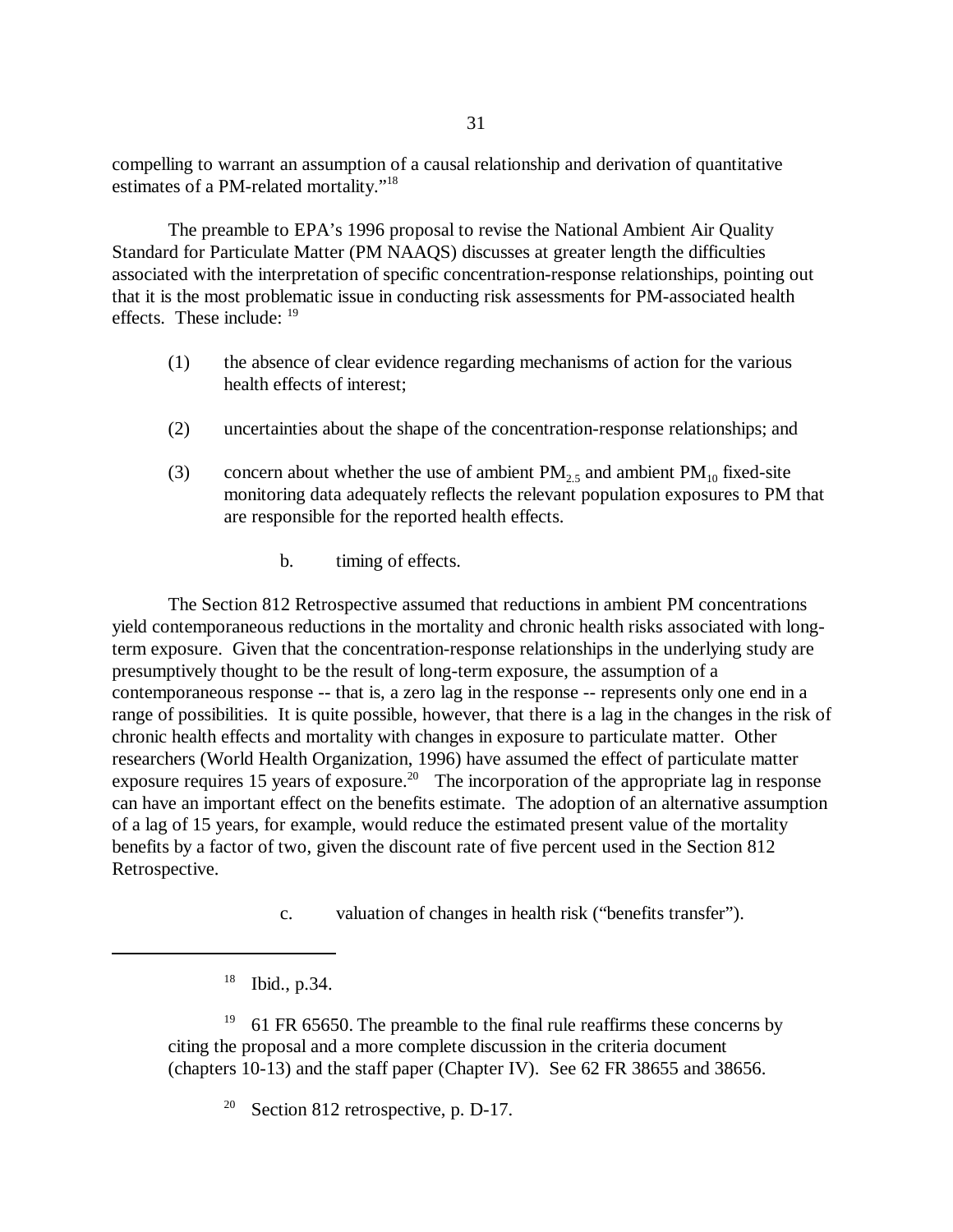The Section 812 Retrospective also highlights the difficulties of transferring estimates from other settings to value the projected benefits of a regulatory initiative, e.g., changes in mortality risk. In valuing changes in mortality risk, EPA reviewed 26 studies to develop an estimate of the "value of a statistical life"based on the willingness-to-pay (WTP) of individuals to avoid small increases in mortality risk. Using a Weibull distribution to fit the estimates from these 26 studies, the Section 812 Retrospective estimated a mean value of \$4.8 million per statistical life (with a standard deviation of \$3.2 million in 1990\$).<sup>21</sup> This estimate reflects a WTP of \$5 for a reduction in mortality risk of one in a million.

In addition, this estimate is derived from studies involving very small changes in mortality risk. However, the changes in mortality risk associated with changes in particulate matter exposure estimated in the Section 812 Retrospective are roughly 10 to 100 times greater than the changes associated with these valuation studies. When the marginal valuation of \$5 for a one in a million change in mortality risk is applied to the "no control" scenario where modeled baseline mortality risk is on the order of 1 in a 1000, the resulting WTP estimates for changes in mortality risk represent a large share of each household's annual budget, i.e., household ability to pay. Since the total outlay for risk reduction represents a large share of the household budget, the resulting limit on the ability to pay may reduce the marginal willingness to pay to reduce risks on the order of 1 in a 1,000 as compared to risks on the order of 1 in 10,000 or 1 in 100,000. Thus, air quality improvements relative to the "no control"scenario may represent a very different situation from that examined by the 26 valuation studies where the WTP estimates were a small fraction of household budgets.

# *3. Hahn and Hird's Estimate for Environmental Benefits•*

It is instructive to compare EPA's retrospective study of the Clean Air Act with the derivation of Hahn and Hird's estimates of environmental benefits. For its environmental benefit estimate, the Hahn and Hird assessment relied on an analysis by Freeman conducted in the late 1970s (Freeman, 1982).<sup>22</sup> The Freeman analysis largely represented a synthesis of the best

Section 812 Retrospective, p.44. The Council in its closure letter (July 8, 1997) noted that the vast majority of statistical lives saved are for persons aged 65 and over and that the value of a statistical life used in the Section 812 study is based on a set of studies of workers and others that are substantially younger (with an average age of 40 years). Given this information, the Council stated that: "We continue to believe that it is important here and in general to measure the value of a statistical life for persons of different ages, values that are likely to differ substantially, and to apply those values to the number of statistical lives saved at each age."

<sup>22</sup> See Hahn and Hird (1991 pages 253, 273; Portney (1990) pages 54-60; Freeman (1990 in Portney (1990) page 123.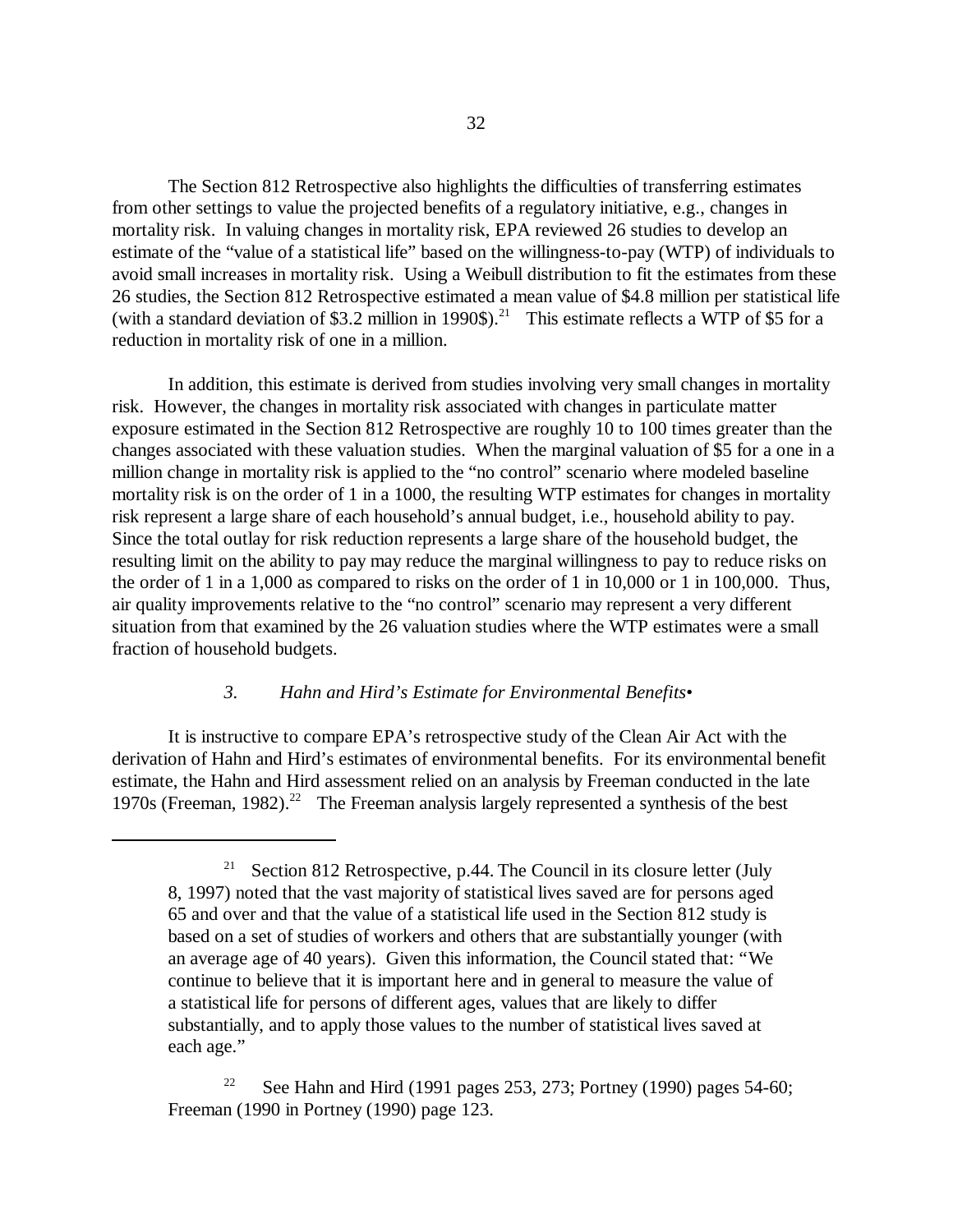existing work of the 1970s. The analysis estimates air pollution control benefits for the year 1978, and water pollution control benefits for the year 1985. Hahn and Hird adjust the Freeman estimates to account for inflation; but these adjustments do not reflect other changes - - for example, additional regulations - - in the air pollution control program between 1978 and 1988 and in the water pollution program control between 1985 and 1988. For water pollution control benefits, the Freeman analysis may still represent the most comprehensive estimate available. There are, however, several elements of the Freeman analysis that deserve further discussion in order to understand the strengths and limitations of the benefit estimates used by Hahn and Hird.

a. establishing a baseline.

As noted elsewhere in this report, choice of an analytic baseline can be difficult, since many options are available, and the preferred baseline may be unworkable due to the inadequacy of available data. In the Freeman analysis, different baselines were chosen for the air and water benefits analyses.

The Freeman analysis evaluated the improvement in ambient air quality between 1972 and 1978, and did not consider the deterioration in air quality that might have occurred in the absence of air pollution regulations.<sup>23</sup> In effect, the counterfactual baseline was assumed to be the level of air quality in 1972. As a result, the air quality improvements that were analyzed were much smaller than those incorporated in the CAA Section 812 Retrospective (EPA, 1997). Furthermore, the baseline used for the air benefits analysis was not consistent with that used for Freeman's cost analysis, which estimated all air pollution control costs.

The baseline used for the water analysis, on the other hand, assumed changing population and recreational participation rates between 1972 and 1985. The baseline used for the water benefits analysis was consistent with that used for Freeman's water pollution control cost analysis.

b. key benefit categories.

Freeman's air pollution benefits analysis developed monetized benefit estimates for six categories: human health (mortality), human health (morbidity), soiling and cleaning, vegetation, materials, and property values. Approximately two thirds of the monetized benefits were for human health improvements, primarily reduced mortality incidence, due to reductions in ambient air concentrations of particulate matter and sulfur oxides. His analysis does not include any estimate of the benefits arising from reductions in airborne lead (Pb) concentrations, which were a significant source of air pollution control benefits found by later studies. The discussion below

 $23$  Implicitly, the Analysis assumed increased state, local, and private initiatives great enough to offset air quality deterioration do to increased economic activity, population growth, and vehicle-miles-traveled (VMT) by automobiles and trucks during the 1972 to 1978 period.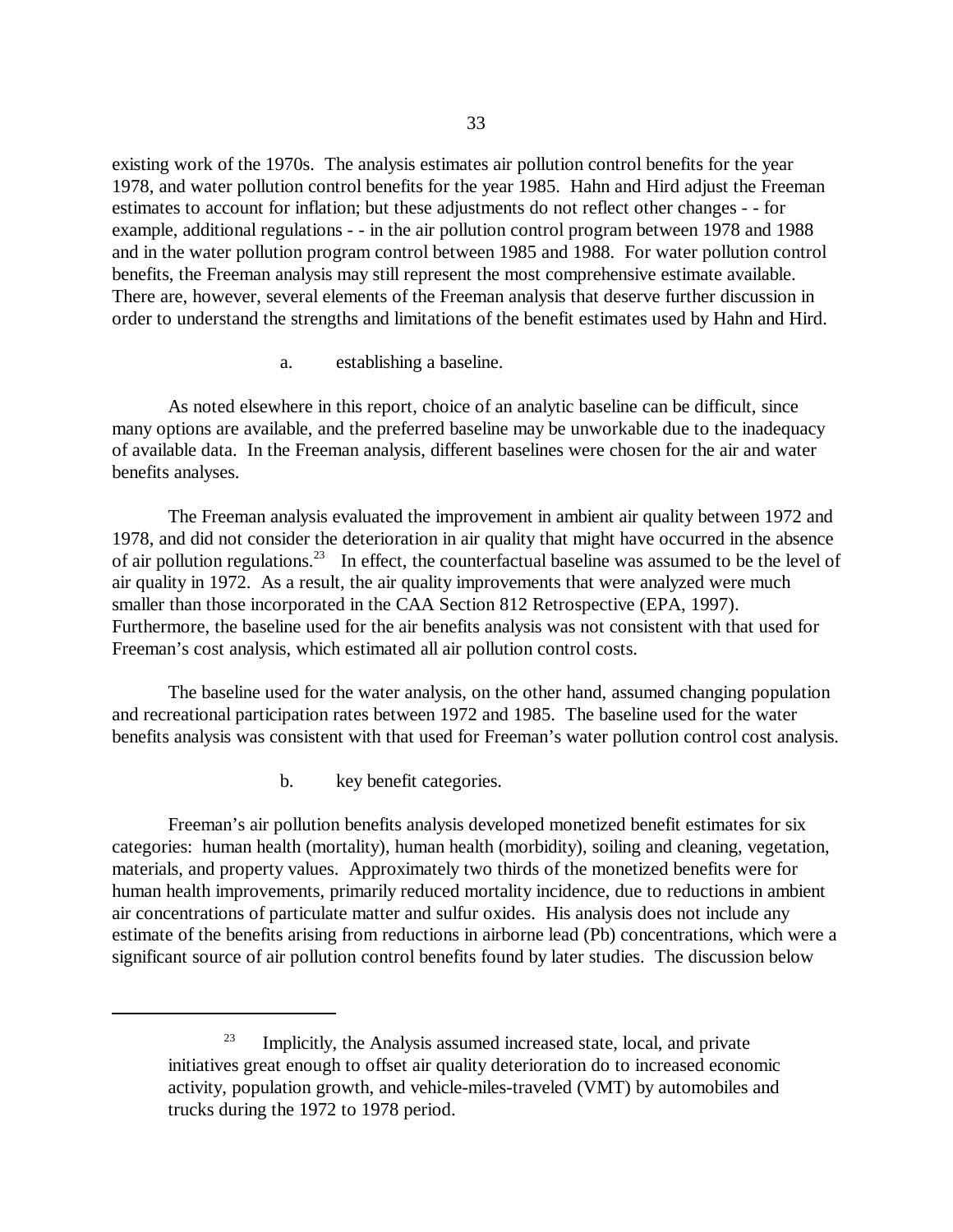addresses 3 key factors to bear in mind when interpreting the primary benefit category, i.e., reduced mortality, found in the air benefits estimates of his analysis.

1. Uncertainties in Magnitudes of Physical Effects: The Freeman analysis surveys seven studies from the 1970s which developed a dose-response relationship between particulate matter and human mortality.<sup>24</sup> Based on these studies, Freeman provides a range of possible results, with a "best-guess"estimate assumed to be at the midpoint of the range. Since 1978, a number of additional epidemiological studies have been completed on the relationship between particulate matter and human mortality rates. It does not reflect the advances in knowledge achieved in the 1980s and 1990s.

2. Timing of Effects: The Freeman analysis assumed that reductions in ambient PM concentrations yield contemporaneous reductions in the mortality risks associated with exposure to PM. If one were to assume, for example, a significant lag, e.g., many years, between changes in exposure and changes in risk, then the mortality benefit estimates would be reduced.

3. Valuation of Changes in Health Risk: The Freeman analysis assumed a value per statistical life (VSL) of \$2.4 million.<sup>25</sup> Since 1978, there have been significant additional contributions to the economic literature on the value of mortality risk. After considering these more recent studies, the Section 812 Retrospective adopted a midpoint of \$4.8 million (\$1990) as a better estimate on the population's willingness-to-pay for reductions in mortality risk. Use of an alternative valuation for mortality risk would have a significant effect on the aggregate benefit estimate in the Freeman analysis.

Freemans'water pollution benefits analysis developed monetized benefits estimates for four categories: recreation, nonuse, commercial fisheries, and diversionary uses. Approximately half of the monetized benefits are attributable to recreation. This analysis is based on a number of studies carried out in the 1960 and 1970s, with benefits projected forward to reflect projected population and recreational participation rates in 1985. However, these estimates do not include benefits associated with the reduction in toxic loadings in waste water discharges, even though Freeman's cost estimates include "substantial costs for the control of discharges of these substances"(Freeman, 1982). Benefits of non-point source pollution control also were not included. Benefits to new and existing recreational users for hiking, picnicking and nature observation that might result from improvements in water quality were also omitted because of the absence of data for these activities.

*4. Summary Assessment of Section 812 Retrospective* 

<sup>&</sup>lt;sup>24</sup> Freeman (1982), pages 63-66 Five of the seven studies relied on the statistical work by Lave and Seskin form 1970, 1973, and 1977.

Freeman (1982), page 68. The estimate of \$1 million in \$1978 is converted to \$1996 using the CPI.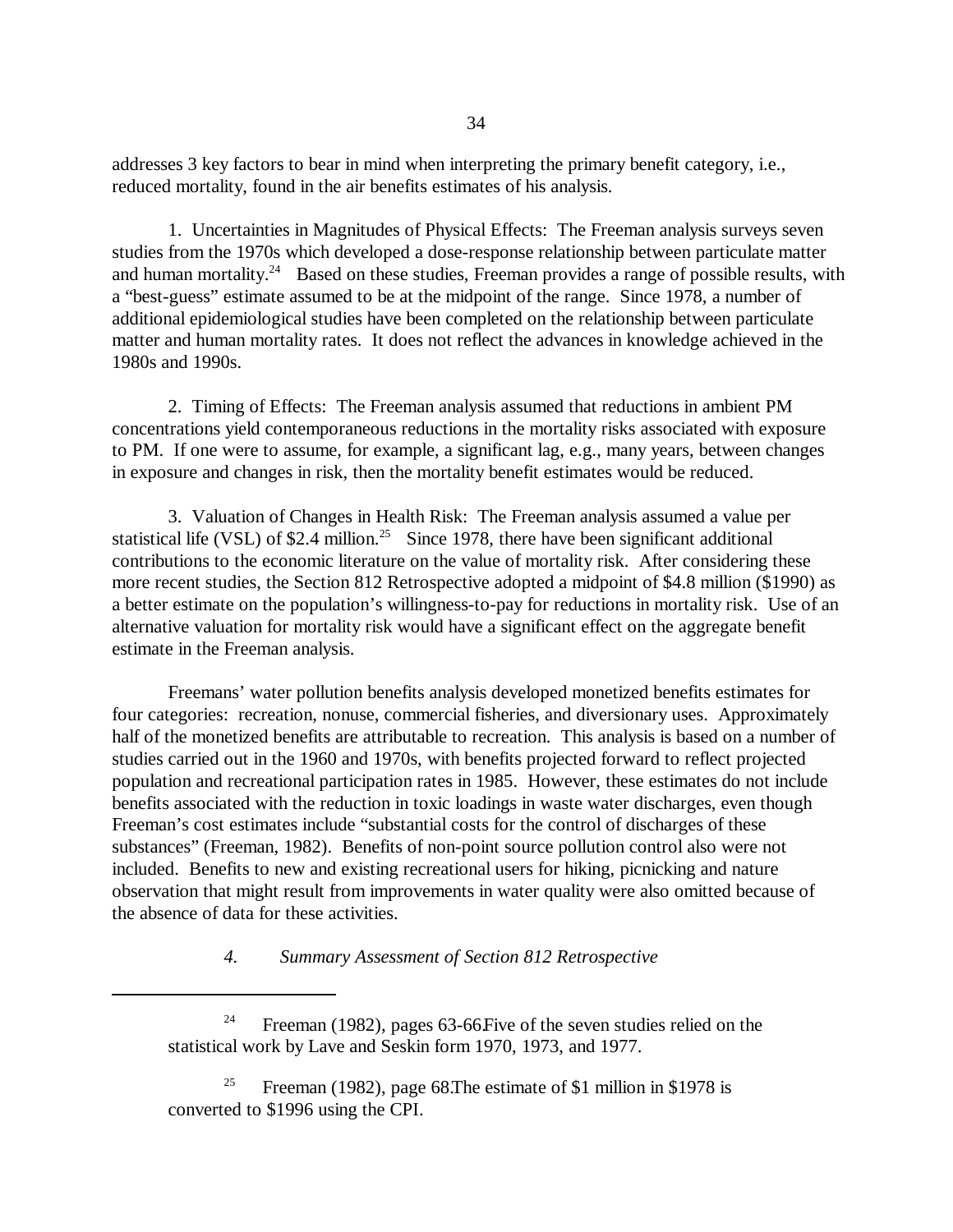The discussion above illustrates the difficulty, which we emphasize throughout this report, of developing aggregate estimates of the benefits and costs of major Federal regulatory programs. The results obtained in both the Section 812 Retrospective and the Freeman analysis used by Hahn and Hird appear to be sensitive to choices made concerning the baseline for the analysis and the translation of the reduction of air pollution into human health benefits.

## **2. Two Other Retrospective Studies**

In general, retrospective studies are likely to provide more accurate results than prospective studies because there are fewer unknowns to deal with. Prospective studies must estimate what will happen as a result of a proposed regulation and compare it with what would happen without the regulation (the counterfactual). Retrospective studies only need to measure the actual and estimate the counterfactual. Below we discuss several case studies from the literature that compare retrospective studies with their respective prospective studies. NHTSA recently completed the third in a series of studies of its 1983 center high-mounted stop lamp regulation. In brief the studies found that although benefits exceeded costs, costs had been underestimated by a factor of two and that the effectiveness of the rule had been over estimated by a factor of seven in the prospective study. The second case study examines eight regulations issued by OSHA between 1974 and 1989 by drawing on an Office of Technology Assessment (1995) report and a book by Viscusi (1992) that examined the cost estimates and actual impacts of various OSHA regulations. The case studies reveal that in some cases the agency overestimated expected costs compared to the actual and in other cases it underestimated them. The OTA study itself concluded that the agency had a tendency to overestimate costs because of unanticipated improvements in compliance technology after the regulations were issued. However, as in the NHTSA example, the agency also appears to have overestimated the effectiveness of its rule, if not the benefits.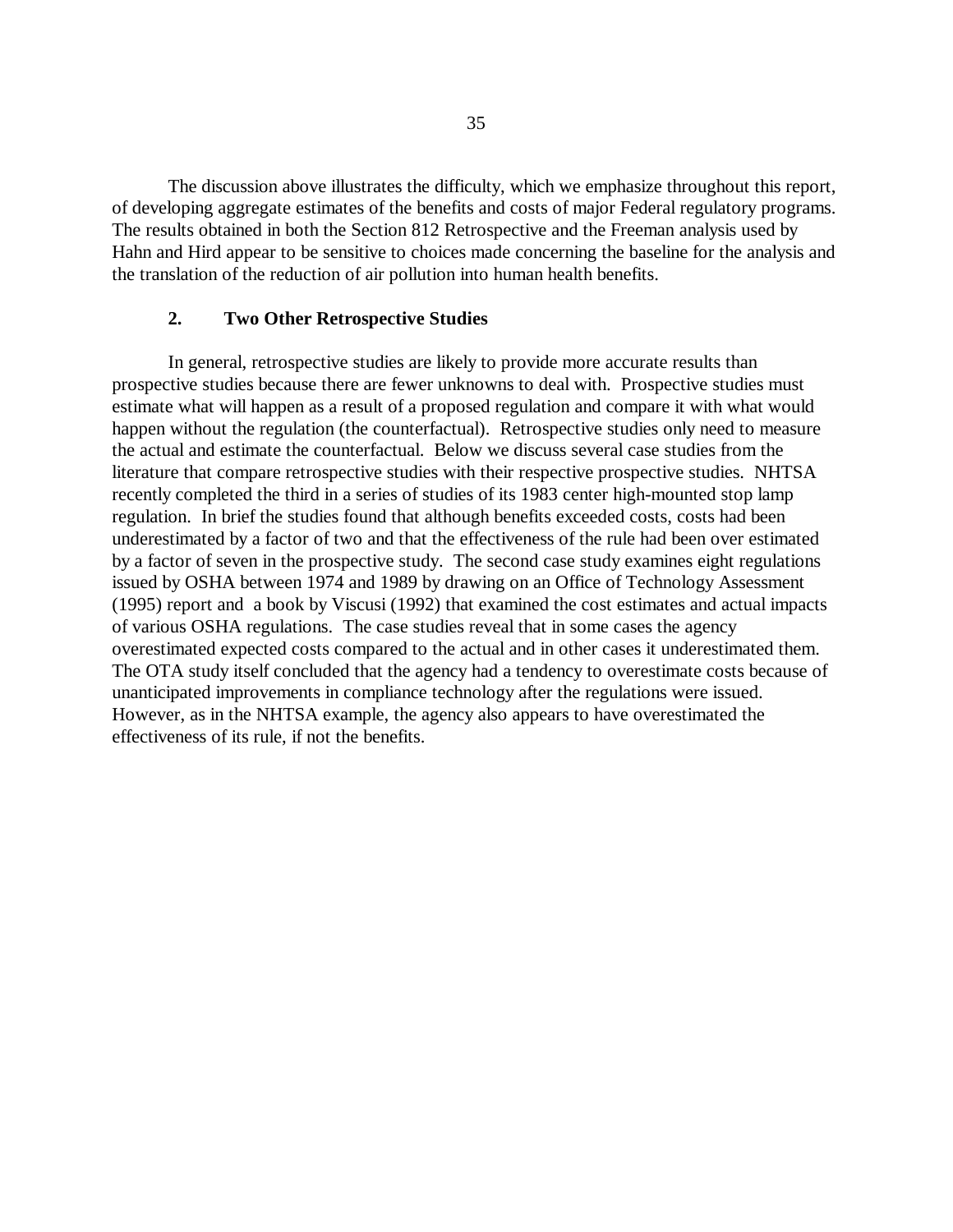# *5. The Center High-Mounted Stop Lamp Case*

A comparison of NHTSA's prospective with its retrospective analyses of its Center High-Mounted Stop Lamp (CHMSL)<sup>26</sup> regulation illustrates how the benefits and costs of a rule can be substantially different in practice than what one would have expected based solely on the prospective work.<sup>27</sup> It further illustrates that early post-rule estimates may differ substantially from long-term estimates. In the case of the CHMSL rule, the Final Regulatory Impact Analysis (FRIA) in support of the rule made what appeared to be an overwhelming case that the rule would generate very large net benefits. The FRIA was based on substantial amounts of experimental data and for many years served as a model of an RIA that consistently employed sound benefit-cost analysis principles. Nevertheless, when compared with NHTSA's long-term evaluation, the FRIA overestimated the actual effectiveness (though not the consequent benefits) of CHMSLs by a factor of more than seven and underestimated the cost by a factor of more than two. Despite these revelations, however, the analyses continue to confirm that the rule generates positive net benefits, though not nearly as large as what one might have expected at the time the rule was proposed or even based on the early post-rule analyses.

a. 1980 and 1983 Regulatory Impact Analyses.

In early 1981 NHTSA proposed to require CHMSLs. At that time the agency estimated in its Preliminary Regulatory Impact Analysis (PRIA) that the rule would reduce rear-end collisions by 35 percent (see Table 7). NHTSA estimated this would lead to 1,511,000 fewer crashes per year once the entire passenger-car fleet was so equipped. NHTSA also estimated that an additional 1,339,000 crashes per year would be less severe than they otherwise would have been. The combined value of the savings in property damage would range from \$1.3 to \$2.3 billion per year. In addition, the PRIA estimated the rule would prevent 66,000 injuries and 533 fatalities per year. NHTSA estimated the cost of the proposal at \$49 million per year. Thus the analysis of the proposal held out the promise of very large net benefits in property damage

<sup>&</sup>lt;sup>26</sup> CHMSLs are the third tail light" found on all new cars beginning with the 1986 model year. The purpose of CHMSLs is to reduce the time it takes for following drivers to react when drivers in front of them put on their brakes, allowing them to stop sooner and thereby avoid crashes (or reduce the speed at which impact occurs).

Over the years, NHTSA has conducted a total of five distinct analyses of its rule. These include two prospective analyses (preliminary and final regulatory impact analyses) and three retrospective analyses.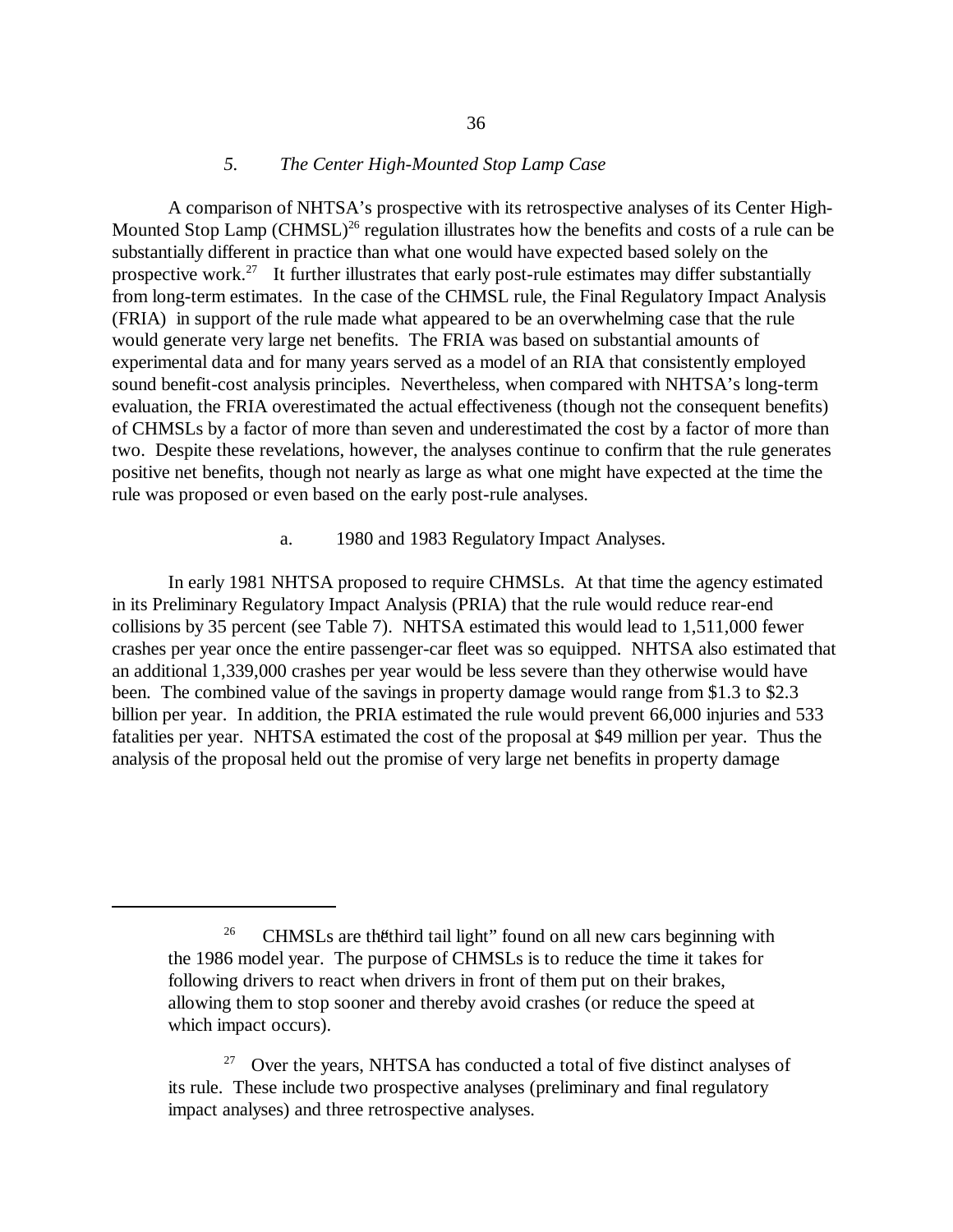| Table 7:<br>Estimated Benefits and Costs of Center High-Mounted Stop Lamp Rule:<br>Prospective vs. Retrospective Analyses |                              |                                         |                                        |                                       |                                                           |  |
|---------------------------------------------------------------------------------------------------------------------------|------------------------------|-----------------------------------------|----------------------------------------|---------------------------------------|-----------------------------------------------------------|--|
|                                                                                                                           |                              | Prospective Analyses                    |                                        | Retrospective Analyses                |                                                           |  |
| CATEGORY OF<br>BENEFIT OR COST                                                                                            | Preliminary<br>RIA<br>(1980) | Final<br><b>RIA</b><br>(1983)           | Preliminary<br>Retrospective<br>(1987) | Short-Term<br>Retrospective<br>(1989) | Long-Term<br>Retrospective<br>(1998)                      |  |
| Effectiveness <sup>(a)</sup>                                                                                              | 35%                          | 33%                                     | 15%                                    | 11.3%                                 | 4.3%                                                      |  |
| Crashes Avoided per<br>Year                                                                                               | 1,511,000                    | 902,500                                 | Not estimated                          | $126,000$ (b)(c)                      | 55,000 - 82,000 (b)<br>$116,000 - 143,000$ <sup>(d)</sup> |  |
| Reduction in Property<br>Damage per Year<br>( \$1982)                                                                     | $$1.3-2.3$<br>billion        | \$434 million                           | Not estimated                          | \$774 million                         | \$255 million                                             |  |
| Reduction in Number of<br>Injuries per Year                                                                               | 66,000                       | 40,000                                  | Not estimated                          | $79,000 - 101,000$                    | $35,000 - 42,000$                                         |  |
| Reduction in Number of<br>Fatalities per Year                                                                             | 533                          | Not.<br>estimated <sup>(e)</sup>        | Not estimated                          | Little or no<br>observed effect       | Little or no effect                                       |  |
| Aggregate Cost per<br>Year (\$1982)                                                                                       | \$49 million                 | $$70$ million $(F)$<br>\$40 million (g) | Not estimated                          | \$89 million                          | \$89 million                                              |  |

Notes:

<sup>(a)</sup> Percent of all rear-end crashes avoided.<br><sup>(b)</sup> Police-reported rear-end crashes.

(c) Larger number of low-speed crashes not estimated.

<sup>(d)</sup> Estimated total number of rear-end crashes.

(e) Probably few.

<sup>(f)</sup> First 2 years.

(g) Third and subsequent years.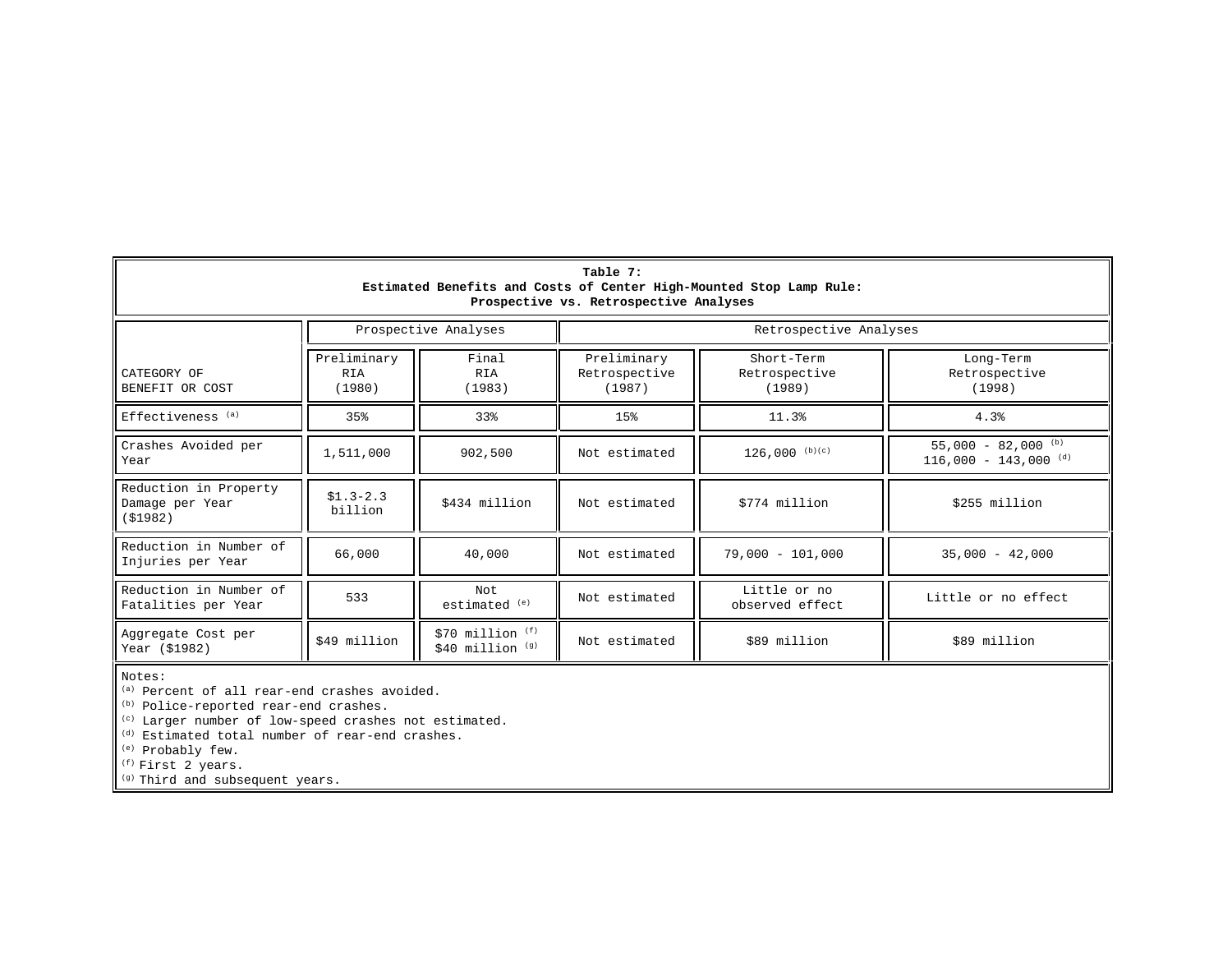reductions alone.<sup>28</sup> NHTSA completed its FRIA and published the final rule in 1983. In response to comments it received on the proposal and in light of some new evidence of the effectiveness of CHMSLs, NHTSA revised several components of its benefit estimates downward. The FRIA also included a somewhat refined cost estimate. The FRIA estimated the effectiveness of CHMSL at 33 percent. In order to provide a more "conservative" estimate of the benefits, NHTSA applied this effectiveness rate to a smaller proportion of rear-end crashes than in the PRIA.<sup>29</sup> In the FRIA, NHTSA also assumed a lower value of damage per crash avoided (\$510 vs. \$1,116 in the PRIA). The result of these and other, related adjustments was estimates of 902,500 fewer crashes, \$434 million in reduced property damage, 40,000 fewer injuries and no estimate of reduced fatalities.

The effectiveness estimates were based on three separate experimental studies for which CHMSLs had been installed on fleets of taxis and telephone company passenger cars. The three studies covered over 3,000 vehicles and over 150 million vehicle miles. Nevertheless, as early as 1980, NHTSA recognized the possibility that the effectiveness estimate based on experimental studies may overstate the true effectiveness of CHMSLs if there is a "novelty" effect which caused following drivers to react more quickly than they would once CHMSLs became commonplace. The effectiveness estimate was critical to the decision to go forward with the rule because it underlies all components of the benefit estimates. To its credit, NHTSA committed at the time it proposed the rule to reassess the effectiveness after the fact, if NHTSA adopted a CHMSL requirement in a final rule.

b. 1987, 1989, and 1998 retrospective studies.

Since the rule became effective with the 1986 model year, NHTSA has conducted three analyses with the benefit of hindsight. The most important results of these studies are that: (1) the effectiveness of CHMSLs is considerably lower than NHTSA estimated in the PRIA and FRIA; (2) the effectiveness has fallen over time, though it now appears to have stabilized; (3) actual costs are about double those estimated in the RIAs; and, most importantly, (4) despite these findings, the rule still generates net benefits.

<sup>&</sup>lt;sup>28</sup> Since the costs occur when the vehicles are manufactured and the benefits occur over the lifetime of the vehicle, it is inappropriate simply to subtract annual costs from benefits. Even after discounting, however, the PRIA estimates would yield net benefits of between \$600 million and \$1.3 billion annually in property damage alone.

 $29$  For example, the estimate excluded rural accidents, which account for nearly one quarter of all accidents, because the test fleets were driven in urban areas only thus leaving NHTSA with no evidence that CHMSLs would be effective in rural settings. As NHTSA later discovered, the actual effectiveness was about the same between urban and rural settings.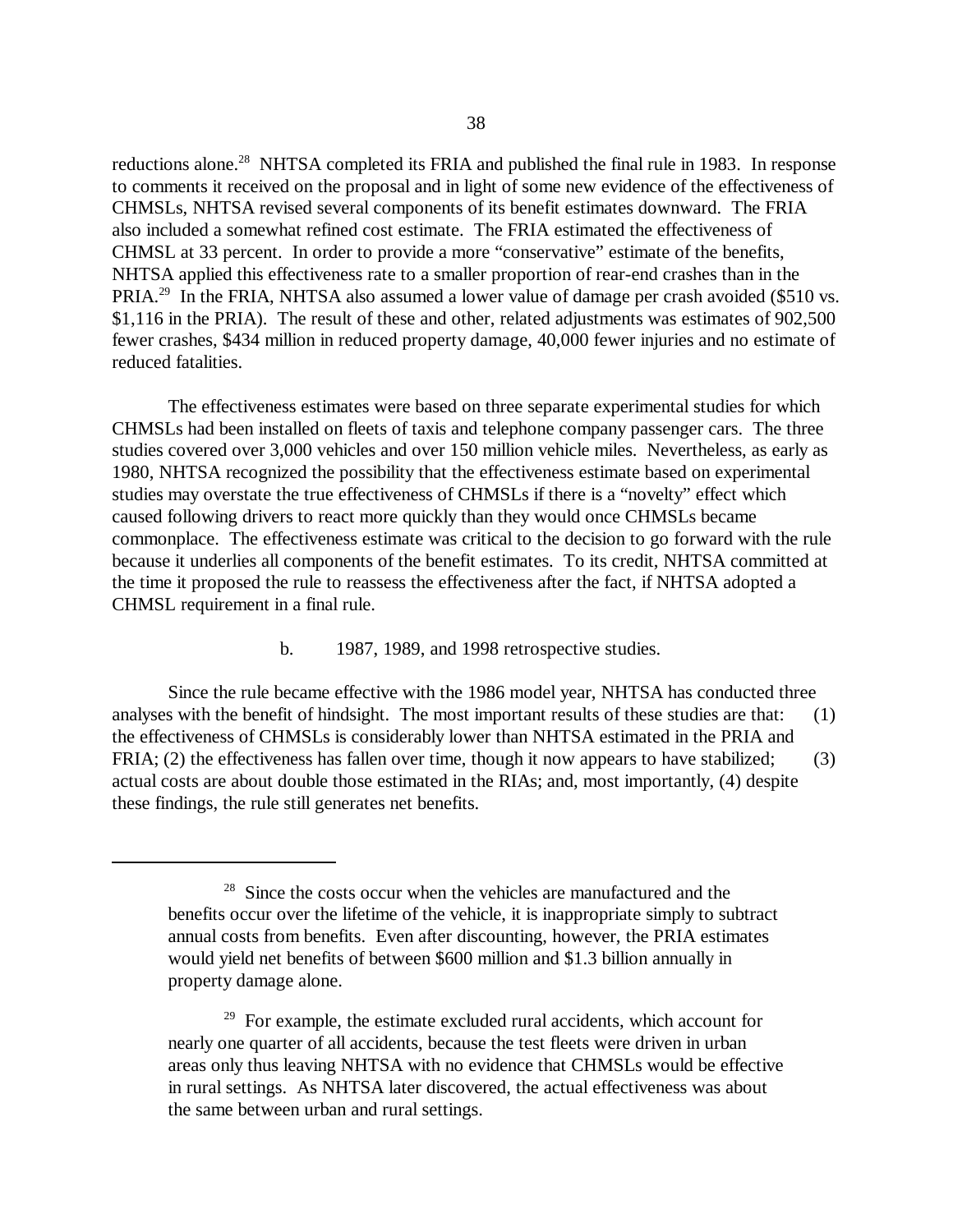In 1987, NHTSA conducted a preliminary evaluation of the effectiveness of production CHMSLs.30 It found an effectiveness of about 15 percent. Thus, even though the CHMSLs were installed in a small percentage of cars nationwide, i.e., when any "novelty effect" would most likely occur, effectiveness was less than half of the estimates in the RIAs.

In 1989, NHTSA conducted the second of its retrospective studies. This study was based on 1987 data, by which time about one-fourth of the passenger car fleet was equipped with CHMSLs. By this time, the estimate of effectiveness had fallen again, to about 11 percent. Despite the drop in estimated effectiveness and a corresponding reduction in the number of accidents prevented compared with the FRIA, the estimated benefits of CHMSLs increased. The number of injuries prevented rose to between 79,000 and 101,000 and the estimate of property damage prevented increased to \$774 million per year. At that time, NHTSA also concluded that CHMSLs were unlikely to prevent any fatalities. The reasons for the increase in the benefits estimate despite the reduction in effectiveness is due to three factors: (1) the retrospective estimate includes all accidents (not just urban ones); (2) the injury reduction estimate was based on actual crashes whereas the estimates in the RIAs were modeled based on estimates of the reduced speeds at which crashes that weren't avoided would occur; and (3) the actual value of property damage given an accident was much higher than NHTSA assumed in the FRIA. In other words, had NHTSA used the same methodology and data for the FRIA and the retrospective, each of the benefit categories would contain a value of about one-third of what the FRIA reported, as the difference in effectiveness rates would suggest.

Earlier this year, NHTSA completed its long-term study of the benefits and costs of CHMSLs.31 This most recent estimate of the effectiveness of CHMSLs is 4.3 percent. NHTSA does not expect it to fall further since it has remained steady throughout the last seven years of data NHTSA has analyzed (1989 to 1995). Part of the decline in effectiveness between the 1989 study and this one is attributable to a further refinement in NHTSA's methodology which more accurately controls for vehicle age, which is a factor in rear-end crashes. (Had NHTSA used the same methodology in the 1989 study, the effectiveness would have been about 8.5 percent, rather than 11.3 percent, and the corresponding benefits would have been proportionately lower.) Thus, the long-term effectiveness of CHMSLs is about one-eighth of NHTSA's original estimate, while

<sup>&</sup>lt;sup>30</sup> This study did not attempt to evaluate the benefits in a broader sense or the costs.

<sup>&</sup>lt;sup>31</sup> In the early 1990s, NHTSA extended the CHMSL requirement to include "light trucks," i.e., minivans, sport-utility vehicles, and pickup trucks, which comprise about 40 percent of the fleet. The estimates in the long-term study include the effects on these vehicles as well. However, in order to facilitate comparisons with NHTSA's previous estimates which pertained to cars only, all aggregate estimates in this study have been reduced by 40 percent to reflect the effects on cars only.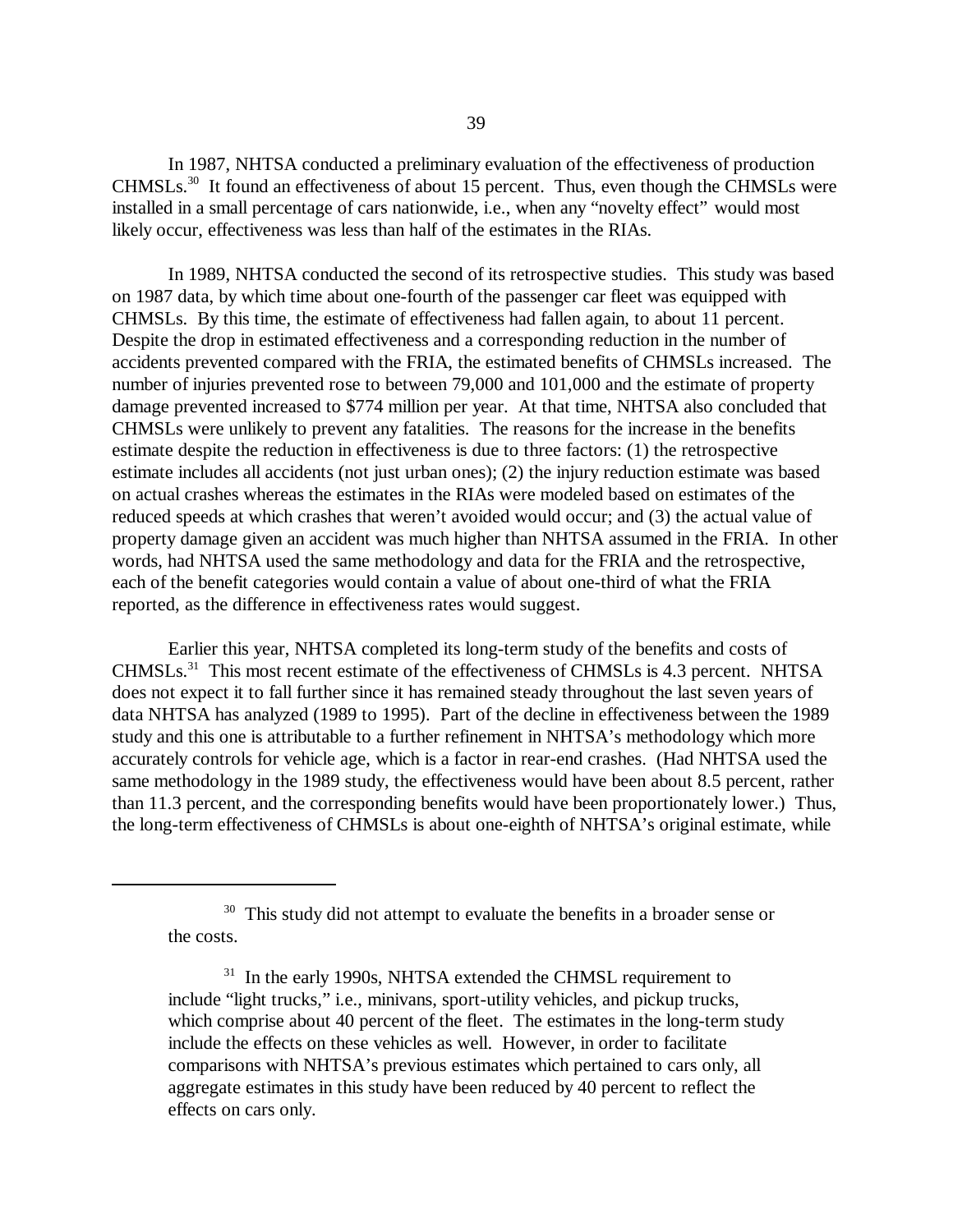the costs are more than double. Even so, these estimates imply that the rule continues to produce net benefits, though not nearly as large as what NHTSA estimated prospectively.

The FRIA included an aggregate cost estimate of \$70 million (\$7 per vehicle) in each of the first two years and \$40 million (\$4 per vehicle) each year thereafter. The retrospective analyses estimated the cost at \$89 million (about \$9 per vehicle) per year, or more than twice the long-term cost estimate in the FRIA.

#### c. lessons learned from CHMSLs.

These analyses confirm what many believe: that benefits and costs are difficult to estimate prospectively. In this instance, the RIAs overstated the effectiveness of CHMSLs despite the advantage of substantial data from field experiments. The estimates of benefits in the FRIA were not nearly as large as those estimates presented in the PRIA. Nevertheless, the FRIA estimates overstated the effectiveness of the rule by a factor of more than seven. The changes in effectiveness estimates over time suggest that it is important to re-evaluate the effects of regulations, particularly where behavioral responses to the regulation may evolve over time.

With respect to cost, even though the only cost component was a fairly simple piece of hardware, the FRIA estimate was less than half the actual cost. It is interesting that, in their comments on the proposed rule, the three domestic manufacturers estimated costs in the \$8 to \$15 range. The low end of this range was lower than NHTSA's actual (long-term retrospective) estimate and the high end was only slightly further from actual costs than the FRIA estimate.

## *6. Eight OSHA Cases*

The Office of Technology Assessment was asked by Congress in 1992 to examine how well OSHA had estimated the impacts of the regulations it had issued. OTA attempted to answer this question by comparing OSHA's prospective analysis of impacts with actual outcomes for a non randomly selected set of regulations. Although OTA did not directly attempt to estimate actual benefits, in some cases they can be inferred from the discussion and in other cases other information sources, e.g., Viscusi 1992, can be used. Because of funding constraints, three of the eight cases -- vinyl chloride, cotton dust, and ethylene oxide -- were chosen because case studies of these regulations already existed. Two of these three studies had found that costs had been significantly overestimated and one had it about right. For the other five, new retrospective studies were commissioned.

The eight cases examined exhibited a variety of outcomes. Table 8, based on our analysis of the report's findings as well as other information, shows that costs were both over- and underestimated and that benefits were sometimes overestimated by OSHA in its prospective analyses of the impacts of the rules. The 1974 regulation of vinyl chloride is often cited as an example of an agency overestimating costs, although to be fair to OSHA the cost estimate was supplied by industry and OSHA at that time did not conduct its own economic analyses of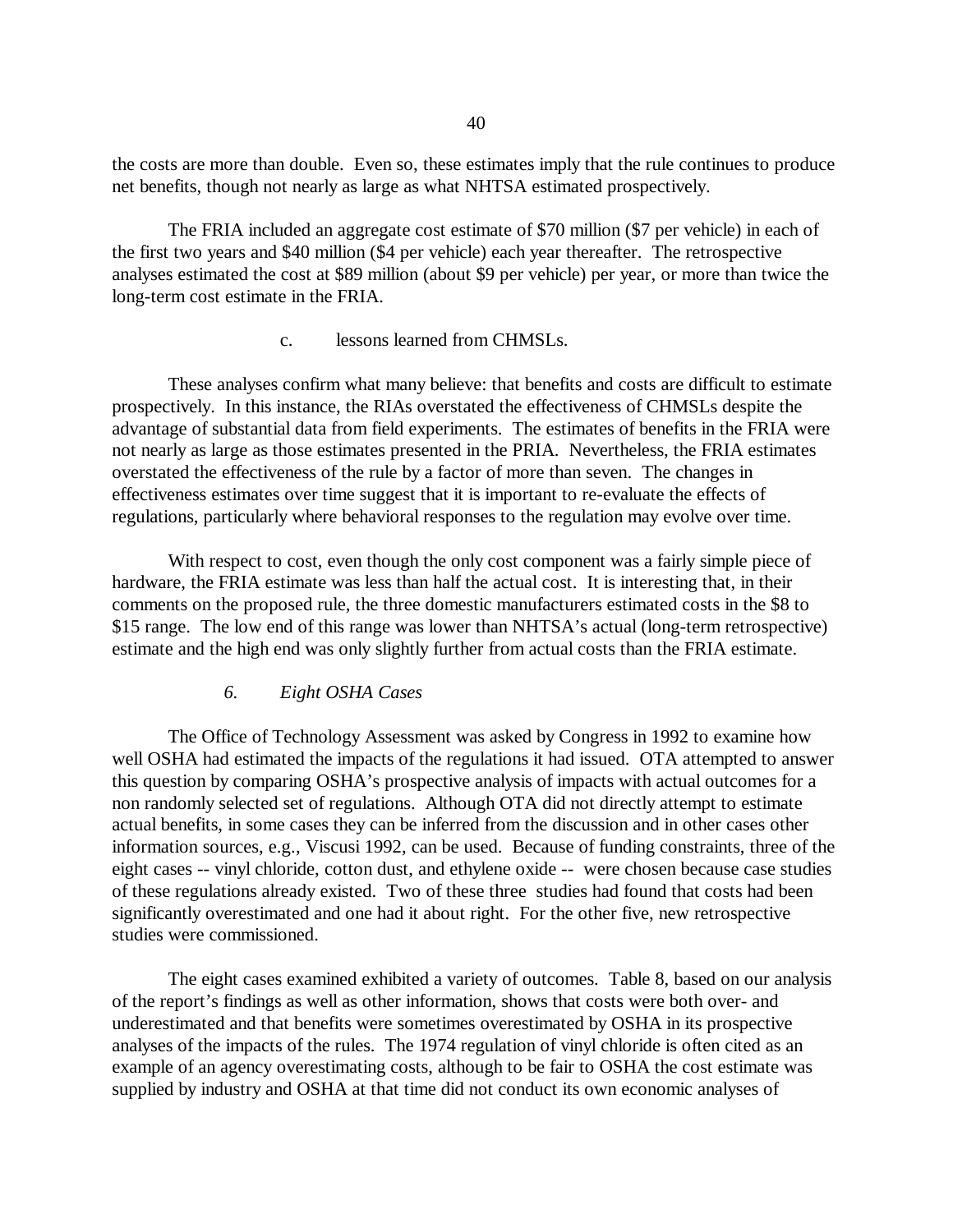| Table 8:<br>Estimated Costs and Benefits of OSHA Rules:<br>Prospective vs. Retrospective |                                                                            |                                                                                                                |                                                                                              |  |
|------------------------------------------------------------------------------------------|----------------------------------------------------------------------------|----------------------------------------------------------------------------------------------------------------|----------------------------------------------------------------------------------------------|--|
| Regulation                                                                               | Year Issued                                                                | Estimated Costs                                                                                                | Estimated<br>Benefits                                                                        |  |
| Vinyl<br>Chloride <sup>(a)</sup>                                                         | 1974                                                                       | Overestimated<br>by a factor of<br>four                                                                        | Not clear                                                                                    |  |
| Cotton<br>Dust <sup>(a)</sup>                                                            | 1978                                                                       | Overestimated<br>by a factor of<br>three                                                                       | Overestimated<br>by more than<br>a factor of<br>two                                          |  |
| Lead<br>(Secondary<br>Smelters)                                                          | 1978                                                                       | Capital costs<br>significantly<br>underestimated                                                               | Overestimated<br>the<br>importance of<br>engineering<br>controls in<br>achieving<br>benefits |  |
| Ethylene Oxide<br>(a)<br>(Hospitals)                                                     | 1984                                                                       | About right                                                                                                    | Not clear                                                                                    |  |
| Formaldehyde<br>(Metal<br>Foundries)                                                     | 1987                                                                       | Over by a<br>factor of two<br>(although costs<br>of engineering<br>controls<br>considerably<br>underestimated) | Not clear                                                                                    |  |
| Grain Handling                                                                           | 1987                                                                       | Not clear                                                                                                      | Not clear                                                                                    |  |
| PSDI Power<br>Presses <sup>(b)</sup>                                                     | 1988                                                                       | Underestimated costs,<br>overestimated benefits, or<br>both                                                    |                                                                                              |  |
| Powered<br>Platforms <sup>(b)</sup>                                                      | 1989                                                                       | Underestimated costs,<br>overestimated benefits, or<br>both                                                    |                                                                                              |  |
| Source:                                                                                  | See discussion in text.<br>Indicates that OTA relied on an existing study. |                                                                                                                |                                                                                              |  |

(b) Primarily deregulatory efforts.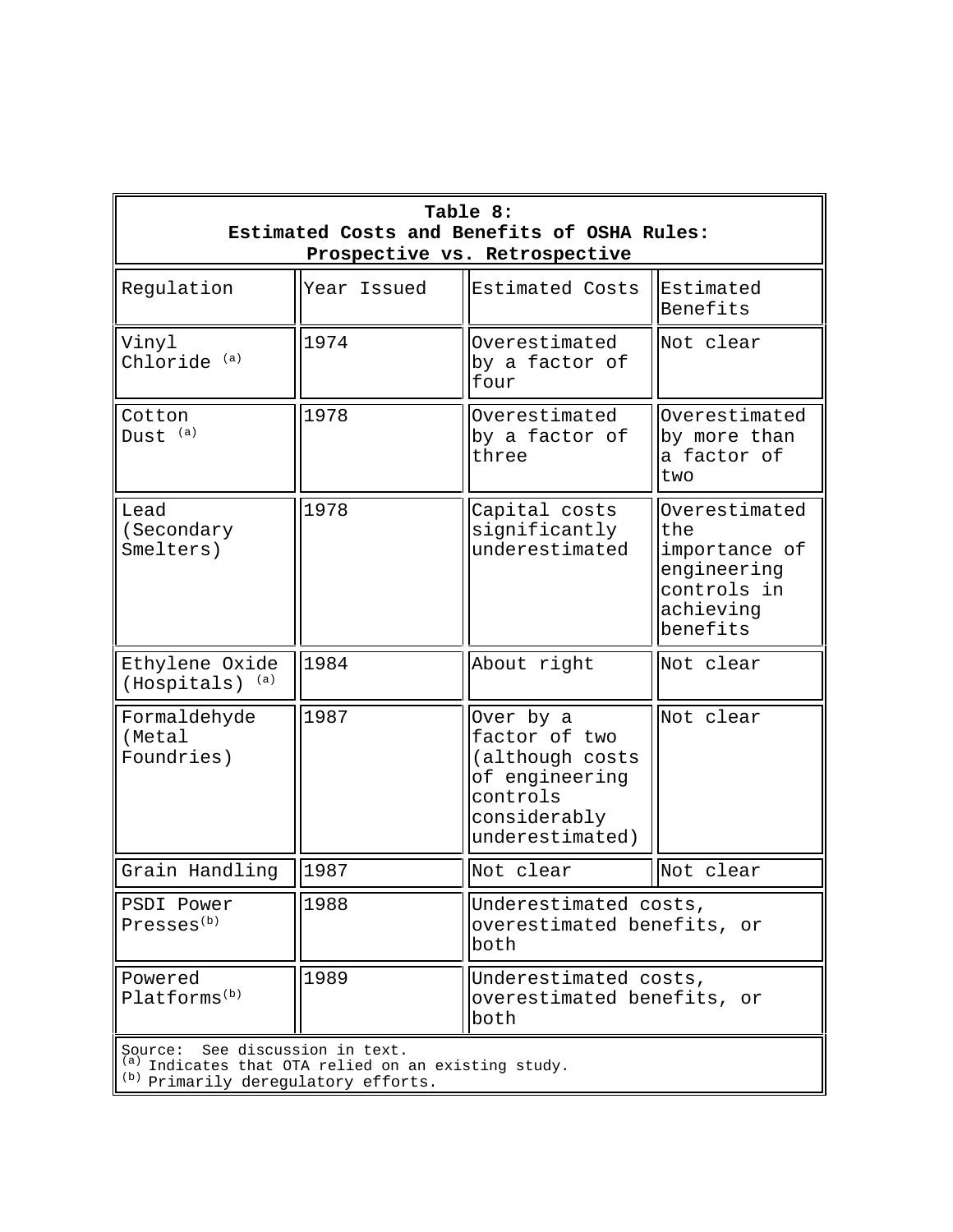prospective regulations. When cotton dust was issued four years later, the agency was conducting economic analyses for major rules. Cotton dust is also often cited as an example of the agency overestimating compliance costs. OSHA, itself, contracted for a retrospective study of the regulation five years after the rule was issued but before the final controls took effect. The study found that OSHA had earlier overestimated actual compliance costs by a factor of three (Viscusi 1992). The later study also found that benefits had also been overestimated by at least two fold because of mistakes in methodology and over counting of the number of exposed individuals.

In the secondary lead smelters case, also issued in 1978, OSHA underestimated the costs and overestimated the benefits of engineering controls. The OTA report (p. 62) points out that as of 1995 secondary lead smelters were not able to comply with the engineering controls requirement to reduce air-lead levels to the permissible exposure limit because compliance was economically infeasible, i.e., costs had been underestimated. However, smelters had found less expensive and more direct ways than engineering controls to reduce blood-lead levels, the key health indicator and performance goal. In other words, reducing air-lead levels through engineering controls was not needed to attain the sought-after health benefits. The benefits of engineering controls were overestimated although the benefits of the overall regulation including the requirement that respirators be used when engineering controls were infeasible or not effective had not been overestimated.

In the 1984 ethylene oxide regulation of hospitals, OTA found that OSHA had underestimated the costs of ventilation equipment but that hospitals had little trouble complying with the standard by other means. OTA found that overall hospitals spent more than expected, but that was because they brought exposure levels down significantly below the regulated level. On average, the agency had estimated costs about right.

The agency appears to have overestimated costs by about a factor of two for metal foundries in its 1987 regulation of formaldehyde because firms used low-formaldehyde resins rather than the predicted ventilation controls to attain compliance. However, the firms that elected to control emissions with ventilation controls found that their actual costs were considerably higher than OSHA had estimated. It should be noted, however, that metal foundries were only a small segment of the many sectors affected by the regulation.

The next three case studies were for safety standards and the findings are difficult to summarize. The OTA study did not have enough data to estimate costs or benefits for grain handling but did find that the standard was economically feasible. The PSDI power presses and powered platforms rules were actually attempts at deregulation. In both cases the cost savings that were predicted failed to materialize because firms did not take advantage of the newly offered flexibility, presumably because the agency had underestimated the costs and/or overestimated the benefits of the flexibility. (See OTA 1995 p. 62.)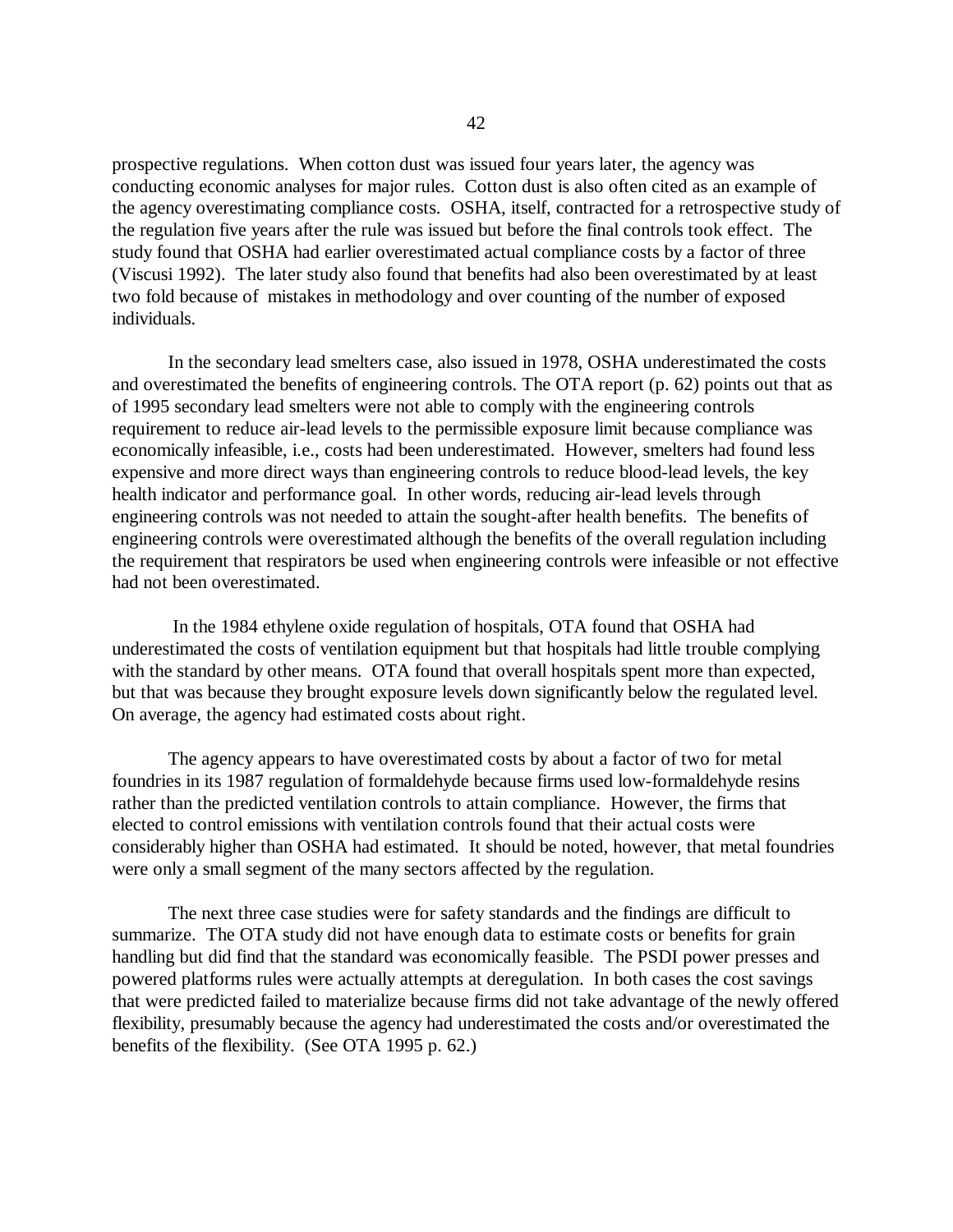Looking at this evidence, OTA concluded that OSHA had on several occasions overestimated costs because new technology was developed between the time the analysis was done, which in several cases was several years before the final rule was issued, and the compliance date. The report recommended that the agency consider the dynamic nature of technology including the possibility of "regulation-induced innovation" in order to set lower compliance levels (p. 11). However, there is an opportunity cost to forcing innovation that is being neglected. The resources that are directed at reducing compliance costs by developing new technologies have to be pulled from other projects, which presumably the company thought had a larger potential for payoff before the regulation was issued. Since adding another constraint to the economic system is not likely to increase the overall rate of technological progress for the economy, "regulationinduced innovation" is not likely to be the "win-win" situation that the report suggests (p. 53). However, we do agree with the OTA report that agencies should consider the dynamic nature of technology and the effects of regulation on innovation when designing regulations. Our simple point is that regulation-induced innovation doesn't come without a cost and analysts should be aware of this fact.

Taken as a whole, these retrospective studies show that OSHA has both underestimated and overestimated costs, sometimes by large amounts. At the same time, in the two cases where there are clear data, OSHA appears generally to have overestimated benefits by assuming that more employees would receive the benefit than did or that the expected benefits wouldn't accrue to workers without full compliance with the regulation. Although there are important cases of overestimating costs because technological progress and learning-by-doing over time reduced expected costs, agencies should not compensate for this tendency by automatically reducing cost estimates. They must also consider what other benefits the resources, time, and energy used to produce any regulation-induced innovation would have provided.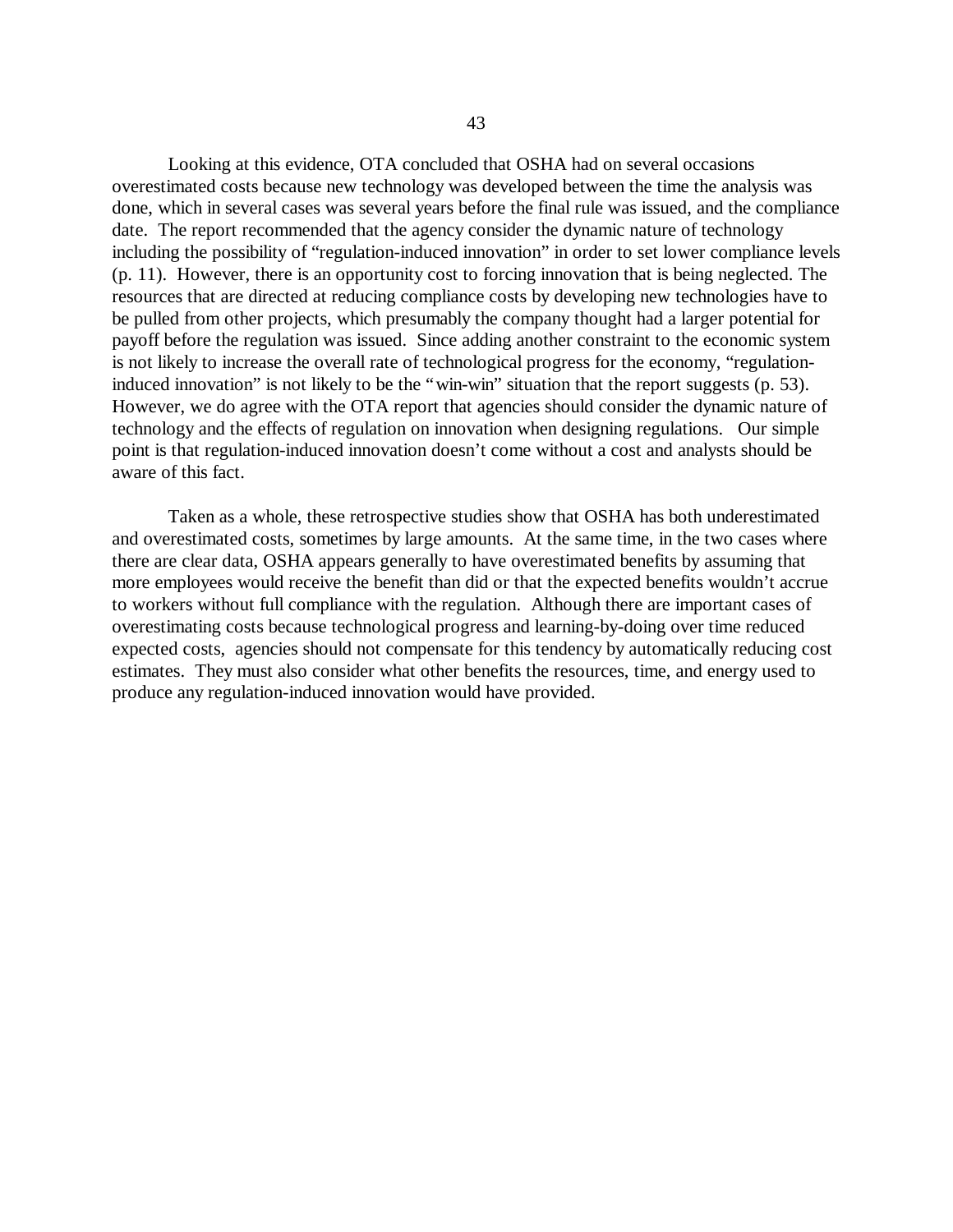## **Chapter II: Estimates of Benefits and Costs of This Year's "Economically Significant" Rules**

In this chapter, we examine the benefits and costs of "each rule that is likely to have a gross annual effect on the economy of \$100,000,000 or more in increased costs," as required by section  $645(a)(2)$ . We have included in our review those final regulations on which OIRA concluded review during the 12-month period April 1, 1997, through March 31, 1998. This "regulatory year" is the same time period we chose for the 1997 report. We chose this time period to ensure that we covered a full year's regulatory actions as close as practicable to the date our report is due, given the need to compile and analyze data and publish the report for public comment. In addition, we thought it would be useful to adopt a time period close to that used for the annual OMB report required by the Unfunded Mandates Reform Act of 1995.

The statutory language categorizing the rules we are to consider for this report is somewhat different from the definition of "economically significant" in Executive Order 12866 (section  $3(f)(1)$ ). It also differs from similar statutory definitions in the Unfunded Mandates Reform Act and subtitle E of the Small Business Regulatory Enforcement Fairness Act of 1996 -- Congressional Review of Agency Rulemaking. Given these varying definitions, we interpreted section 645(a)(2) broadly to include all final rules promulgated by an Executive branch agency that meet any one of the following three measures:

- C rules designated as "economically significant" under section  $3(f)(1)$  of Executive Order 12866
- C rules designated as "major" under 5 U.S.C. 804(2) (Congressional Review Act)
- C rules designated as meeting the threshold under title II of the Unfunded Mandates Reform Act (2 U.S.C. 1531 - 1538)

This year we also include a discussion of major rules issued by independent regulatory agencies, although we do not review these rules under Executive Order 12866. This discussion is based on data provided by these agencies to the General Accounting Office (GAO) under the Congressional Review Act.

During the regulatory year selected, OIRA reviewed 33 final rules that met the criteria noted above. Of these final rules HHS submitted 10; EPA nine; USDA five; DOI and DOE two each; DOL, DOT, DOJ, and VA one each. In addition three agencies, DOL, HHS, and Treasury, worked together to issue one common rule. These 33 rules represent about 14 percent of the 230 final rules reviewed by OIRA between April 1, 1997, and March 31, 1998, and less than one percent of the 4,720 final rule documents published in the *Federal Register* during this period. Nevertheless, because of their greater scale and scope, we believe that they represent the vast majority of the costs and benefits of new Federal regulations during this period.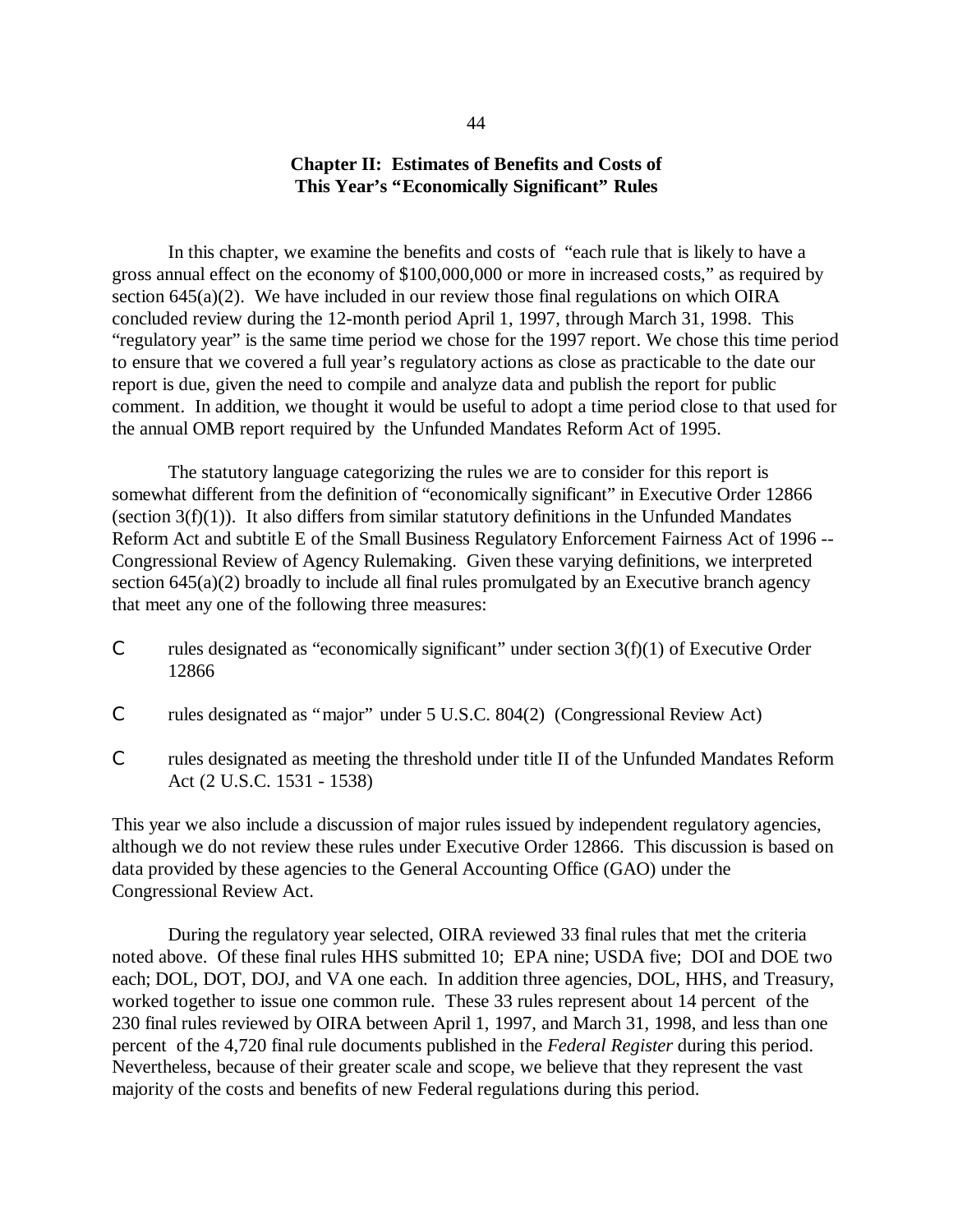### **I. Overview**

As noted in Chapter I of the 1997 report*,* Executive Order 12866 "reaffirms the primacy of Federal agencies in the regulatory decision-making process" because agencies are given the legal authority and responsibility for rulemaking under both their organic statutes and certain process-oriented statutes, such as the Administrative Procedure Act, the Unfunded Mandates Reform Act, and the Small Business Regulatory Enforcement Fairness Act. The Executive order also reaffirms the legitimacy of centralized review generally and in particular review of the agencies'benefit-cost analyses that are to accompany their proposals. The Executive order recognizes that in some instances the consideration of benefits or costs is precluded by law. For example, the primary National Ambient Air Quality Standards under the Clean Air Act are to be health-based standards set by EPA solely on the basis of the scientific evidence. A variation is the Occupational Safety and Health Act, where health standards must be based on reducing significant risks to the extent doing so is economically and technologically feasible. However, the Executive order requires agencies to prepare and submit benefit-cost analyses even if those considerations are not a factor in the decision-making process. Again, it is the agencies that have the responsibility to prepare these analyses, and it is expected that OIRA will review (but not redo) this work. The costs and benefits identified may be attributable solely to the regulation in question, where the agency has substantial discretion, or they may in fact be attributable just as much to the act of Congress that they are implementing.

Reviewing for this report the benefit-cost analyses accompanying the 33 final rules listed in Table 9, we found, as we did last year, a wide variety in the type, form, and format of the data generated and used by the agencies. For example, agencies developed estimates of benefits, costs, and transfers that were sometimes monetized, sometimes quantified but not monetized, sometimes qualitative, and, most often, some combination of the three. Generally, the boundaries between these types of estimates are relatively well defined.

## **II. Benefits and Costs of Economically Significant/Major Final Rules (April 1997 to March 1998)**

## A. Social Regulation

Of the 33 rules reviewed by OIRA, 22 are regulations requiring substantial additional private expenditures and/or providing new social benefits.<sup>32</sup> (See Table 9). EPA issued nine of these rules; USDA three; HHS three; DOI and DOE two each; DOT and DOL one each; and HHS/DOL/Treasury jointly issued one rule. Agency estimates and discussion are presented in a

 $32$  The other 11 are "transfer" rules.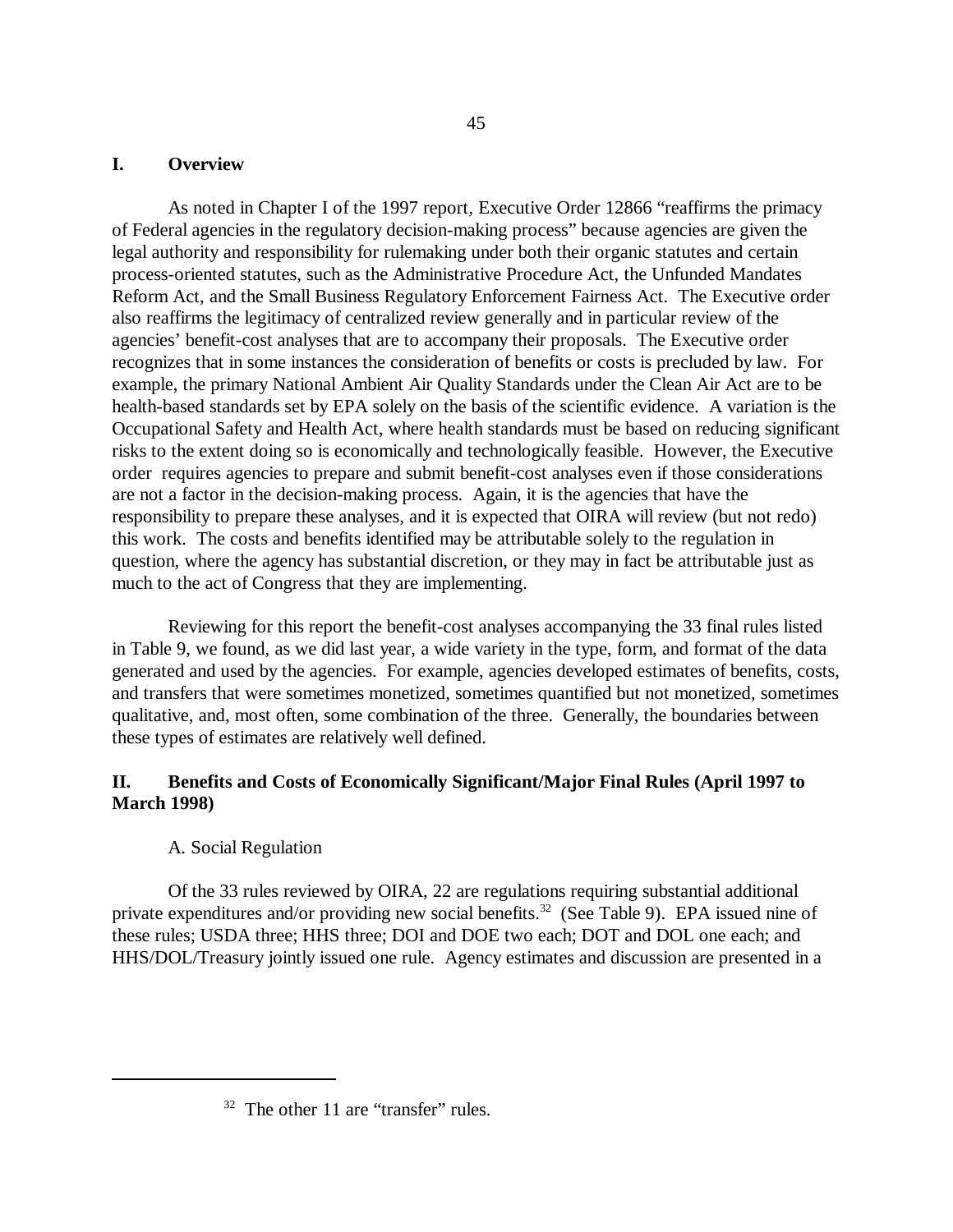| TABLE 9: SUMMARY OF AGENCY ESTIMATES FOR FINAL RULES 4/1/97 - 3/31/98 |  |
|-----------------------------------------------------------------------|--|
| (As reported by the agency as of date of completion of OMB review)    |  |

--

<u> 1989 - Johann Barnett, fransk politiker (d. 1989)</u>

 $\equiv$ 

<u> Termin a shekara ta 1989 na shekara ta 1989 na shekara ta 1989 na shekara ta 1989 na shekara ta 1989 na sheka</u>

| <b>AGENCY</b> | <b>RULE</b>                                                        | <b>BENEFITS</b>                                  | <b>COSTS</b>                                     | <b>OTHER INFORMATION</b>                                                                                                                                                                                                                                                                                                                                                                                                                                                                                                                                                                                                                                                                                                                                                                                                                                                                                                                                                                                                                                                                                                                                                                                                                                                                                                                                                                                                                                                                                                                                                                                                                                                                                                         |
|---------------|--------------------------------------------------------------------|--------------------------------------------------|--------------------------------------------------|----------------------------------------------------------------------------------------------------------------------------------------------------------------------------------------------------------------------------------------------------------------------------------------------------------------------------------------------------------------------------------------------------------------------------------------------------------------------------------------------------------------------------------------------------------------------------------------------------------------------------------------------------------------------------------------------------------------------------------------------------------------------------------------------------------------------------------------------------------------------------------------------------------------------------------------------------------------------------------------------------------------------------------------------------------------------------------------------------------------------------------------------------------------------------------------------------------------------------------------------------------------------------------------------------------------------------------------------------------------------------------------------------------------------------------------------------------------------------------------------------------------------------------------------------------------------------------------------------------------------------------------------------------------------------------------------------------------------------------|
| <b>USDA</b>   | Environmental<br>Quality<br><b>Incentives</b><br>Program<br>(EQIP) | \$2.41 billion<br>(present value)<br>1997 - 2012 | \$1.65 billion<br>(present value)<br>1997 - 2012 | "The analysis estimates EQIP will have a beneficial impact on the adoption<br>of conservation practices and, when installed or applied to technical<br>standards, will increase net farm income. In addition, benefits would accrue<br>to society for long-term productivity, maintenance of the resource base,<br>non-point source pollution damage reductions, and wildlife enhancements. As<br>a voluntary program, EQIP will not impose any obligation or burden upon<br>agricultural producers that choose not to participate. The off-farm public<br>benefits associated with on-farm conservation efforts are directly dependent<br>upon the on-farm treatment needs and associated benefits. In the case of<br>non-point source pollution from agricultural sources, for instance, public<br>benefits are not achieved until private land user behavior changes and on-site<br>conservation measures are applied. Some of the off-site benefits are<br>attributable to improvements made to enhance freshwater and marine water<br>quality and fish habitat, improved aquatic recreation opportunities, reduced<br>sedimentation of reservoirs, streams, and drainage channels, and reduced<br>flood damages. Additional benefits are from reduced pollution of surface and<br>groundwater from agrochemical management, improvements in air quality by<br>reducing wind erosion, and enhancements to wildlife habitat. EQIP<br>encourages participants to adopt a comprehensive approach to solving natural<br>resource and environmental concerns. Off-site benefits for pasture and<br>rangeland and total benefits for animal waste management were not estimated<br>due to unavailability of data." [62 FR 28258-9] |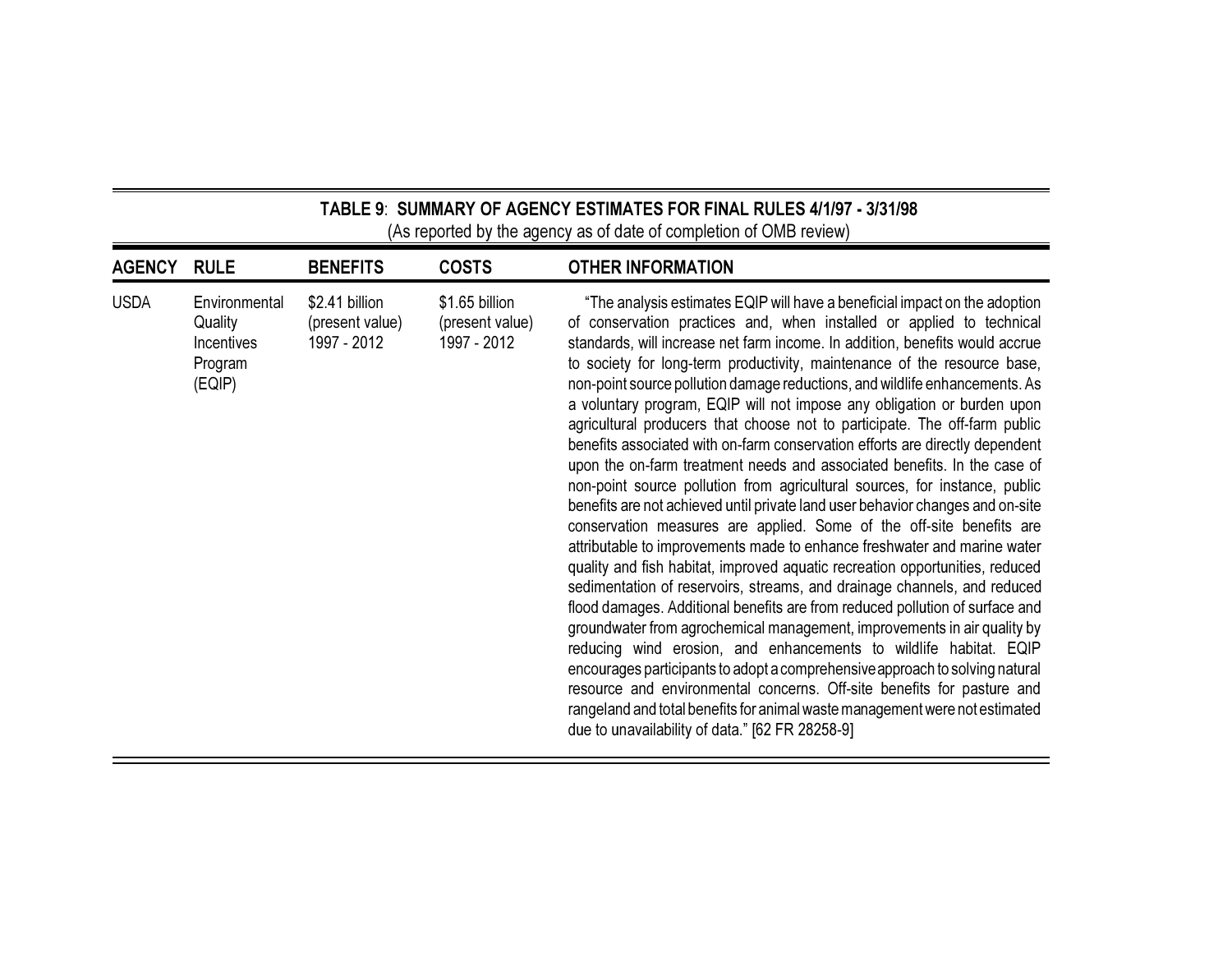# TABLE 9: SUMMARY OF AGENCY ESTIMATES FOR FINAL RULES 4/1/97 - 3/31/98 (As reported by the agency as of date of completion of OMB review)

| <b>AGENCY</b> | <b>RULE</b>                                   | <b>BENEFITS</b> | <b>COSTS</b> | <b>OTHER INFORMATION</b>                                                                                                                                                                                                                                                                                                                                                                                                                                                                                                                                                                                                                                                                                                                                                                                                                                                                                                                                                                                                                                                                                         |
|---------------|-----------------------------------------------|-----------------|--------------|------------------------------------------------------------------------------------------------------------------------------------------------------------------------------------------------------------------------------------------------------------------------------------------------------------------------------------------------------------------------------------------------------------------------------------------------------------------------------------------------------------------------------------------------------------------------------------------------------------------------------------------------------------------------------------------------------------------------------------------------------------------------------------------------------------------------------------------------------------------------------------------------------------------------------------------------------------------------------------------------------------------------------------------------------------------------------------------------------------------|
| <b>USDA</b>   | Importation of<br>Pork from<br>Sonora, Mexico | \$0             | \$0          | "Low-impact scenario: 67k hogs (0.02%), assuming supply elasticity = 0.15<br>and demand elasticity = -0.44. Economic impacts on farrow-to-finish swine<br>operators: output decline $\approx$ 10k-17k hogs ( $\leq$ 0.02%); price decline $\approx$<br>\$0.05/hundredweight liveweight equivalent .; producers' receipts decline $\approx$<br>\$10.7 million/yr (0.02%) and are transferred to consumers (as consumer<br>surplus) and Mexican producers (as producer surplus). Economic Impacts on<br>live-hog dealers/transporters: 86 trips.<br>High-impact scenario: 134.1k hogs (0.02%), assuming supply elasticity =<br>0.075 and demand elasticity = $-0.44$ . Economic impacts on farrow-to-finish<br>swine operators: output decline $\approx$ 20k-34k hogs ( $\leq$ 0.02%); price decline $\approx$<br>\$0.11/hundredweight liveweight equivalent; producers' receipts decline<br>\$24.5 million/yr (0.2%) and are transferred to consumers (as consumer<br>surplus) and Mexican producers (as producer surplus). Economic impacts on<br>live-hog dealers/transporters: 125 trips." [62 FR 25441-15443] |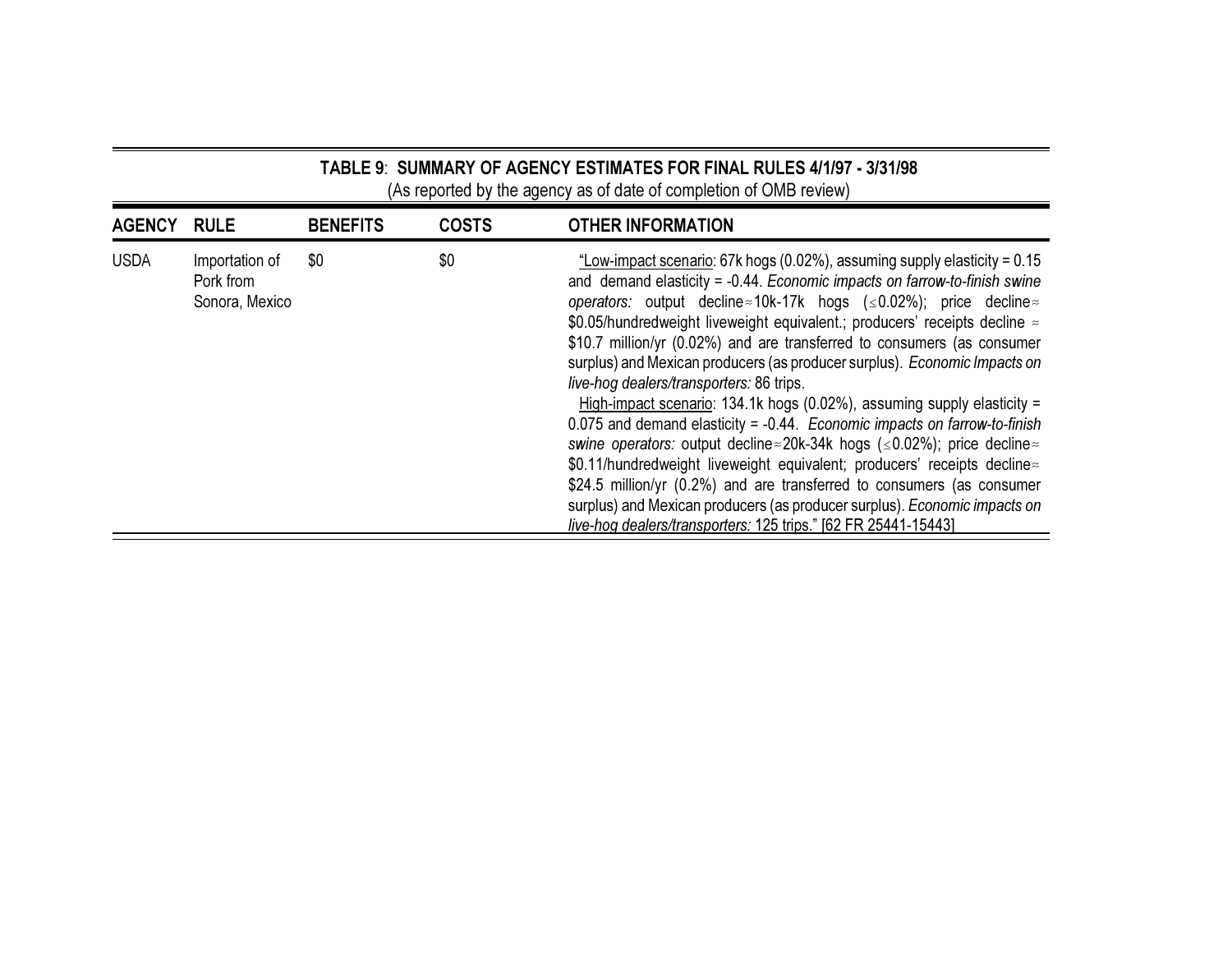# TABLE 9: SUMMARY OF AGENCY ESTIMATES FOR FINAL RULES 4/1/97 - 3/31/98 (As reported by the agency as of date of completion of OMB review)

| <b>AGENCY</b> | <b>RULE</b>                              | <b>BENEFITS</b>                                         | <b>COSTS</b> | <b>OTHER INFORMATION</b>                                                                                                                                                                                                                                                                                                                                                                                                                                                                                                                                                                                                                                                                                                                                                                                                                                                                                                                                                                                                                                                                                                                                                                                                                                                                                                                            |
|---------------|------------------------------------------|---------------------------------------------------------|--------------|-----------------------------------------------------------------------------------------------------------------------------------------------------------------------------------------------------------------------------------------------------------------------------------------------------------------------------------------------------------------------------------------------------------------------------------------------------------------------------------------------------------------------------------------------------------------------------------------------------------------------------------------------------------------------------------------------------------------------------------------------------------------------------------------------------------------------------------------------------------------------------------------------------------------------------------------------------------------------------------------------------------------------------------------------------------------------------------------------------------------------------------------------------------------------------------------------------------------------------------------------------------------------------------------------------------------------------------------------------|
| <b>USDA</b>   | Importation of<br>Beef from<br>Argentina | \$49 million/yr<br>(net of transfers<br>from producers) | \$0          | "Average wholesale U.S. beef prices estimated to decline by \$8.27/MT (from<br>\$4,402.17/MT to \$4,393.9/MT), less than 0.02%.<br>Effects on U.S. livestock sector: producers' receipts decline $\approx$ \$40.15<br>million/yr and are transferred to consumers (as consumer surplus) and<br>Argentine producers (as producer surplus)." [62 FR 34889-34391]<br>"If Argentina were able to fill its 20 KT quota to the U.S.'s uncooked beef<br>market with nonfed beef product, consumer welfare gains of around \$90<br>million annually are possible. These consumer gains, as well as the likely<br>producer welfare losses, would depend on the type of beef and total quantities<br>received in the U.S. from Argentina. The 20 KT of imports will likely consist<br>mainly of nonfed beef. Consumers would enjoy both lower prices and greater<br>supplies, while producers realize lower returns from lower prices, but not lower<br>quantities produced. These gains, even after taking into account the likely<br>producer losses  produce a net social welfare gain to the United States of<br>\$48.7 million<br>"In the aggregate, producer welfare losses of \$40.45 million are distributed<br>between the dairy and beef sectors, the latter sector being composed of<br>cow-calf, feedlot and slaughter operations." [62 FR 34392] |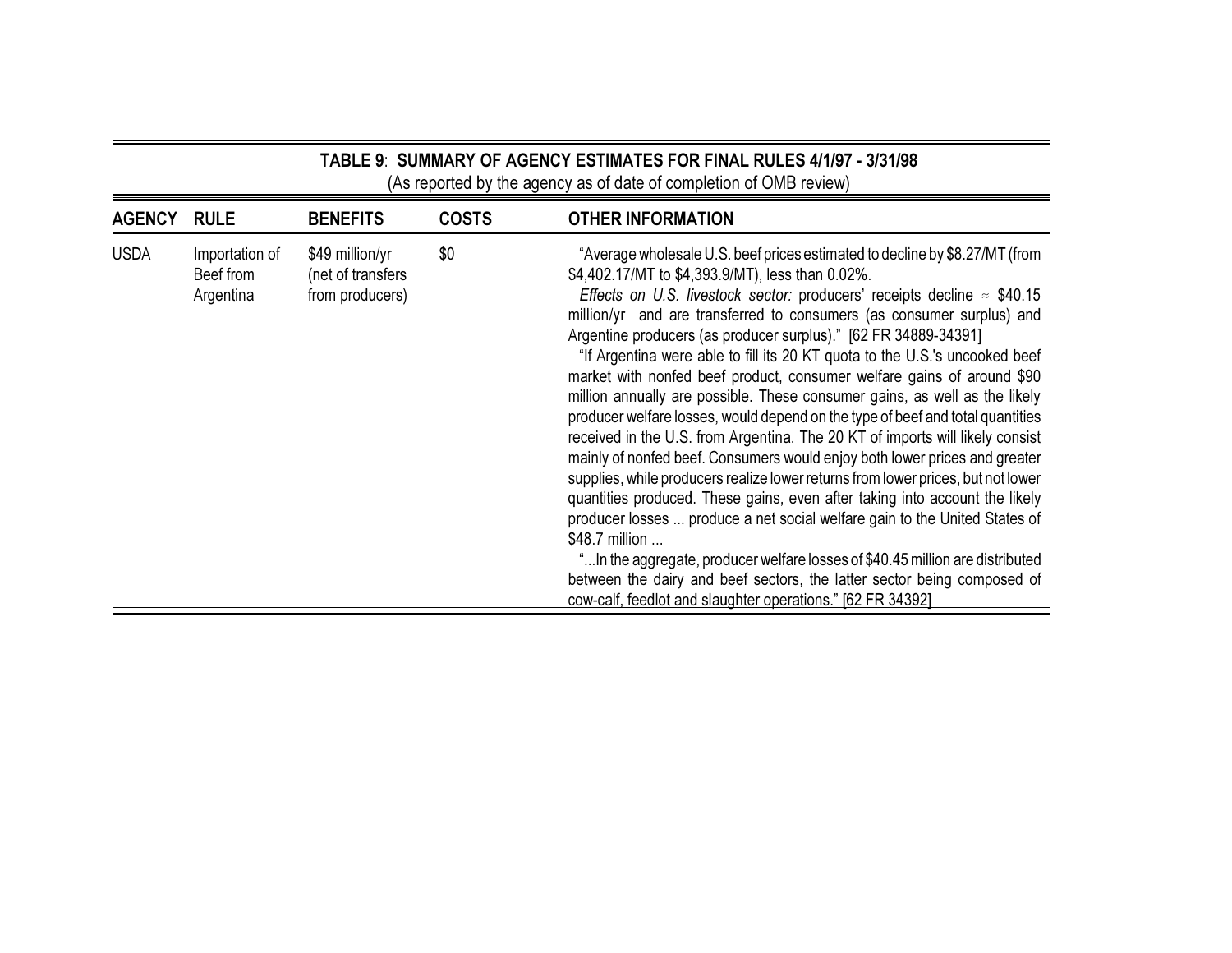# TABLE 9: SUMMARY OF AGENCY ESTIMATES FOR FINAL RULES 4/1/97 - 3/31/98 (As reported by the agency as of date of completion of OMB review)

| <b>AGENCY</b> | <b>RULE</b>                                       | <b>BENEFITS</b> | <b>COSTS</b>    | <b>OTHER INFORMATION</b>                                                                                                                                                                                                                                                                                                                                                                                                                                                                                                                                                                                                                                                                                                                                                                                                                                                                   |
|---------------|---------------------------------------------------|-----------------|-----------------|--------------------------------------------------------------------------------------------------------------------------------------------------------------------------------------------------------------------------------------------------------------------------------------------------------------------------------------------------------------------------------------------------------------------------------------------------------------------------------------------------------------------------------------------------------------------------------------------------------------------------------------------------------------------------------------------------------------------------------------------------------------------------------------------------------------------------------------------------------------------------------------------|
| <b>HHS</b>    | <b>Substances</b><br>Prohibited in<br>Animal Feed | Not estimated   | \$53 million/yr | "FDA estimated that, if BSE were to occur in this country, the disease would<br>be associated with approximately \$3.8 billion in losses due to the destruction<br>of BSE-exposed livestock and the taking of other measures needed to prevent<br>continued BSE proliferation. While FDA could not quantify the expected<br>additional costs to consumers and producers in the United States that would<br>result from the loss of consumer confidence following a BSE outbreak, the<br>agency found that plausible scenarios indicated that the likely drop in the<br>demand for cattle and beef products could cause billions of dollars in lost<br>market values. In addition, FDA noted, but did not attempt to quantify, the<br>value of the human lives that might be lost or the associated medical<br>treatment costs that might follow a domestic outbreak of BSE." [62 FR 30967] |
|               |                                                   |                 |                 | "Additional [benefits] that could not be quantified include the lost human<br>lives and medical treatment costs that could result from BSE-related disease,<br>as well as the consumer and producer losses that would result from the<br>expected decrease in the sales and consumption of beef. Sales of medical<br>products and cosmetics containing cattle-derived components could also be<br>affected." [62 FR 30968]                                                                                                                                                                                                                                                                                                                                                                                                                                                                 |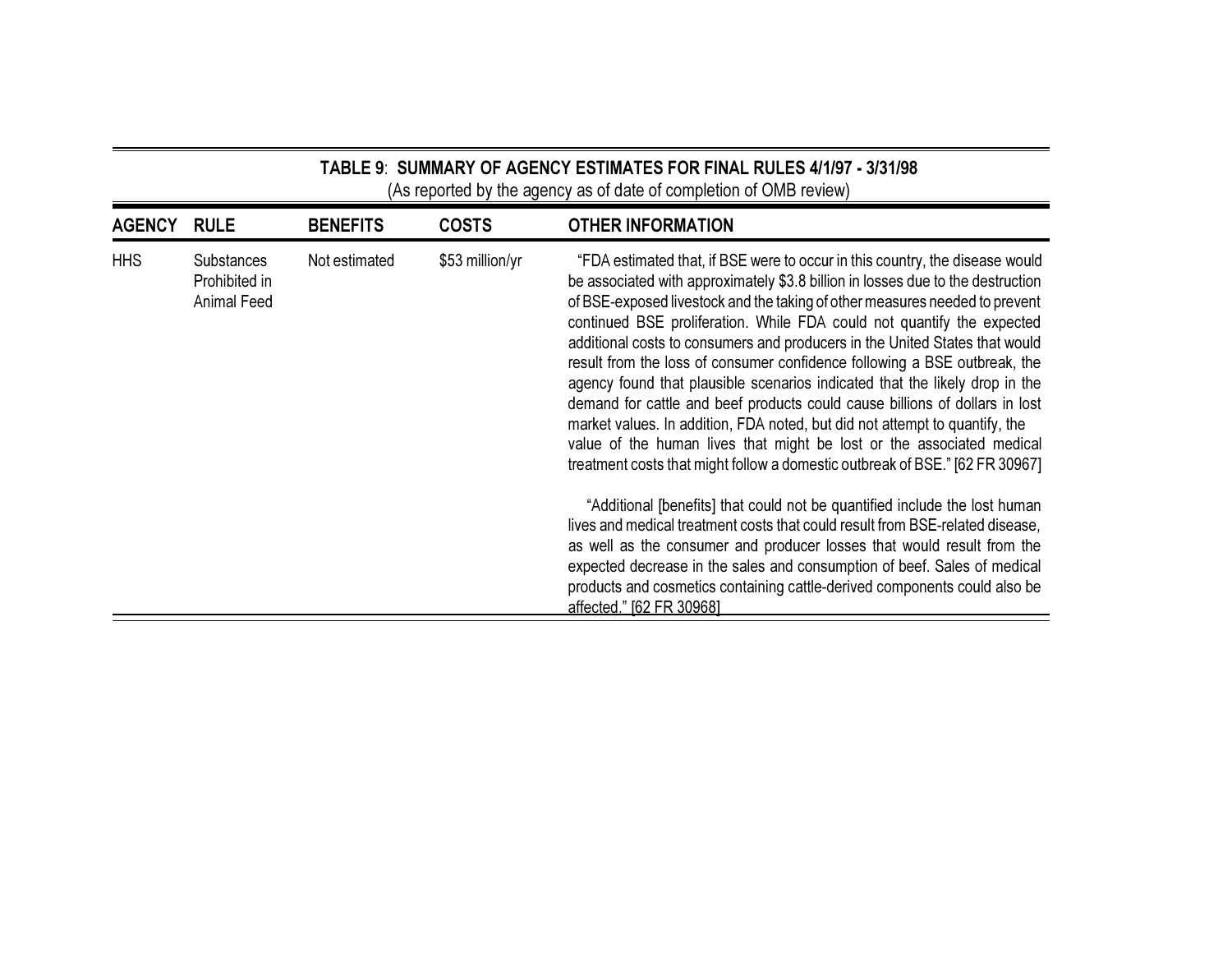# TABLE 9ː SUMMARY OF AGENCY ESTIMATES FOR FINAL RULES 4/1/97 - 3/31/98 (As reported by the agency as of date of completion of OMB review)

| <b>AGENCY</b>            | <b>RULE</b>                                                      | <b>BENEFITS</b>                             | <b>COSTS</b>                                     | <b>OTHER INFORMATION</b>                                                                                                                                                                                                                                                                                                                                                                                                                                                                                                                                                                                                                                                                                                                                                                                                   |
|--------------------------|------------------------------------------------------------------|---------------------------------------------|--------------------------------------------------|----------------------------------------------------------------------------------------------------------------------------------------------------------------------------------------------------------------------------------------------------------------------------------------------------------------------------------------------------------------------------------------------------------------------------------------------------------------------------------------------------------------------------------------------------------------------------------------------------------------------------------------------------------------------------------------------------------------------------------------------------------------------------------------------------------------------------|
| <b>HHS</b>               | Organ<br>Procurement<br>and<br>Transplantation<br><b>Network</b> | 297-1,306<br>additional "life-<br>years"/yr | \$0                                              | HHS recognizes in its analysis the difficulty of quantifying the costs and the<br>benefits of the rule. The rule discusses the current costs of transplantation and<br>the analysis concludes that the final rule will not substantially increase the<br>costs.<br>Regarding benefits, HHS discusses difficulties associated with assigning<br>value to a statistical life when quantifying the benefits for this rule. The rule<br>also discusses the benefits that arise from public oversight and accountability<br>of the organ transplant system, which will preserve public trust and<br>confidence. Also, a system of patient-oriented information of transplant<br>performance will allow easier comparison of transplant center performance<br>and the use of performance goals will create equity in the system. |
| <b>HHS</b>               | Quality<br>Mammography<br><b>Standards</b>                       | \$182-263 million/yr                        | \$38 million/yr<br>(annualized over<br>10 years) | FDA states that it is difficult to determine the increase in the quality of<br>mammograms which the final rule will cause. However, FDA calculates the<br>following benefits assuming a 5-percent improvement. This degree of<br>improvement would prevent 75 women per year from dying of breast cancer<br>within a 20-year period. At \$5 million per life saved, the discounted value of<br>this outcome would be \$234 million per year. In addition, fewer false-positive<br>screens and decreased treatment costs add about \$29 million in annual<br>benefits. FDA points out that an improvement of quality as low as 2 percent<br>would result in the benefits outweighing the costs of the final rule.                                                                                                           |
| HHS/<br>DOL/<br>Treasury | <b>Mental Health</b><br>Parity                                   | Not estimated                               | \$464 million/yr                                 | None reported.                                                                                                                                                                                                                                                                                                                                                                                                                                                                                                                                                                                                                                                                                                                                                                                                             |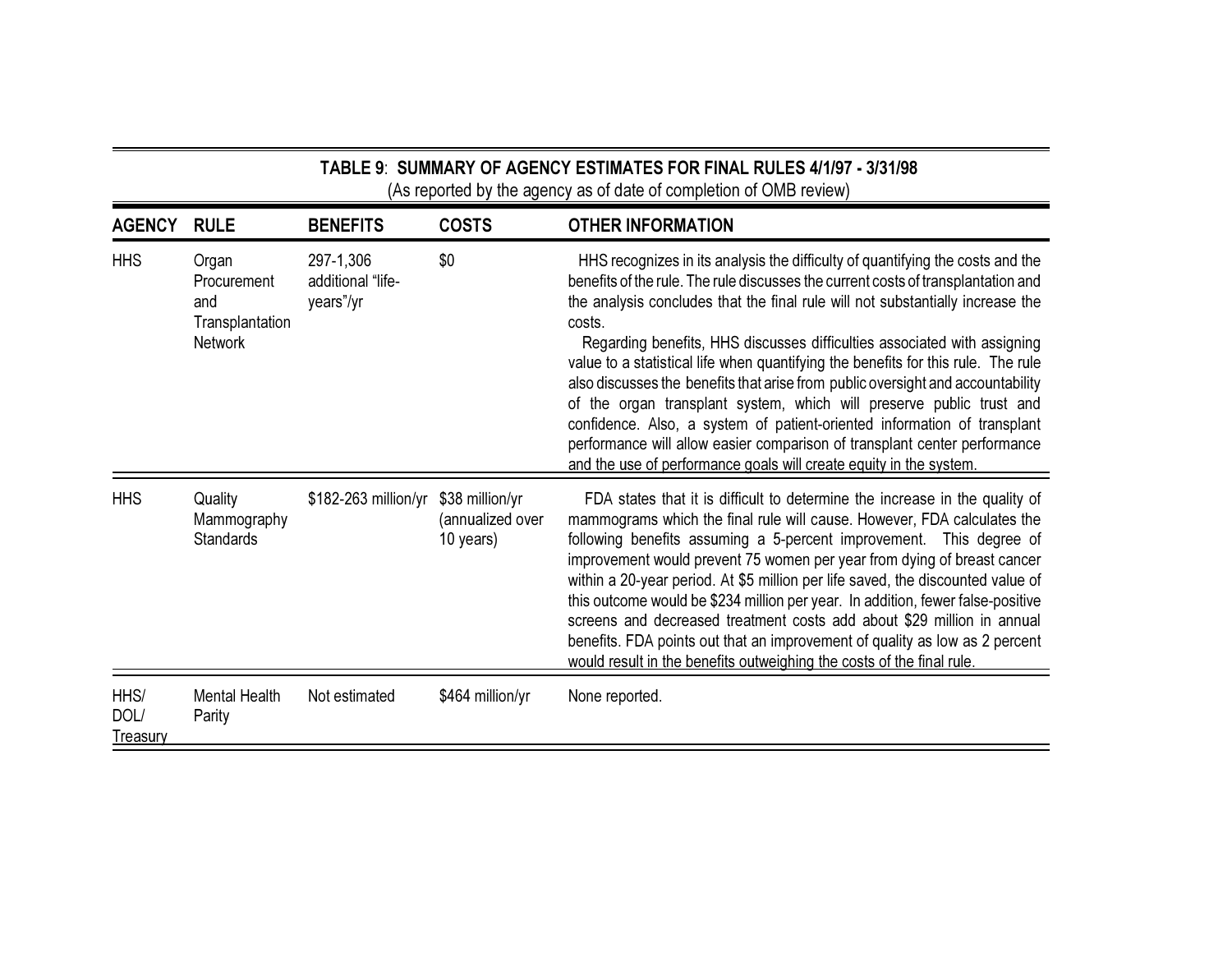# TABLE 9ː SUMMARY OF AGENCY ESTIMATES FOR FINAL RULES 4/1/97 - 3/31/98 (As reported by the agency as of date of completion of OMB review)

| <b>AGENCY</b> | <b>RULE</b>                                               | <b>BENEFITS</b>         | <b>COSTS</b>     | <b>OTHER INFORMATION</b>                                                                                                                                                                                                                                                                                                                                                                      |
|---------------|-----------------------------------------------------------|-------------------------|------------------|-----------------------------------------------------------------------------------------------------------------------------------------------------------------------------------------------------------------------------------------------------------------------------------------------------------------------------------------------------------------------------------------------|
| <b>DOI</b>    | Migratory Bird<br>Hunting<br>(Early Season<br>Frameworks) | Not<br>Estimated        | Not<br>Estimated | DOI reports that duck hunters spend an estimated \$416 million/yr;<br>unquantified economic stimulus benefits derived from spending on duck<br>hunting; unquantified benefit of value to hunters (consumer surplus) from more<br>than 11 million hunting days per year; unquantified benefit to bird population<br>by reducing overcrowding and ensuring continued use of resource in future. |
| <b>DOI</b>    | Migratory Bird<br>Hunting<br>(Late Season<br>Frameworks)  | <b>Not</b><br>Estimated | Not<br>Estimated | DOI reports that duck hunters spend an estimated \$416 million/yr;<br>unquantified economic stimulus benefits derived from spending on duck<br>hunting; unquantified benefit of value to hunters (consumer surplus) from more<br>than 11 million hunting days per year; unquantified benefit to bird population<br>by reducing overcrowding and ensuring continued use of resource in future. |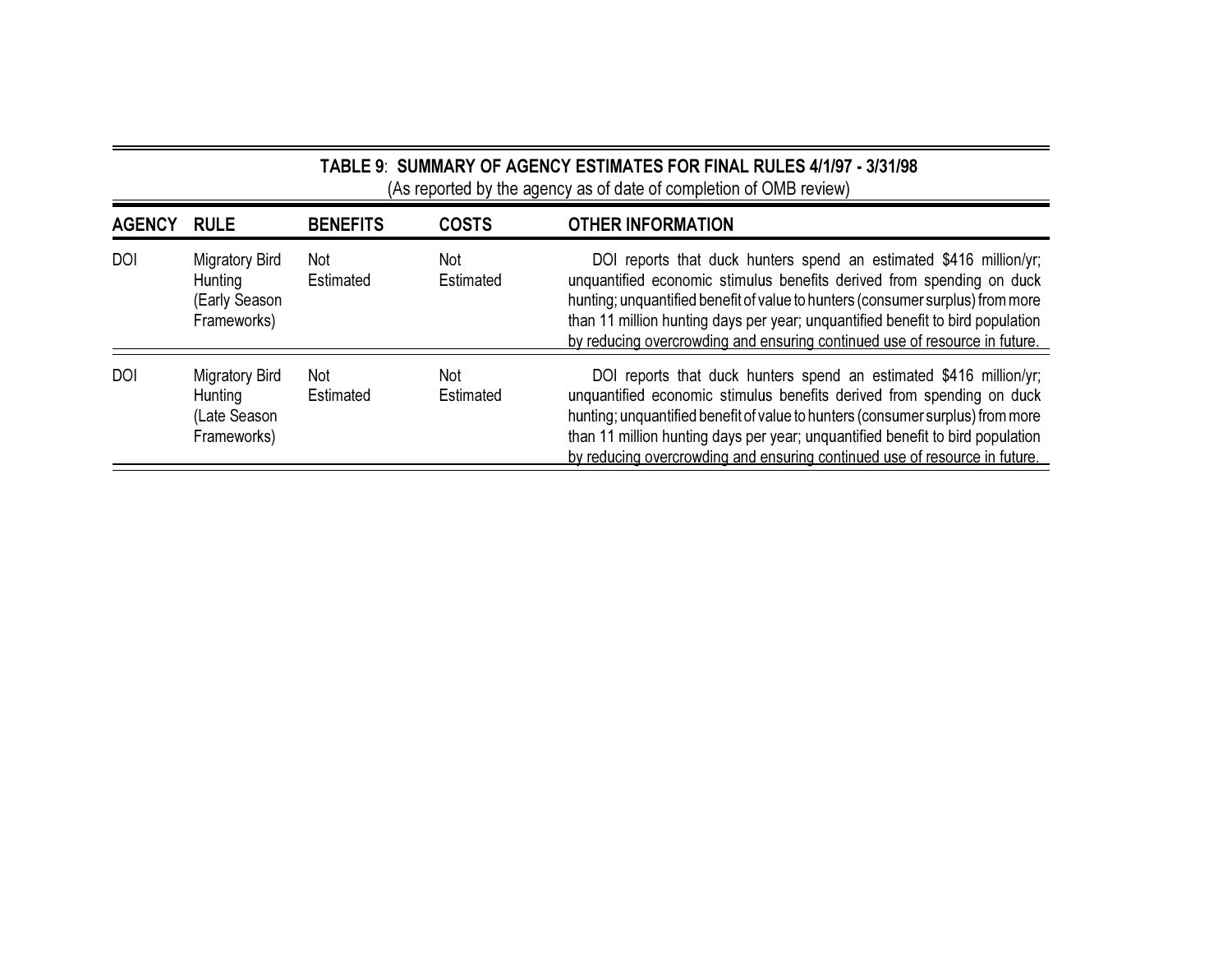# TABLE 9ː SUMMARY OF AGENCY ESTIMATES FOR FINAL RULES 4/1/97 - 3/31/98 (As reported by the agency as of date of completion of OMB review)

| <b>AGENCY</b> | <b>RULE</b>                                                              | <b>BENEFITS</b>                                                                                         | <b>COSTS</b>                                                                       | <b>OTHER INFORMATION</b>                                                                                                                                                                                                                                                                                                                                                                                                                                                                                                                                                                                                       |
|---------------|--------------------------------------------------------------------------|---------------------------------------------------------------------------------------------------------|------------------------------------------------------------------------------------|--------------------------------------------------------------------------------------------------------------------------------------------------------------------------------------------------------------------------------------------------------------------------------------------------------------------------------------------------------------------------------------------------------------------------------------------------------------------------------------------------------------------------------------------------------------------------------------------------------------------------------|
| <b>DOL</b>    | Respiratory<br>Protection                                                | 4,046 injuries and<br>illnesses/yr<br>avoided;<br>932 deaths/yr<br>avoided                              | \$111 million/yr                                                                   | "The Agency estimates that the standard will avert between 843 and 9,282<br>work-related injuries and illnesses annually, with a best estimate (expected<br>value) of 4,046 averted illnesses and injuries annually. This reduction is<br>estimated to save \$18.8 to \$218 million per year, with a best estimate of \$93.9<br>million per year. In addition, the standard is estimated to prevent between 351<br>and 1,626 deaths annually from cancer and many other chronic diseases,<br>including cardiovascular disease, with a best estimate (expected value) of 932<br>averted deaths from these causes." [63 FR 1173] |
| <b>DOE</b>    | Energy<br>Conservation<br>Standards for<br>Refrigerators<br>and Freezers | \$7.62 billion<br>(present value) in<br>energy savings for<br>purchases<br>between years<br>2000 - 2030 | \$3.44 billion<br>(present value) for<br>purchases<br>between years<br>2000 - 2030 | "The estimated environmental benefits from today's final rule (based on the<br>1997 AEO fuel prices) are, over the period from 2000 to 2030, a reduction in<br>emissions of $NO_x$ by 1,362 thousand tons (1,501 thousand short tons), a<br>reduction in emissions of $CO2$ by 465 Mt (513 million short tons) and a<br>reduction in the cost of the emission controls roughly equivalent to the cost of<br>reducing SO <sub>2</sub> emissions by 1,545 kt (1,703 thousand short tons)." [62 FR<br>23110-111                                                                                                                   |
| <b>DOE</b>    | Energy<br>Conservation<br>Standards for<br>Room Air<br>Conditioners      | \$740 million<br>(present value) in<br>energy savings for<br>purchases<br>between years<br>2000 - 2030  | \$290 million<br>(present value) for<br>purchases<br>between years<br>2000 - 2030  | "The Department projects the standards to save 0.64 quad of energy<br>through 2030, which is likely to result in a cumulative reduction of emissions<br>of approximately 95,000 tons of nitrogen dioxide and 54 million tons of carbon<br>dioxide." [62 FR 50122]                                                                                                                                                                                                                                                                                                                                                              |
| <b>DOT</b>    | Light Truck<br><b>CAFE Model-</b><br>Year 2000                           | <b>Not</b><br>Estimated                                                                                 | Not<br>Estimated                                                                   | None reported                                                                                                                                                                                                                                                                                                                                                                                                                                                                                                                                                                                                                  |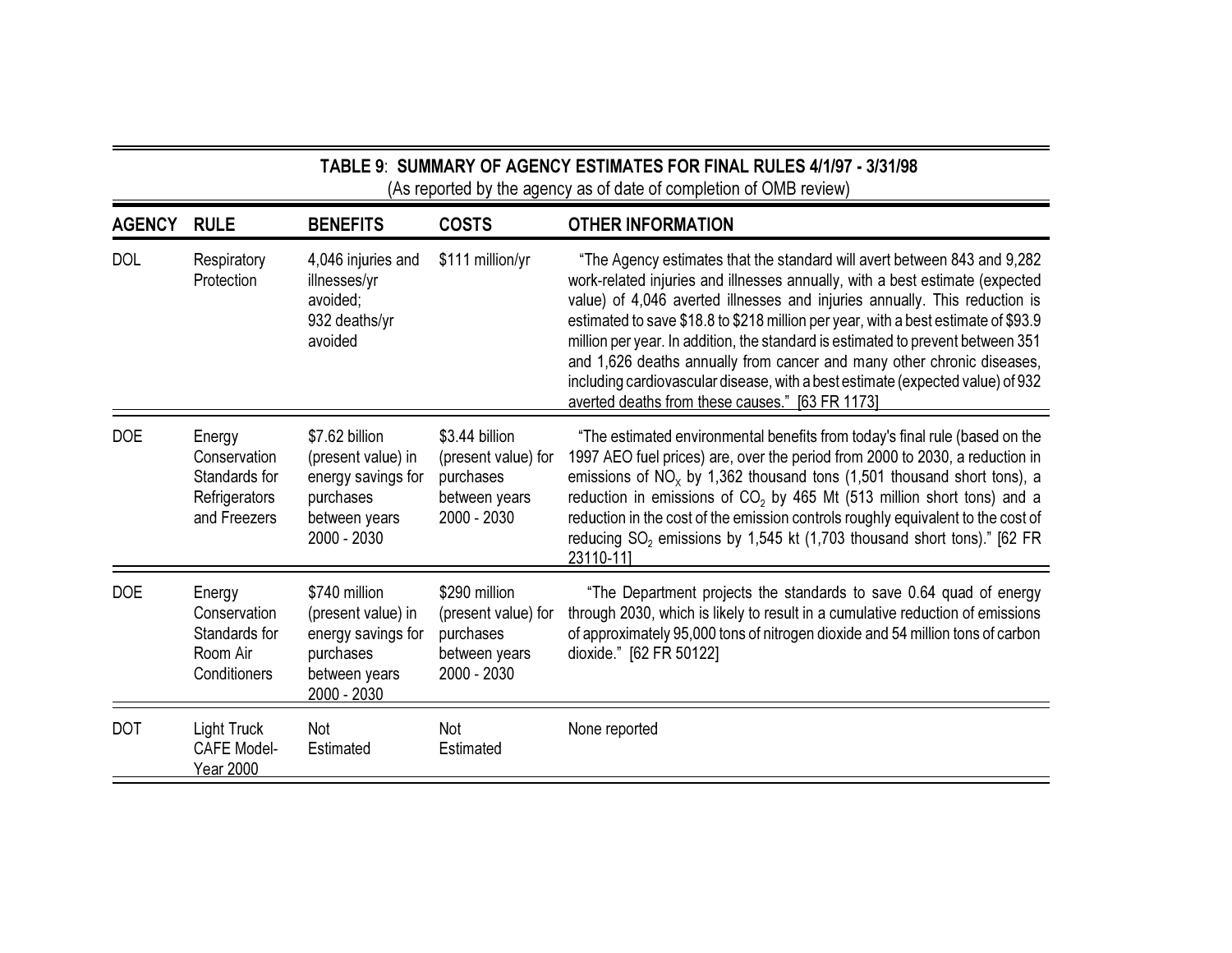|  |  | TABLE 9:  SUMMARY OF AGENCY ESTIMATES FOR FINAL RULES 4/1/97 - 3/31/98 |  |
|--|--|------------------------------------------------------------------------|--|
|  |  | (As reported by the agency as of date of completion of OMB review)     |  |

| <b>AGENCY</b> | <b>RULE</b>                                                       | <b>BENEFITS</b>                                                                                                                                                          | <b>COSTS</b>                                           | <b>OTHER INFORMATION</b> |
|---------------|-------------------------------------------------------------------|--------------------------------------------------------------------------------------------------------------------------------------------------------------------------|--------------------------------------------------------|--------------------------|
| <b>EPA</b>    | Emission<br>Standards for<br><b>New</b><br>Locomotives            | 385,000 tons of<br>nitrogen oxides;<br>6,000 tons of<br>hydrocarbons; and<br>4,000 tons of<br>particulate matter<br>annualized<br>emission<br>reductions (2000 -<br>2040 | \$90 million/yr<br>annualized cost<br>$(2000 - 2040)$  | None reported            |
| <b>EPA</b>    | Emission<br>Standards for<br>New Highway<br>Heavy-Duty<br>Engines | 593,000 tons of<br>nitrogen oxides<br>annualized<br>emission<br>reductions (2004 -<br>2023                                                                               | \$196 million/yr<br>annualized cost<br>$(2004 - 2023)$ | None reported            |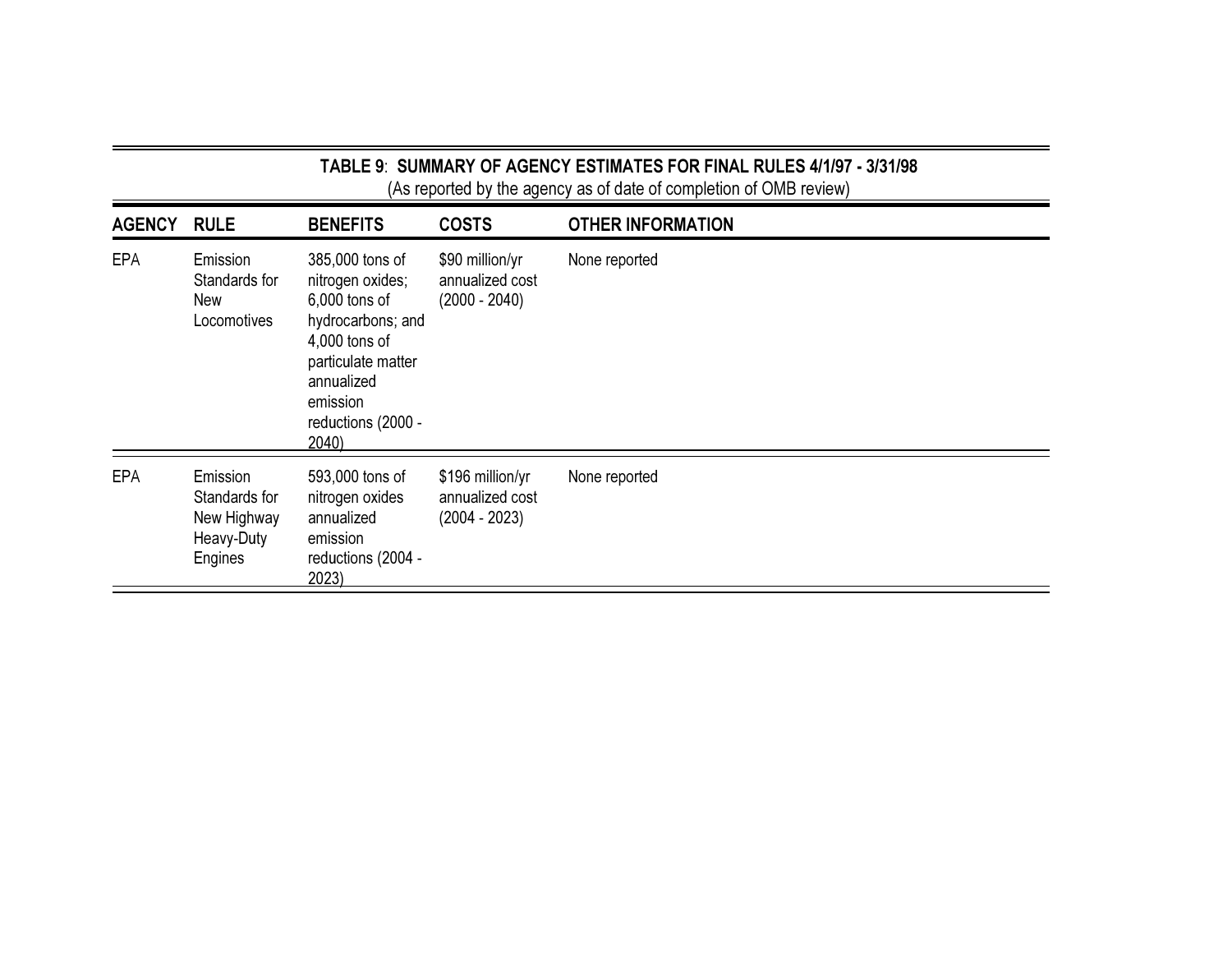| TABLE 9: SUMMARY OF AGENCY ESTIMATES FOR FINAL RULES 4/1/97 - 3/31/98 |
|-----------------------------------------------------------------------|
| (As reported by the agency as of date of completion of OMB review)    |

| <b>AGENCY</b> | <b>RULE</b>                                                                                                  | <b>BENEFITS</b>                                             | <b>COSTS</b>              | <b>OTHER INFORMATION</b>                                                                                                                                                                                                                                                                                                                                                                                                                                                                                                                                                                                                                                                                                |
|---------------|--------------------------------------------------------------------------------------------------------------|-------------------------------------------------------------|---------------------------|---------------------------------------------------------------------------------------------------------------------------------------------------------------------------------------------------------------------------------------------------------------------------------------------------------------------------------------------------------------------------------------------------------------------------------------------------------------------------------------------------------------------------------------------------------------------------------------------------------------------------------------------------------------------------------------------------------|
| <b>EPA</b>    | Pulp and<br>Paper:<br>National<br>Emission<br>Standard for<br>Hazardous Air<br><b>Pollutants</b><br>(NESHAP) | $-$1.04 - 1.05$<br>billion/yr                               | \$125 million/yr          | Benefit estimate includes benefits ranging from \$24 - \$1,055 million/yr for<br>reductions in emissions of volatile organic compounds and disbenefits ranging<br>from \$1 - \$1,065 million/yr for increases in emissions of sulfur dioxide and<br>particulate matter. Other quantified (but not monetized) benefits include<br>annual reductions of 139,000 tons of hazardous air pollutants and 79, 000<br>tons of Total Reduced Sulfur. Other quantified (but not monetized) disbenefits<br>include annual increases of 5,200 tons of nitrogen oxides and 8,700 tons of<br>carbon monoxide.<br>All estimates are for existing sources only; no benefits or costs were<br>estimated for new sources. |
| <b>EPA</b>    | Pulp and Paper<br>Effluent<br>Guidelines                                                                     | $$12 - 57$ million/yr                                       | \$263 million/yr          | Other quantified (but not monetized) annual benefits include lifting of 19<br>dioxin/furan-related fish consumption advisories; elimination of 3 exceedences<br>of human health ambient water quality concentration standards (AWQC); and<br>elimination of 19 exceedences of aquatic life AWQCs. Unquantified benefits<br>include non-cancer human health effects and improvements in fish and wildlife<br>habitats.<br>All estimates are for existing sources only; no benefits or costs were<br>estimated for new sources.                                                                                                                                                                           |
| EPA           | Medical Waste<br>Incinerators                                                                                | \$7 million/yr for<br>particulate matter<br>reductions only | $$71 - 146$<br>million/yr | EPA states that it cannot quantify or monetize many of the benefits, such as<br>the reduction in the emission of hazardous air pollutants which include<br>cadmium, hydrogen chloride, lead, mercury, and dioxin/furan. In addition,<br>reductions in emissions of sulfur dioxide, carbon monoxide, and nitrogen<br>oxides are expected.                                                                                                                                                                                                                                                                                                                                                                |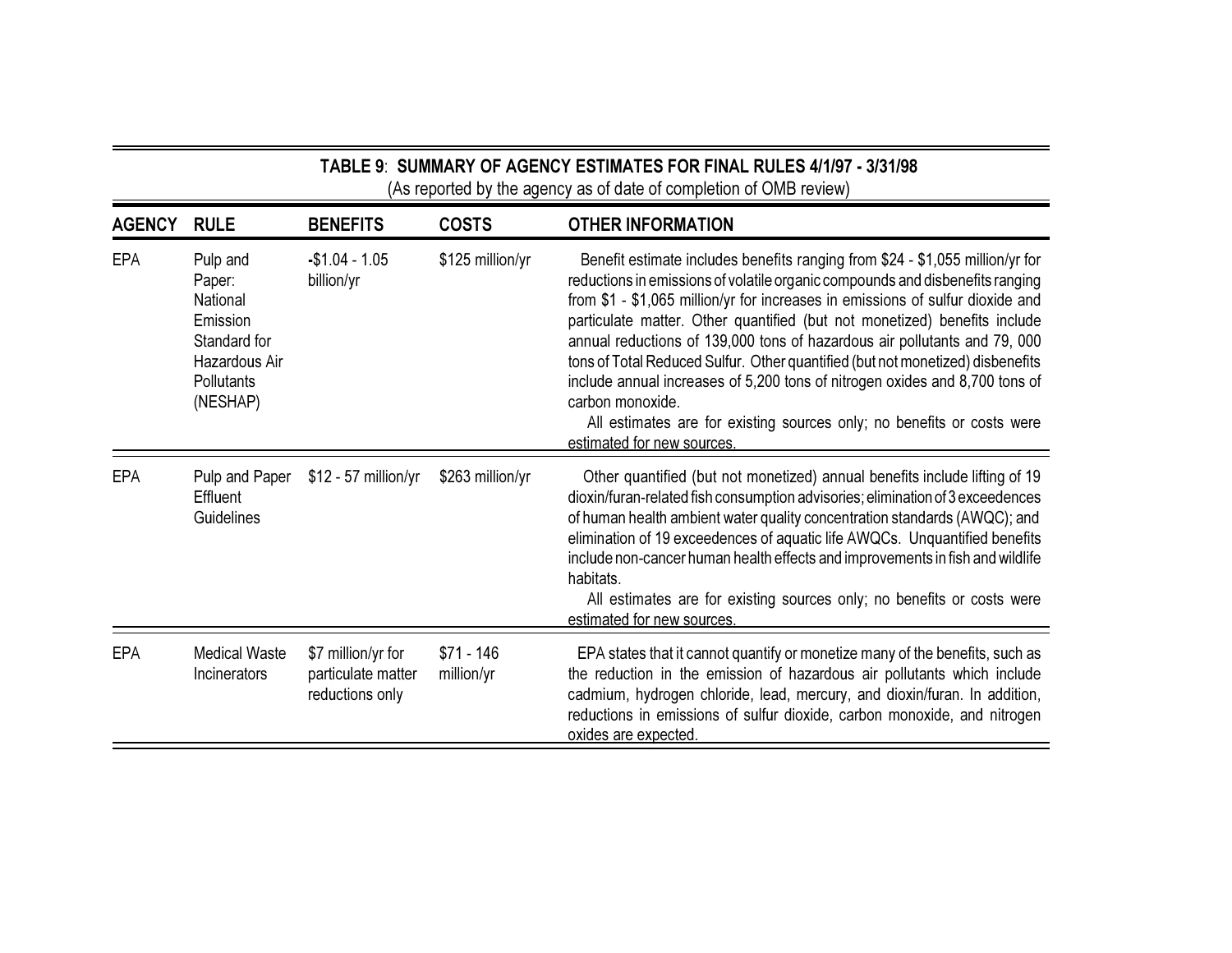| TABLE 9: SUMMARY OF AGENCY ESTIMATES FOR FINAL RULES 4/1/97 - 3/31/98<br>(As reported by the agency as of date of completion of OMB review) |                                                                                                    |                                                                              |                                                                                   |                                                                                                                                                                                                                                                                                                                                                                                                  |  |
|---------------------------------------------------------------------------------------------------------------------------------------------|----------------------------------------------------------------------------------------------------|------------------------------------------------------------------------------|-----------------------------------------------------------------------------------|--------------------------------------------------------------------------------------------------------------------------------------------------------------------------------------------------------------------------------------------------------------------------------------------------------------------------------------------------------------------------------------------------|--|
| <b>AGENCY</b>                                                                                                                               | <b>RULE</b>                                                                                        | <b>BENEFITS</b>                                                              | <b>COSTS</b>                                                                      | <b>OTHER INFORMATION</b>                                                                                                                                                                                                                                                                                                                                                                         |  |
| <b>EPA</b>                                                                                                                                  | National<br>Ambient Air<br>Quality<br><b>Standards</b><br>(NAAQS):<br>Ozone                        | \$0.4 - 2.1 billion in<br>2010<br>(partial attainment)                       | \$1.1 billion in<br>2010<br>(partial attainment)                                  | Benefit estimates do not include anticipated reductions in harmful effects in<br>the following human health areas: airway responsiveness, pulmonary<br>inflammation, increases susceptibility to respiratory infection, acute                                                                                                                                                                    |  |
|                                                                                                                                             |                                                                                                    | \$1.5 - 8.5 billion in<br>2010<br>(full attainment)                          | \$9.6 billion in<br>2010<br>(full attainment)                                     | inflammation and respiratory cell damage, and chronic respiratory<br>damage/premature aging of the lungs. Benefits also do not include effects in<br>the following welfare areas: ecosystem effects in "Class I" areas (e.g., national<br>parks), damage to urban ornamentals, reduced forestry yields, damage to<br>ecosystems, materials damage, nitrates in drinking water, and brown clouds. |  |
| <b>EPA</b>                                                                                                                                  | National<br>Ambient Air<br>Quality<br><b>Standards</b><br>(NAAQS):<br>Particulate<br><b>Matter</b> | \$19 - 104 billion in<br>2010<br>(partial attainment)<br>------------------- | \$8.6 billion in<br>2010<br>(partial attainment)                                  | Benefit estimates do not include anticipated reductions in harmful effects in<br>the following human health areas: pulmonary function, morphological<br>changes, altered host defense mechanisms, cancer, other chronic respiratory<br>diseases, infant mortality, and mercury emissions. Benefits also do not                                                                                   |  |
|                                                                                                                                             |                                                                                                    | \$20 - 110 billion/yr<br>(full attainment)                                   | \$37 billion/yr<br>(full attainment)                                              | include effects in the following welfare areas: materials damage (other than<br>cleaning costs), damage to ecosystems, nitrates in water, and brown clouds.                                                                                                                                                                                                                                      |  |
| <b>EPA</b>                                                                                                                                  | <b>Toxic Release</b><br>Reporting<br>("Community<br>Right-to-Know")                                | Not estimated                                                                | \$226 million in the<br>first year and \$143<br>million/yr in<br>subsequent years | This rule will make available to the public information on releases and<br>transfers from these additional facilities of chemicals listed under the Toxic<br>Release Inventory Program.                                                                                                                                                                                                          |  |
| <b>EPA</b>                                                                                                                                  | Disposal of<br>Polychlorinated<br><b>Biphenyls</b><br>(PCBs)                                       | Net cost savings<br>of \$150 - \$740<br>million/yr                           | \$14 million/yr                                                                   | None reported.                                                                                                                                                                                                                                                                                                                                                                                   |  |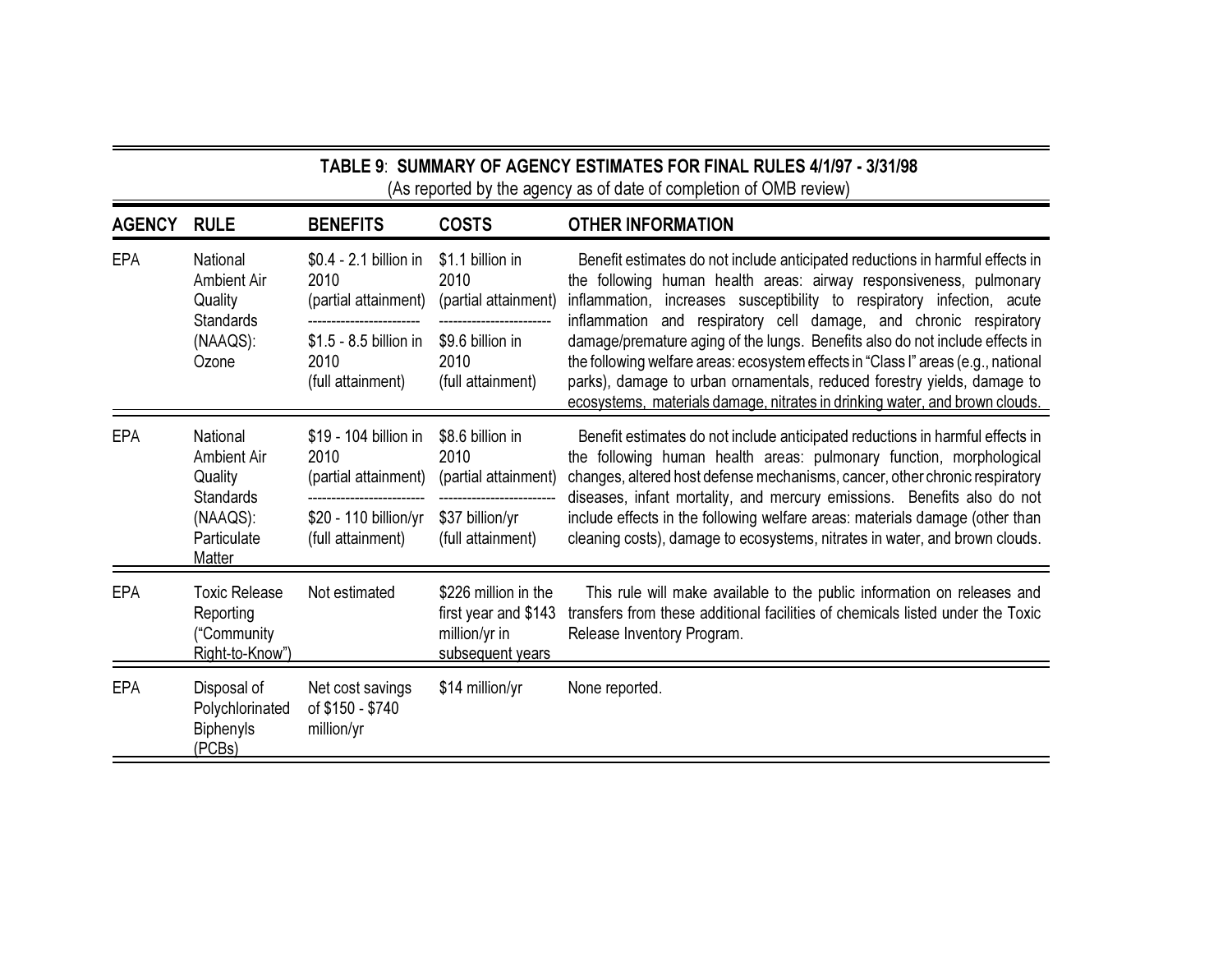# TABLE 9: SUMMARY OF AGENCY ESTIMATES FOR FINAL RULES 4/1/97 - 3/31/98

(As reported by the agency as of date of completion of OMB review)

| <b>AGENCY</b>                                                                                                                                                                                                                                                                                                                                          | <b>RULE</b>                              | <b>BENEFITS</b> | <b>COSTS</b> | <b>OTHER INFORMATION</b> |  |  |  |
|--------------------------------------------------------------------------------------------------------------------------------------------------------------------------------------------------------------------------------------------------------------------------------------------------------------------------------------------------------|------------------------------------------|-----------------|--------------|--------------------------|--|--|--|
|                                                                                                                                                                                                                                                                                                                                                        | <b>TRANSFER RULES</b>                    |                 |              |                          |  |  |  |
|                                                                                                                                                                                                                                                                                                                                                        | Dept. of Agriculture (USDA)              |                 |              |                          |  |  |  |
| Improved Targeting of Day Care Home Reimbursements<br>Peanut Poundage Quota Regulations                                                                                                                                                                                                                                                                |                                          |                 |              |                          |  |  |  |
|                                                                                                                                                                                                                                                                                                                                                        | Dept. of Health and Human Services (HHS) |                 |              |                          |  |  |  |
| Coverage of Personal Care Services<br>Inpatient Prospective Payment Systems for 1998<br>Physician Fee Schedule for 1998<br>Limit on the Valuation of a Depreciable Capital Asset<br>Salary Equivalency Guidelines for Physical Therapy<br>Limitations on Home Health Agency Costs<br>State Allotments for Payment of Medicare Part B Premiums for 1998 |                                          |                 |              |                          |  |  |  |
| Dept. of Justice (DOJ)                                                                                                                                                                                                                                                                                                                                 |                                          |                 |              |                          |  |  |  |
| Affidavits of Support on Behalf of Immigrants                                                                                                                                                                                                                                                                                                          |                                          |                 |              |                          |  |  |  |

# Dept. of Veterans Affairs (DVA)

Schedule for Rating Disabilities, The Cardiovascular System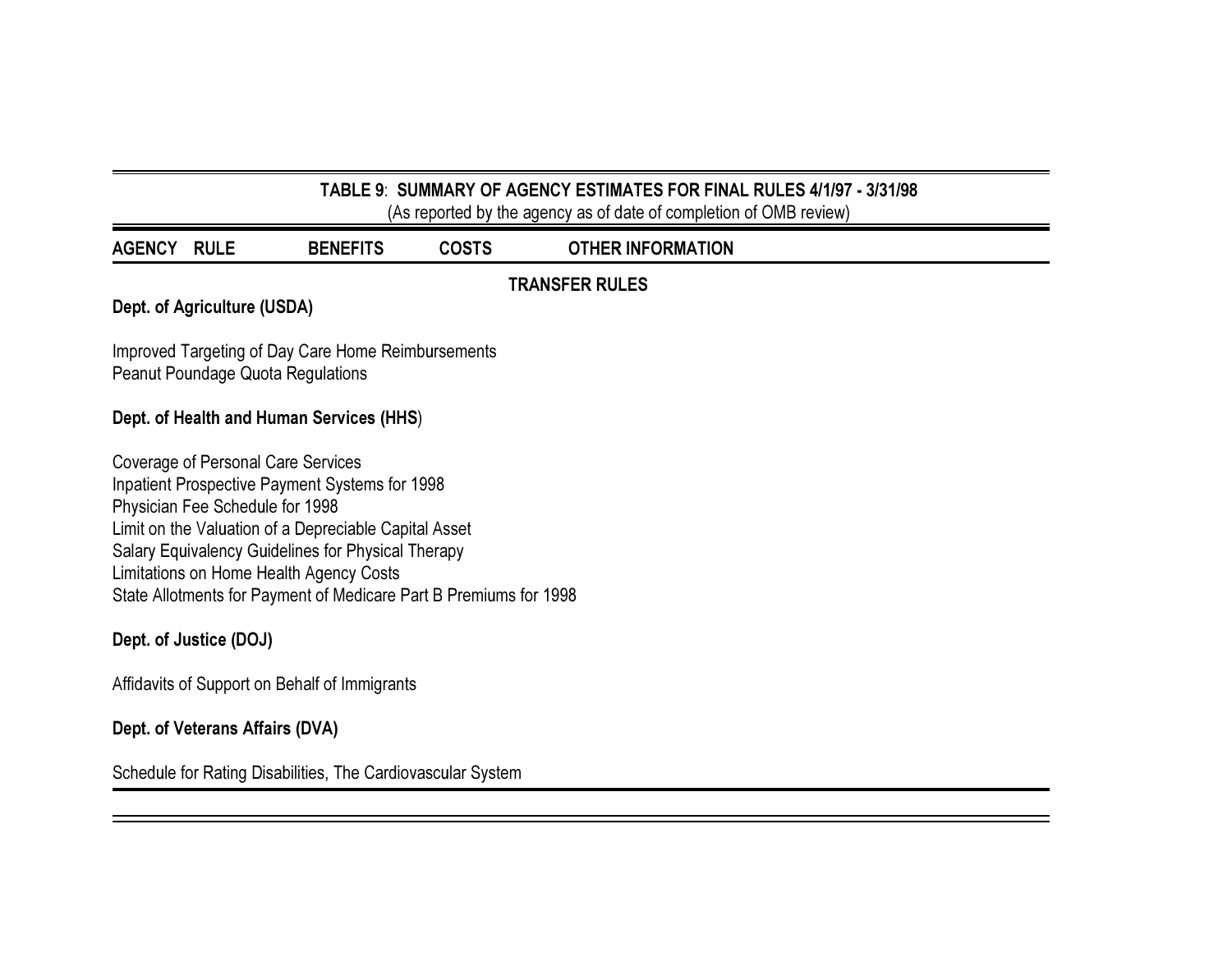variety of ways, ranging from a purely qualitative discussion, e.g., the benefits of EPA's toxics release inventory rule, to a more complete benefit-cost analysis, e.g., DOE's energy conservation standards for refrigerators and freezers.

1. benefits analysis.

Agencies monetized at least some benefit estimates in a number of cases including: (1) USDA's \$2.41 billion over 15 years from the effects of its environmental quality incentives program on net farm income, pollution damage reductions, and wildlife enhancements; (2) EPA's \$12 to \$57 million per year in terms of better water quality from its pulp and paper effluent guidelines rule; and (3) DOE's \$7.62 billion over 30 years in energy savings from its energy efficiency rule for refrigerators and freezers.

Of the 22 (non-transfer) rules listed in Table 9, agencies monetized all the benefit estimates that they were able to quantify in eight cases. In five cases, agencies provided some of the benefit estimates in monetized and quantified form, but did not monetize other, important components of benefits. DOE's two energy efficiency rules monetized the value of energy savings and quantified, but did not monetize, the power plant emission reductions associated with the reduced energy consumption. DOL's respiratory protection rule monetized the out-of-pocket savings associated with its estimate of injury and illness reductions, but monetized neither the other aspects of those injuries and illnesses (such as pain and suffering) nor the fatalities avoided.

In three cases, agencies provided quantified but not monetized benefit estimates. These included: (1) HHS's 297 to 1306 life-years extended as a result of its organ transplant rule; (2) EPA's 593,000 tons of nitrogen oxide emission reductions per year from its highway heavyduty engines rule; and (3) EPA's annualized emission reductions of 385,000 tons of nitrogen oxides, 6,000 tons of hydrocarbons and 4,000 tons of particulate matter from its locomotives rule.

Finally, in six cases, agencies reported neither monetized nor quantified benefit estimates. In many, though not all, of these cases, the agency provided a qualitative description of benefits. For example, HHS' animal feed rule discusses the potential benefits of avoiding an outbreak of "mad cow" disease, but does not estimate the probability of such an episode. EPA's analysis of its expansion of its toxic release inventory reporting rule includes a qualitative discussion of making these data available to the public.

### 2. cost analysis.

In 19 of the 22 cases, agencies provided monetized cost estimates. These include such items as: USDA's estimate of \$1.65 billion over 15 years for its environmental quality incentives program; DOL's estimate of \$111 million per year for its respiratory protection rule; and EPA's estimate of \$37 billion per year to achieve full attainment of its revised primary National Ambient Air Quality Standard for particulate matter. For three deregulatory rules -- USDA's Sonoran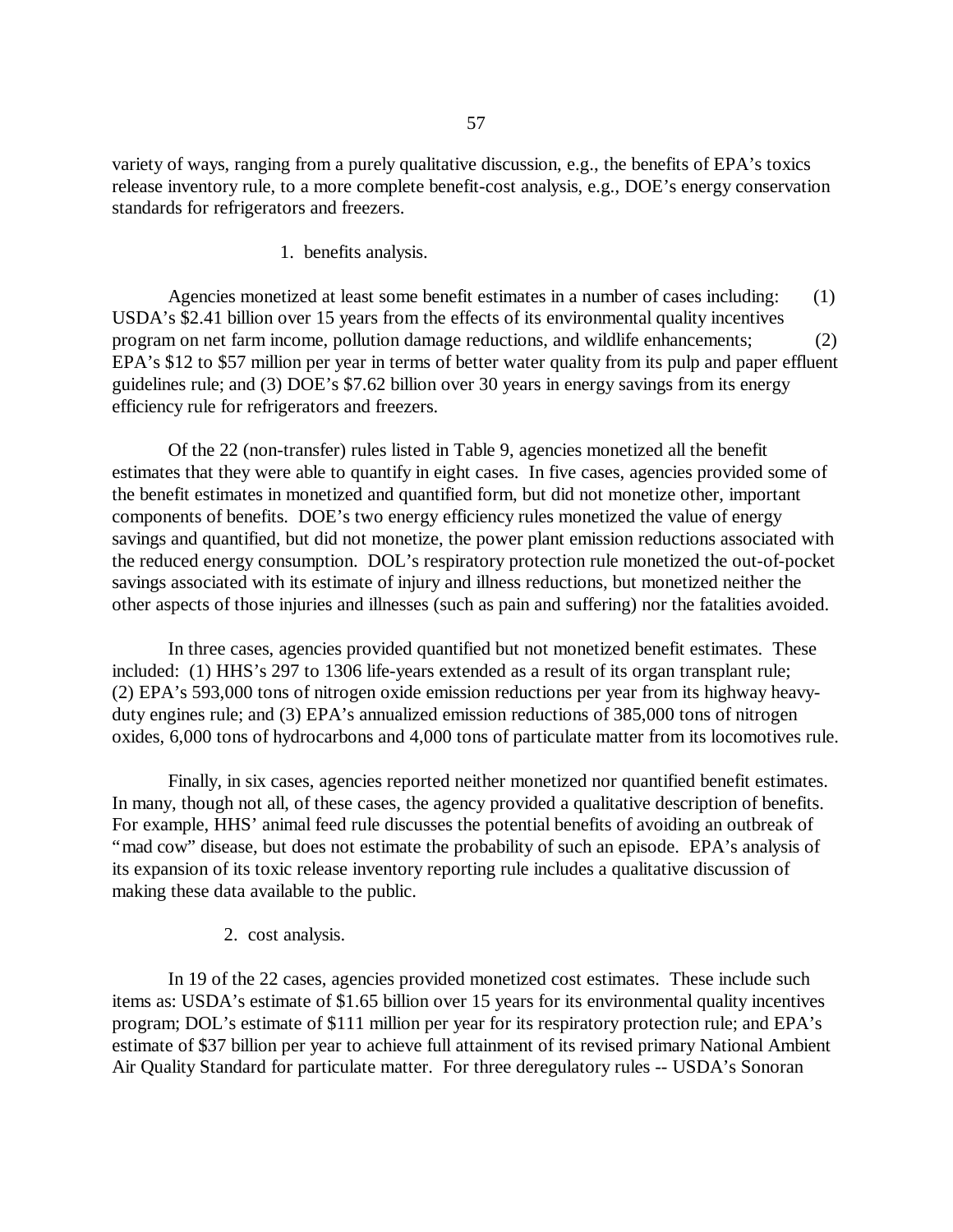pork and Argentinian beef rules and EPA's PCB disposal rule -- agencies'monetized cost estimates were small or zero.

For the remaining three rules, the agencies did not estimate costs. These included DOI's two migratory bird hunting rules and NHTSA's light truck fuel economy rule.

### 3. net monetized benefits.

Thirteen of these 22 rules provided at least some monetized estimates of both benefits and costs. Of those, six have positive net monetized benefits, that is, estimated monetized benefits that unambiguously exceed the estimated monetized costs of the rules. For example, DOE's energy conservation standards for refrigerators and freezers will generate an estimated net benefit of \$4.18 billion (present value) through 2030. EPA's PCB disposal rule will result in an estimated net benefit of about \$161 million per year. Four rules resulted in negative net monetized benefits.<sup>33</sup> These included DOL's respiratory protection rule and EPA's medical waste incinerator rule. Two rules resulted in monetized benefit estimates that were sufficiently uncertain as to include both possibilities (net benefits and net costs). For example, EPA's pulp and paper hazardous air pollutant rule was estimated to generate between \$925 million in net benefits and \$1.165 billion in net costs. Finally, one rule (USDA's Sonoran pork rule) was estimated to have \$0 benefits and \$0 costs.

4. rules with quantified effects of less than \$100 million per year.

Seven of the rules in Table 9 are classified as economically significant even though they have no quantified effects that exceed \$100 million in any one year. These deserve comment:

*USDA (2 Rules) - Importation of Pork from Sonora, Mexico, and Beef from Argentina:*  In 1997, USDA began implementing a new general policy allowing, under certain conditions, the importation of animal products from certain regions of countries shown to be free of pests. This policy was promulgated by rule on October 28, 1997 (62 FR 56000, 56027), but was not designated as major because the Department concluded that analysis of the benefits and costs of the general policy was infeasible. Instead, the Department undertook to perform such analyses on each significant action implementing the general policy:

Because this framework will not be fully implemented until we receive a new request to allow the importation of animals or animal products into the United States, and because we do not know the number or sources of requests we will receive in the future, we cannot estimate the economic impact of this rule as

<sup>&</sup>lt;sup>33</sup> Note that this doesn't necessarily mean that net benefits were negative when benefits the agency did not monetize are considered. For example, see Table 15 for our analysis of DOL's respiratory protection rule, which shows in this case that fully monetized benefits do exceed costs.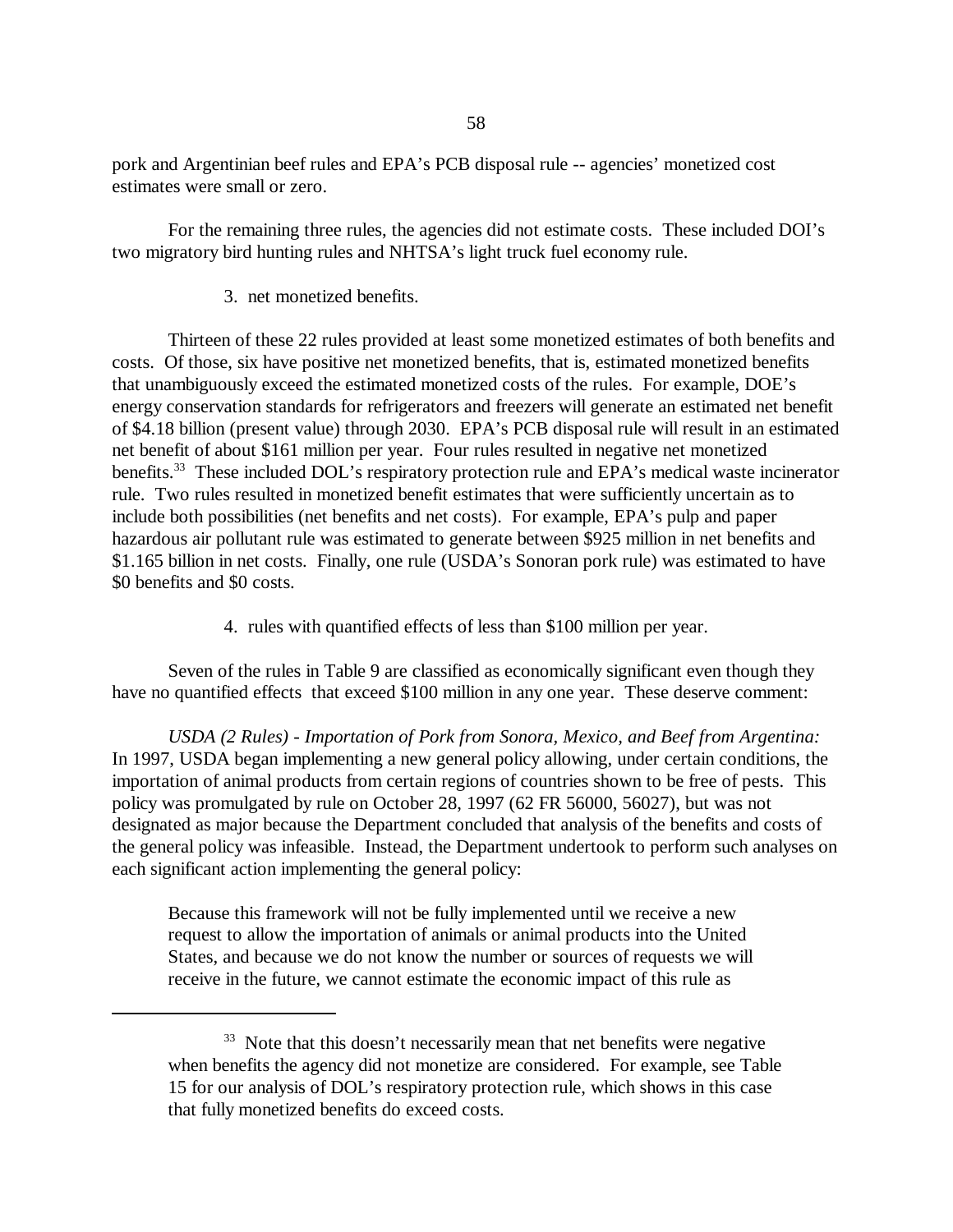stipulated in E.O. 12866. We are therefore committed to performing a risk assessment and cost-benefit analysis on a case-by-case basis for each request we receive in the near future. [62 FR 56010]

The individual rulemakings concerning the importation of pork from Sonora, Mexico, and beef from Argentina represent the first two applications of this general regionalization policy and were analyzed as if they were "major" pursuant to this departmental commitment.

*HHS - Substances Prohibited in Animal Feed:* FDA estimated that this rule will cost \$53 million per year. It did not attempt to estimate the benefits to be expected from the rule because it was unable to estimate the probability of an outbreak of Bovine Spongiform Encephalopathy ("mad cow disease"). However, FDA did estimate that the consequences of an outbreak, *should one occur*, would be substantial. It estimated the losses from the destruction of exposed livestock would be about \$3.8 billion.

*DOI - Migratory Bird Hunting (2 Rules):* These are unusual rules in that they are permissive rather than restrictive; that is, migratory bird hunting is prohibited absent these annual regulations which allow hunting, setting bag limits and other controls on both early and late season hunts. Thus the rules permit such spending rather than requiring the expenditure of private resources. DOI reports that the National Survey of Fishing, Hunting, and Wildlife Associated Recreation indicated that expenditures by migratory bird hunters (exclusive of licenses, tags, permits, etc.) totaled \$686 million in 1991. Based on this estimate, DOI estimated expenditures for duck hunters would be over \$400 million per year in 1995. However, this figure is not in the commonly used sense a social benefit.

*DOE - Room Air Conditioners:* This rule was proposed as part of a substantially larger rulemaking that included seven other types of household appliances, such as water heaters, fluorescent lamp ballasts, and mobile home furnaces. Energy efficiency standards for all eight combined clearly would have been economically significant. Even though the monetized effects of this rule are less than \$100 million in any year, the annualized energy savings benefits (about \$60 million per year) are substantial. This fact, combined with the rule's history led to the decision to maintain the "economically significant" designation.

*DOT - Light Truck CAFE:* Each year, DOT must establish a corporate average fuel economy (CAFE) standard for light trucks, including sport-utility vehicles and minivans. (DOT also sets a separate standard for passenger cars but is not required to revisit the standard each year.) For the past three years, however, appropriations language has prohibited NHTSA from spending any funds to change the standards. In effect, it has frozen the light truck standard at its existing level of 20.7 miles per gallon (mpg) and has prohibited NHTSA from analyzing effects at either 20.7 mpg or alternative levels. Although benefits and costs are not estimated, DOT's experience in previous years indicates that they may be substantial. Over 5 million new light trucks are subject to these standards each year, and the standard, at 20.7 mpg, is binding on several manufacturers. Some are just above the standard and at least one is currently below 20.7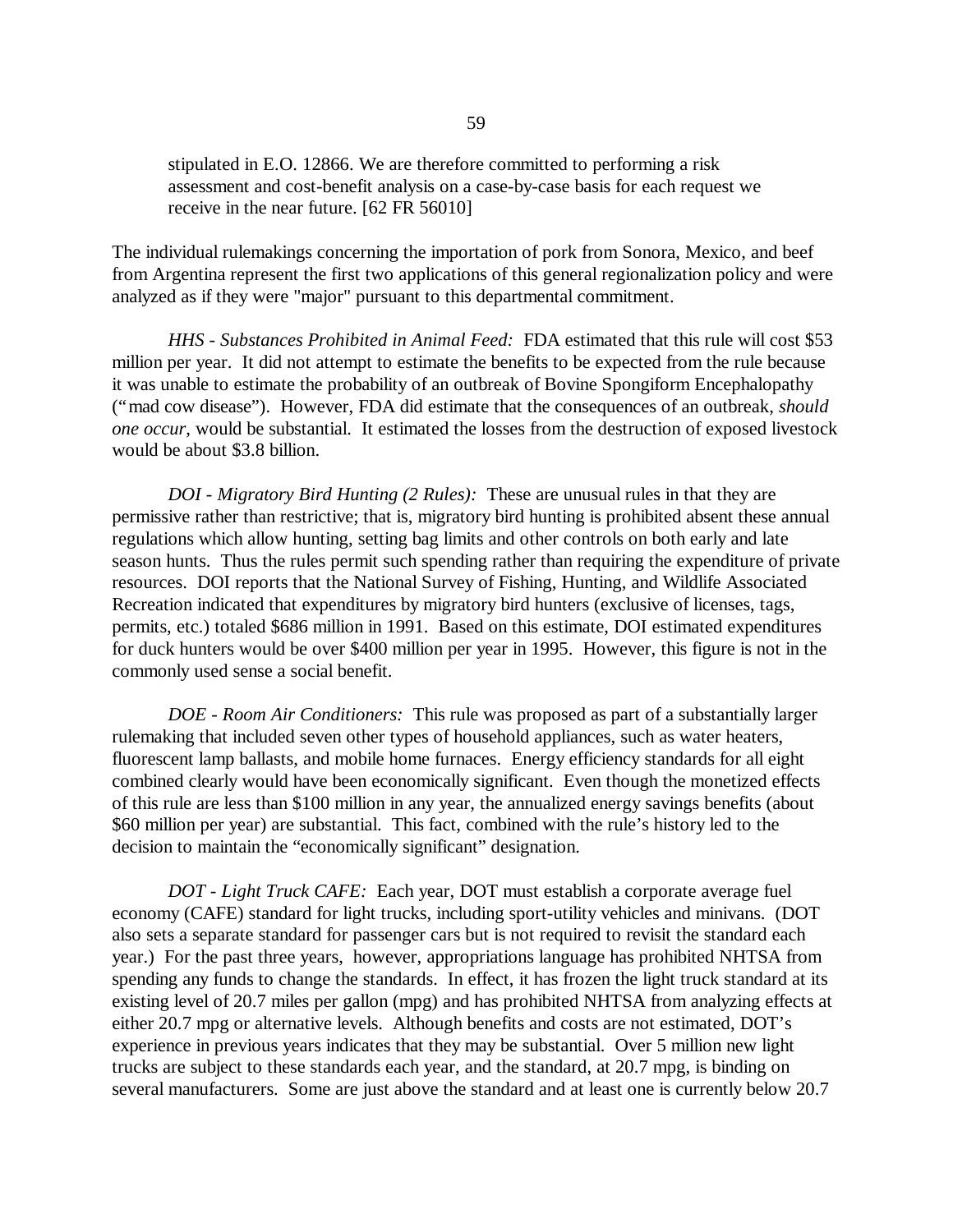mpg. Because of these likely, substantial effects, we designated the rule as economically significant even though analysis of the effects was prohibited by law.

### B. Transfer Regulations

Of the 33 rules listed in Table 9, 11 were rules necessary to implement Federal budgetary programs. The budget outlays associated with these rules are "transfers" to program beneficiaries. Of the 11, two are USDA rules that implement Federal appropriations language regarding home day care meal programs and agricultural policies; seven are HHS rules that implement Medicare and Medicaid policy; one is a DOJ rule regarding immigration policy; and one is a VA rule regarding compensation of veterans who have cardiovascular disabilities.

## 1. Major Rules for Independent Agencies

Several commenters suggested that last year we omitted a major category of costs and benefits: the costs and benefits of major rules from the independent agencies. The General Accounting Office (GAO) is required to submit reports on major rules to the Committees of Jurisdiction in both houses of Congress under the congressional review provisions of the Small Business Regulatory Enforcement Fairness Act (SBREFA), including rules issued by agencies not subject to Executive Order 12866 (the so-called independent agencies). We reviewed the information on the costs and benefits of major rules contained in the GAO reports for the period April 1, 1996 to March 31, 1998. According to the GAO reports, five independent agencies issued 41 major rules during this period. The agencies are listed in Table 10 along with a summary of the kinds of information provided by the agencies as summarized by GAO.

Table 10 clearly reveals that the independent agencies provide relatively little quantitative information on the costs and benefits of regulations for major rules, especially compared to the agencies subject to E.O. 12866. Indeed, according to a recent GAO report, *Regulatory Reform: Major Rules Submitted for Congressional Review During the First 2 Years*, (April 24, 1998), the independent agencies themselves reported doing benefit/cost analyses for only eight, or 18 percent, of the 44 major rules they submitted to GAO during this period. That compares to 72 out of 78 rules, or 92 percent, that GAO examined for the agencies subject to Executive Order 12866. Table 10 also shows that 12 of the 41 rules, or 29 percent, from independent agencies in our sample, which were all in the GAO sample, included some discussion of benefits and costs even though in some cases the agencies reported that they did not do a benefit cost analysis. However, Table 10 also reveals that only four of the 41 regulations had any monetized cost information and only one had any monetized benefit information. The one rule in Table 10 that estimated both benefits and costs was an SEC rule amending the Investment Advisors Act of 1940 to exempt certain types of investment advisors from the prohibition of SEC registration as investment advisors. The SEC estimated benefits of \$7 million and costs of \$930,000.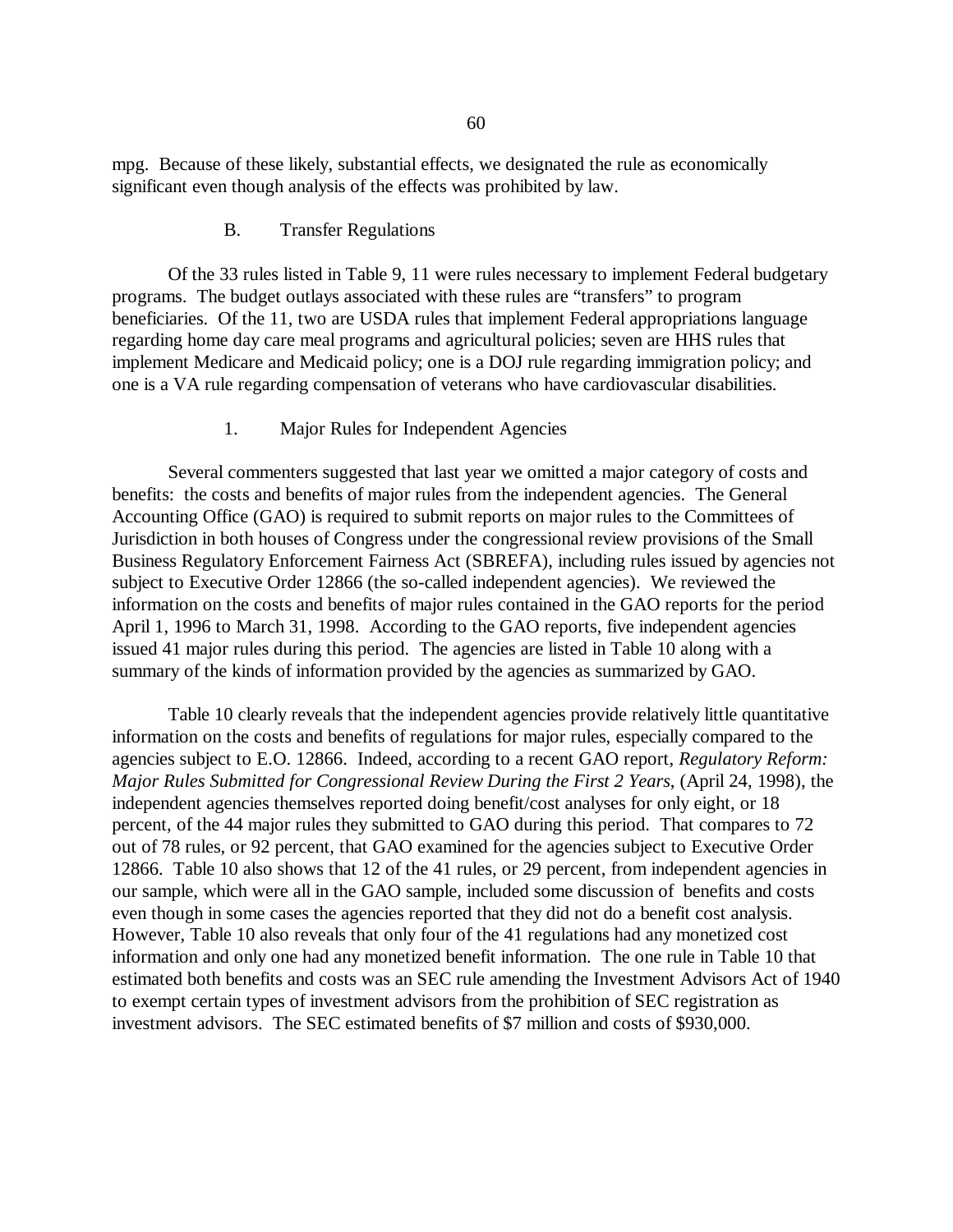| Table 10:<br>Cost and Benefit Information for Major Rules<br>Issued by Independent Agencies<br>Between April 1, 1996 and March 31, 1998 |                |                                   |              |                                        |
|-----------------------------------------------------------------------------------------------------------------------------------------|----------------|-----------------------------------|--------------|----------------------------------------|
|                                                                                                                                         | Total          | Rules with Some<br>Information on |              | Rules with Monetized<br>Information on |
| Agency                                                                                                                                  | Rules          | Costs or Benefits                 | Costs        | Benefits                               |
| Federal<br>Communications<br>Commission (FCC)                                                                                           | 25             | $\mathbf{1}$                      | $\mathbf{1}$ | $\Omega$                               |
| Securities and<br>Exchange<br>Commission (SEC)                                                                                          | 10             | 10                                | 2            | 1                                      |
| Federal Reserve<br>Board (FRB)                                                                                                          | $\overline{a}$ | $\mathbf{1}$                      | $\mathbf{1}$ | $\Omega$                               |
| Nuclear<br>Regulatory<br>Commission (NRC)                                                                                               | $\overline{2}$ | $\Omega$                          | $\Omega$     | $\Omega$                               |
| Federal Energy<br>Regulatory<br>Commission (FERC)                                                                                       | $\overline{a}$ | $\Omega$                          | $\Omega$     | $\Omega$                               |
| Totals                                                                                                                                  | 41             | 12                                | 4            | 1                                      |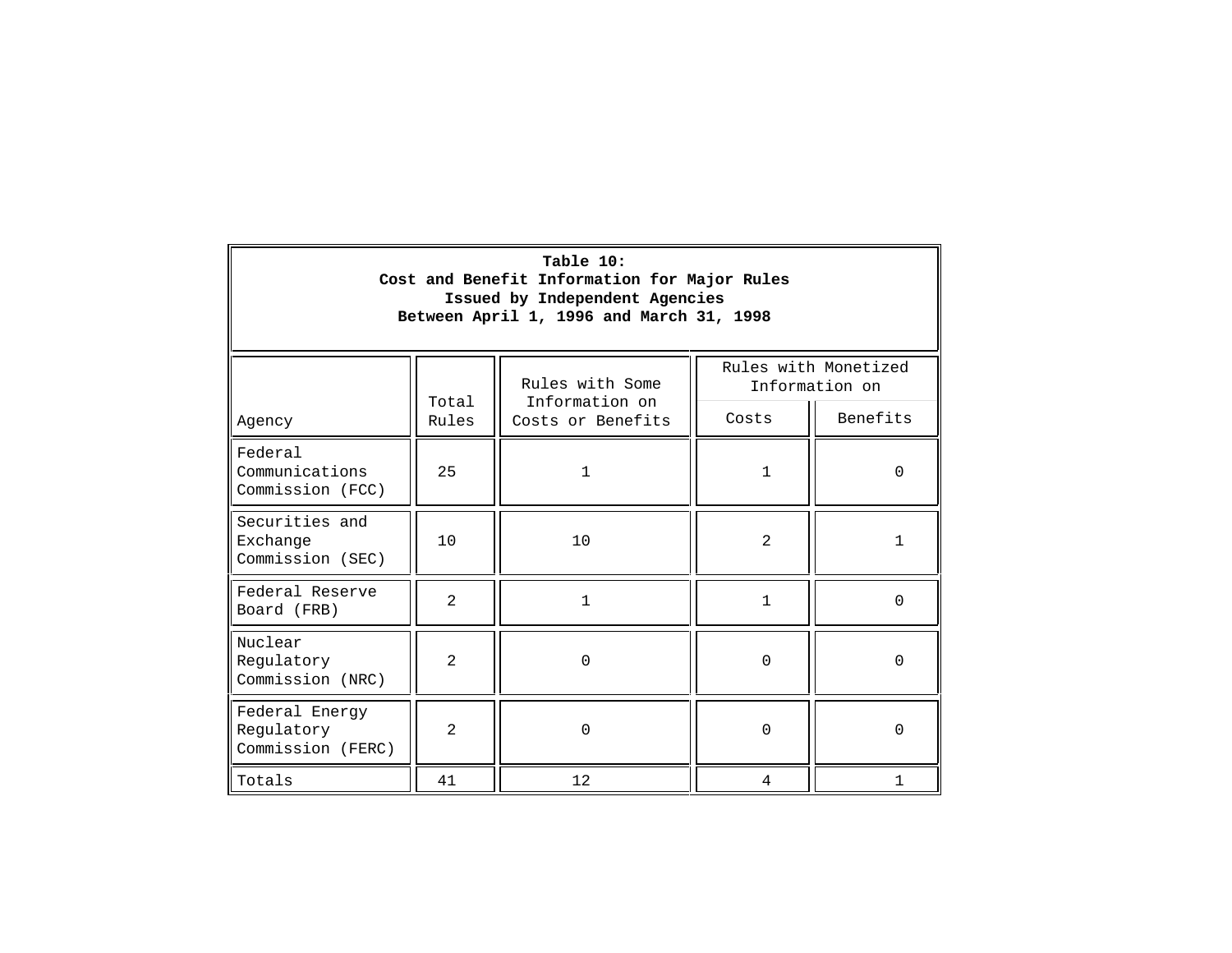The three other rules for which costs were estimated are the SEC's rule allowing electronic storage for brokers or dealer reporting, which the industry estimated would reduce costs by \$160 million per year; a Federal Reserve Board (FRB) bank holding regulation that would reduce paperwork burden by \$1.3 million per year; and an FCC regulation that requires that phones in most public facilities be hearing aid compatible with volume controls, which was estimated to increase the costs of a phone by from 50 cents to a dollar.

The only estimate of costs or benefits of approximately \$100 million was the industrysupplied estimate of \$160 million savings for the SEC's broker/dealer reporting rule. Since we have used a criterion of using only agency or academic peer reviewed estimates, we conclude that the 41 GAO reports contain no information useful for estimating the aggregate costs and benefits of regulations.

### **III.** *Best Practices* **and RIAs**

Based on a review of the 21 agency cost-benefit analyses for the period from April 1, 1996 to March 31, 1997, the 1997 report concluded that we need better information in order to determine whether proposed regulations produce the greatest net benefits. Based on a review of 22 additional agency analyses for the year from April 1, 1997 to March 31, 1998, that conclusion still stands. Nevertheless, agencies are making significant efforts to apply the *Best Practices*  principles in their RIAs. Below we discuss several examples of agencies'application of these principles to their analytical work.

Serious deviations from *Best Practices* on any one criterion can dramatically diminish the usefulness of the analysis, or worse, lead to analytical results that distort the facts and ultimately result in regulatory decisions that are far from optimal. Because of the importance of "getting it right," we thought it would be instructive to select several criteria from the *Best Practices*  document and discuss some examples of how agencies properly applied them in their regulatory analyses:

- C Quantification and monetization of estimates and treatment of qualitative estimates
- C Determination of a consistent and reasonable baseline
- C Evaluation of regulatory options
- C Treatment of bias and uncertainty
- C Treatment of future streams of benefits and costs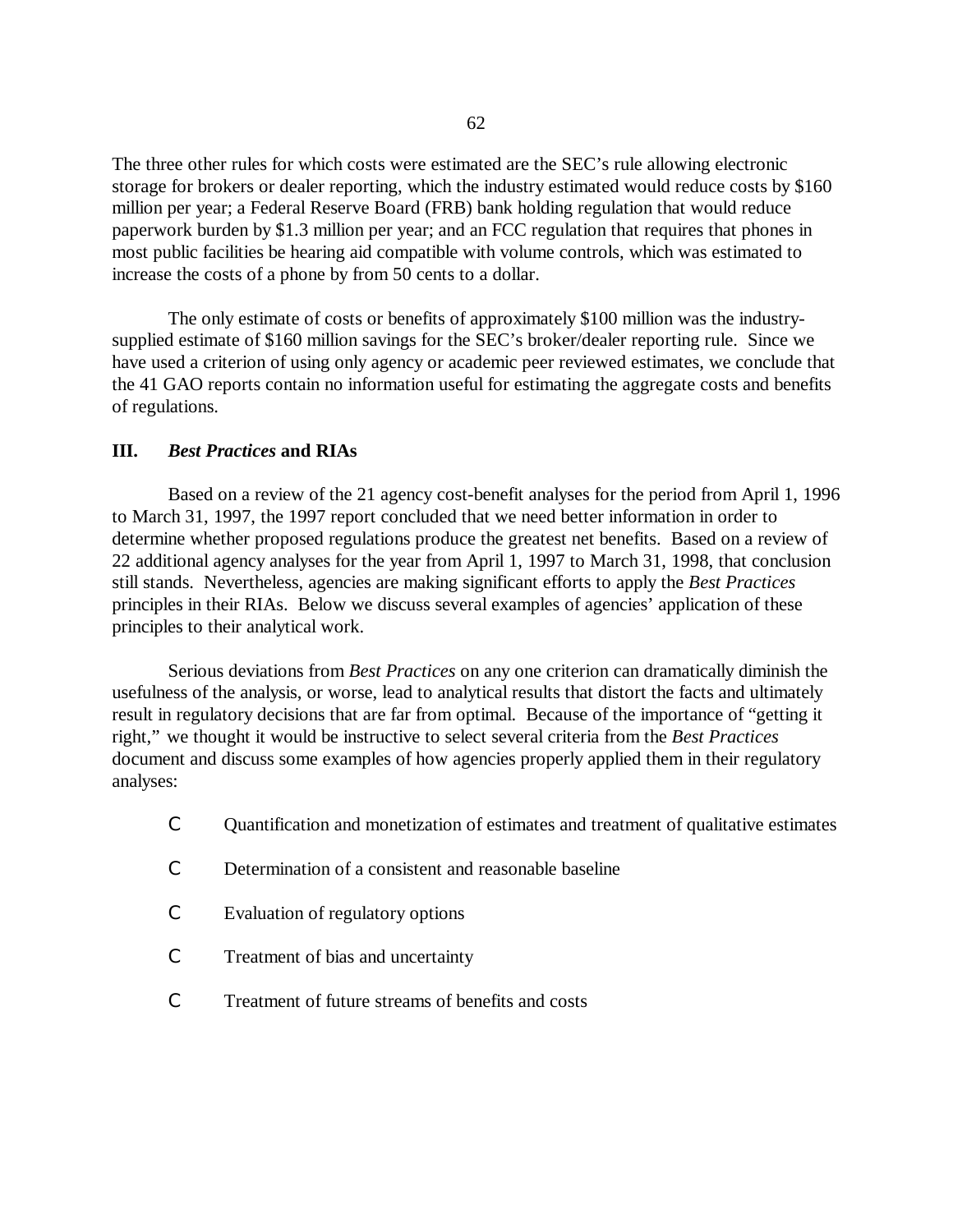### a. quantification, monetization and treatment of qualitative estimates.

All *monetized* estimates are, by definition, given in dollars and (unless there are overlapping effects of rules that are not accounted for) permit ready comparison and aggregation. Monetized estimates of effects are what is most generally considered the basis of benefit-cost analysis. Even when such figures are available, however, care must be taken when interpreting them because they depend for comparability on a number of distinct elements. Specifically, monetized estimates consist of: (1) the dollar value itself; (2) the base year of the dollar used; (3) the initial year in which the effects occur; (4) the final year after which the effects disappear; and (5) the discount rate used to convert future into current values (or vice versa).

*Quantified* estimates may take the form of a variety of different units, but they share in common a numeric measure. Generally, quantified estimates of benefits, costs, and transfers must be interpreted with the same elements noted above in mind. The most important difference, of course, is that quantified estimates are expressed in units other than dollars. Such estimates may be aggregated only if they are presented in the same or similar units. Also, a quantified estimate should identify the applicable time period, e.g., tons of pollution controlled *per year*, number of endangered species protected from extinction *per decade*. Quantified estimates that lack reference to the time periods to which they apply may be highly misleading, and should be converted to similar time periods to be comparable. Indeed, even when estimates of a similar type include explicit reference to their underlying time periods, care must be taken when aggregating or comparing them because of the risk of summing estimates based on different time periods or inconsistent base years.

In contrast, *qualitative* estimates may not have any units at all, or they may be expressed in units that do not lend themselves to simple comparisons. As has often been observed, it is more frequently the case that costs are monetized and that benefits are more often quantified or presented in qualitative form. Qualitative effects should be evaluated in terms of their uniqueness, reversibility, timing, and geographic scope and severity. These effects are the most difficult to interpret, and this may lead some to give them short shrift. The fact that an effect has not been monetized or quantified does not, however, necessarily mean that it is small or unimportant.

Qualitative effects must be used with care for other reasons as well. Because they tend to be general and descriptive, they may be broader than the incremental effects of the particular regulation being analyzed. For example, in developing a rule designed to address a particular safety problem, an agency may describe the extent of the problem -- that is, so many persons injured per year from this particular cause. While important in estimating the benefits of the rule, this figure itself is not a benefit estimate unless and until it is linked to the likely effectiveness of the proposed rule. Finally, qualitative estimates cannot be aggregated at all because they do not contain units that permit arithmetic operations. In addition, not infrequently they fail to contain relevant information about the period of time during which they apply.

b. baseline.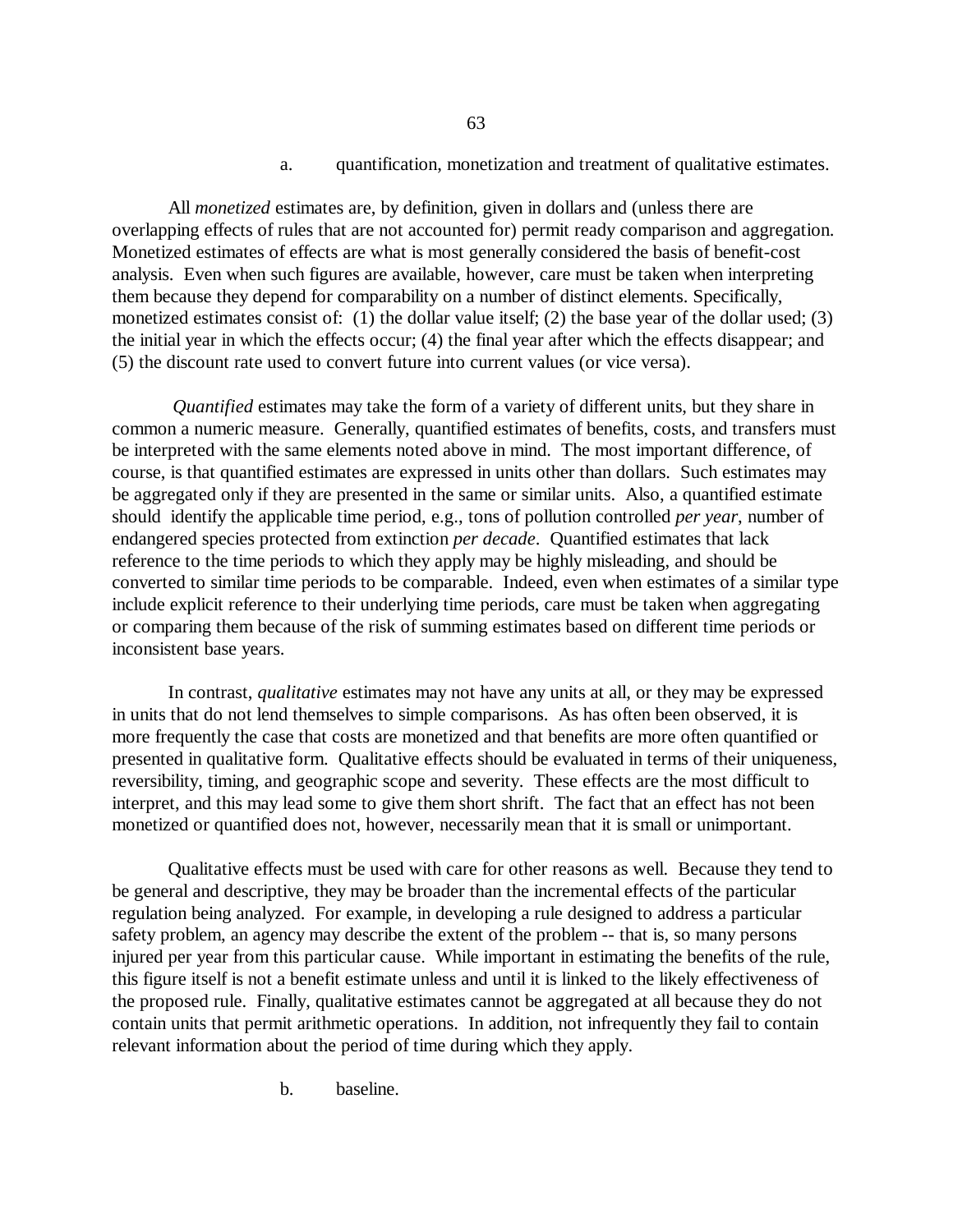One of the criticisms often cited in evaluating RIAs is the failure to use a consistent baseline against which to estimate both benefits and costs, or the failure to adopt a baseline that reflects current and future conditions (including current regulatory requirements). Using inconsistent or incorrect baselines will lead to biased estimates of benefits and/or costs. When this happens, the analysis may incorrectly make one or more of the various regulatory options appear reasonable or vice versa.

The *Best Practices* document states that the baseline should be the best assessment of the way the world would look absent the proposed regulation. In addition, when more than one baseline appears reasonable or the baseline is very uncertain, the agency may choose to measure benefits and costs against multiple alternative baselines as a form of sensitivity analysis.

In its analysis of the cost impacts for the final PCB disposal rule, for example, EPA considered three alternative baselines reflecting different interpretations of existing regulatory requirements. EPA's preferred baseline scenario reflects EPA policy as it has evolved over the period since 1979 when EPA published an earlier final rule with regard to PCBs generally (although it does not reflect the special circumstances associated with the disposal of PCBcontaminated ship hulls). A second baseline reflects a literal interpretation of the 1979 rule; a third alternative, the "special circumstances" baseline, reflects current EPA policy because the Navy is already disposing of ship hulls in a manner consistent with the new rule. Using these alternative baselines, EPA estimates that the final PCB rule would yield net cost savings ranging from \$150 million for the special circumstances baseline to \$740 million for a literal interpretation of the 1979 rule. The use of multiple baselines is informative because it illustrates that changes in EPA policy in implementing regulations can have a substantial effect on the cost of a regulatory program. In this case, in the years after EPA adopted a final disposal rule in 1979, changes in EPA policy -- especially allowing the disposal of automobile "shredder fluff" in municipal landfills -- have operated to reduce the cost of the program by more than \$500 million per year.

### c. regulatory options.

The analysis should consider the most important alternative regulatory options in addressing the problem. Failure to do so may give the selected option the appearance of being the best alternative when in fact there are one or more others that result in higher benefits and/or lower costs and thus greater net benefits. It is critical that the alternatives analyzed be reasonable. Analyzing bogus or "straw man" options only exacerbates the problem.

The analysis might consider, for example, the use of performance-based standards, different levels of stringency, differential standards for different parts of the regulated population, and differential approaches for assuring compliance. If the proposed regulation is composed of a number of distinct provisions, it is important to evaluate the benefits and costs of the different provisions separately. Particularly in the case of alternative levels of stringency, the analysis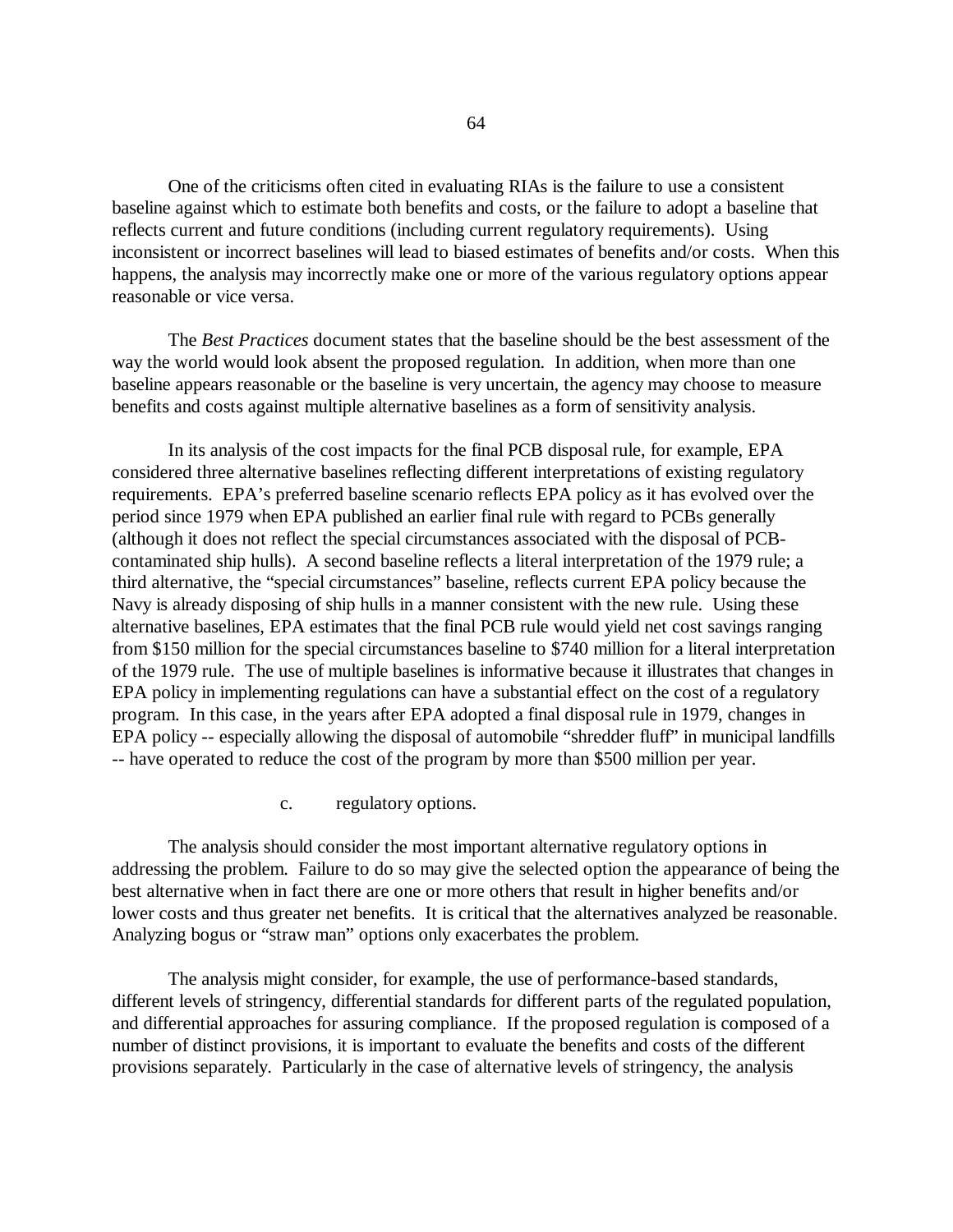should estimate the incremental benefits and costs of each option as compared with the next-lessstringent option.

DOE's final rule setting new energy efficiency standards for refrigerators and freezers, for example, includes analysis of a comprehensive set of options. For each of eight classes of refrigerators, e.g., top-mounted freezer with automatic defrost, DOE estimated the benefits and costs of at least 12 alternative levels of performance standards. For one class, DOE analyzed 28 options. This extensive analysis of alternatives provided DOE with a very rich array of information on the relative effects of alternative standards. For example, DOE's analysis of over 20 alternative performance standards for one class of top-mounted refrigerators enabled it to select an option that resulted in per-unit net benefits more than \$200 greater than for the least attractive option considered in the analysis.

d. bias and uncertainty.

The analysis should address areas of uncertainty and potential bias. The analysis should also provide a clear discussion of the assumptions underlying the analysis and address the uncertainties that attend these assumptions. Sensitivity analysis helps to identify the truly critical assumptions, thereby enabling the analysts to focus their efforts on further refinements to the analysis in those areas.

The *Best Practices* document states that where benefit or cost estimates are heavily dependent on certain assumptions, it is essential to identify these assumptions explicitly and to carry out sensitivity analyses based on alternative plausible assumptions.

EPA's analysis for the two rules revising primary National Ambient Air Quality Standards (NAAQS) for ozone and particulate matter (PM) presents a plausible range for the benefits estimates; the range reflects alternative assumptions with respect to the estimates for specific benefit categories (EPA, RIA for PM and ozone primary NAAQS, pp. ES-9 and 10). For example, the analysis presents high and low ozone benefit estimates which reflect differences in the treatment of the possible effect of ozone on premature mortality. Similarly, the analysis presents high and low PM benefit estimates to reflect differences in the treatment of a possible threshold below which PM would have little or no effect on premature mortality.

e. future streams of benefits and costs.

As discussed above, care must be taken in comparing estimates of effects to assure that they are presented in a comparable time frame. This requires consideration of several factors: (1) the initial year in which the effects occur; (2) the final year after which the effects disappear; (3) the discount rate used to convert future into current values (or vice versa); and (4) the format in which the value is presented.

"Format" means the characterization of the monetized or quantified effects over time. In the rules on which we are reporting, we found that agencies used a variety of formats: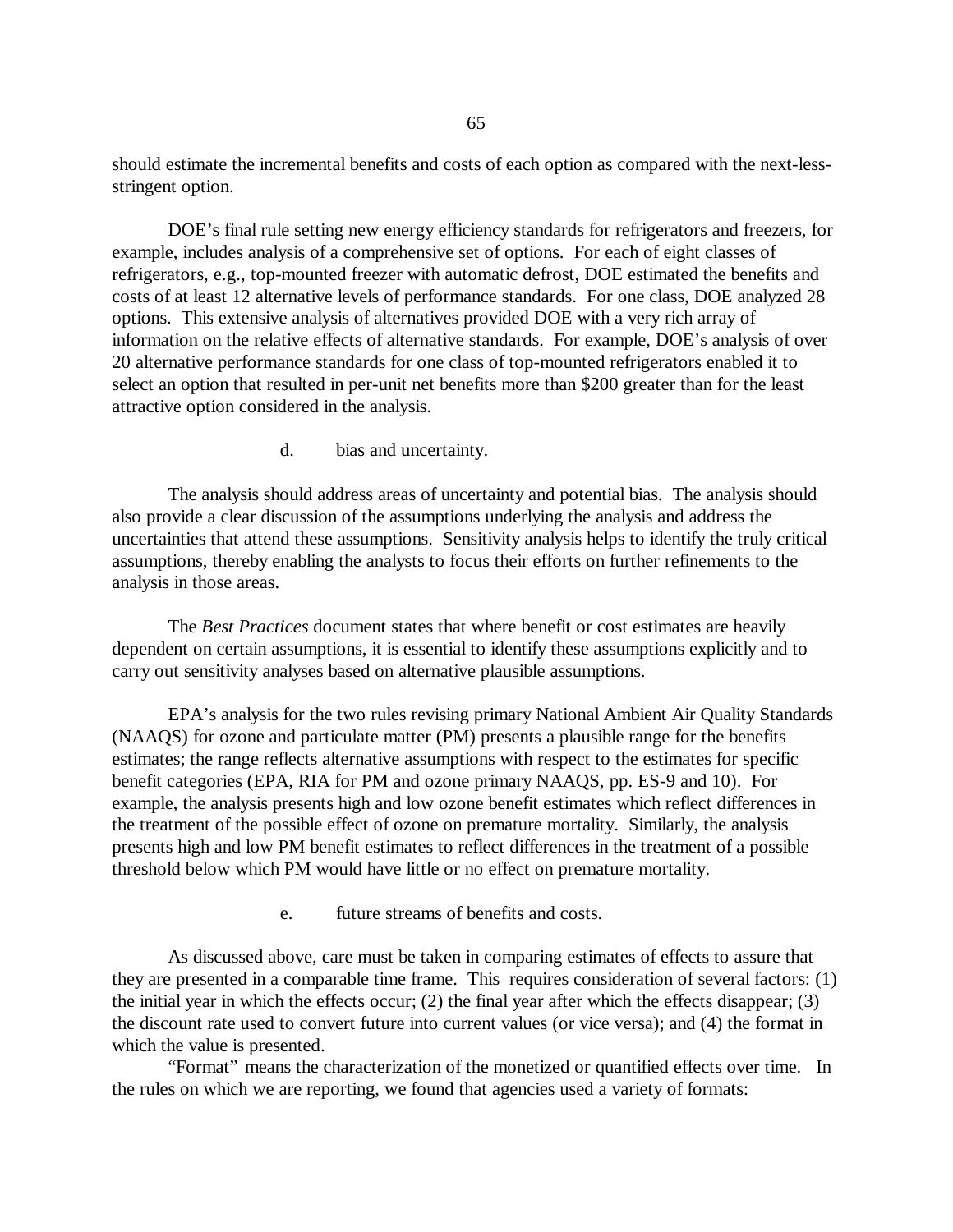- (1) *Annualized* values;
- (2) *Present values;*
- (3) *Constant annual* values; and
- (4) *Other* or *unknown* formats.

From the perspective of benefit-cost analysis, annualized and present value formats are always preferred because they permit aggregation and comparisons within and across regulatory actions. Constant annual values are slightly less desirable insofar as they require the additional step of discounting to permit such aggregation and comparison. Constant annual values are typically found in monetized cost estimates involving Federal budget outlays, and in quantified benefit estimates where agencies have chosen not to discount. Aggregation and comparison within and across regulations generally cannot be performed without a common discounting methodology. Where an agency's estimation methodology follows an unknown format, further research needs to be performed to ascertain how to convert or reconstruct annualized or present value estimates.

The analysis should present a schedule of the stream of benefits and costs where there is a variation in benefits and costs over time or where they occur in different years, e.g., where there is a delay in the timing of benefits relative to the costs. These streams of benefits and costs should either be discounted to yield "present value" estimates or "annualized" to provide an estimate of annual benefits and costs in a typical year so that they can be considered in a comparable time frame. Failure to do so will bias the analysis in favor of alternatives that deliver benefits later or impose costs sooner.

The *Best Practices* document refers to OMB Circular A-94 as the basic guidance on discount rates for regulatory analyses. As noted in the A-94 guidance, agencies may also present sensitivity analyses using other discount rates (with a justification for using these alternative rates).

For example, EPA's analysis of its final rule setting both effluent limits for wastewater discharges and air toxic emission limits for pulp and paper mills developed present value estimates using discount rates of three and seven percent for benefit and cost streams over a 30 year period (EPA, Economic Analysis ..., October 1997, pp.10-3 and 10-4). EPA phased in the recreational benefits over a two-year period (full value in year three and thereafter) and the health benefits over a five year period (full value in year six and thereafter). On the cost side, EPA assumed the capital costs would be incurred in years one and twenty-one with operations and maintenance costs incurred in the second through thirtieth years. The analysis adopted the 7 percent discount rate in accordance with OMB guidance and used 3 percent, reflecting the social rate of time preference, to reflect the sensitivity of these estimates to alternative discount rates. The benefit estimates (including the lower absolute value of the bound negative benefit estimate) are roughly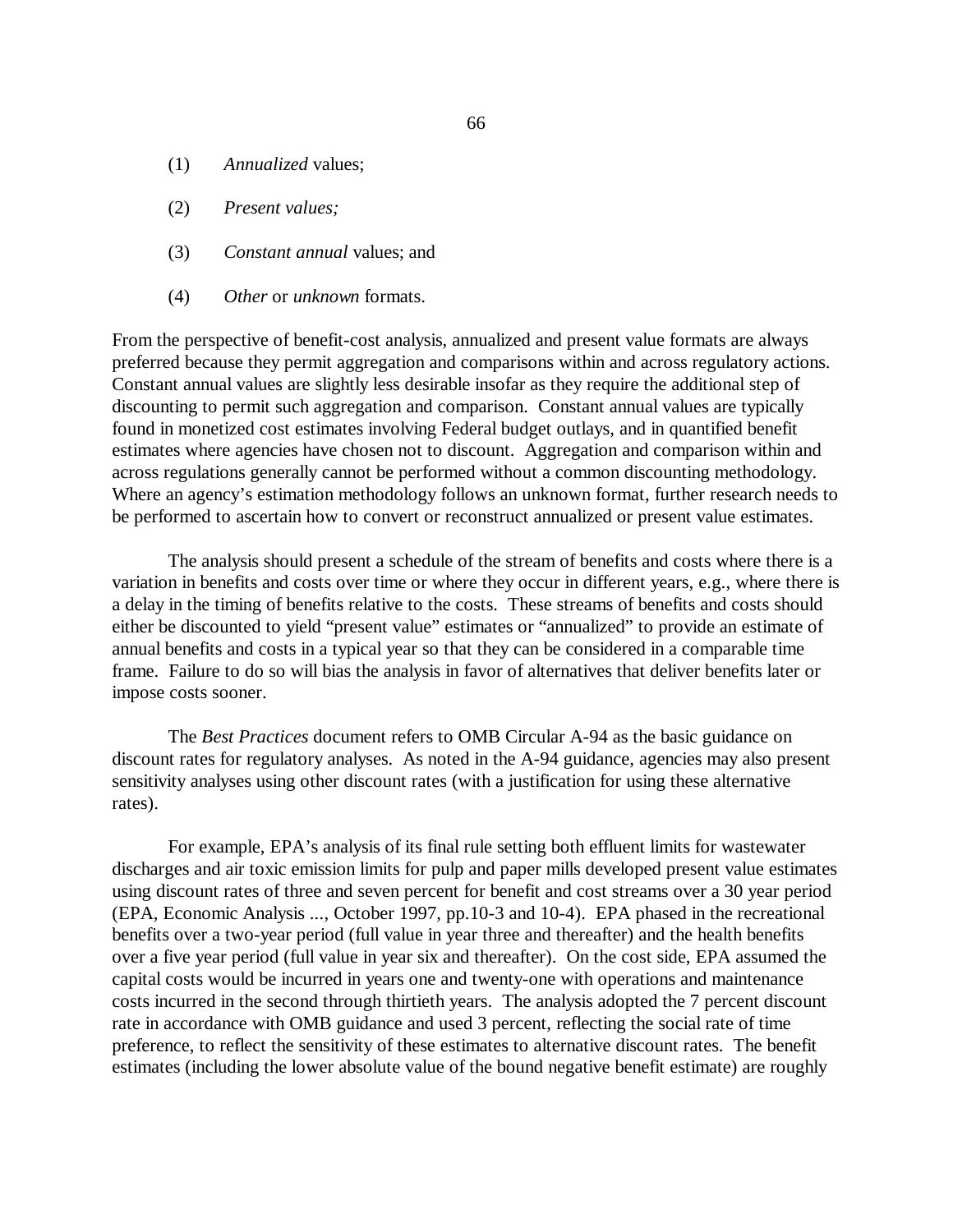50 percent larger and the costs are roughly 40 percent larger using a 3 percent discount rate vis-avis a 7 percent discount rate.

## **IV. GAO Report**

A review completed by GAO evaluated the regulatory impact analyses for 20 economically significant health, safety, and environmental regulations issued between July 1996 and March 1997 in light of our *Best Practices* document (GAO 1998). For example, according to GAO, five of the 20 rules examined did not discuss alternatives, six did not assign dollar values to benefits, and one did not assign dollar values to costs -- all practices recommended by our guidance (GAO, 1998). In addition, GAO found that the analyses differed in their treatment of assumptions and uncertainty. For example, agencies used various discount rates that ranged from 2.1 percent to 10 percent, and for the six analyses that used an estimate for the value of a statistical life, the estimates ranged from \$1.6 million to \$5.5 million. GAO does point out, however, that the *Best Practices* guidance does allow agencies flexibility to vary the assumptions to fit the circumstances of the specific rules, although GAO also points out that in many cases the agencies do not explain why they varied from the *Best Practices*.

On a more positive note, GAO also reported that according to agency officials, 12 of the 20 analyses were used to help identify the most cost-effective of several alternatives or to costeffectively implement health-based regulations and that seven of the remaining analyses were used to define the scope and timing of implementation, document and defend regulatory decisions, and reduce health risks at feasible costs. Only one of the analyses played almost no part in regulatory decisions, and that was because the statute was too prescriptive to leave any discretion in implementing the regulation.

As we stated last year:

Although considerable progress has been made in providing micro data in advance of regulatory proposals and in developing the *Best Practices* guidance, further progress is needed to continue improving regulatory decisions. Specifically, we need to ensure that the quality of data and analysis used by the agencies improves, that standardized assumptions and methodologies are applied more uniformly across regulatory programs and agencies, and that data and methodologies designed to determine whether existing regulations need to be reformed are developed and used appropriately.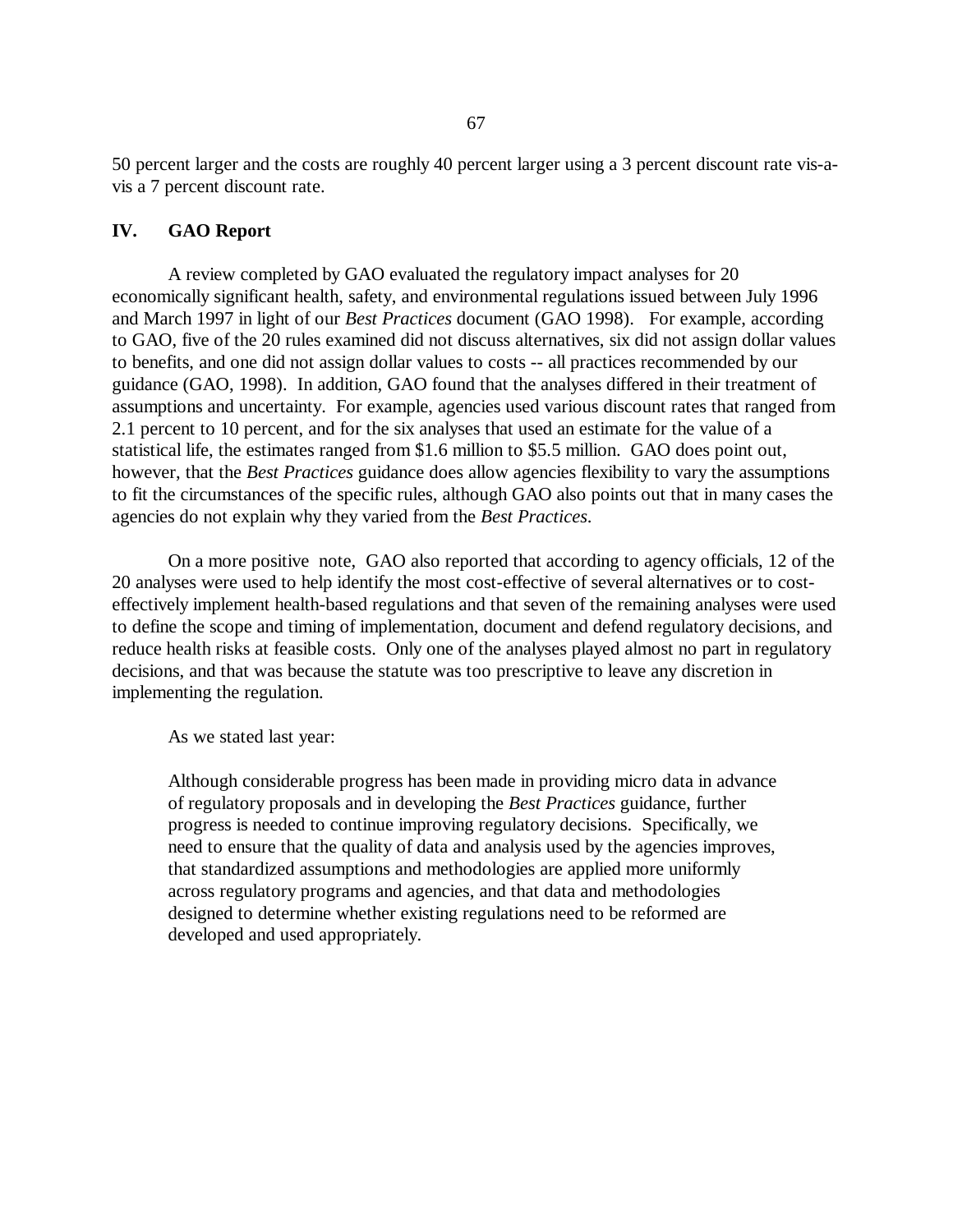## **Chapter III: Estimates of Benefits and Costs of "Economically Significant" Rules, April 1995 - March 1998**

The 1997 report recommended that OIRA continue to develop a data base on benefits and costs of major rules. This chapter seeks to respond to that recommendation by presenting the available benefit and cost estimates for individual rules from April 1, 1995 through March 31, 1998. The summary of agency estimates for final rules from the current year (April 1, 1997 to March 31, 1998) is presented in Chapter II, Table 9. The summary of agency estimates for final rules from the preceding two years (April 1, 1995 to March 31, 1997) is presented in Tables 17 and 18 in the Appendix.

In assembling agency estimates of benefits and costs, we have:

- (1) applied a uniform format for the presentation of benefit and cost estimates in order to make agency estimates more closely comparable with each other, e.g., provided the benefit and cost streams over time, annualized benefit and cost estimates, etc., and
- (2) monetized quantitative estimates where the agency has not done so, e.g., converted tons of pollutant per year to dollars.

The adoption of a format that allows the presentation of agency estimates so that they are more closely comparable also allows, at least for purposes of illustration, the aggregation of benefit and cost estimates across rules. At the same time we caution the reader that agencies have used different methodologies and valuations in quantifying and monetizing effects and we have attempted to be faithful to the respective agency approaches. In this chapter, we also aggregate benefit and cost estimates for those Federal rules with significant quantified benefit and cost estimates.

As noted in Chapters I and II, the substantial limitations of the available data on the benefits and costs for this set of rules raise significant obstacles to the development of a meaningful aggregate estimate of benefits and costs for even a single year's regulations. For example, in many cases agencies identified important benefits of their rules that were not quantifiable. In such cases, we necessarily omitted them from the monetized estimates we develop in this Chapter. To the extent that these benefits are substantial, the monetized estimates will understate the total value of the benefits. The discussion below addresses other limitations in the data and outlines the steps we have taken in an effort to overcome some of them.

### **I. Monetized Benefit and Cost Estimates for Individual Rules**

First, we have only included in this Chapter those major rules with quantified estimates of benefits and costs. These include six rules from the 1995/96 period, 15 rules from the 1996/97 period, and 13 rules from 1997/98 period. We have excluded 13 rules without quantified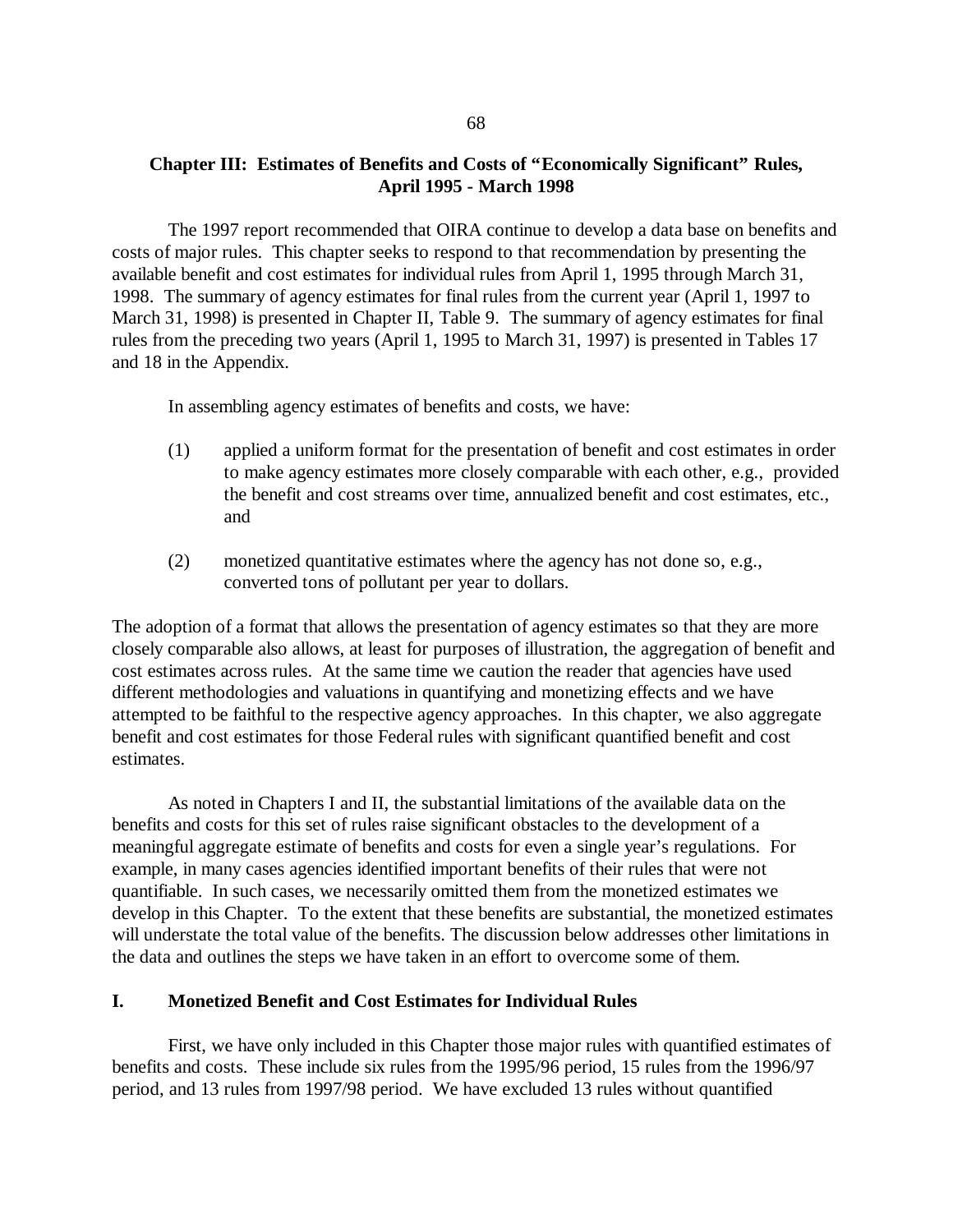estimates of either benefits or costs. (See Table 11.) Six additional rules listed in Table 12 have also been excluded from further discussion because only quantified cost estimates were available and/or there were only relatively small benefit and cost estimates.

Second, for some of the remaining rules, agencies quantified estimates of significant effects, but did not assign a monetized value to these effects. Some of the quantified effects -- for example, small changes in the risk of premature death or serious injury -- are frequently identified as outcomes for a variety of rules. In a number of instances, though, agencies did assign monetized estimates to these outcomes.

Differences in valuation across rules are often critical, particularly in comparisons between and among individual rules or programs. Furthermore, the different approaches in the quantification and monetization of these effects across agencies result in an "apples and oranges" problem in aggregating estimates; in particular, where effects have been quantified, but not monetized, the different quantitative effects cannot be summed because they are not expressed in common units. In order to address this problem, this section takes the additional step of assigning a monetized value in order to provide a more consistent set of estimates in those cases where agencies only quantified significant effects. We have not, however, attempted to quantify or monetize any qualitative effects identified by agencies where the agency did not at least quantify them.

Agencies have, over the years, taken, and continue to take, several different approaches toward rules that affect small risks of premature death. In some cases, such as FDA's tobacco rule, agencies have quantified and monetized these effects in terms of "quality-adjusted statistical life years." In other cases, such as FRA's roadway worker protection rule, agencies have quantified and monetized these effects in terms of statistical lives. In still other cases, such as HHS's organ procurement rule and NHTSA's air bag depowering rule, agencies have quantified risks of death in terms of life-years or lives, but have not monetized them. Finally, in some cases, such as FDA's animal feed rule, the agency did not develop a quantified estimate of the rule's mortality effects.

Estimates for the value of a statistical life varied across agencies. For the tobacco rule, FDA estimated benefits based on a value of \$2.5 million per statistical life. For the roadway worker rule, FRA used \$2.7 million per statistical life. For the upper-bound estimates of EPA's ozone and PM NAAQS rules, the agency used \$4.8 million per statistical life; and for its mammography rule, FDA also used \$5 million per statistical life.<sup>34</sup> Similarly, agency estimates for the value of a statistical life-year have also varied. FDA used \$116,500 per life-year for its

<sup>&</sup>lt;sup>34</sup> The is a relatively rich body of academic literature on this subject. The methodologies used and the resulting estimates vary substantially across the academic studies. Based on this literature, agencies have developed estimates they believe are appropriate for their particular regulatory circumstances.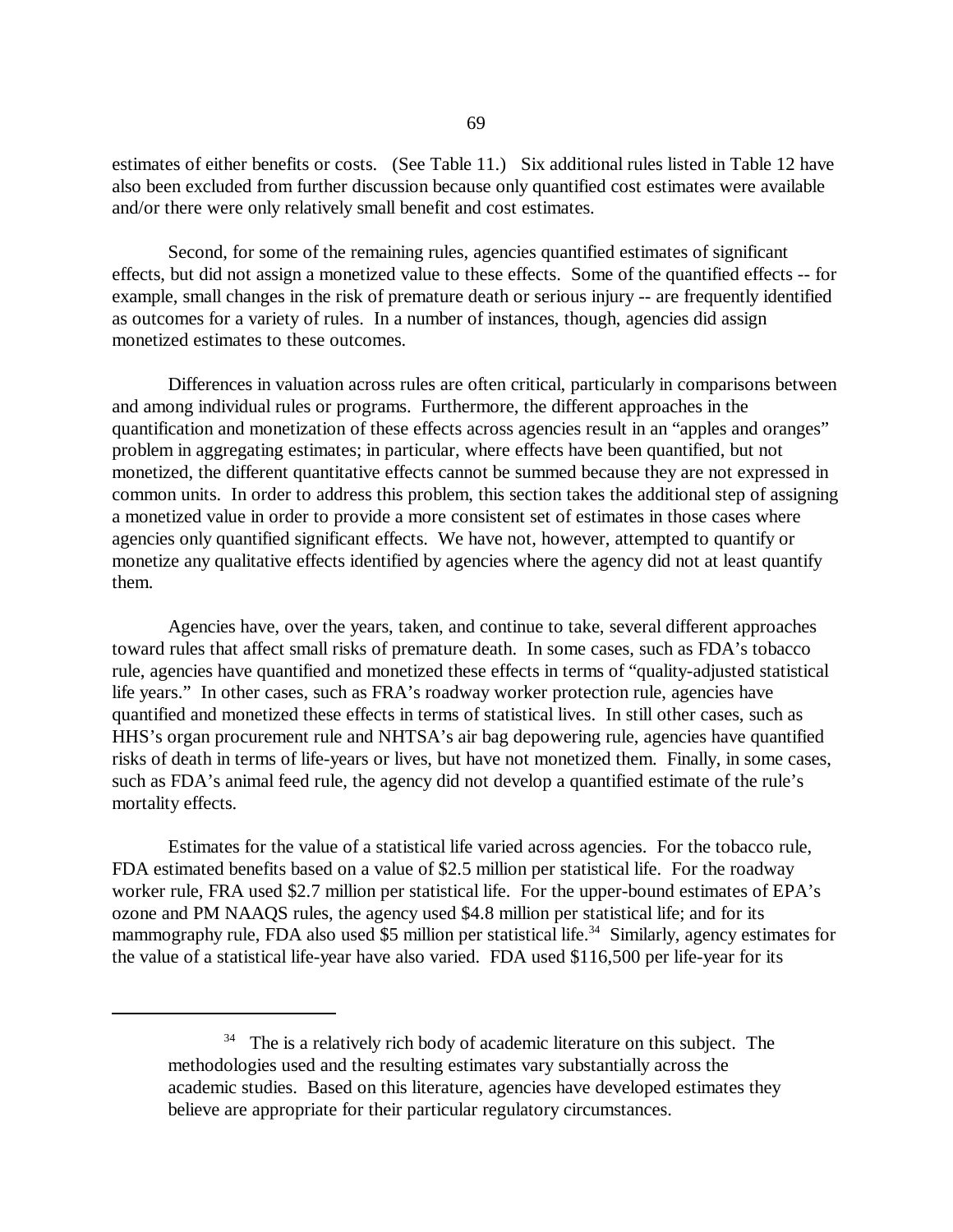| Table 11:<br>Major Rules Issued Between April 1, 1995 and March 31, 1998<br>Without Estimates of Either Benefits or Costs |                                                                                                                                                                                                                                                                                                                   |  |  |  |
|---------------------------------------------------------------------------------------------------------------------------|-------------------------------------------------------------------------------------------------------------------------------------------------------------------------------------------------------------------------------------------------------------------------------------------------------------------|--|--|--|
| USDA                                                                                                                      | 1996 Farm Bill Farm Program<br>Karnal Bunt, 1996-1997                                                                                                                                                                                                                                                             |  |  |  |
| <b>HHS</b>                                                                                                                | Substances Prohibited in Animal Feed, 1997-1998                                                                                                                                                                                                                                                                   |  |  |  |
| <b>DOI</b>                                                                                                                | Migratory Bird Hunting (Early Season), 1995-1996<br>Migratory Bird Hunting (Fall Season), 1995-1996<br>Migratory Bird Hunting (Early Season), 1996-1997<br>Migratory Bird Hunting (Fall Season), 1996-1997<br>Migratory Bird Hunting (Early Season), 1997-1998<br>Migratory Bird Hunting (Fall Season), 1997-1998 |  |  |  |
| EPA                                                                                                                       | Phase III Land Disposal Restrictions                                                                                                                                                                                                                                                                              |  |  |  |
| <b>DOT</b>                                                                                                                | Light Truck CAFE, 1995-1996<br>Light Truck CAFE, 1996-1997<br>Light Truck CAFE, 1997-1998                                                                                                                                                                                                                         |  |  |  |

| Table 12:<br>Small Estimates, Not Evaluated for Aggregate Estimate |                                                                                                              |  |  |  |
|--------------------------------------------------------------------|--------------------------------------------------------------------------------------------------------------|--|--|--|
| USDA                                                               | Use of the Term "Fresh" for Poultry Labeling<br>Importation of Sonoran Pork<br>Importation of Argentine Beef |  |  |  |
| DOC.                                                               | Encryption Items Transferred from U.S. Munitions List to<br>the Commerce Control List                        |  |  |  |
| EPA                                                                | Lead-Based Paint Activities in Target Housing<br>Toxic Release Inventory: Facility Expansion                 |  |  |  |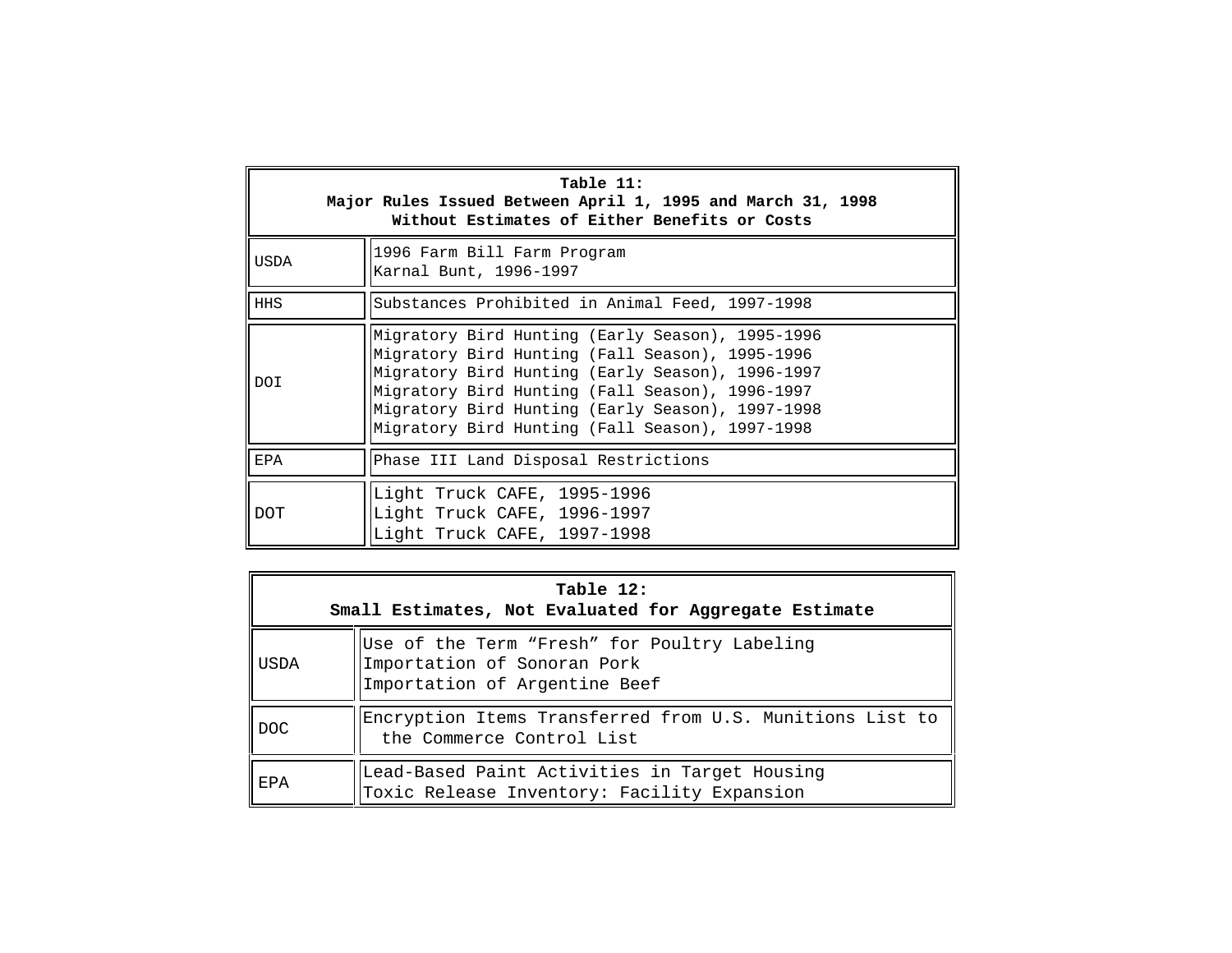tobacco rule; EPA used \$120,000 per life-year to produce its lower-bound estimates of benefits in its ozone and PM NAAQS rules; FDA used \$368,000 per life-year in its mammography rule. As a general matter, we have deferred to the individual agencies' judgment in this area. In cases where the agency both quantified and monetized fatality risks, we have made no adjustments to the agency's estimate.

In cases where the agency provided only a quantified estimate of fatality risk, but did not monetize it, we have monetized these estimates in order to convert these effects into a common unit. For example, in the case of HHS's organ donor rule, the agency estimated, but did not monetize, statistical life-years saved, although it discussed HHS'use of \$116,500 per life-year in other contexts. We valued those life-years at \$116,500 each. For NHTSA's air bag depowering rule, we used a value of \$2.7 million per statistical life. In cases where agencies have not adopted estimates of the value of reducing these risks, we used estimates supported by the relevant academic literature. For DOL's respirator rule, for example, we used \$5 million per statistical life.<sup>35</sup> As a practical matter, the aggregate benefit and cost estimates are relatively insensitive to the values we have assigned for these rules because the aggregate estimates are dominated by the FDA tobacco rule and EPA's rules revising the ozone and PM primary NAAQS. Finally, we did not attempt to quantify or monetize fatality risk reductions in cases where the agency did not at least quantify them.

### **II. Valuation Estimates for Other Regulatory Effects**

The following is a brief discussion of our valuation estimates for other types of effects which agencies identified and quantified, but did not monetize.

- C *Injury*. For the air bag depowering rule, we adopted the Department of Transportation approach of converting injuries to "equivalent fatalities." These ratios are based on DOT's estimates of the value individuals place on reducing the risk of injury of varying severity relative to that of reducing risk of death. For the two OSHA rules we used a ratio of 20 injuries per equivalent fatality.
- C *Change in Gasoline Fuel Consumption.* We valued reduced gasoline consumption at \$.80 per gallon pre-tax.
- C *Reduction in Barrels of Crude Oil Spilled.* We valued each barrel prevented from being spilled at \$2,000. This reflects double the sum of the most likely estimates of environmental damages plus cleanup costs contained in a recent published journal article (Brown and Savage, 1996).

<sup>&</sup>lt;sup>35</sup> As a result of a Supreme Court decision, OSHA does not conduct costbenefit analysis or assign monetary values to human lives and suffering.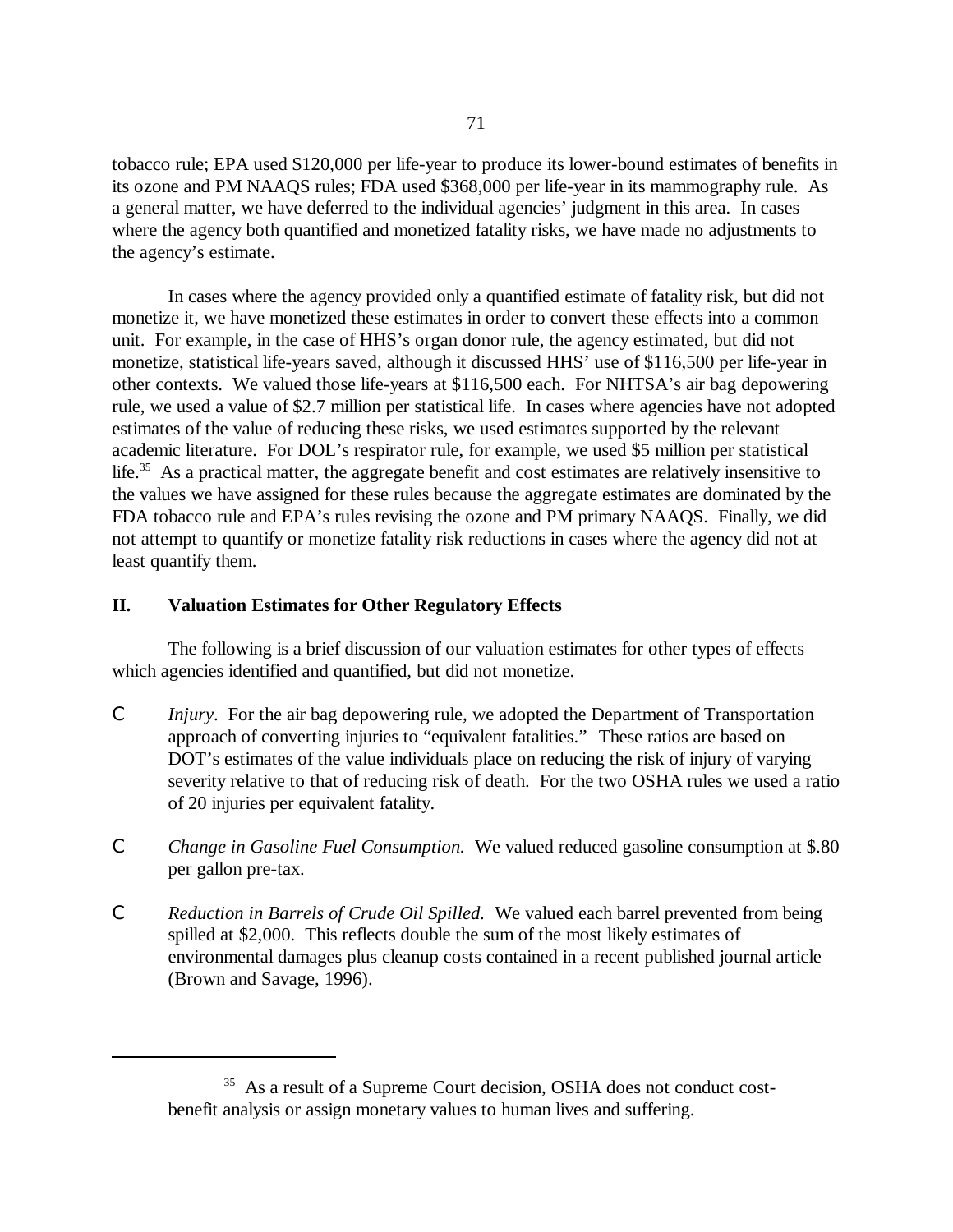C *Change in Emissions of Air Pollutants.* We used estimates of the benefits per ton for reductions in hydrocarbon, nitrogen oxide  $(NO_x)$ , sulfur dioxide  $(SO_2)$ , and fine particulate matter (PM) derived from EPA's Pulp and Paper cluster rule (October, 1997). These estimates were obtained from the RIA prepared for EPA's July, 1997 rules revising the primary NAAQS for ozone and fine PM. We note that in this area, as in others, the academic literature offers a number of methodologies and underlying studies to quantify the benefits. There remain considerable uncertainties with each of these approaches. In particular, the derivation and application of per-ton coefficients to value reductions in these pollutants requires significant simplifying assumptions, particularly with respect to the relationship between changes in emitted precursors pollutants and changes in the ambient pollutant concentrations which yield actual benefits. As a result of these simplifying assumptions, the monetary benefit estimates obtained by multiplying tons reduced by benefit estimates per-ton derived from analyses of other rules should be considered highly uncertain. For each of these pollutants, we used the following values (all in 1996\$) for changes in emissions<sup>36</sup>:

| Hydrocarbons:          | \$519 to \$2,360/ton;    |
|------------------------|--------------------------|
| Nitrogen Oxides:       | \$519 to \$2,360/ton;    |
| Particulate Matter:    | $$11,539/t$ on; and      |
| <b>Sulfur Dioxide:</b> | \$3,768 to \$11,539/ton. |

Third, in order to make agency estimates more consistent, we developed benefit and cost time streams for each of the rules. Where agency analyses provide annual or annualized estimates of benefits and costs, we used these estimates in developing streams of benefits and costs over time. Where the agency estimate only provided annual benefits and costs for specific years, we used a linear interpolation to represent benefits and costs in the in-between years. In the case of EPA's Federal test procedure rule, for example, the analysis reported emission reductions for only four years, i.e., 2005, 2010, 2015, and 2020. We used linear interpolation to provide benefit and cost streams over the intervening years.

In addition, agency estimates of benefits and costs cover widely varying time periods. For example, EPA's analysis for the pulp and paper effluent guidelines rules developed annualized benefit estimates for a stream of benefits over 30 years. Annualized cost estimates for this rule were based on installation of control equipment in the first year with full replacement of the control equipment in year 21 at the end of the 20-year useful life for the control equipment and operating and maintenance costs after the first year. USDA's analysis of the conservation reserve program provided annual benefit and cost estimates for the five-year period from 1997 to 2002. On the other hand, DOE's analysis of energy conservation standards for refrigerators and freezers evaluated a much longer time frame from 2000 to 2030, and EPA's analysis of its rule setting emission standards for new locomotives used a time frame of forty years (2000 to 2040).

<sup>36</sup> Where applicable, the lower (higher) end of the value ranges in all of the tables throughout this report reflect the lower (higher) values in these ranges.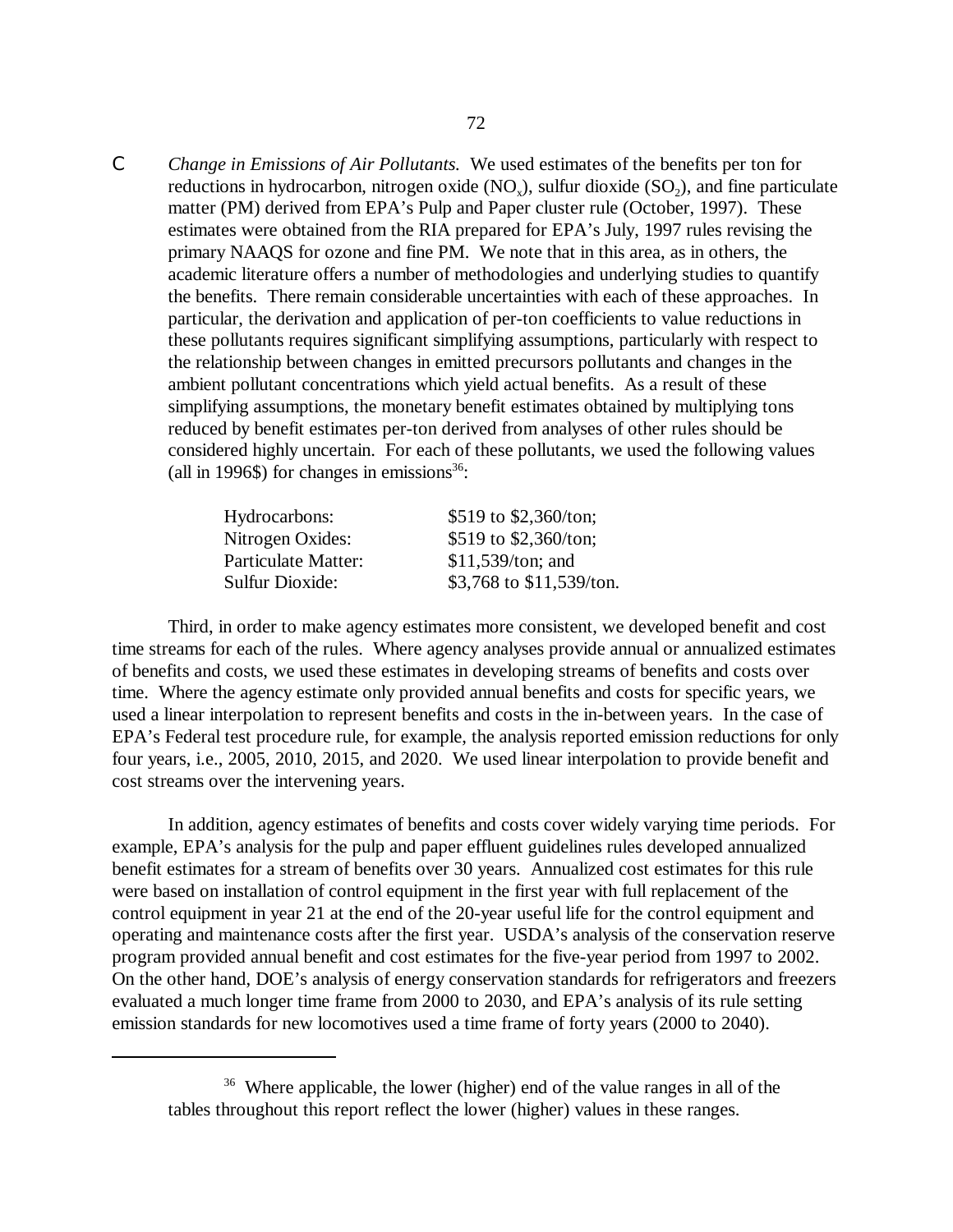These differences in the time frames evaluated reflect specific characteristics of individual rules. The short time frame of USDA's conservation reserve program rule reflects, for example, the five-year legislative cycle of the farm bills. On the other hand, the longer time frames of DOE's refrigerators and freezers rule and EPA's new locomotives rule reflect the relatively long period required for turnover of the existing stock of equipment and replacement with equipment meeting the new standards. Because there are substantial differences in the time frame of analysis for these rules, we have decided -- with the one exception of DOT's air bag depowering rule -- to treat the benefit and cost streams as though all of these rules are in place through the year 2050. We made the one exception to this approach for DOT's air bag depowering rule because the rule automatically terminates at the end of five years. We believe that this is a reasonable treatment of the benefit and cost streams because a number of these rules will not achieve their full effect for many years into the future. In addition, major regulatory programs tend to be long-lived and, thus, the adoption of a longer time horizon appears to be appropriate. This approach holds the baseline constant and does not consider, of course, the potential effect of a "rising baseline" as a result of technological change, cultural changes, etc. (See discussion in Chapter I.)

Finally, we have not made any changes to agency monetized estimates. To the extent that agencies have adopted different monetized values for effects, e.g., different values for a statistical life, or different discounting methods, these differences remain embedded in Tables 13 through 15. Any comparison or aggregation across rules should also consider a number of factors which the presentation in tables 13 through 15 does not address. First, for example, these rules may use different baselines in terms of the regulations and controls already in place. In addition, these rules may well treat uncertainty in different ways. In some cases, agencies may have developed alternative estimates reflecting upper- and lower- bound estimates. In other cases, the agencies may offer a midpoint estimate of benefits and costs, and in some cases the agency estimates may reflect only upper-bound estimates of the likely benefits and costs. Also, in order for comparisons or aggregation to be meaningful, benefit and cost estimates should correctly account for all substantial effects of regulatory actions, including potentially offsetting effects, which may or may not be reflected in the available data.

### **III. Aggregation of Benefit and Cost Estimates Across Rules**

In Table 16, we aggregated the estimates for individual rules from Tables 13 through 15 by year. This approach yields *ex ante* estimates of the benefits and costs that Federal agencies expected from major rules issued in each of the last three years.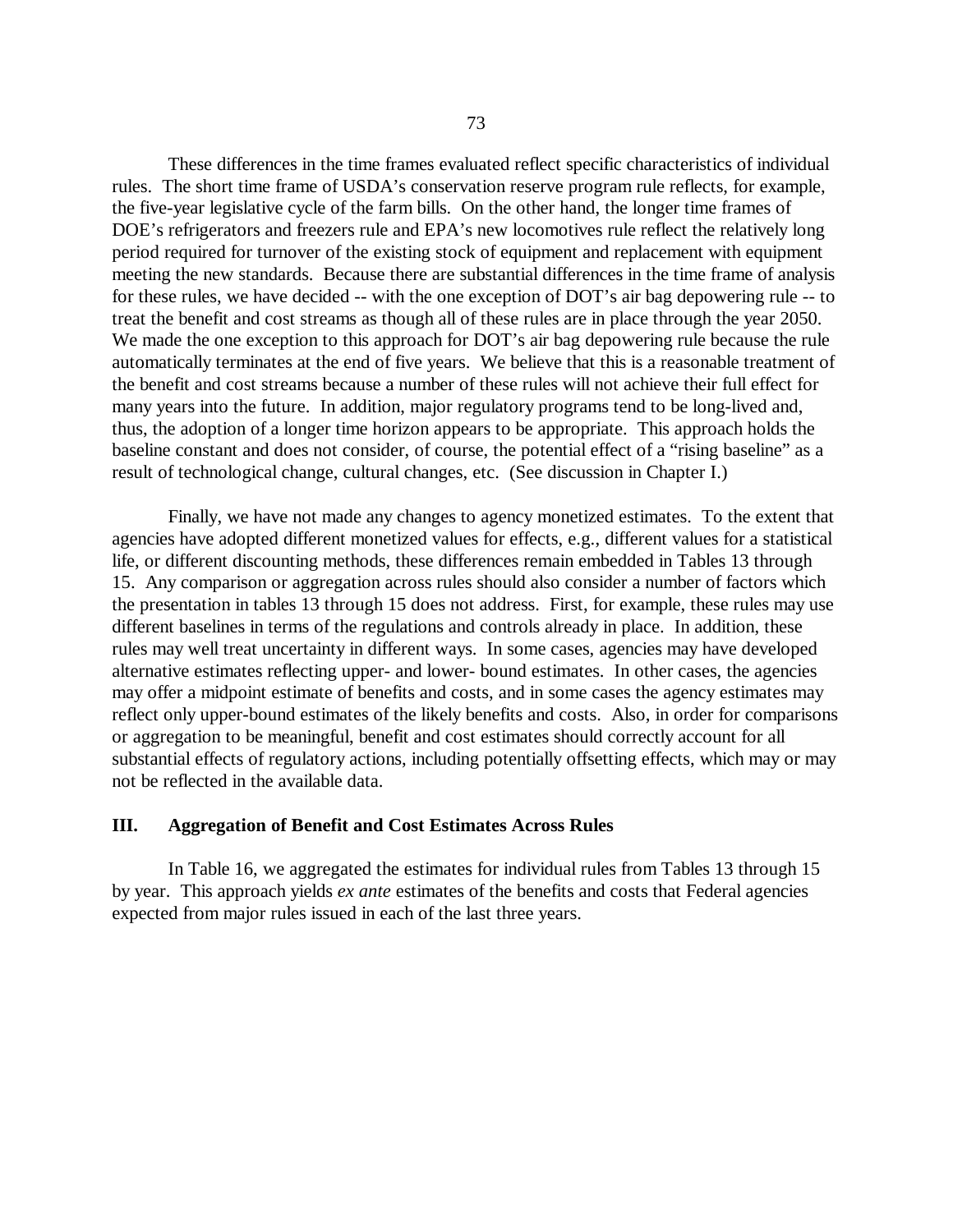|           | Table 13:<br>Agency Monetized Benefit/Cost Estimates for Final Rules<br>April 1, 1995 to March 31, 1996<br>(Millions of \$1996, Rounded to Two Significant Digits) |          |                    |                           |                                 |                           |                      |                      |  |  |  |
|-----------|--------------------------------------------------------------------------------------------------------------------------------------------------------------------|----------|--------------------|---------------------------|---------------------------------|---------------------------|----------------------|----------------------|--|--|--|
| Agency    | Rule                                                                                                                                                               | Category | 2000               | 2005                      | 2010                            | 2015                      | Annualized<br>Value  | Net Present<br>Value |  |  |  |
|           | Dept. of Health and Human Services (HHS)                                                                                                                           |          |                    |                           |                                 |                           |                      |                      |  |  |  |
|           | Hazard Analysis and<br>Critical Control Points                                                                                                                     | Benefits | $$110-190$         | $110 - 190$<br>Ŝ.         | ا ≎<br>$110 - 190$              | Ŝ<br>$110 - 190$          | \$<br>$110-$<br>200  | $$1,600-2,800$       |  |  |  |
|           | (HACCP): Seafood                                                                                                                                                   | Costs    | \$<br>$50 - 110$   | \$<br>$50 -$<br>110       | ll s<br>$50 -$<br>110           | । \$<br>$50 -$<br>110     | \$<br>$50 -$<br>120  | $740 - 1,600$<br>\$  |  |  |  |
|           | Dept. of Transportation (DOT)                                                                                                                                      |          |                    |                           |                                 |                           |                      |                      |  |  |  |
|           | $$1,900-2,200$<br>$$1,900-2,200$<br>540<br>$$1,900-2,200$<br>$$1,600-1,800$<br>Benefits<br>$$480-$<br>$$22,000-25,000$<br>Head Impact Protection                   |          |                    |                           |                                 |                           |                      |                      |  |  |  |
|           |                                                                                                                                                                    | Costs    | \$<br>170          | 690<br>\$                 | ا \$<br>690                     | \$<br>690                 | \$<br>580            | 8,000<br>\$          |  |  |  |
|           | Vessel Response Plans                                                                                                                                              | Benefits | \$<br>40           | \$<br>40                  | <b>S</b><br>40                  | \$<br>40                  | \$<br>40             | \$<br>330            |  |  |  |
|           |                                                                                                                                                                    | Costs    | \$<br>260          | \$<br>260                 | $\vert \sin$<br>260             | $\ddot{\varsigma}$<br>260 | \$<br>280            | \$<br>3,900          |  |  |  |
|           | Environmental Protection Agency (EPA)                                                                                                                              |          |                    |                           |                                 |                           |                      |                      |  |  |  |
|           | Marine Tank Vessel<br>Loading and Petroleum                                                                                                                        | Benefits | 760<br>$$170-$     | Ŝ<br>$170 -$<br>760       | $\mathcal{S}$<br>760<br>$170 -$ | Ŝ<br>$170 -$<br>760       | Ś<br>$170 -$<br>760  | $$2,900-10,000$      |  |  |  |
|           | Refining NESHAP                                                                                                                                                    | Costs    | $$120-$<br>160     | \$<br>$120 -$<br>160      | ا \$<br>$120 -$<br>160          | $120 -$<br>160<br>\$      | \$<br>$120 -$<br>160 | $$1,700-2,200$       |  |  |  |
|           | Air Emissions from                                                                                                                                                 | Benefits | 200<br>Ś<br>$50 -$ | 220<br>\$<br>$60 -$       | 230<br>S.<br>$70 -$             | 230<br>Ŝ<br>$70 -$        | $60 -$<br>210<br>\$  | $820 - 2,900$<br>\$  |  |  |  |
|           | Municipal Solid Waste<br>Landfills                                                                                                                                 | Costs    | 90<br>\$           | \$<br>105                 | $\ddot{s}$<br>110               | \$<br>110                 | \$<br>100            | \$<br>1,400          |  |  |  |
| Municipal |                                                                                                                                                                    | Benefits | $$220-$<br>570     | $220 -$<br>\$<br>570      | $\ddot{s}$<br>$220 -$<br>570    | \$<br>$220 -$<br>570      | $240 - 620$<br>\$    | $$3,300-8,600$       |  |  |  |
|           | Waste<br>Combustors                                                                                                                                                | Costs    | \$<br>300          | 300<br>$\ddot{\varsigma}$ | \$<br>300                       | \$<br>300                 | \$<br>320            | 4,400<br>\$          |  |  |  |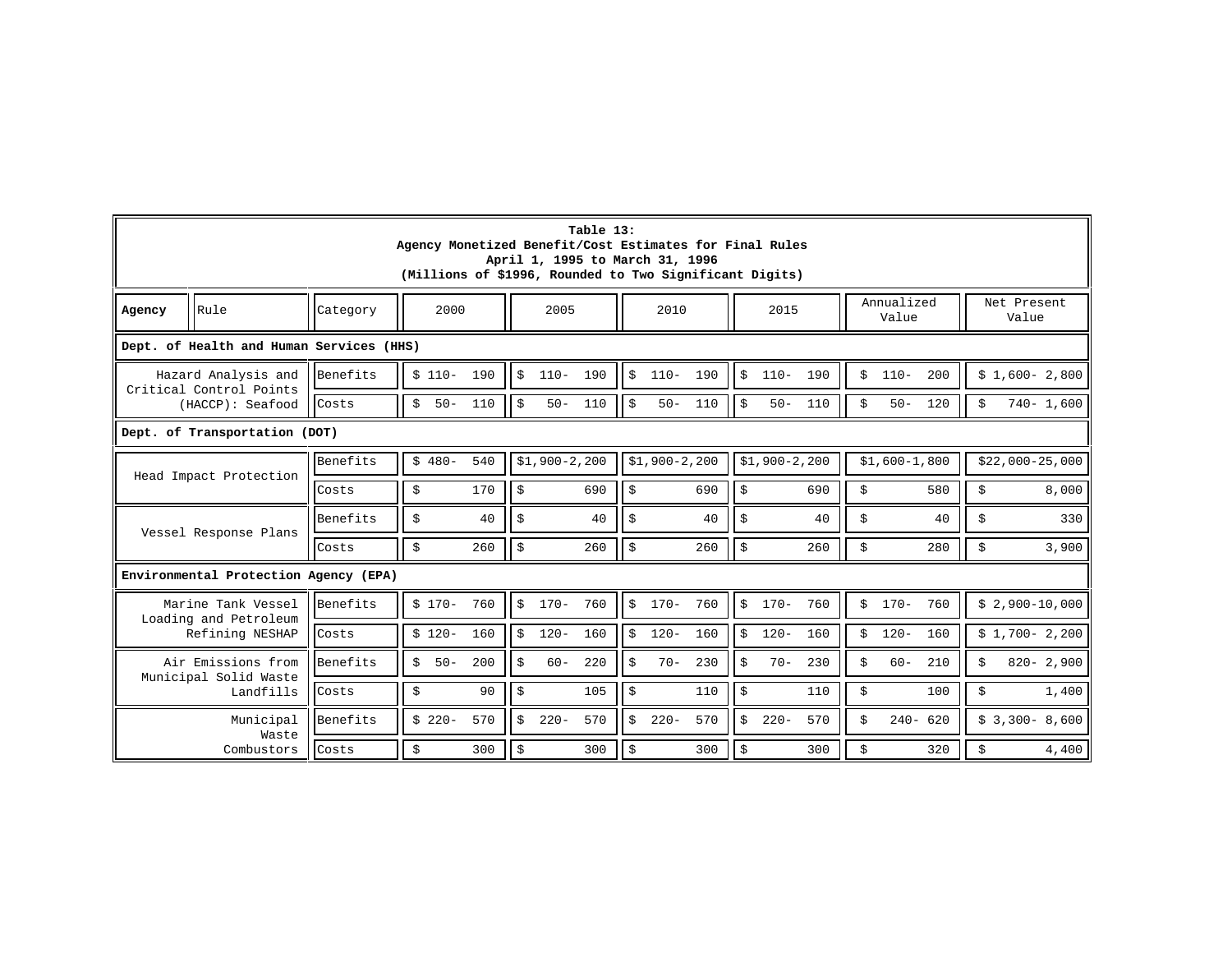|                                                |                     |                             |                                          | Agency Monetized Benefit/Cost Estimates for Final Rules<br>(Millions of 1996\$, Rounded to Two Significant Digits) | Table 14:<br>April 1, 1996 to March 31, 1997 |                      |                      |                                    |
|------------------------------------------------|---------------------|-----------------------------|------------------------------------------|--------------------------------------------------------------------------------------------------------------------|----------------------------------------------|----------------------|----------------------|------------------------------------|
| Agency                                         | Rule                | Category                    | 2000                                     | 2005                                                                                                               | 2010                                         | 2015                 | Annualized<br>Value  | Net Present<br>Value               |
|                                                |                     | Dept. of Agriculture (USDA) |                                          |                                                                                                                    |                                              |                      |                      |                                    |
| Conservation                                   | Reserve             | Benefits                    | \$<br>2,000                              | \$<br>2,000                                                                                                        | \$<br>2,000                                  | \$<br>2,000          | \$<br>2,200          | \$<br>30,000                       |
|                                                | Program             | Costs                       | \$<br>900                                | \$<br>900                                                                                                          | \$<br>900                                    | \$<br>900            | \$<br>970            | \$<br>13,000                       |
| Analysis and                                   | Hazard<br>Critical  | Benefits                    | \$<br>$70 - 2,600$                       | Ś<br>$70 - 2,600$                                                                                                  | $\mathsf S$<br>$70 - 2,600$                  | \$<br>$70 - 2,600$   | Ŝ.<br>$70 - 2,800$   | \$<br>$1,000 - 38,000$             |
| Control Points<br>(HAACP): Meat<br>and Poultry |                     | Costs                       | $90 -$<br>110<br>\$                      | $\dot{\texttt{S}}$<br>110<br>$90 -$                                                                                | Š.<br>$90 -$<br>110                          | Š.<br>$90 -$<br>110  | Ŝ.<br>$100 -$<br>120 | $1,400 - 1,700$<br>\$              |
|                                                |                     |                             | Dept. of Health and Human Services (HHS) |                                                                                                                    |                                              |                      |                      |                                    |
| Food Nutrition                                 | Labeling:           | Benefits                    | 360<br>$275 -$<br>\$                     | \$<br>$275 -$<br>360                                                                                               | \$<br>$275 -$<br>360                         | $275 -$<br>\$<br>360 | \$<br>$300 -$<br>390 | $4,100 - 5,400$<br>\$              |
| Small Business                                 | Exemption           | Costs                       | $\mathbf{3}$<br>\$                       | \$<br>$\overline{2}$                                                                                               | \$<br>$\mathbf{1}$                           | \$<br>$\mathbf{1}$   | \$<br>2              | \$<br>30                           |
| Restriction<br>on the Sale                     | and                 | Benefits                    | \$9,200-10,000                           | \$9,200-10,000                                                                                                     | \$9,200-10,400                               | $$9,200-10,000$      | \$9,900-11,000       | \$140,000-150,000                  |
| Distribution<br>of Tobacco                     |                     | Costs                       | \$<br>180                                | \$<br>180                                                                                                          | \$<br>180                                    | \$<br>180            | \$<br>180            | $\boldsymbol{\mathsf{S}}$<br>2,500 |
|                                                | Medical<br>Devices: | Benefits                    | $270 -$<br>280<br>\$                     | $270 -$<br>280<br>Ŝ.                                                                                               | \$<br>270<br>$-280$                          | \$<br>$270-$<br>280  | \$<br>$290 -$<br>310 | \$<br>$4,100-$<br>4,200            |
| Regulations                                    | Quality             | Costs                       | \$<br>80                                 | \$<br>80                                                                                                           | \$<br>80                                     | \$<br>80             | \$<br>90             | \$<br>1,200                        |
| Dept. of Labor (DOL)                           |                     |                             |                                          |                                                                                                                    |                                              |                      |                      |                                    |
| Exposure to                                    | Methylene           | Benefits                    | \$<br>40                                 | \$<br>40                                                                                                           | \$<br>40                                     | \$<br>40             | \$<br>90             | \$<br>1,200                        |
|                                                | Chloride            | Costs                       | $\mathsf S$<br>100                       | \$<br>100                                                                                                          | Ś<br>100                                     | \$<br>100            | Ś<br>110             | 1,500<br>\$                        |

 $\blacksquare$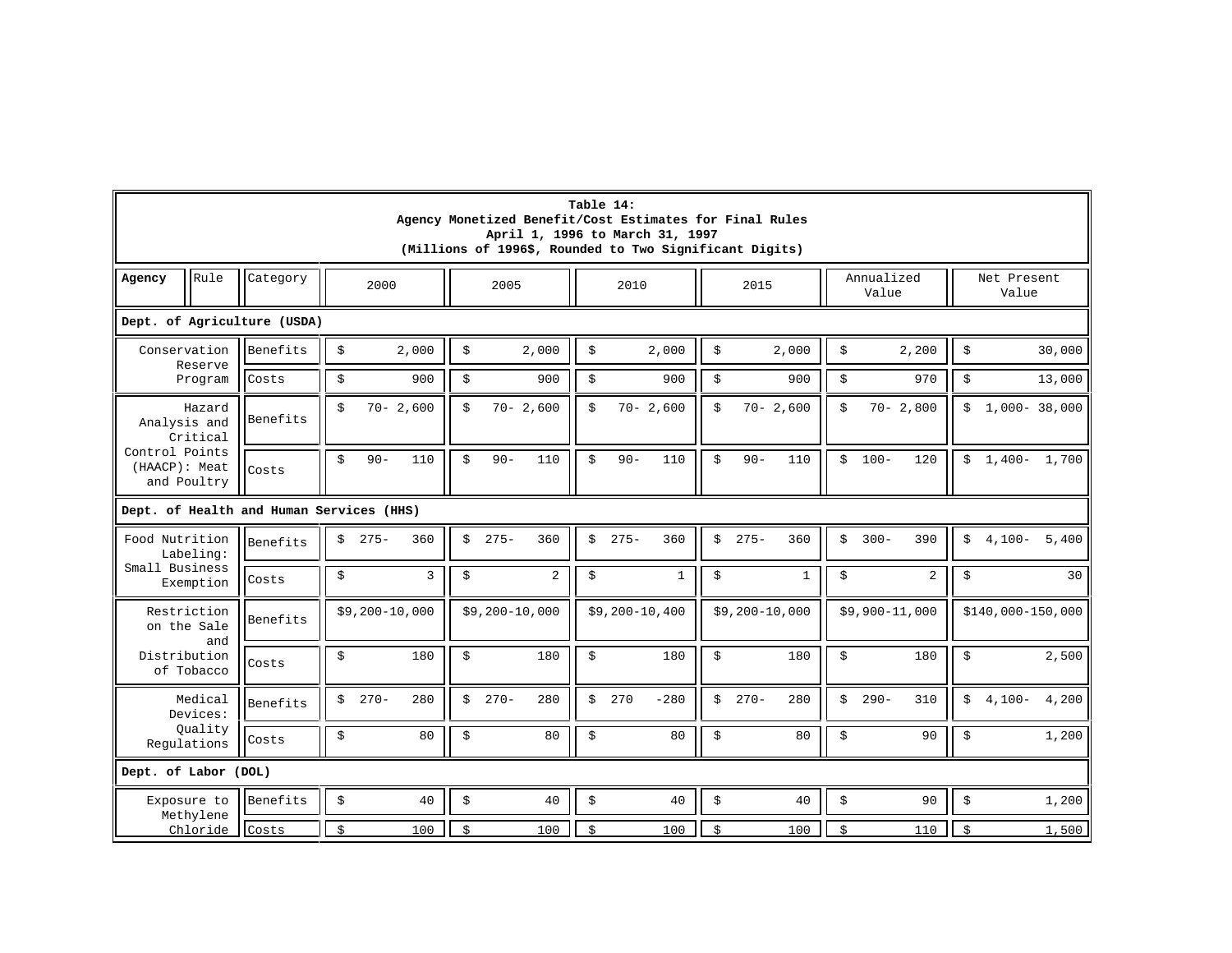|                          | Table 14:<br>Agency Monetized Benefit/Cost Estimates for Final Rules<br>April 1, 1996 to March 31, 1997<br>(Millions of 1996\$, Rounded to Two Significant Digits) |                                       |        |               |               |      |         |               |                      |               |                     |          |         |                     |     |         |                      |        |          |                  |
|--------------------------|--------------------------------------------------------------------------------------------------------------------------------------------------------------------|---------------------------------------|--------|---------------|---------------|------|---------|---------------|----------------------|---------------|---------------------|----------|---------|---------------------|-----|---------|----------------------|--------|----------|------------------|
| Agency                   | Rule                                                                                                                                                               | Category                              |        | 2000          | 2005          | 2010 |         |               |                      |               | 2015                |          |         | Annualized<br>Value |     |         | Net Present<br>Value |        |          |                  |
|                          | Dept. of Transportation (DOT)                                                                                                                                      |                                       |        |               |               |      |         |               |                      |               |                     |          |         |                     |     |         |                      |        |          |                  |
|                          | Airbag                                                                                                                                                             | Benefits                              | \$     | $540-$        | 860           | \$   |         | $\mathbf 0$   | \$                   |               | $\mathbf 0$         | \$       |         | $\Omega$            | \$  | $170-$  | 270                  | \$     | $2,400-$ | 3,800            |
|                          | Depowering                                                                                                                                                         | Costs                                 | \$     |               | $340 - 1,600$ | \$   |         | $\mathbf 0$   | \$                   |               | $\mathbf 0$         | \$       |         | 0                   | \$  | $110-$  | 500                  | \$     | $1,500-$ | 7,000            |
|                          | Roadway<br>Worker                                                                                                                                                  | Benefits                              | \$     |               | 30            | \$   |         | 30            | \$                   |               | 30                  | \$       |         | 30                  | \$  |         | 40                   | \$     |          | 490              |
|                          | Protection                                                                                                                                                         | Costs                                 | \$     |               | 30            | \$   |         | 30            | \$                   |               | 30                  | \$       |         | 30                  | \$  |         | 40                   | \$     |          | 480              |
|                          |                                                                                                                                                                    | Environmental Protection Agency (EPA) |        |               |               |      |         |               |                      |               |                     |          |         |                     |     |         |                      |        |          |                  |
|                          | Accidental<br>\$<br>170<br>\$<br>170<br>\$<br>170<br>\$<br>170<br>\$<br>\$<br>2,400<br>Benefits<br>170<br>Release                                                  |                                       |        |               |               |      |         |               |                      |               |                     |          |         |                     |     |         |                      |        |          |                  |
|                          | Prevention                                                                                                                                                         | Costs                                 | \$     |               | 100           | \$   |         | 100           | $\ddot{\mathcal{L}}$ |               | 100                 | \$       |         | 100                 | \$  |         | 100                  | \$     |          | 1,500            |
| for Municipal            | Financial<br>Assurance                                                                                                                                             | Benefits                              | \$     |               | 0             | \$   |         | $\mathbf 0$   | \$                   |               | $\mathsf{O}\xspace$ | \$       |         | 0                   | \$  |         | $\mathbf 0$          | \$     |          | $\overline{0}$   |
| Solid Waste              | Landfills                                                                                                                                                          | Costs                                 | $-\xi$ |               | 100           | -\$  |         | 100           | -\$                  |               | 100                 | $-\zeta$ |         | 100                 | -\$ |         | 110                  | $-\xi$ |          | 1,500            |
|                          | Deposit<br>Control                                                                                                                                                 | Benefits                              | \$     | $120 -$       | 350           |      | $$120-$ | 350           | \$                   | $120 -$       | 350                 | \$       | $120 -$ | 350                 |     | $$120-$ | 350                  | \$     | $1,700-$ | 5,200            |
|                          | Gasoline                                                                                                                                                           | Costs                                 | \$     |               | 140           | \$   |         | 140           | \$                   |               | 140                 | \$       |         | 140                 | \$  |         | 150                  | \$     |          | 2,000            |
|                          | Acid Rain<br>Phase II                                                                                                                                              | Benefits                              | \$     | $460 - 2,100$ |               | \$   |         | $460 - 2,100$ | \$                   | $460 - 2,100$ |                     | \$       |         | $460 - 2,100$       | \$  |         | $430 - 2,000$        | \$     |          | $6,000 - 27,000$ |
| NO <sub>x</sub> Controls |                                                                                                                                                                    | Costs                                 | \$     |               | 200           | \$   |         | 200           | \$                   |               | 200                 | \$       |         | 200                 | \$  |         | 190                  | \$     |          | 2,600            |
| Test Procedure           | Federal                                                                                                                                                            | Benefits                              | \$     | $140-$        | 820           | \$   | $140 -$ | 820           | \$                   | $140-$        | 820                 | \$       | $140 -$ | 820                 |     | $$130-$ | 760                  | \$     |          | 1,700- 11,000    |
|                          | Revisions                                                                                                                                                          | Costs                                 | \$     | $200 -$       | 250           | \$   | $200 -$ | 250           | \$                   | $200 -$       | 250                 | \$       | $200 -$ | 250                 | \$  | $200 -$ | 250                  | \$     | $2,600-$ | 3,200            |
|                          | Voluntary<br>Standards<br>for Light-Duty                                                                                                                           |                                       | \$     | $50 -$        | 220           | \$   | $130 -$ | 590           | \$                   | $260 - 1,200$ |                     | \$       |         | $380 - 1,800$       | \$  |         | $230 - 1,000$        | \$     |          | $3,100 - 14,000$ |
|                          | Vehicles<br>(NLEV)                                                                                                                                                 | Costs                                 | \$     |               | 600           | \$   |         | 600           | \$                   |               | 600                 | \$       |         | 600                 | Ŝ.  |         | 640                  | \$     |          | 8,920            |

<u> Espainia de la contextual de la contextual de la contextual de la contextual de la contextual de la contextua</u>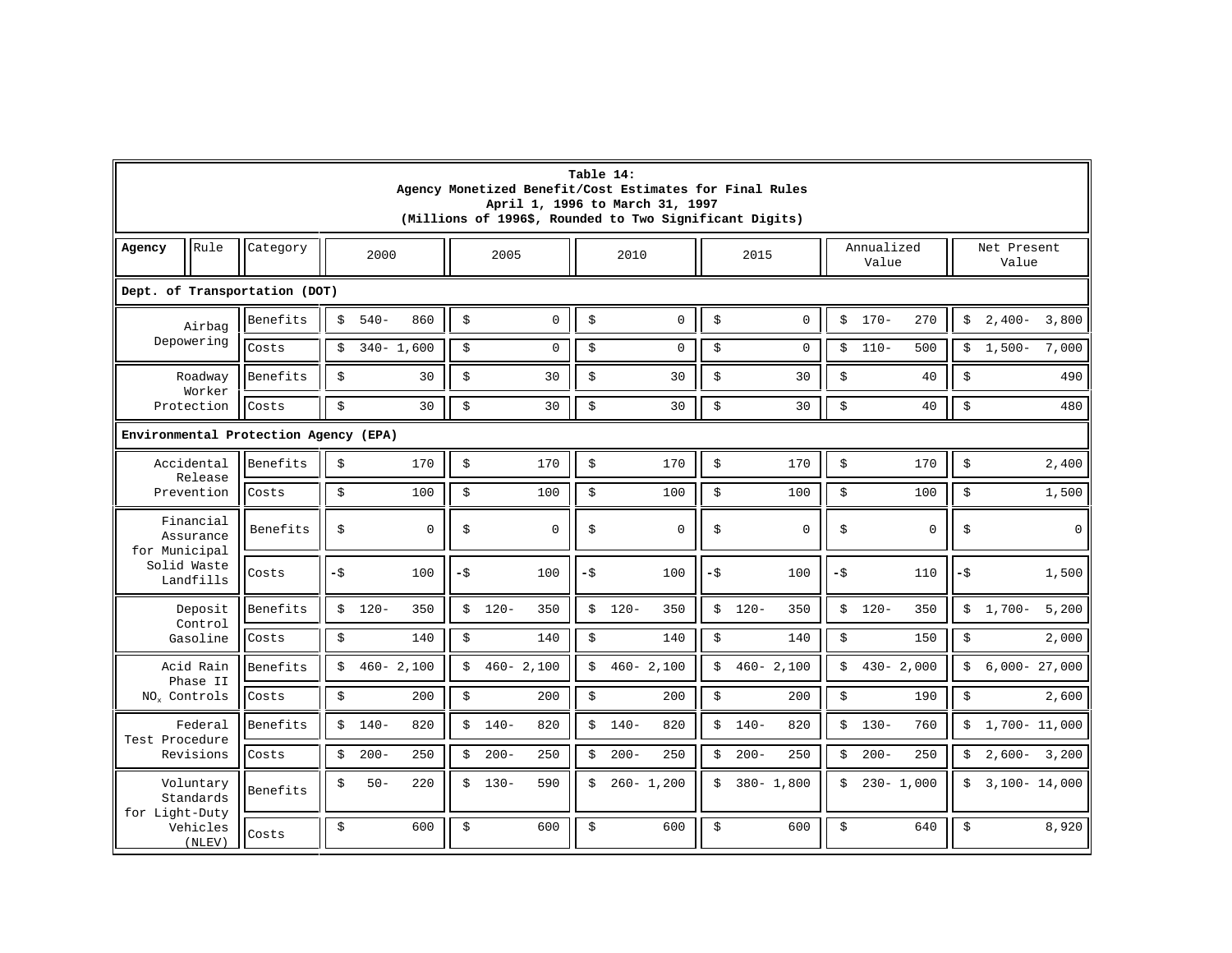|        | Table 14:<br>Agency Monetized Benefit/Cost Estimates for Final Rules<br>April 1, 1996 to March 31, 1997<br>(Millions of 1996\$, Rounded to Two Significant Digits)    |                                                  |  |  |  |  |  |  |  |  |  |  |  |  |  |  |  |  |  |
|--------|-----------------------------------------------------------------------------------------------------------------------------------------------------------------------|--------------------------------------------------|--|--|--|--|--|--|--|--|--|--|--|--|--|--|--|--|--|
| Agency | Rule<br>Category<br>Annualized<br>Net Present<br>2000<br>2005<br>2010<br>2015<br>Value<br>Value                                                                       |                                                  |  |  |  |  |  |  |  |  |  |  |  |  |  |  |  |  |  |
|        |                                                                                                                                                                       | Environmental Protection Agency (EPA), continued |  |  |  |  |  |  |  |  |  |  |  |  |  |  |  |  |  |
|        | 390<br>810<br>50<br>680<br>$10 -$<br>$240 - 1,100$<br>Emission<br>$90 -$<br>$180 -$<br>$$150-$<br>Ŝ.<br>$2.100 -$<br>9,400<br>Š.<br>S<br>IS.<br>Benefits<br>Standards |                                                  |  |  |  |  |  |  |  |  |  |  |  |  |  |  |  |  |  |
|        | for Marine<br>360<br>270<br>50<br>310<br>320<br>3,760<br>Costs<br>Engines                                                                                             |                                                  |  |  |  |  |  |  |  |  |  |  |  |  |  |  |  |  |  |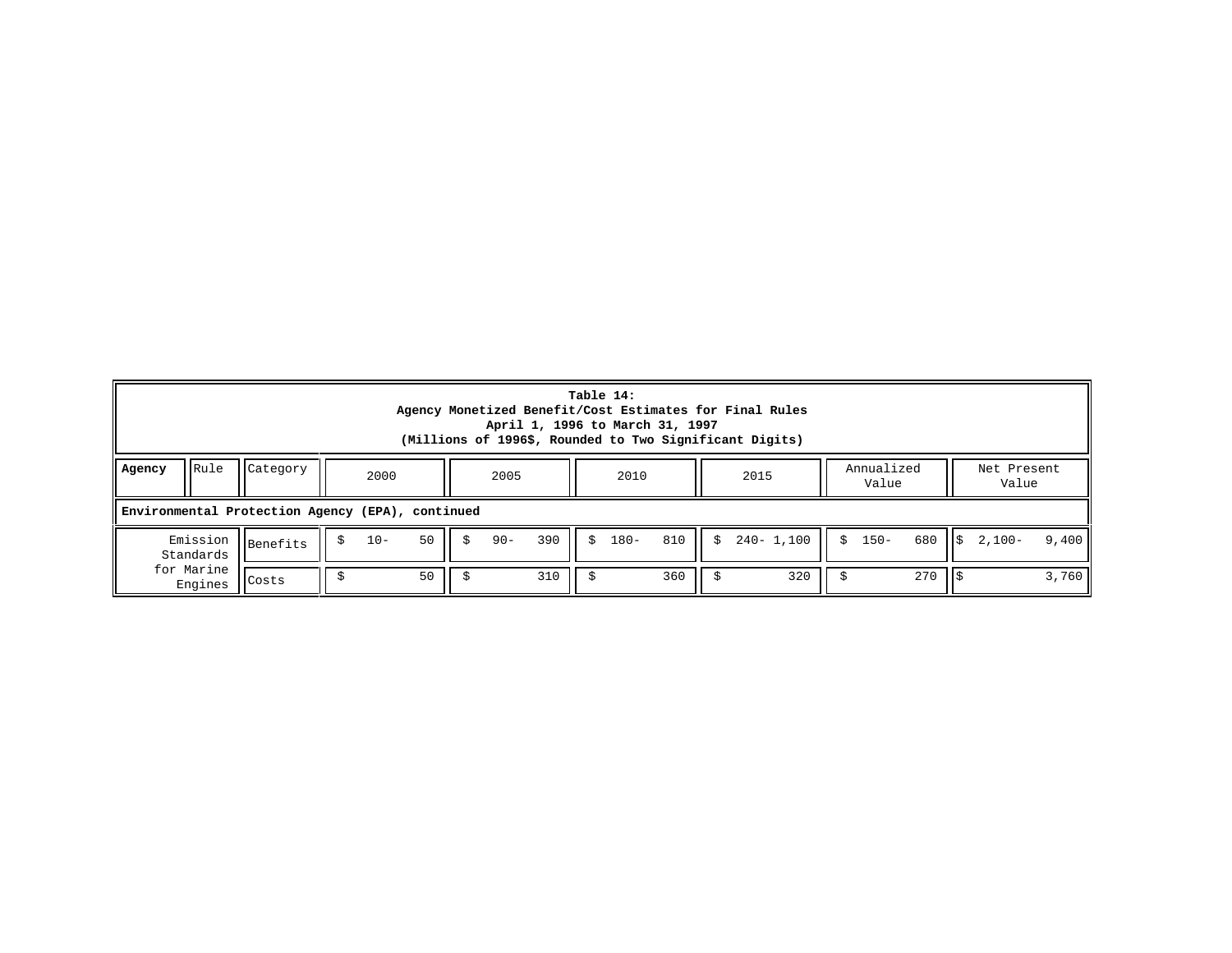|                                                                         | Table 15:<br>Agency Monetized Benefit/Cost Estimates for Final Rules<br>April 1, 1997 to March 31, 1998<br>(Millions of 1996\$, Rounded to Two Significant Digits)    |                                          |              |             |    |         |          |    |         |                           |                           |         |             |               |               |               |                 |
|-------------------------------------------------------------------------|-----------------------------------------------------------------------------------------------------------------------------------------------------------------------|------------------------------------------|--------------|-------------|----|---------|----------|----|---------|---------------------------|---------------------------|---------|-------------|---------------|---------------|---------------|-----------------|
| Agency                                                                  | Rule<br>Annualized<br>Net Present<br>Category<br>2000<br>2005<br>2010<br>2015<br>Value<br>Value                                                                       |                                          |              |             |    |         |          |    |         |                           |                           |         |             |               |               |               |                 |
|                                                                         | Dept. of Agriculture (USDA)                                                                                                                                           |                                          |              |             |    |         |          |    |         |                           |                           |         |             |               |               |               |                 |
|                                                                         | Environmental<br>Ouality                                                                                                                                              | \$                                       | 270          | \$          |    | 270     | Ŝ.       |    | 270     | $\boldsymbol{\mathsf{S}}$ |                           | 270     | \$          | 290           | \$            | 4,000         |                 |
|                                                                         | Incentives<br>Program (EQIP)                                                                                                                                          | Costs                                    | \$           | 180         | \$ |         | 180      | \$ |         | 180                       | \$                        |         | 180         | \$            | 200           | \$            | 2,700           |
|                                                                         |                                                                                                                                                                       | Dept. of Health and Human Services (HHS) |              |             |    |         |          |    |         |                           |                           |         |             |               |               |               |                 |
|                                                                         | Organ<br>Benefits<br>$30 -$<br>$30 -$<br>410<br>Ś<br>410<br>Ś<br>$30 -$<br>410<br>$30 -$<br>410<br>Ŝ<br>440<br>$510 -$<br>\$<br>Ŝ.<br>$40 -$<br>\$<br>Procurement and |                                          |              |             |    |         |          |    |         |                           |                           |         | 6,100       |               |               |               |                 |
|                                                                         | Transplantation<br>Network                                                                                                                                            | Costs                                    | \$           | $\mathbf 0$ | \$ |         | $\Omega$ | \$ |         | 0                         | \$                        |         | $\mathbf 0$ | \$            | 0             | \$            | $\mathbf{0}$    |
|                                                                         | Quality<br>Mammography                                                                                                                                                | Benefits                                 | $$180-$      | 260         | \$ | $180 -$ | 260      | Ŝ. | $180 -$ | 260                       | \$                        | $180 -$ | 260         | \$<br>$200 -$ | 280           | $$2,800-$     | 3,900           |
|                                                                         | Standards                                                                                                                                                             | Costs                                    | \$           | 40          | \$ |         | 40       | \$ |         | 40                        | $\vert \sin$              |         | 40          | \$            | 40            | \$            | 570             |
|                                                                         | Dept. of Labor (DOL)                                                                                                                                                  |                                          |              |             |    |         |          |    |         |                           |                           |         |             |               |               |               |                 |
|                                                                         | Respiratory                                                                                                                                                           | Benefits                                 | $140-$<br>\$ | 560         |    | $$140-$ | 560      | \$ | $140-$  | 560                       | \$                        | $140 -$ | 560         | \$            | $590 - 2,700$ |               | $$8,200-37,000$ |
|                                                                         | Protection                                                                                                                                                            | Costs                                    | \$           | 110         | \$ |         | 110      | \$ |         | 110                       | $\ddot{s}$                |         | 110         | \$            | 120           | \$            | 1,700           |
|                                                                         | Dept. of Energy (DOE)                                                                                                                                                 |                                          |              |             |    |         |          |    |         |                           |                           |         |             |               |               |               |                 |
| Energy<br>\$<br>$680 -$<br>710<br>Benefits<br>\$<br>610<br>Conservation |                                                                                                                                                                       |                                          |              |             |    |         |          | \$ | $790 -$ | 860                       | $\boldsymbol{\mathsf{S}}$ | $890 -$ | 990         | \$<br>$700 -$ | 760           |               | $$9,700-11,000$ |
|                                                                         | Standards for<br>Refrigerators                                                                                                                                        | Costs                                    | \$           | 280         | Ś  |         | 280      | \$ |         | 280                       | \$                        |         | 280         | \$            | 260           | \$            | 3,600           |
| Energy<br>Conservation<br>Standards for                                 |                                                                                                                                                                       | Benefits                                 | \$           | 60          | \$ |         | 70       | \$ |         | 80                        | \$                        |         | 80          | \$            | 80            | \$<br>$930 -$ | 1,000           |
|                                                                         | Room Air<br>Conditioners                                                                                                                                              |                                          | \$           | 20          | \$ |         | 20       | \$ |         | 20                        | \$                        |         | 20          | \$            | 20            | \$            | 300             |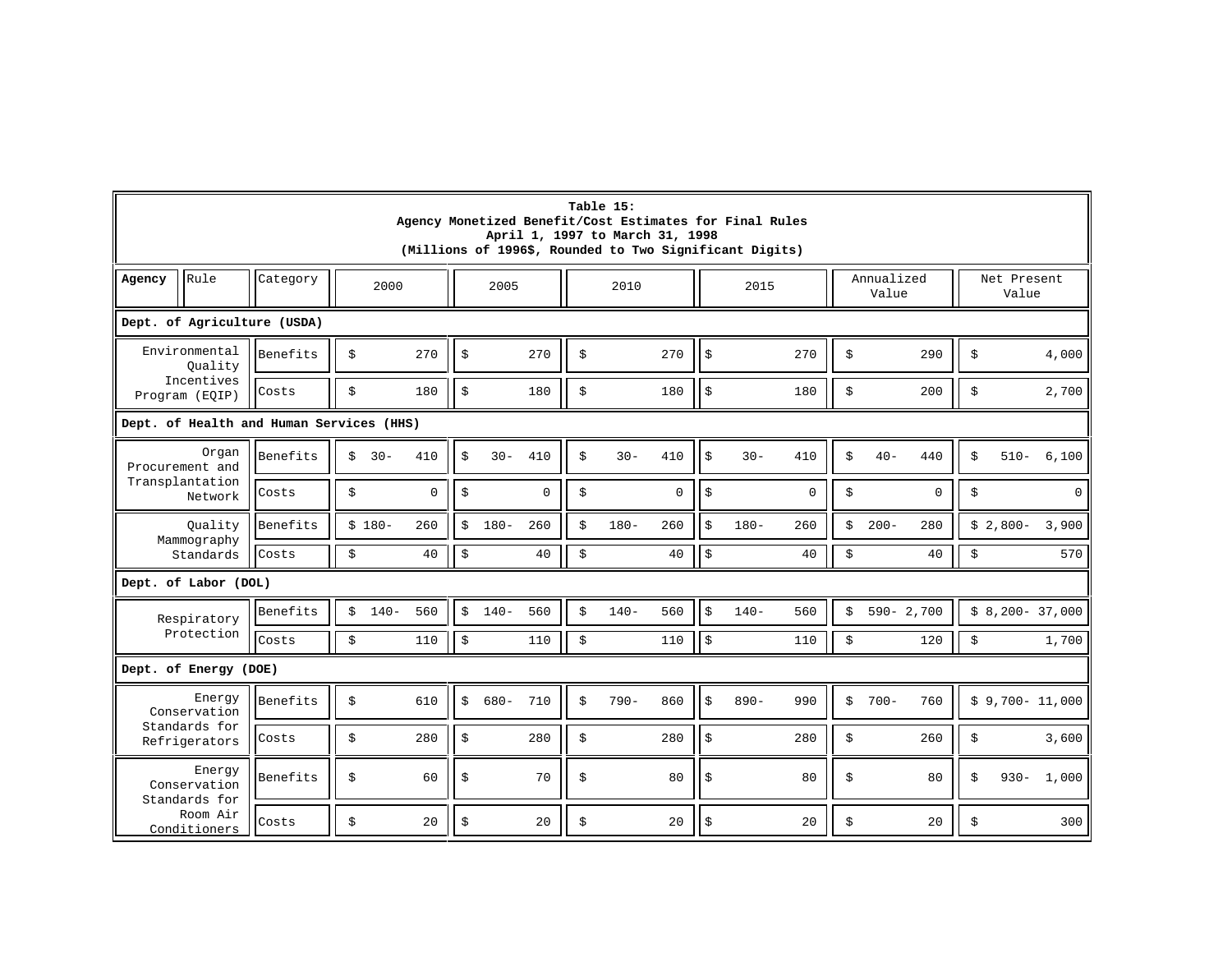|        | Table 15:<br>Agency Monetized Benefit/Cost Estimates for Final Rules<br>April 1, 1997 to March 31, 1998<br>(Millions of 1996\$, Rounded to Two Significant Digits) |                                       |                  |             |              |                 |    |         |                   |                    |                   |               |              |                     |               |                      |                      |
|--------|--------------------------------------------------------------------------------------------------------------------------------------------------------------------|---------------------------------------|------------------|-------------|--------------|-----------------|----|---------|-------------------|--------------------|-------------------|---------------|--------------|---------------------|---------------|----------------------|----------------------|
| Agency | Rule                                                                                                                                                               | Category                              | 2000             |             |              | 2005            |    | 2010    |                   |                    | 2015              |               |              | Annualized<br>Value |               | Net Present<br>Value |                      |
|        |                                                                                                                                                                    | Environmental Protection Agency (EPA) |                  |             |              |                 |    |         |                   |                    |                   |               |              |                     |               |                      |                      |
|        | Emission<br>Standards                                                                                                                                              | Benefits                              | $250 -$<br>\$    | 970         | $$250-$      | 970             | Ŝ. | $250 -$ | 970               | $\dot{\mathbb{S}}$ | $250 -$           | 970           | \$           | $230 -$             | 900           |                      | $$3,200-13,000$      |
|        | for New<br>Locomotives                                                                                                                                             | Costs                                 | \$               | 90          | \$           | 90              | \$ |         | 90                | \$                 |                   | 90            | \$           |                     | 80            | \$                   | 1,900                |
|        | Emission<br>Standards<br>for New Highway                                                                                                                           | Benefits                              | \$               | $\Omega$    | \$           | $310 - 1,400$   | \$ |         | $310 - 1,400$     | \$                 |                   | $310 - 1,400$ | \$           | $220 -$             | 990           |                      | $$3,000-14,000$      |
|        | Heavy-Duty<br>Engines                                                                                                                                              | Costs                                 | \$               | $\mathsf 0$ | \$           | 200             | \$ |         | 200               | \$                 |                   | 200           | \$           |                     | 140           | \$                   | 1,900                |
|        | Pulp and Paper:<br>Effluent                                                                                                                                        | Benefits                              | \$               | $10 - 160$  | \$<br>$10 -$ | 160             | \$ | $10 -$  | 160               | \$                 | $10 -$            | 160           | \$           | $10 -$              | 250           | \$<br>$150 -$        | 3,400                |
|        | Guidelines                                                                                                                                                         | Costs                                 | \$               | 160         | \$           | 160             | \$ |         | 160               | \$                 |                   | 160           | \$           |                     | 250           | \$                   | 3,400                |
|        | Pulp and Paper:<br>National<br>Emission<br>Standards                                                                                                               | Benefits                              | $-5$ 1,000-1,000 |             |              | $-51,000-1,000$ |    |         | $-5$ 1,000- 1,000 |                    | $-5$ 1,000- 1,000 |               | $-\text{\$}$ |                     | $970 - 1,100$ |                      | $-5$ 13,000 - 14,000 |
|        | for Hazardous<br>Air Pollutants<br>(NESHAP)                                                                                                                        | Costs                                 | \$               | 80          | \$           | 80              | \$ |         | 80                | \$                 |                   | 80            | \$           |                     | 120           | \$                   | 1,600                |
|        | National<br>Ambient Air<br>Quality                                                                                                                                 | Benefits                              | \$               | $\Omega$    | \$           | $235 -$<br>710  | \$ |         | $470 - 2,500$     |                    | $$1,800-10,000$   |               | \$           |                     | $770 - 4,300$ | \$                   | 11,000- 59,000       |
|        | Standards<br>$(NAAOS)$ :<br>Ozone                                                                                                                                  | Costs                                 | \$               | $\mathbf 0$ | \$           | 470             | \$ |         | 1,310             | \$                 |                   | 11,000        | \$           |                     | 4,500         | \$                   | 62,000               |
|        | National<br>Ambient Air<br>Ouality<br>Standards                                                                                                                    | Benefits                              | \$               | $\mathsf 0$ | \$           | $\mathsf 0$     |    |         | $$22,000-123,000$ |                    | $$24,000-130,000$ |               |              | $$11,000-59,000$    |               |                      | $$148,000-816,000$   |
|        | (NAAQS):<br>Particulate<br>Matter                                                                                                                                  | Costs                                 | \$               | $\mathsf 0$ | \$           | $\mathsf 0$     | \$ |         | 10,000            | \$                 |                   | 44,000        | \$           |                     | 17,000        | \$                   | 230,000              |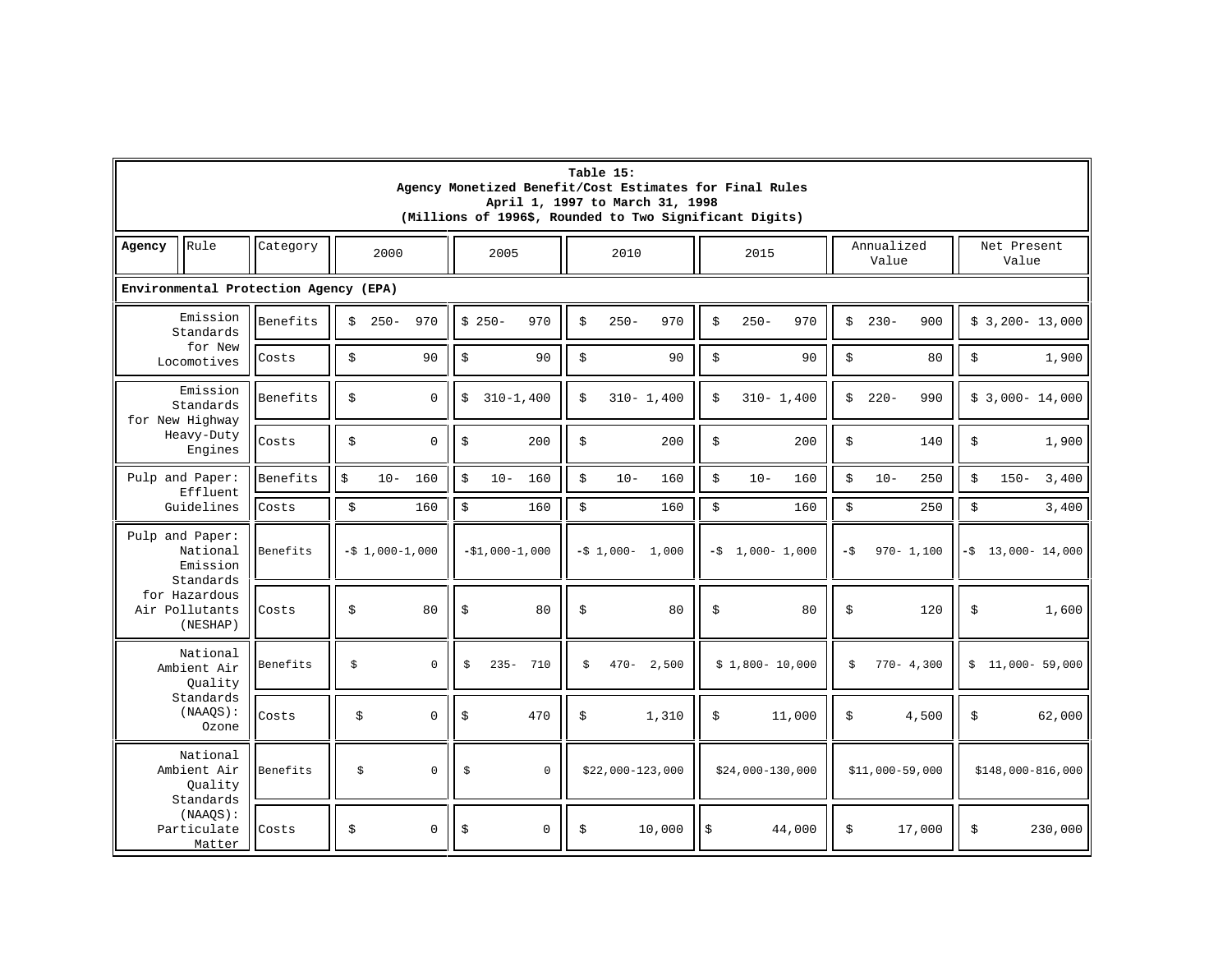|        | Table 15:<br>Agency Monetized Benefit/Cost Estimates for Final Rules<br>April 1, 1997 to March 31, 1998<br>(Millions of 1996\$, Rounded to Two Significant Digits) |                      |    |         |     |      |             |    |    |         |           |  |         |     |    |         |     |                              |     |
|--------|--------------------------------------------------------------------------------------------------------------------------------------------------------------------|----------------------|----|---------|-----|------|-------------|----|----|---------|-----------|--|---------|-----|----|---------|-----|------------------------------|-----|
| Agency | Category<br>Net Present<br><b>IRule</b><br>Annualized<br>2000<br>2005<br>2010<br>2015<br>Value<br>Value                                                            |                      |    |         |     |      |             |    |    |         |           |  |         |     |    |         |     |                              |     |
|        | Plychlorinated                                                                                                                                                     | Disposal of Benefits | Ŝ. | $150 -$ | 740 | II S | $150 - 740$ |    | S. | $150 -$ | 740 II \$ |  | $150 -$ | 740 | Ŝ. | $160 -$ | 790 | $\parallel$ \$ 2,200- 11,000 |     |
|        | Biphenyls<br>(PCBs)                                                                                                                                                | Costs                |    |         | 14  |      |             | 14 |    |         | 14        |  |         |     |    |         | 14  |                              | 210 |

 $\blacksquare$ 

|                                  |                                    |                                                    | Table 16:<br>1998<br>(\$ millions)       |                                          |                                      | Estimates of the Total Annual Monetized Costs and Monetized Benefits of Social Regulations by Year, 1995 to March |
|----------------------------------|------------------------------------|----------------------------------------------------|------------------------------------------|------------------------------------------|--------------------------------------|-------------------------------------------------------------------------------------------------------------------|
|                                  | 2000                               | 2005                                               | 2010                                     | 2015                                     | Annualized                           | Net Present Value                                                                                                 |
| 1995-96<br>Benefits<br>Costs     | $$1,100-2,300$<br>$$1,300-1,400$   | $$2,500-3,900$<br>$$1,800-1,900$                   | 3,900<br>$$2,500-$<br>$$1,800-$<br>1,900 | $$2,500-$<br>3,900<br>$$1,800-$<br>1,900 | $$2,200-3,600$<br>$$1,700-1,800$     | $$31,000-$<br>50,000<br>25,000<br>$$23,000-$                                                                      |
| $1996 - 97$<br>Benefits<br>Costs | $$13,000-20,000$<br>$$2,900-4,200$ | $$13,000-20,000$<br>$\frac{1}{2}$ \$ 2,800 - 2,900 | $$13,000-21,000$<br>$$2,900-$<br>2,900   | $$13,000-22,000$<br>$$2,800-2,900$       | \$14,000-22,000<br>$$3,000 - 3,500$  | $$200,000-$<br>310,000<br>48,000<br>$$42,000-$                                                                    |
| 1997-98<br>Benefits<br>Costs     | $750 - 5,100$<br>980               | $$1,400-7,300$<br>1,600                            | $$24,000-130,190$<br>13,000              | $$27,000-150,000$<br>56,000              | $$13,000-71,000$<br>23,000<br>\$     | 990,000<br>$$180,000-$<br>310,000                                                                                 |
| Total<br>Benefits<br>Costs       | \$15,000-28,000<br>\$5,700-6,700   | $$17,000-31,000$<br>$$6,300-6,600$                 | $$40,000-160,000$<br>$$17,000-17,000$    | $$43,000-170,000$<br>$$60,000-61,000$    | $$30,000-97,000$<br>$$27,000-28,000$ | $$410,000-1,300,000$<br>\$380,000-<br>390,000                                                                     |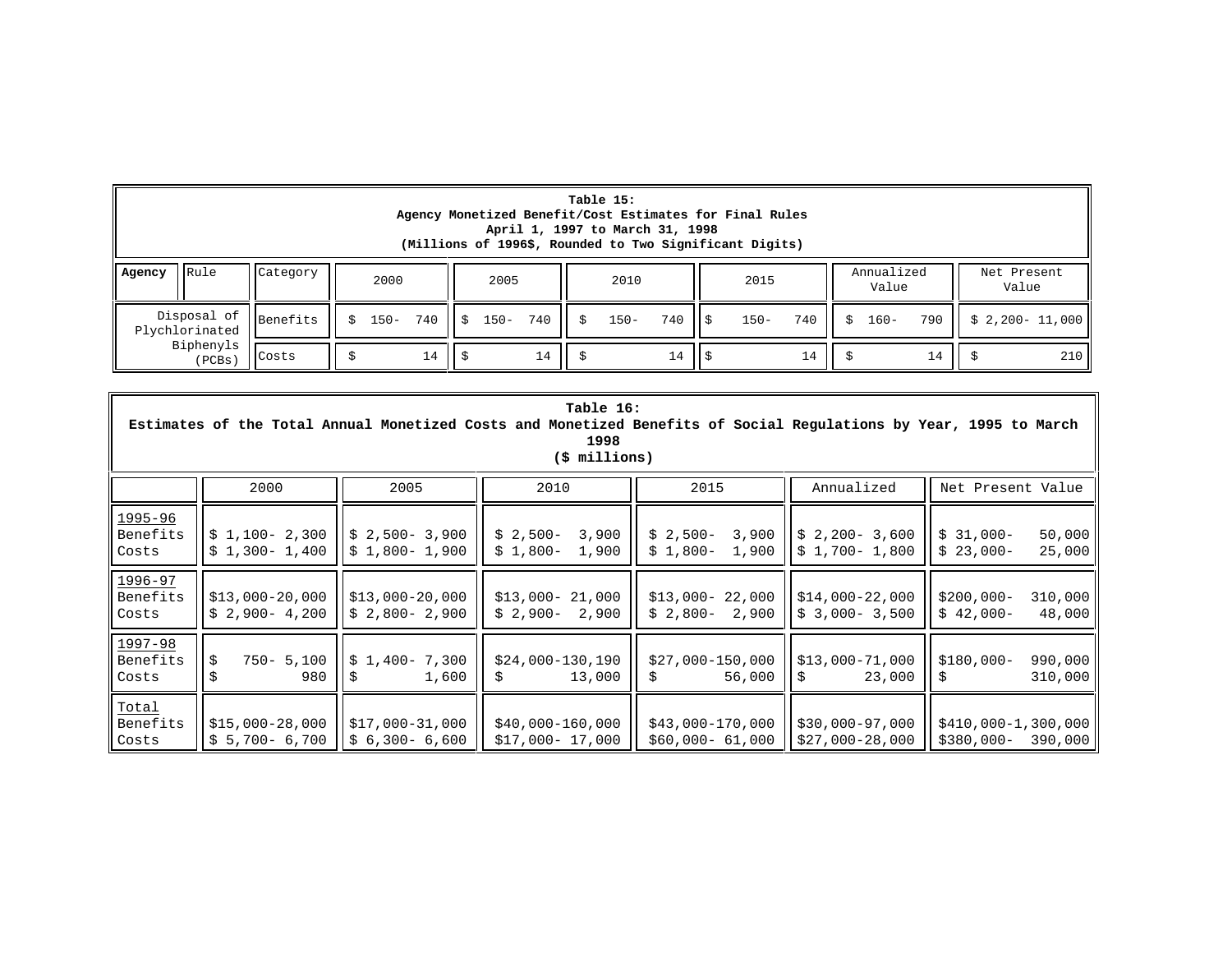We have several important observations to offer on these aggregate estimates. First, the 1996 HHS rule placing restrictions on the sale of tobacco and EPA's 1997 rules revising the NAAQS for ozone and particulate matter dominate the annualized and present value aggregates presented in Table 16. Changes in estimation methodology for these rules, as reflected by the "plausible range" adopted by the analysis for the EPA NAAQS rules for ozone and particulate matter, will have a marked effect on the aggregated benefit and cost estimates for the rules published over the period from April 1, 1995 to March 31, 1998. By the same token, the aggregate estimates are not very sensitive to different approaches for the remaining rules.

The presentation of these aggregates as annualized benefit and cost streams or as net present value estimates may obscure the actual timing of benefits and costs. In the case of the tobacco rule, for example, the annualized benefit estimates were estimated to be \$9 to \$10 billion per year. However, the health benefits associated with successfully reducing the number of young tobacco users will not begin to be realized until after 2015 because of the lag in the adverse effects associated with tobacco use. In the case of OSHA's methylene chloride standard, our estimate assumes that the reduction in cancer deaths among exposed workers will not occur until the year 2017, based on an average 20 year lag from exposure to death from cancer.<sup>37</sup>

In addition, the benefits and costs of the revised ozone and particulate matter NAAQS will only be realized in the years after 2005. These estimates of "out-year" benefits and costs are also uncertain. EPA will complete its next periodic review of the particulate matter NAAQS, scheduled for 2002, before it begins implementation of the revised particulate matter NAAQS. If this review yields a "mid-course" change in the standard, the estimates of benefits and costs could change. EPA has also expressed a continuing concern with the uncertainty of the full attainment cost estimates because EPA believes technological change over the next decade will yield lowercost approaches that will achieve the revised NAAQS.

Second, as noted above, there are significant methodological issues that need to be confronted when aggregating estimates from a set of individual rules (as presented in Tables 13 through 15) in an effort to obtain an estimate of the total benefits and costs of Federal regulation. These issues include:

- (1) Adoption of a reasonable, consistent baseline (it is difficult to patch together a sensible baseline from the differing baseline scenarios adopted across rules).
- (2) The use of *ex ante* estimates (versus *ex post* estimates) of the benefits and costs of regulation, e.g., the reliance on *ex ante* estimates may well fail to reflect important changes in taste, innovation by the private sector, or changes in Federal/State/local regulation.

 $37$  OSHA believes that this assumption is unrealistic and that many workers will avoid incurring cancer before 2017 as a result of the reduction in their methylene exposures brought about by the standard.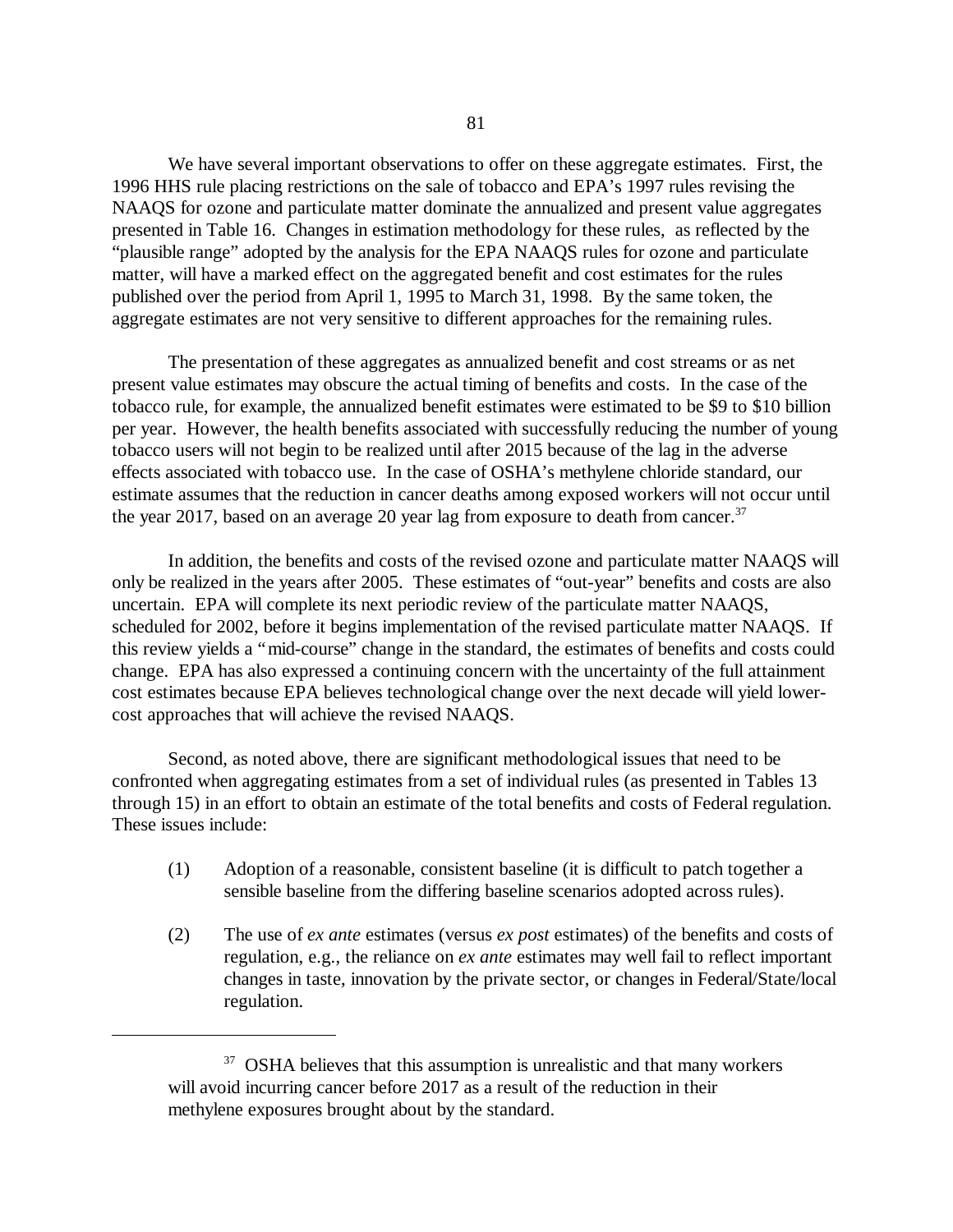(3) The "apples and oranges" problem associated with combining estimates from different studies, i.e., different measures of benefits and costs, double-counting of benefits and costs across related rules, differing approaches to uncertainty such as the use of upper- and lower-bound estimates versus the use of an upper-bound only estimate, different discount rates, etc.

Because of these concerns with aggregating the prospective benefit and cost estimates taken from the regulatory analysis for individual rules, we are interested in comments on:

- (1) The merits of aggregating prospective estimates from individual rules to obtain an aggregate estimate of the benefits and costs of Federal regulation.
- (2) The best approach to address the concerns with baseline, *ex ante* estimates, and the various "apples and oranges" problems identified above.

A final reason that any regulatory accounting effort has limits is the lack of information on the effects of regulations on distribution or equity. None of the analyses addressed in this report provides quantitative information on the distribution of benefits or costs by income category, geographic region, or any other equity-related factor. As a result, there is no basis for quantifying distributional or equity impacts.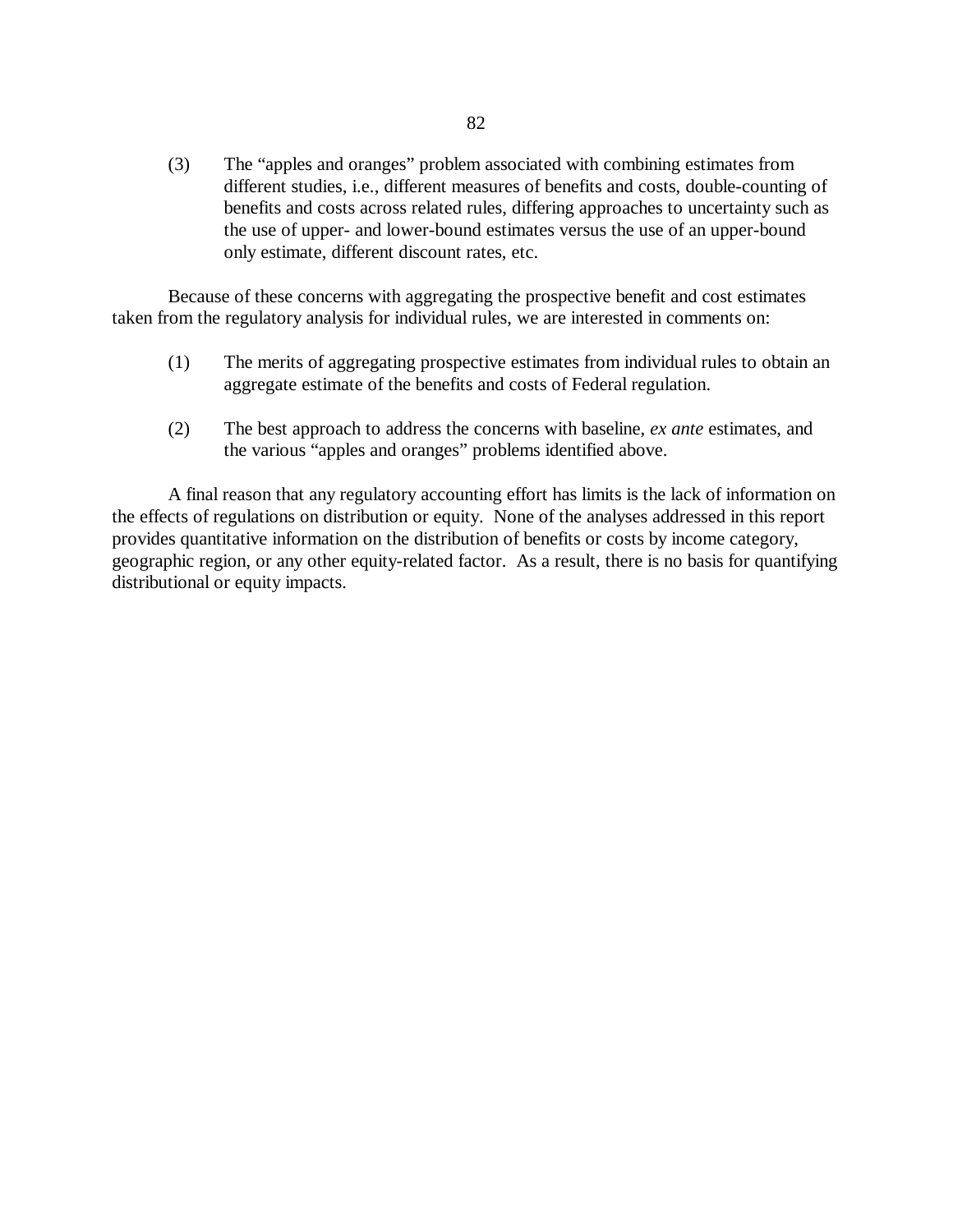#### **Chapter IV: Recommendations**

As with the 1997 report, this report is to include "recommendations from the Director of OMB and a description of significant public comments to reform or eliminate any Federal regulatory program or program element that is inefficient, ineffective, or is not a sound use of the Nation's resources" (section 625 (a)(4)). In our August 17, 1998 *Federal Register* Notice, we solicited comments on a wide range of issues related to our discussion of the methodology used in evaluating total annual benefits and costs of Federal regulatory programs and on estimates of the benefits and costs of "economically significant" or "major" rules. In particular, we solicited comments on our approach to estimating the total costs and benefits of regulation by combining existing retrospective or *ex post* studies with agency-produced prospective or *ex ante* estimates; the best ways to deal with the baseline and apple and oranges problems discussed above; and whether we have missed important data sources that would fill in the gaps in our estimates. We also sought comment on regulatory programs or program elements that are "inefficient, ineffective, or . . . not a sound use of the Nation's resources." We received 35 comments from members of the public and representatives of business groups, public policy institutions, public interest groups, and governmental entities. The commenters are listed and their comments are summarized and discussed in the Appendix. We have also made changes to the draft report based on the comments.

In Chapter I we presented aggregate estimates of the costs and benefits of several categories of regulation to further the discussion and generate comments. These aggregate estimates are at best only general indicators of the importance of regulation undertaken thus far and not guides to future specific regulatory changes. We discussed at some length the various shortcomings of these estimates, including the problem that, most of them are based either on dated studies of existing regulations or on estimates for proposed regulations.

In Chapter II, we presented the prospective cost and benefit data that the agencies had estimated for the major rules that we reviewed over the period April 1, 1997 to March 31, 1998. These data for individual regulations show that in many, but not all cases, agencies have done a good job following the recommendations of the *Best Practices* document. The overall picture remains one of slow but steady progress toward the *Best Practices* standards. In any case, even if *Best Practices* are fully adhered to in developing regulations, these prospective analyses alone would not be suitable for determining whether existing regulatory programs or program elements should be reformed or eliminated.

In spite of these methodological difficulties, we believe that prospective studies such as those discussed in Chapter II do provide useful general information about existing regulatory programs. In this spirit, we developed in Chapter III cost and benefit estimates for a set of major regulations reviewed by OMB over the last three years by using standardized assumptions and common values on benefits derived from agency practice and the academic literature. These values and assumptions are not necessarily appropriate for all individual regulations but when applied to a set of analyses offer additional general information about agencies' regulatory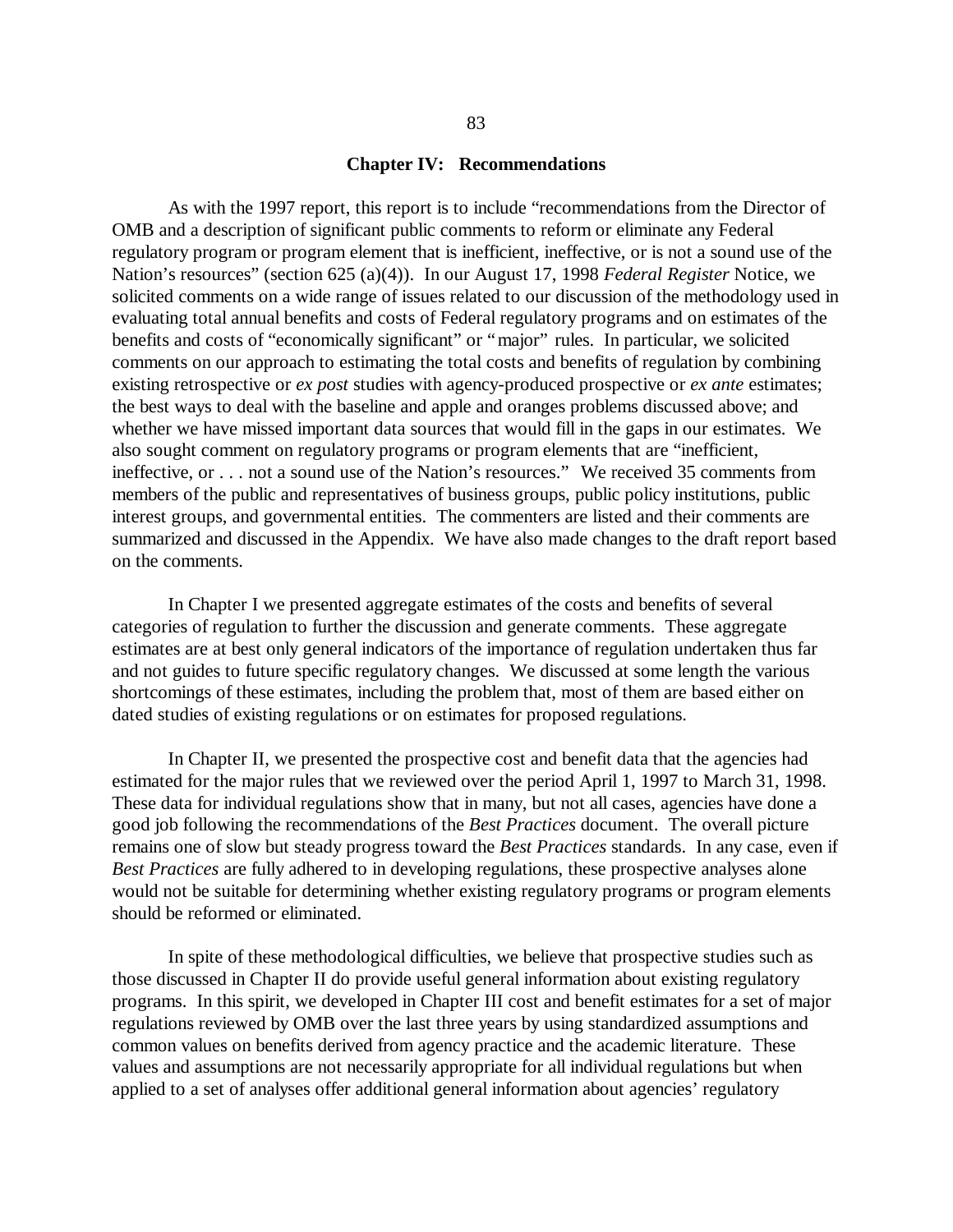systems. We are still in the early stages of this process and sought comments on whether this line of analysis should be pursued. For the most part the comments support our continuing efforts to review and standardize past agency RIA's.

# **I. Agency Regulatory Reform Initiatives**

At this stage we do not believe we have enough information to make definitive recommendations on specific regulatory programs based on the incomplete and uneven data that we discuss at length above. However, agencies are continuing to reform and improve their regulatory programs. These specific efforts are described at length in the Regulatory Plan, published each fall by the agencies with the Unified Agenda of Federal Regulatory and Deregulatory Actions. The latest plan published in the *Federal Register* on November 9, 1998 describes a number of significant regulatory reforms and deregulatory initiatives. These efforts are important to the Administration. In particular, OMB endorses the following initiatives to reform regulatory programs:

- C the Food Safety and Inspection Service of the Department of Agriculture will convert its current "command and control" regulations governing the production of cooked beef products, uncured meat patties, and certain poultry products to performance standards,
- C the Food and Drug Administration of the Department of Health and Human Services will make more informative and understandable to consumers OTC drug labels so that they can use OTC drug products more safely and effectively,
- C the Department of Housing and Urban Development will provide consumers with increased disclosure concerning mortgage brokers function and fees and will provide mortgage brokers with greater clarity regarding application of the Real Estate Settlement Procedures Act to mortgage broker fees,
- C the Department of the Interior will ease burdens on various entities throughout the country caused by the Endangered Species Act by delisting or downlisting (reclassification from endangered to threatened) where appropriate approximately 40 species that have been identified,
- C the National Highway Traffic Safety Administration of the Department of Transportation will review and evaluate the actual benefits, costs, and overall effectiveness of its existing standards and regulations for improving the safety performance of air bags (Standard 208), the dynamic side-impact requirements (Standard 214), and the reflective marking on heavy truck trailers to enhance their detectability at night or under other conditions of reduced visibility (Standard 108),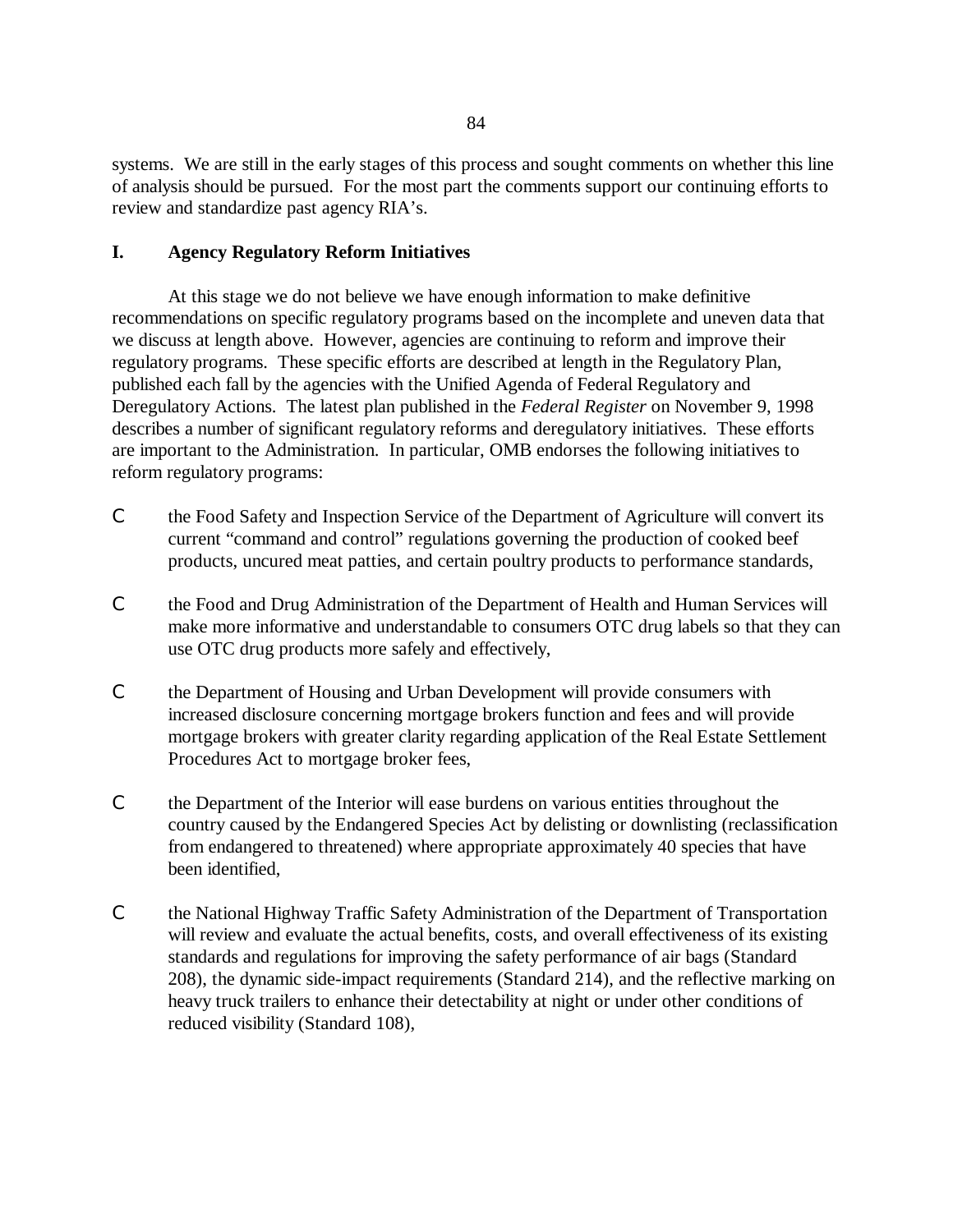- C the Occupational Safety and Health Administration of the Department of Labor will revise and simplify its injury and illness reporting and recordkeeping system to improve the quality and utility of the data and exempt small businesses in low hazard industries,
- C the Office of Federal Contract Compliance Programs of the Department of Labor will streamline, clarify, and reduce the paperwork burden of the regulations that govern the nondiscrimination and affirmative action obligations for Federal contractors and subcontractors,
- C the Office of Solid Wastes and Emergency Response of the Environmental Protection Agency will exempt low-risk wastes from the full management requirements designed for high-risk hazardous wastes, and
- C the Pension Benefit Guaranty Corporation will continue its proposal for a new simplified defined benefit plan that removes some of the obstacles that discourage small businesses from adopting such plans and look at ways to revitalize defined benefit systems for larger employers and their workers.

In addition, last spring, the Clinton Administration offered Remediation Waste Legislative Specifications to provide appropriate, targeted changes to the Resource Conservation and Recovery Act (RCRA) land disposal restrictions, minimum technology requirements and permitting requirements for hazardous remediation waste. These Specifications were offered because the application of the current RCRA requirements to remediation wastes may deter or slow down cleanup activities. By allowing the tailoring of these RCRA requirements to reflect the degree of concern with the risks posed by these wastes, and with the associated reduction in the cost of cleanup, the Administration believes these Specifications would help to expedite cleanup of sites and/or yield a more protective site remediation than would otherwise occur.

Moreover, we have identified some general themes during our review of the academic literature and analysis of data on the economic impacts of regulation. In particular, we note the general success of large scale pro-competitive regulatory reforms. For example, the Federal government undertook reforms of the statutory and regulatory regimes that governed practices in the airline, trucking, and natural gas and oil markets in the 1970s and 1980s. The Clinton Administration has continued this work with regulatory reforms in banking, intrastate trucking, securities and financial services, pensions, and telecommunications. In many of these areas, the older regulatory schemes attempted to proscribe entry by firms into lines of business or to limit production for reasons other than health, safety, or environmental protection.

Although there exist theoretical arguments that in the case of natural monopolies entry of new firms could increase costs to consumers, these arguments are based primarily on static models not appropriate for our current dynamic, technological world. The consistency of the movement toward regulatory reform over the past 25 years is a tribute to the benefits that flow from opened markets. It appears that opening up markets to all qualified entities and individuals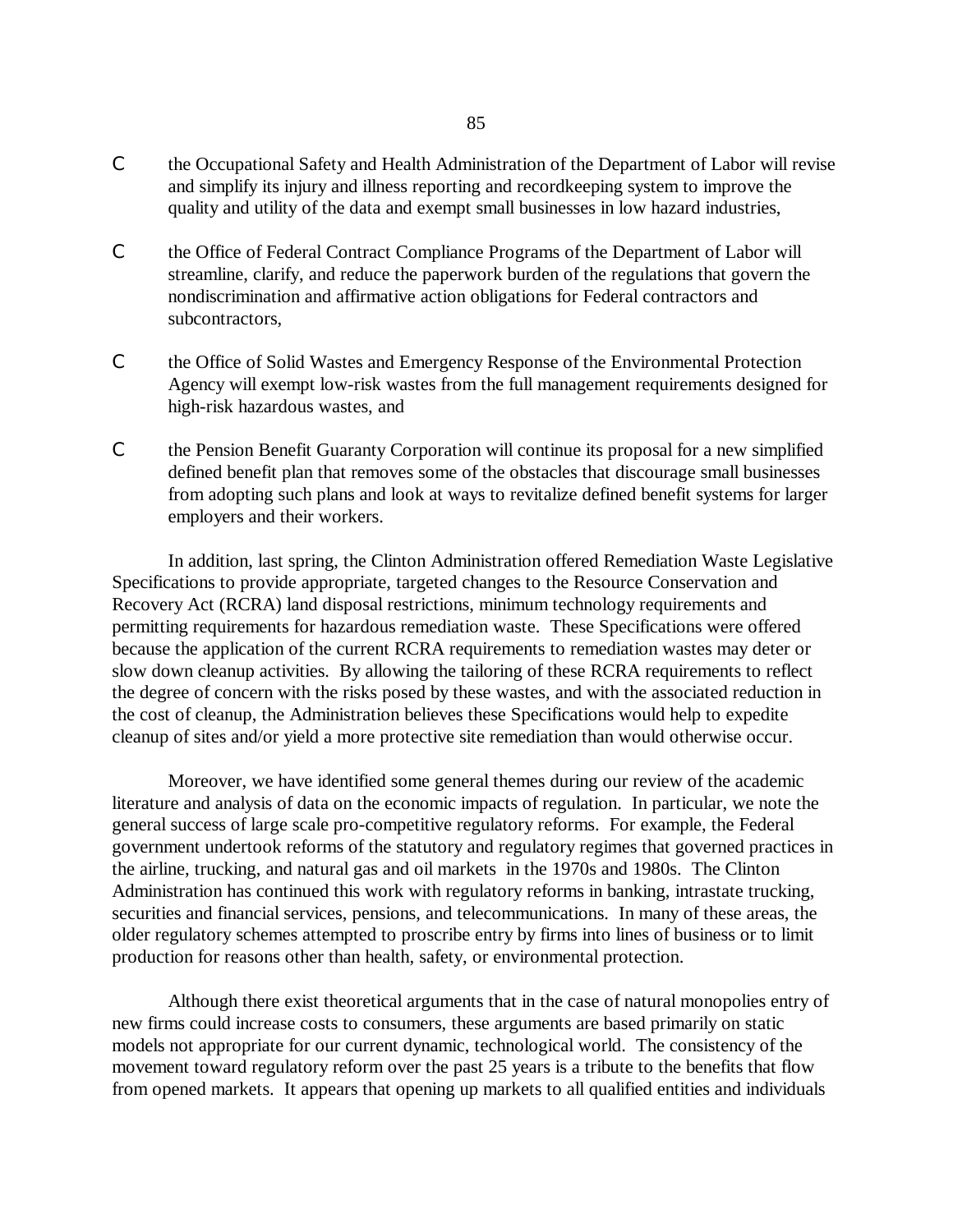has been and continues to be a mainstay of regulatory reform. It is worth noting, however, that such regulatory reform does not mean the end of regulation. While outmoded regulatory programs are changed, new regulations are generally needed, particularly during transitions between the old and new systems, to open up markets and ensure that fair competition is maintained. For example, the Telecommunications Act of 1996 directs the FCC to establish the regulation that is needed to allow new entrants access to the local network in order to establish competition in local telecommunications markets. Without access to the local network, there would be little competition.

## **II. Electricity Restructuring**

A new regulatory area in which the Administration is recommending reform is the decades old system of electricity generation. The Administration has transmitted to Congress a bill that would restructure this industry and bring substantial savings to consumers. Economic forces are forging a new era in electricity prices, where electricity prices will be determined primarily by the market rather than by regulation. Under this new system, often called "retail choice," consumers are allowed to choose their electricity supplier, much as they have chosen long distance telephone service for over a decade. Electricity policy is moving in this direction because subjecting utilities to competition will lead to increased efficiency in the industry and thus benefit the economy and the environment.

In the past, electricity customers did not have the ability to choose their supplier. Instead, under State law, utilities generally were monopolies with both a right and responsibility to serve all consumers in a particular area. The State permitted the utility to charge customers a regulated rate for electric power based on the cost of producing such power plus a "rate of return" on investment. In general, the electric monopoly system has provided reliable power to electric consumers in the United States. However, a monopoly system has a fundamental weakness: it does not provide incentives to be cost-efficient because a monopoly supplier does not have to compete and essentially has a guarantee that its costs will be recovered.

Under electricity restructuring, competition will replace regulation as the primary mechanism for setting electricity generation prices. Utilities would be required to open up their distribution and transmission wires to all qualified sellers. The transmission and distribution of electricity would continue to be regulated because they will remain monopolies for the foreseeable future. The system would be restructured, not completely deregulated.

## **A. The Need for Federal Action**

The Administration's proposal respects the actions of those States which are in the process of implementing retail competition and seeks to build on, rather than disrupt, those efforts. Nevertheless, effective retail competition is unlikely to happen without Federal legislation. First, electrons do not respect State borders. Accordingly, as States remove the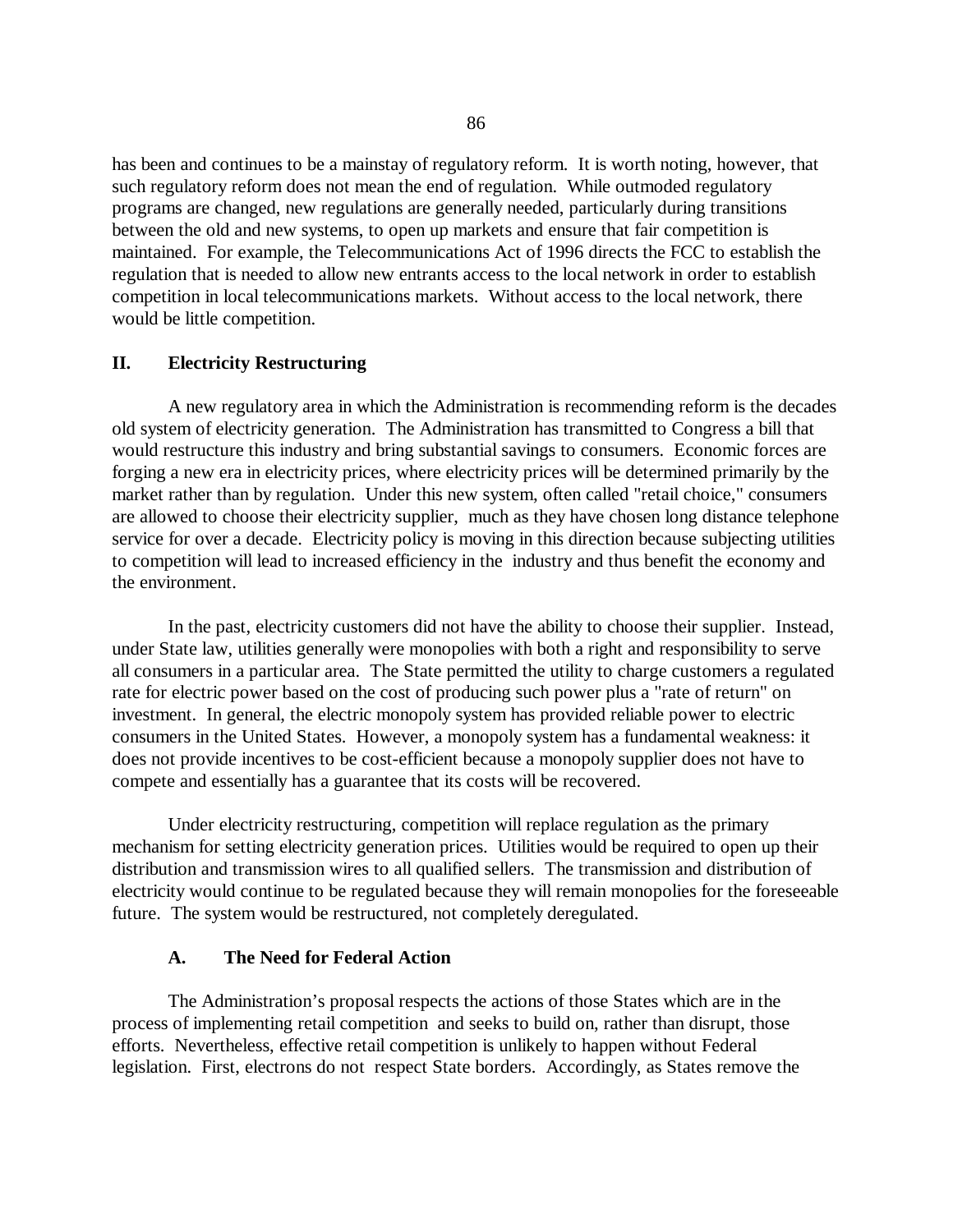constraints of monopoly franchise territories, electricity markets will naturally become more regionalized.

Only federal legislation can adequately address the needs of these regional markets. For example, to allow for effective and efficient competitive markets, FERC must have regulatory jurisdiction over all owners of transmission facilities. Currently, FERC has no regulatory authority to order open access to transmission facilities by municipal utilities, cooperatives, or federal power entities. Moreover, effective competitive markets require that FERC be given additional regulatory authority to require the formation of Independent System Operators and to address market power issues.

The electric industry is also hampered by statutes which inhibit the development of competitive markets. The entire Federal electricity law framework dates from the New Deal and is premised upon State-regulated monopolies rather than regional competitive markets. Federal law should be updated so that it stimulates, rather than stifles, competition. For example, the Public Utility Holding Company Act, which regulates utility holding companies, and the "must buy" provision of Section 210 of the Public Utility Regulatory Policies Act, which requires that utilities buy power from qualified cogenerators and small power producers, should be repealed.

Finally, the States alone cannot obtain the full economic and environmental benefits of competition for American consumers. Without comprehensive Federal electricity restructuring legislation, neither State nor Federal regulators will have the necessary tools to ensure that regional electricity markets are truly competitive and operate as efficiently as possible. Moreover, absent a Federal role, there will be no assurances that support for renewable technologies and other important public purpose programs will continue absent a Federal program. Without such tools, electricity prices will likely be higher and the environmental gains which we expect under the Administration's plan will not be fully realized.

## **B. Benefits of Electricity Restructuring**

The Comprehensive Electricity Competition Plan embodies the overall agenda of the Clinton Administration to expand the economy and improve the environment. A more competitive electricity industry will provide large benefits to individual American consumers as well as being an overall boon to our economy. It will result in lower prices, a cleaner environment, greater innovation and new services, and a more reliable power supply grid. It will also save the government money.

The Department of Energy estimates that retail competition will save consumers at least \$20 billion a year on their electricity bills. This translates into direct savings to the typical family of four of \$104 per year. Indirect savings, which would arise from the lower costs of other goods and services in a competitive market, are \$128 per year for a typical family of four. Thus, total projected savings for such a family are \$232 a year.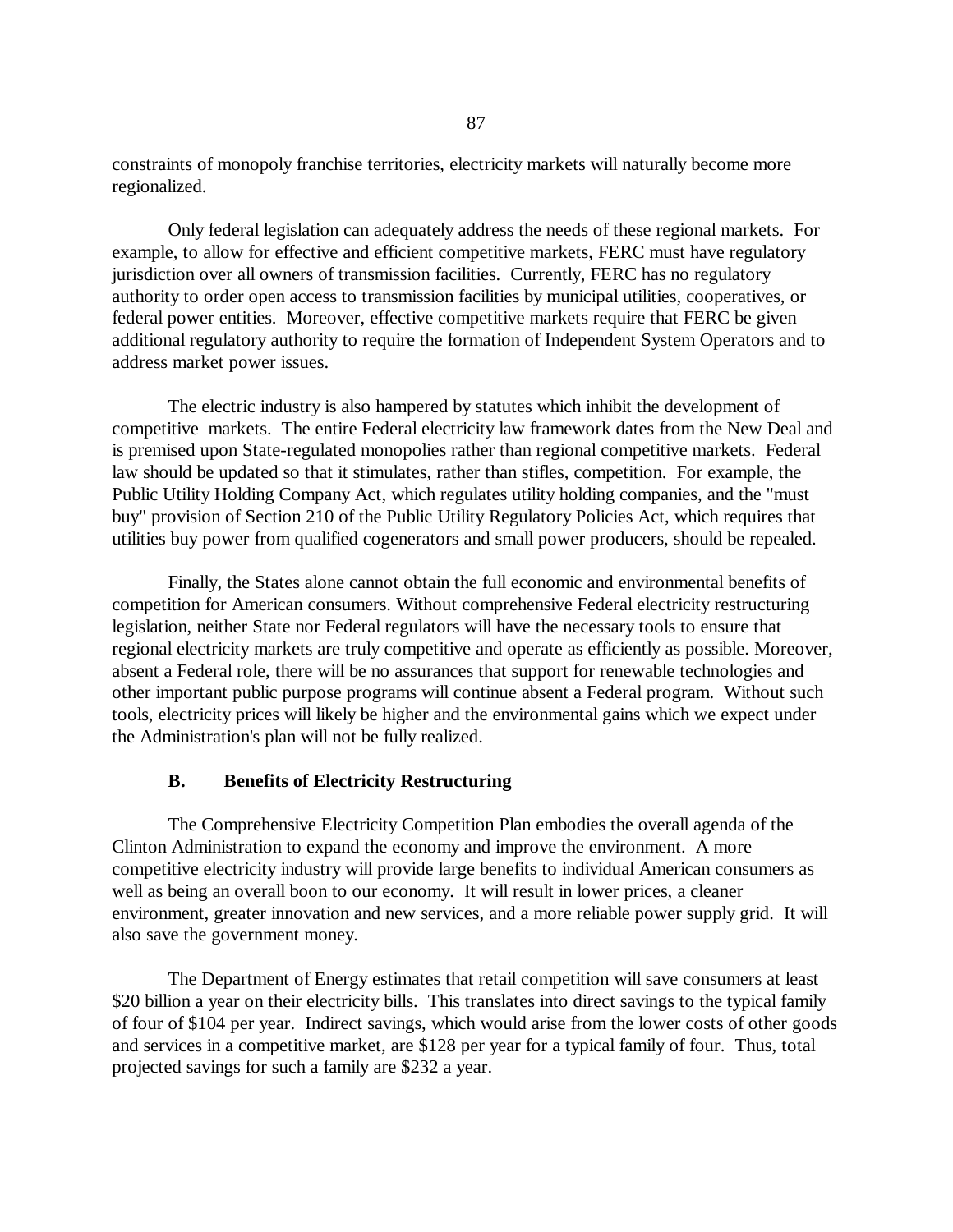Competition will also spark innovation in the American economy, creating new industries, jobs, products and services just as telecommunications reform spawned cellular phones and other new technologies. This will further strengthen our nation's position as the most vibrant and dynamic economy in the world.

Major benefits will accrue to the Federal, State and local governments through lower electricity prices. Total government spending on electricity was \$19.5 billion in 1995. With competition, these costs are likely to decline by at least 10 percent, a savings of close to \$2 billion year. This restructuring dividend will help governments maintain balanced budgets into the future while meeting critical public needs.

Restructuring will also produce significant environmental benefits through both market mechanisms and policies that promote investment in energy efficiency and renewable energy. Competitive forces will create an efficient, leaner, and cleaner industry. For, example, DOE estimates that the Administration's plan will reduce greenhouse gas emissions by roughly 25 to 40 million metric tons in 2010. A generator that wrings as much energy as it can from every unit of fuel will be rewarded by the market. Today, a monopoly supplier recovers its costs regardless of whether it uses its power resources efficiently. Competition also provides opportunities for consumers to vote with their wallets for green power and facilitates the marketing of energy efficiency services along with electricity.

Restructuring also makes possible the introduction of new policy mechanisms such as the renewable portfolio standard and enhanced public benefit funding, which will guarantee substantial environmental benefits notwithstanding market outcomes. The environmental benefits from the Administration's restructuring plan, which includes the renewable portfolio standard and the public benefit fund, will outweigh any negative effects associated with the demand increasing effects of lower prices or other factors.

The Administration's proposal for electricity competition legislation reflect the need for the simultaneous calibration of many elements in an interconnected statutory framework in order to achieve the desired bottom line: achieving the economic benefits of competition in a manner that is fair and improves the environmental performance of the electricity industry.

Our restructuring proposal is best understood in terms of five main objectives: (1) encouraging States to implement retail competition; (2) protecting consumers by facilitating competitive markets; (3) assuring access to and reliability of the transmission system; (4) promoting and preserving public benefits; and (5) amending existing Federal statutes to clarify Federal and State authority.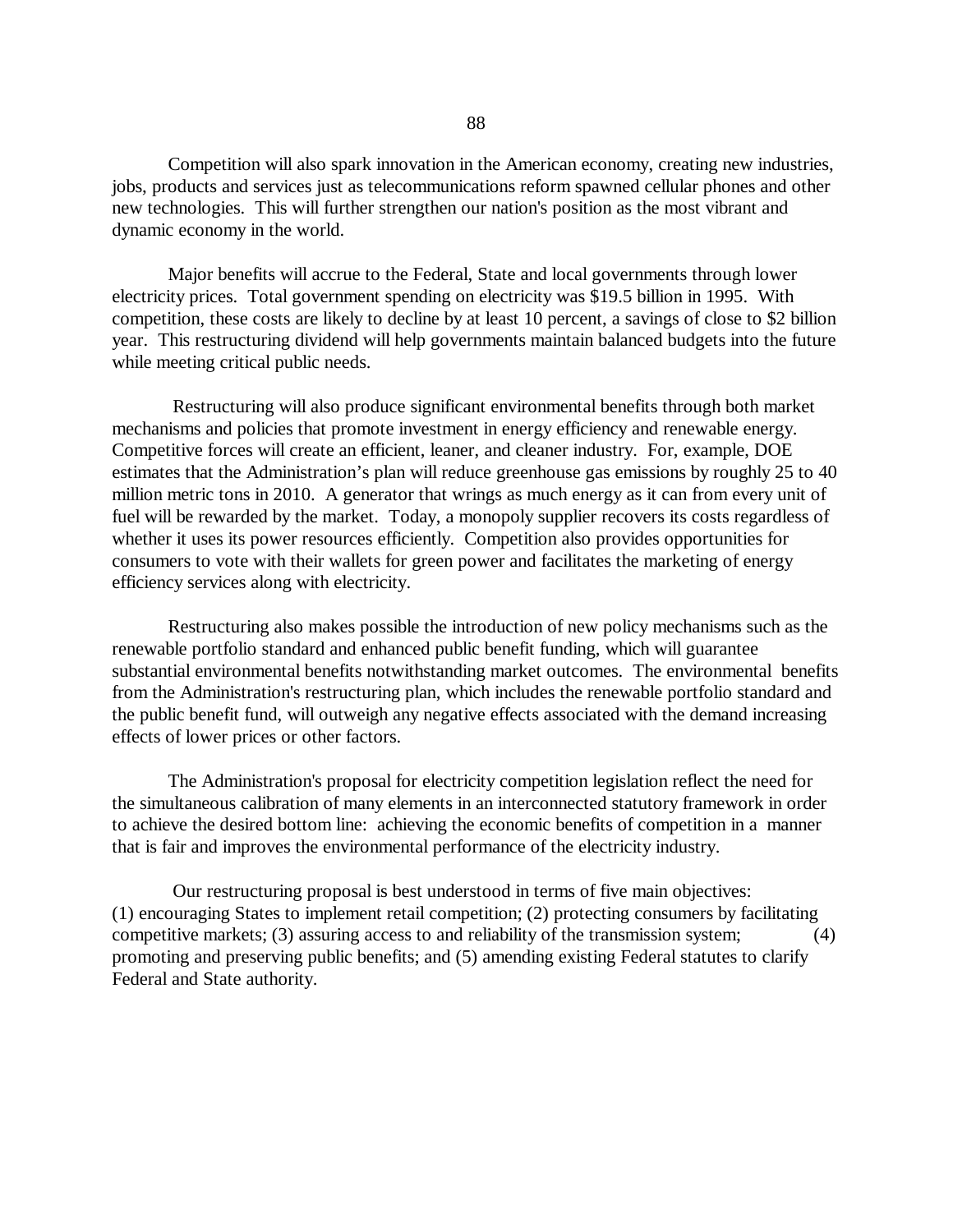# **III. Need for Further Methodological Progress: Steps Taken, Steps Needed**

The 1997 report made five recommendations to improve the quality of data and analysis on individual regulations and on regulatory programs and program elements as a first step toward developing the evidence needed to propose major changes in regulatory programs:

- C that OIRA lead an effort among the agencies to raise the quality of analyses used in developing new regulations by promoting greater use of the *Best Practices* guidelines and by offering technical outreach programs and training sessions on the guidelines;
- C that an interagency group subject a selected number of agency regulatory analyses to *ex post* disinterested peer review in order to identify areas that need improvement and stimulate the development of better estimation techniques more useful for assessing existing regulations;
- C that OIRA continue to develop a data base on benefits and costs of major rules by using consistent assumptions and better estimation techniques to refine agency estimates of incremental costs and benefits of regulatory programs and elements;
- C that OIRA continue to work on developing methodologies appropriate for evaluating whether existing regulatory programs or their elements should be reformed or eliminated using its *Best Practices* document as the starting point; and.
- C that OIRA work toward a system to track the net benefits (benefits minus costs) provided by new regulations and reforms of existing regulations for use in determining the specific regulatory reforms or eliminations, if any, to recommend.

To implement these recommendations, we took several specific steps, which should be viewed as first steps in an ongoing effort:

- C After the September 30, 1997 report was issued, we met with interested parties to hear their suggestions for implementing its recommendations and improving the next report. The interested parties included Congressional staffs, agency officials, academic experts, and the public at large at a well attended open meeting sponsored by the Brookings Institution and the American Enterprise Institute. We also put the report on the OMB home page at: **http://www.whitehouse.gov/WH/EOP/OMB/html/rcongress.htm** and distributed hundreds of hard copies to the interested public. We also discussed the report with our regulatory counterparts from other countries and with officials at the OECD studying regulatory reform. These discussions have been very helpful, and their influences are reflected in this year's report.
- C On December 12, 1997, the Administrator of OIRA sent a memorandum to the Regulatory Working Group made up of the top regulatory officials of the key agencies,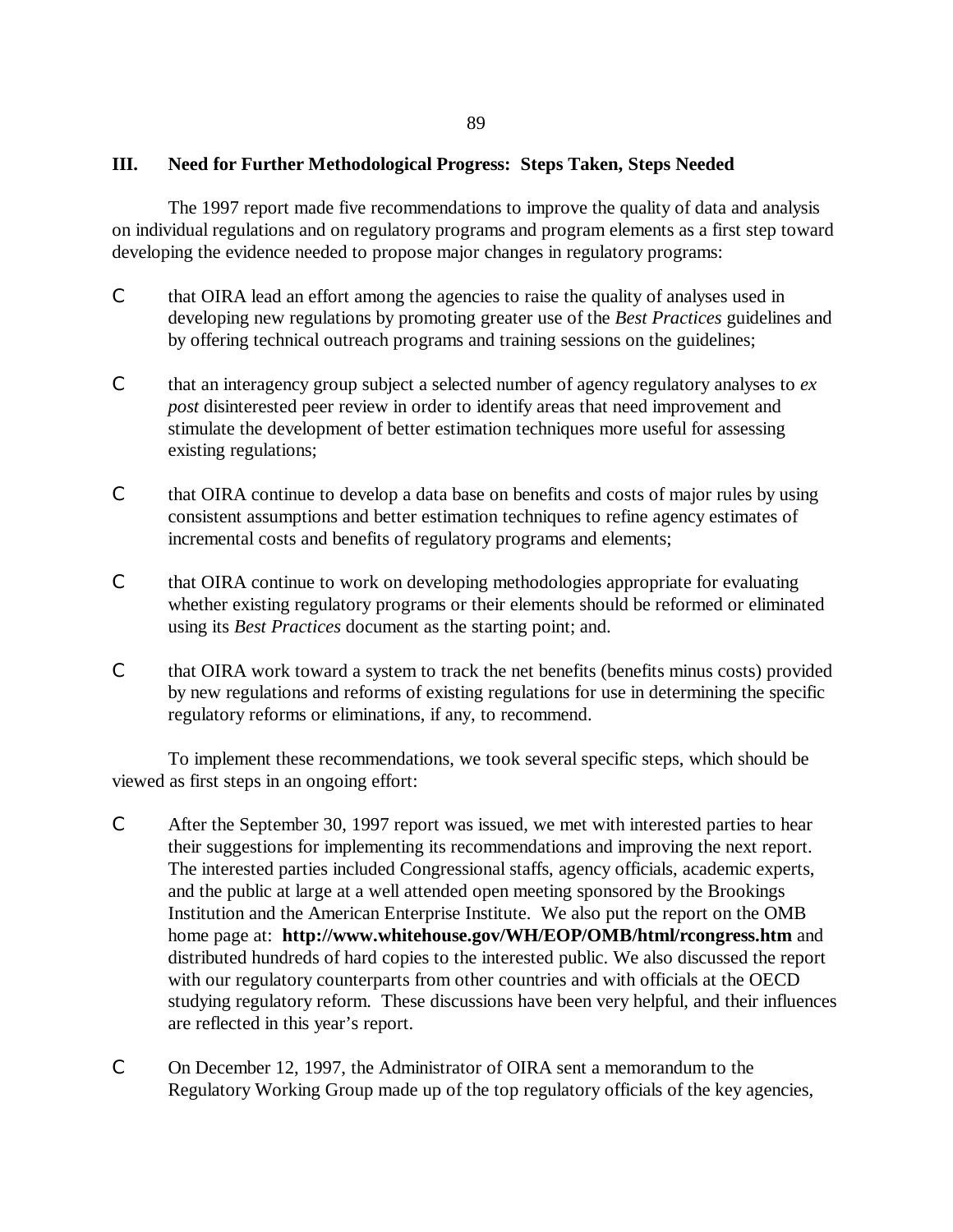requesting that they give greater attention to the analysis of economically significant rules and to focus specifically on the *Best Practices* document. The memorandum also informed the agencies of our intention to disaggregate further our total benefit and cost estimates and to provide more information on economically significant rules, including filling gaps by monetizing benefit estimates where the agencies had quantified but not monetized. We have followed up the memorandum with meetings of the Regulatory Working Group and discussions with individual agency officials that emphasized the importance of good analysis.

- C We reviewed examples of *ex post* analyses, including those of NHTSA, OSHA, and EPA regulations. This review helped contribute to an investigation of the methodological problems associated with regulatory analysis.
- C We convened a meeting of an Interagency Technical Working Group (ITWG) of staff from the major regulatory agencies co-chaired by CEA to examine the methodological issues raised in the first report*,* review existing regulatory analyses, and propose better estimation techniques useful in evaluating new and existing regulations.<sup>38</sup> The group met several times a month throughout the first half of 1998, and invited individuals with recognized expertise to make presentations about estimation methods. The group heard presentations on methods of estimating the value of mortality risk reduction, the quantification of morbidity, the value of wetlands, and the value of changes in travel time. Materials used in these presentations are available in the OIRA public docket room. Based on these presentations, and its own discussions, the group considered the following recommendations to OMB in the context of OMB's report to Congress:
	- (1) That OMB supplement agency estimates of reductions in mortality risk by estimating the additional longevity, e.g., years of life gained, to complement the conventional estimates of statistical lives saved generally relied upon by the agencies, in instances where supportable methods exist.
	- (2) That OMB supplement agency estimates of small reductions in mortality risk by estimating the value of these changes using appropriate unit values from the literature on willingness-to-pay.
	- (3) That OMB supplement agency estimates of the value of reductions in morbidity, taking into account lags, e.g., "latency" periods, if any, in the realization of harm due to disease or injury, using a range of appropriate discount rates.
	- (4) That OMB complete agency estimates of reductions in morbidity by estimating (1) the value of cases of disease or injury averted, where there are independent estimates of willingness-to-pay to reduce the risks of such disease or injury, and

<sup>&</sup>lt;sup>38</sup> It included representatives of DOE, Commerce, USDA, Treasury, HUD, Interior, Labor, NHTSA, Education, FDA, and EPA as well as CEA and OMB.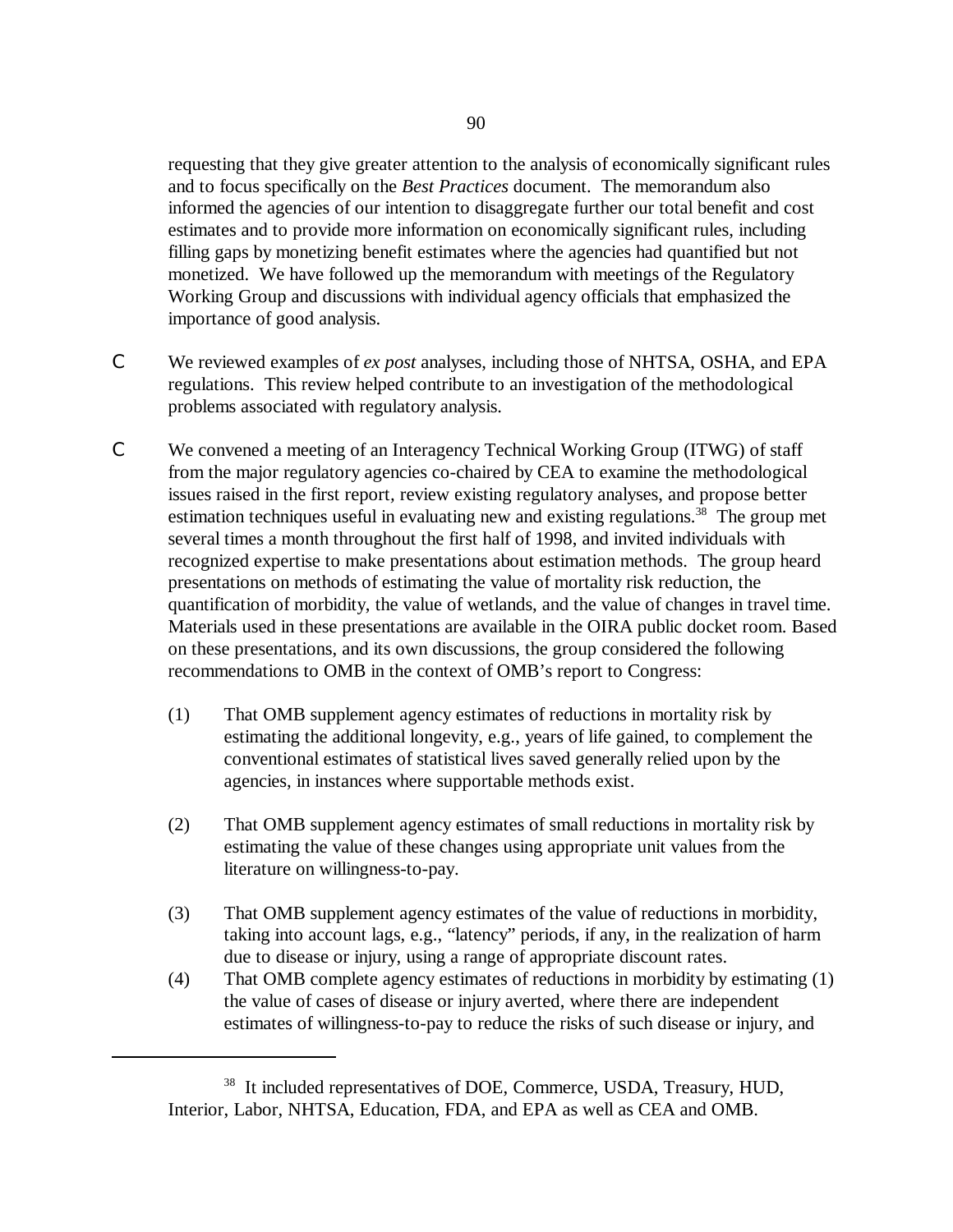(2) where appropriate willingness-to-pay estimates are not available, an index of loss in function relative to death, such as a quality adjusted life-year approach.

(5) OMB not generally assign values to agency estimates of changes in the quantity or quality of wetlands, without specific information justifying the appropriateness of the unit values to the wetlands affected, given the wide variety of wetlands.

Recommendations (1) and (5) were adopted unanimously. The other recommendations enjoyed support from a majority of agencies. Another recommendation on the value of increases or decreases in travel time was discussed, but no recommendation was made.

We have begun to implement all of these recommendations. Using consistent assumptions and better estimation techniques to refine estimates of the incremental costs and benefits of regulatory programs and individual regulations will allow us to develop a much more reliable and useful data base on the costs and benefits of major rules. We hope this data base will enable us to present the net benefits provided by new regulations and reforms of existing regulation and to identify specific new regulatory reform proposals.

The 1997 report established a much needed baseline from which progress toward better data and methods regarding the impacts of Federal regulation can be measured. We indicated that this statutory charge was an ambitious one, but that we believed a good start was made. This year we report further progress toward better data and improved analysis. We have refined the aggregate estimates of benefits and costs; made progress in establishing more consistent data for ongoing benefit-cost analyses; widened our own data base from one to three years; further analyzed and refined our understanding of methodological difficulties; and recommended reform in the electricity generation industry.

We continue to view the task as a formidable one that will require a sustained effort in future years to provide steady movement forward. We believe this report represents a significant step down that path. We intend to continue these efforts to improve the quality of data and analysis needed to put us in a stronger position to continue to make more recommendations for regulatory reforms.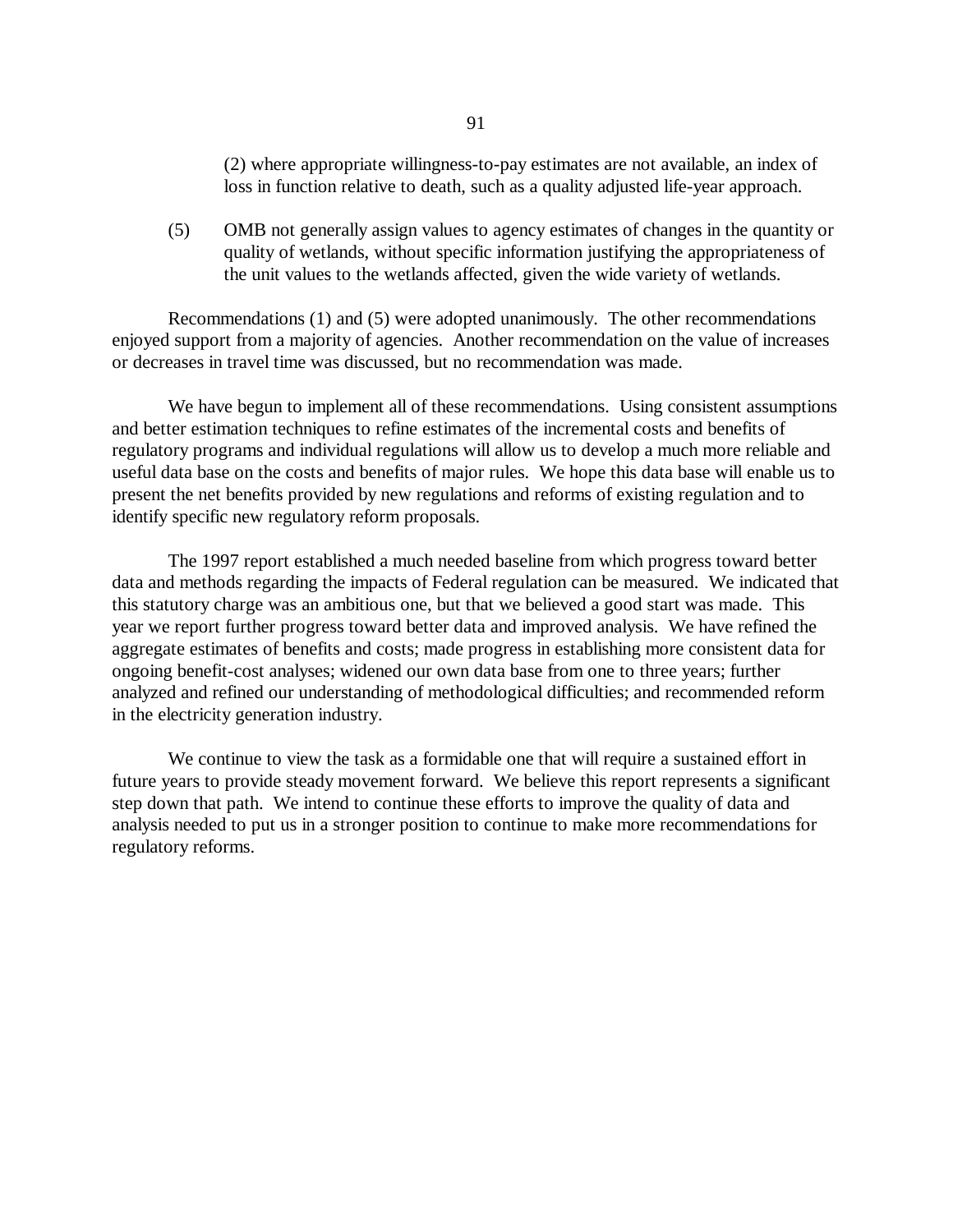#### **Appendix: Summary of Public Comments**

This Appendix summarizes and discusses the 35 public comments received as a result of our Notice published in the *Federal Register* on August 17, 1998. The Notice called for an initial 30 day comment period, which was subsequently extended another 30 days to October 17, 1998, at the request of the public and Members of Congress. The comments are grouped into nine categories and identified for convenience by number codes, which are listed at the end of the Appendix.

As noted in the Introduction many commenters expressed appreciation for the various improvements over the 1997 report. In particular, these include greater disaggregation of categories for the aggregate estimates, a significant increase in the estimates of costs and benefits for individual major rules, the inclusion of rules from independent agencies, monetizing the costs and benefits of major rules where agencies had not done so, comparing retrospective estimates of costs and benefits with prospective estimates for a set of rules, and including a proposal to restructure the electricity generation industry. The specific comments and suggestions for further improvement are discussed below.

## **1. Aggregate Estimates**

One commenter stated that the report did a good job in identifying problems with aggregate estimates, and therefore recommended that the report not include such estimates (1). We included estimates of the total annual costs and benefits of Federal regulatory programs because section 625(1) of the Treasury and General Government Appropriations Act, 1998 (Pub. L. 105-61) requires us to do so. Moreover, we believe that the estimates, while not a basis for changing regulatory policy, do give a rough indication of the importance and impact of regulation to the nation's economy and well being.

Two other commenters stated that the emphasis should be on whether individual rules provide net benefits, not whether regulation provides net benefits in the aggregate (8, 12). We agree with this contention and so stated in the report.

### **2. Independent Agencies/Indirect Effects**

One commenter stated that OMB could have obtained estimates directly from the independent commissions for rules they issued (1). Another commenter suggested that OMB could have included estimates for independent agency rules where data are available (8). This year we relied upon the reports that GAO is required to produce under the Congressional Review provisions of the Small Business Regulatory Enforcement Fairness Act (SBREFA). These provisions require the agencies to submit to GAO and Congress certain information on major rules, including a copy of any cost-benefit analysis. We have no reason to believe that the agencies withheld information from GAO and Congress. Although we have looked at estimates of the costs and benefits of individual major rules produced by outside parties, we did not include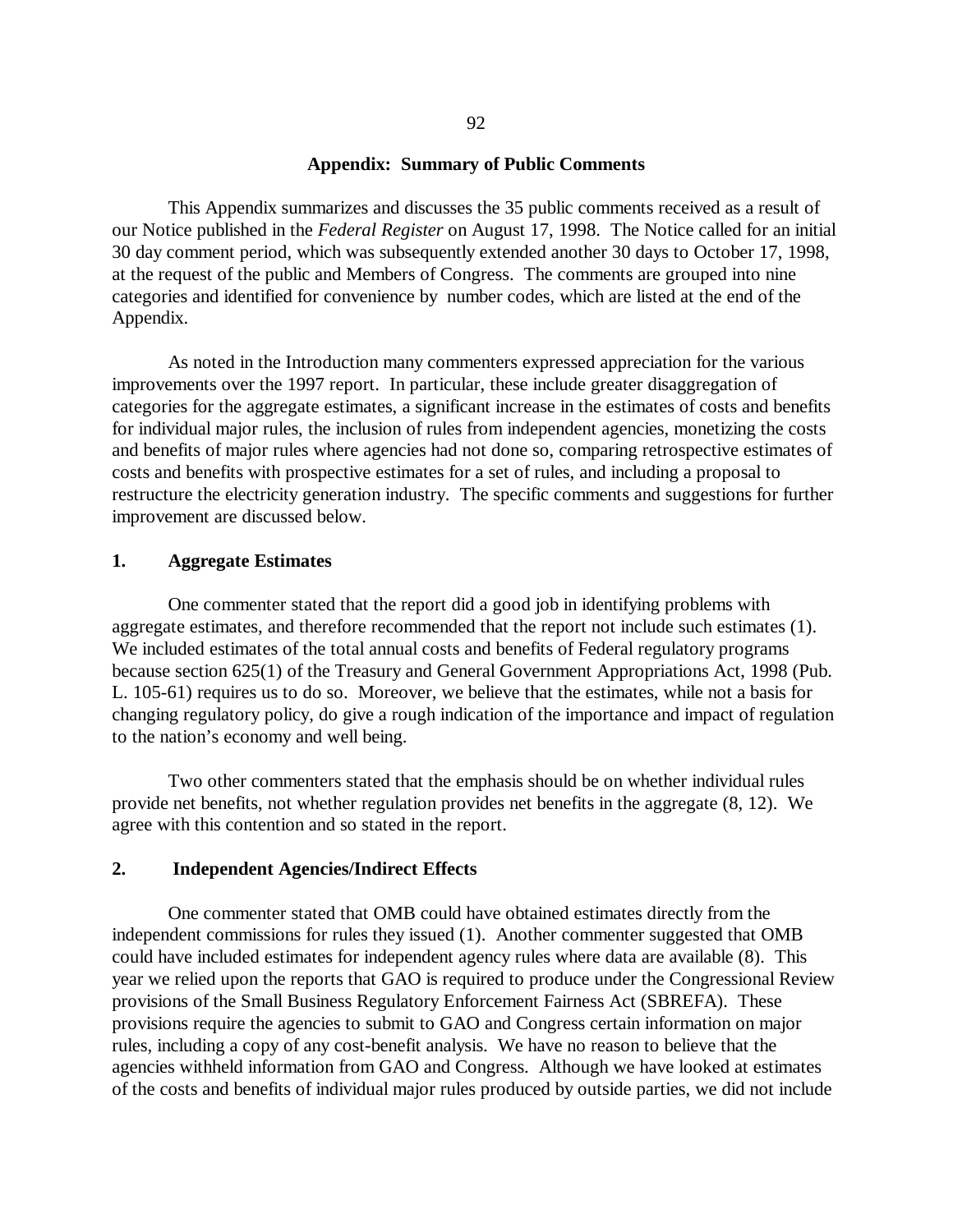separate discussion of them in our chapters on major rules. Subject to time and resource constraints, we hope however to be able to discuss such studies in later reports.

Regarding the indirect effects of regulation, several commenters suggested that OMB should seek out research or reports that estimate the indirect effects. At the least, OMB should report whatever qualitative information is available (1,5,26) . One commenter provided a study estimating the indirect ("non-conventional") costs of environmental regulation (9). We agree that more information about the indirect effects of regulation is needed and plan to do more searching for next year's report. In this year's report we add a citation to the paper provided by commenter number 9, although the paper is more useful in pointing out what we don't know about indirect costs than in adding to our knowledge base.

## **3. Recommendations for Improving Regulatory Programs**

Regarding the requirement that OMB make recommendations for improvements to regulations or regulatory programs, we received many comments. Several expressed disappointment that the draft report offered no recommendations other than the Administration's plan for electricity restructuring (1,5,22,26,32,34). One commenter noted that the report fails to assess the benefits and costs of eliminating any existing regulations (18). Two commenters suggested that we survey regulatory managers to identify candidate regulations for reform or elimination and/or contact state and local elected officials for their recommendations (5, 32). Another commenter suggested that OMB use its best judgement with input from regulatory scholars (34). One commenter referred OMB to some studies not included in the draft report (10). In response to these comments, we reviewed the additional studies cited and the regulatory initiatives recently published by the agencies in the Regulatory Plan and the Unified Agenda of Federal Regulatory and Deregulatory Actions. As a result of this review, we added to the report discussions of ten additional regulations or regulatory programs that would benefit from reform.

Thirteen sets of comments were received regarding the discussion of the Administration's Comprehensive Electricity Competition Plan (2,6,13,14,16,17,21,23,24,28, 29,30,33). These comments encompassed a wide variety of interests and views of those who would be affected by the plan. They included the views of investor owned utilities, consumer groups, utility shareholders, State and municipal governments and their electric utilities, labor unions, a diversified energy corporation, industry and nonprofit organizations, and taxpayer organizations.

While the comments dealt with a broad spectrum of issues, three main areas of focus were economic impacts (especially impacts on residential and small business consumers), environmental impacts, and reliability issues. Other issues addressed included stranded cost recovery and repeal of the Public Utility Holding Company Act (PUHCA).

Economic Impacts: In terms of economic impacts, one concern of commenters was that large industrial and commercial customers would benefit relative to residential and small business consumers. However, in a well-functioning competitive market, the generation price will be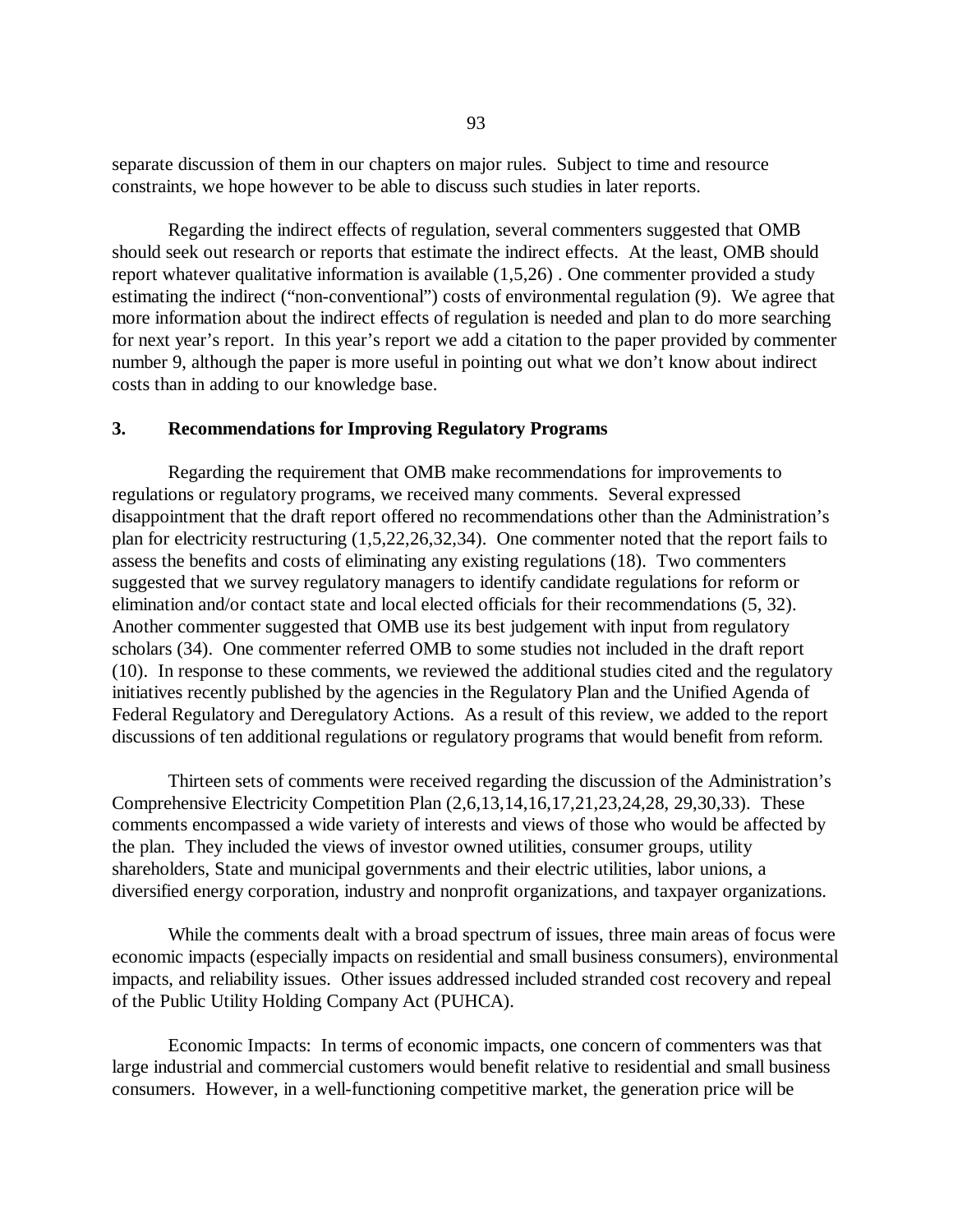determined by factors such as load conditions and location, rather than the identity of each particular consumer. Only to the extent that residential consumers have a higher proportion of their total demand at "peak load" conditions than industrial customers, would they pay a higher average generation price in fully competitive markets. The comments apparently reflect the view that restructured generation markets will not be competitive, notwithstanding the information disclosure, market power, and other provisions of the Administration's proposal, which is specifically designed to promote effective competition. The experience in sectors previously opened to market forces, such as long-distance telephone service, supports the Administration's view that suppliers can be expected to compete vigorously in terms of price and service offerings for residential and small-business customers. Residential and small business consumers will also benefit from reductions in distribution costs as performance-based regulation is implemented in conjunction with the changeover to competitive power markets.

The Administration's estimate of at least \$20 billion in savings due to competition is supported by modeling studies, analyses of cost savings available within existing operations, and experience in states that are making an early transition to competitive markets. This finding is also fully consistent with the range of estimates in the available literature.

Environment: Another area of concern raised by commenters was the possibility of adverse environmental impacts. This issue was the focus of an intense interagency analysis process, which concluded that notwithstanding some factors associated with restructuring that would tend to increase emissions, the net effect of the proposal would be to significantly reduce emissions through the favorable effects of competition itself as well as through targeted programs to promote investment in energy efficiency and renewable energy. For example, it was estimated that the plan would result in a reduction of greenhouse gas emissions by 25 to 40 million metric tons in 2010. These and other environmental impacts are fully discussed in the Administration's "Supporting Analysis" document. A degree of corroboration for the Administration's perspective is evident in the decision of major environmental organizations to oppose ballot initiatives to "turn back the clock" on electricity competition in Massachusetts and California during the last election.

Electric System Reliability: The conclusions of the final report of the Secretary of Energy Advisory Board's Task Force on Electric System Reliability, released on September 29, 1998, speak directly to concerns regarding the impact of restructuring on system reliability. This Task Force, chaired by former Congressman Phillip Sharp, was consisted of an extremely diverse membership including all parts of the electricity sector as well as consumer and environmental interests. The Task Force report, adopted by consensus, reaches the conclusion that transmissiongrid reliability and an open, competitive market can be compatible. Although the changes being brought about by restructuring are complex, the reliability of the bulk-power system need not be compromised – provided appropriate steps are taken. To ensure continued reliability of the bulkpower system in this environment of change requires a concerted effort by existing reliability institutions and State and Federal governments. The task force further concluded that an electric industry that remains in a protracted state of transition is at greatest risk for reliability problems,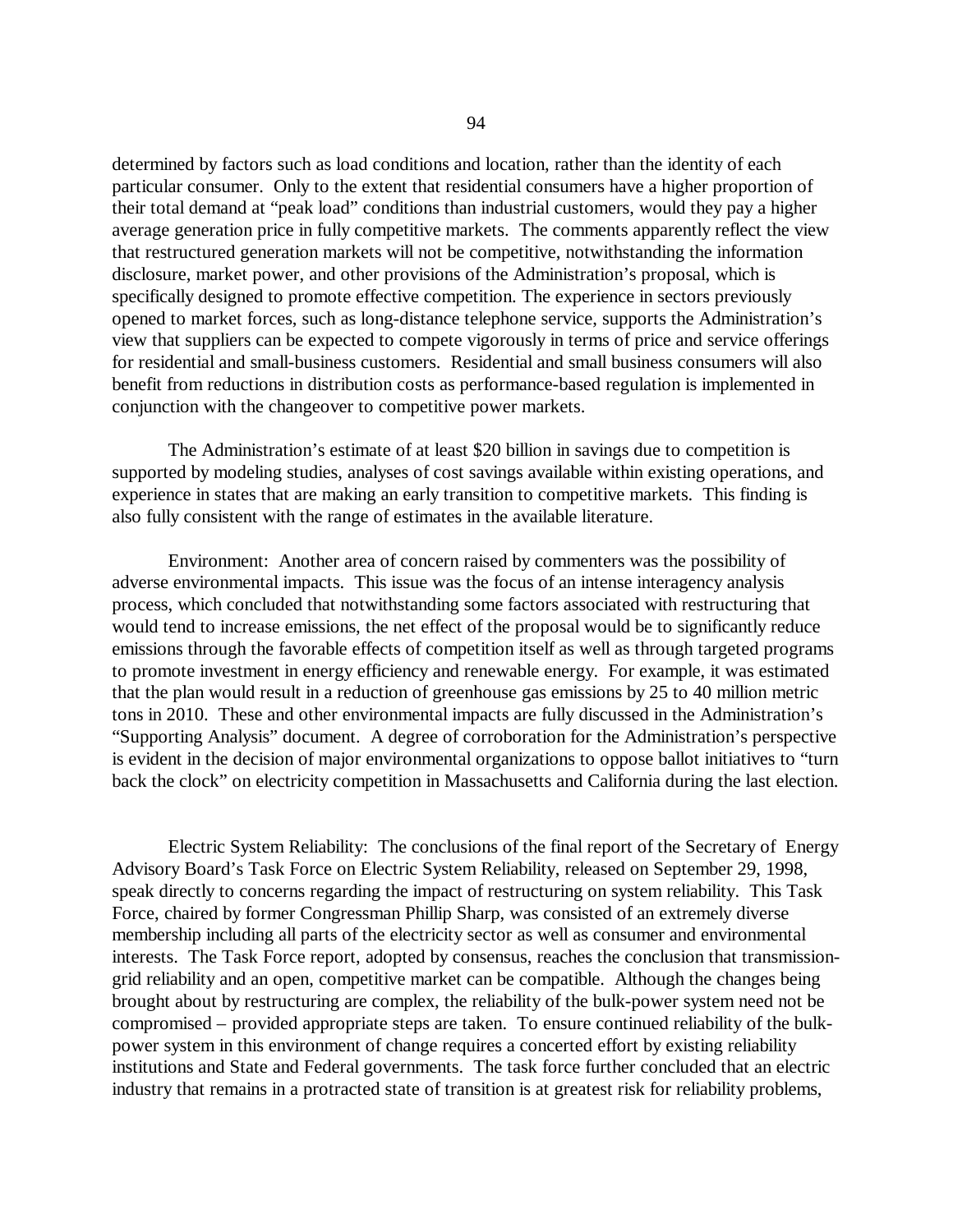# and that *"it is critical that we advance the necessary legislation that will create the institutions that will maintain electric reliability in the changing industry."*

Other Issues: In addition to the three broad issues considered above, some comments also addressed specific issues regarding restructuring that are of particular importance to one or another set of interests. Clearly, the resolution of such issues, whether handled at the State or Federal level, can have important implications for the distribution of the net benefits of restructuring among the parties having an interest in the issue. However, the Administration's findings regarding the magnitude of the overall economic and environmental benefits available from a restructuring of the electric sector to increase reliance on market forces would not, in many cases, be significantly affected by the ultimate resolution of such distributional issues.

In addition to the comments on the Administration's electricity restructuring proposal, three commenters offered more or less specific recommendations for the reform or elimination of other specific regulatory programs. These included international trade restrictions, the Jones Act, milk marketing orders, the Davis-Bacon Act, corporate average fuel economy standards, land disposal regulation, off-label drug use, and the Glass Steagall Act (8). One commenter argued that EPA's recent revision of the National Ambient Air Quality Standard for ozone has negative net benefits and should be eliminated (26). Another commenter indicated that the FCC would likely find numerous rules it could modify or eliminate if it analyzed their benefits and costs (20). One commenter complained that OMB inappropriately shifts the burden of proof to others to show that regulatory programs are not efficient or effective and recommended a process for the ex-post evaluation of regulatory programs (1). Another commenter stated that there are many recommendations OMB could include that are already underway, such as the Administration's food safety initiatives (12).

As mentioned, we have included ten additional recommendations for regulatory reform in Chapter IV's discussion. In addition, we will continue to review specific regulations and regulatory programs for possible inclusion in next year's report.

### **4. Methodological Issues**

We received a number of comments in response to our explicit request for comments on methodological issues. One commenter stated that the report incorrectly ignored the social costs associated with "transfer" rules (1). In fact, however, we did discuss the lobbying costs or rent seeking for transfer regulations and concluded that it is not feasible to estimate or attribute such costs to a specific regulation since rent seeking is aimed at influencing or causing regulation or other government policies and is itself not the result of a specific regulation. Two commenters stated the OMB should include tax compliance costs in the aggregate estimate while another stated that they should be excluded  $(1,7,4)$ . As stated in the report, we believe tax compliance and health, safety, and environmental regulation are different enough that their costs and benefits should be viewed separately. Two commenters recommended that OMB explicitly include all paperwork costs (26,31). We state in the text that we have attempted to include all paperwork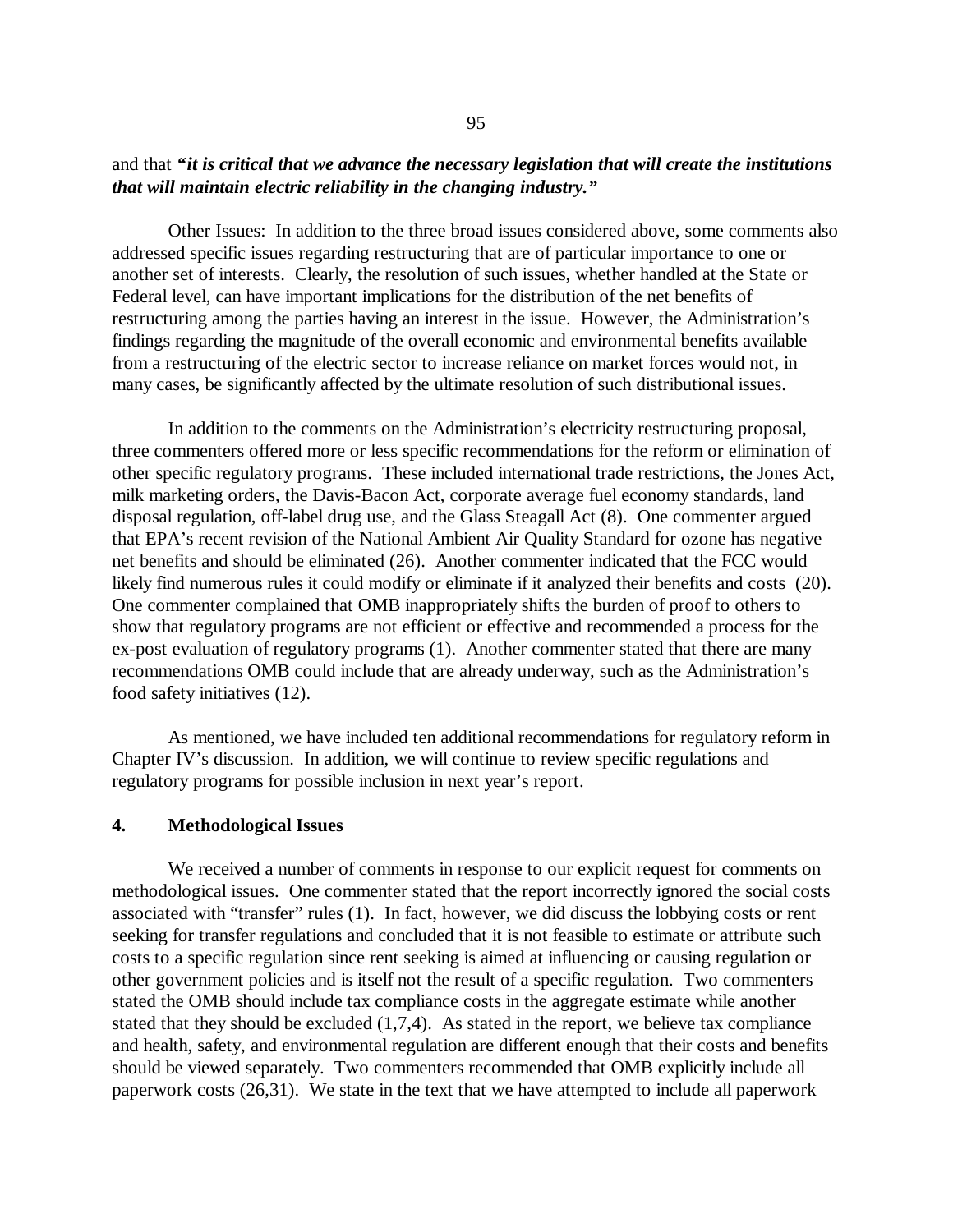costs attributable to regulation. One commenter stated that all costs in Table 4 except transfers should be included in the aggregate cost estimate (26). One commenter stated that aggregate cost estimates should also include indirect costs (which this commenter estimated at between \$240 and \$330 billion per year) as well as lost consumer surplus (for which this commenter did not provide an estimate) (22). However, the \$240 to \$330 billion estimate was based on a misunderstanding of our Table 4, which reports that the full welfare costs of environmental regulation (the sum of direct and indirect costs) are twice the direct costs. The correct estimate of indirect costs or environmental regulation is \$120 to \$165 billion, which is our estimate of direct costs from Table 3. It should be noted that since this commenter carries this mistake through to calculations for net benefits and aggregate benefits these calculations are also incorrect.

One commenter stated that the practice of discounting and the assumption of a rising baseline caused the benefit estimate to be understated (25). Discounting is a generally agreed practice in the economics profession and required by the Best Practices document and an OMB Circular. The rising baseline phenomenon was not used in our calculations; however, if it were incorporated as a part of an estimate of aggregate costs and benefits it would not necessarily reduce net benefits because it applies to both costs and benefits. This commenter also stated that the report places too much emphasis on monetized benefits and costs and that it overstates the degree of support for the Best Practices document. We do not believe that we place too much emphasis on monetized benefits and costs; indeed, we emphasize the need for better analysis including further quantification and monetization. This commenter also stated that the report should include a discussion of the "enormous data gaps" on the environmental and health impacts of toxic chemicals (25). The report does discuss the gap in benefit estimates because of the existence of non quantified benefits. We hope to be able to fill some of these gaps in next year's report. In this year's report we do make some progress in adding estimates of benefits that the agencies fail to provide in an attempt to fill some of those gaps.

Two commenters recommended that OMB abandon its practice of using historical ratios of benefits to costs to project benefits when no other estimates are available (1,18). We acknowledge that this is a stop-gap measure; however, we know of no other way to fill the data gaps between 1987 and 1994 pending completion of our review of the individual regulations during that period. One commenter stated that it is misleading to calculate the lower end of the range of aggregate net benefits by subtracting the high cost estimate from the low benefit estimate and calculate the upper end of the range by subtracting the low cost estimate from the high benefit estimate (18). We believe the way we made this calculation is appropriate since there is no reason to believe that the uncertainties in the cost and benefit estimates are correlated.

One commenter stated that the report systematically underestimates costs by including only direct compliance costs, and that it overestimates benefits by sometimes relying on "contingent valuation" methods (18). This commenter also stated that by relying on studies that use inconsistent methods, assumptions, and values the report produces aggregate estimates that are of little value and misleading and that the report does not adequately account for interactions among rules. We agree that these are some of the weaknesses in our estimates but see no way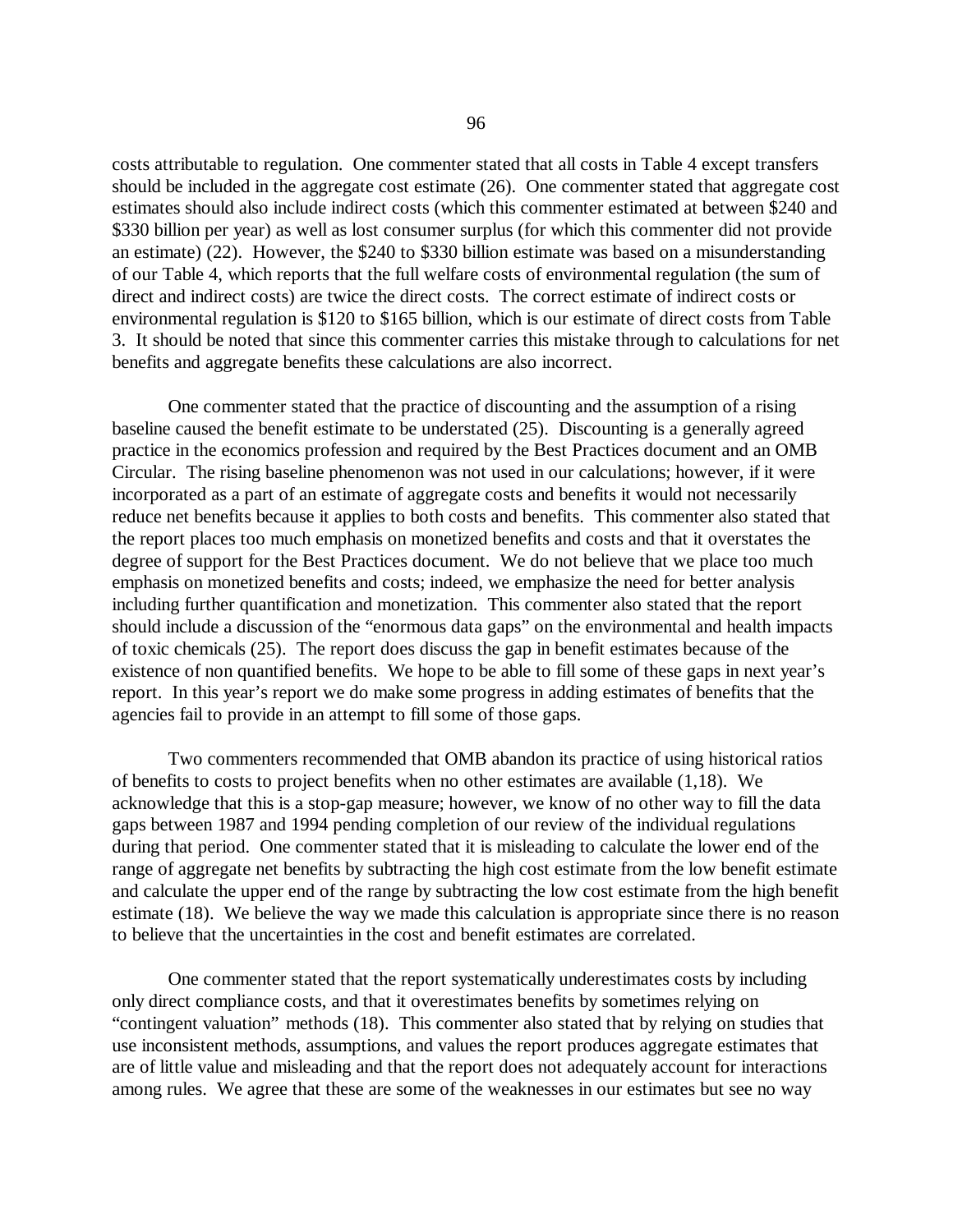currently to fix them with the available data. We do hope to be able to address these weaknesses in our next report. This commenter does appear to believe that willingness-to-pay estimates are necessarily taken from contingent valuation studies. While some of the willingness-to-pay estimates are taken from contingent valuation studies, many others were developed using more conventional estimation techniques.

Two commenters requested that the final report indicate whether the risk estimates upon which the benefits estimates are based reflect best estimates or ones that "err on the side of safety" (32,34). Another commenter suggested that OMB provide a discussion of the likelihood of the different estimates in presenting the ranges in the estimates (10). It is true that the many studies we rely on for our aggregate estimates and the many estimates we report for major regulations used varying methodologies and assumptions, including estimates that may "err on the side of safety" and others that may not quantify all benefits or costs, but these differences in methodologies and gaps in data are not easily remedied. As stated above, we will continue to try to improve our estimates in next year's report.

One commenter noted that "right to know" and other information disclosure requirements can have important costs in addition to the time it takes to develop and provide information, including (but not limited to) loss of confidentiality and privacy. One commenter stated that the report artificially inflated net benefits by excluding rules, such as EPA's Toxic Release Inventory rule, for which the benefits could not be quantified and monetized. We did not intentionally artificially inflate any estimates; we attempted to include in our estimates all the rules for which we had (1) monetized costs and benefits from the agencies, or (2) quantified, but not monetized cost and benefit data from the agencies that we could monetize using consistent values. That said, however, we acknowledge that there are many rules for which no quantified or monetized benefits are available. In those cases the discussion of qualitative benefits, which is encouraged by E.O. 12866 and our Best Practices document, must be factored into the analysis. Note that we carefully list qualitative benefits in Tables 9, 17, and 18.

### **5. EPA's §812 Report to Congress**

A number of commenters directed special attention to the discussion of EPA's §812 Report and the use of the upper end estimates from this study to dominate the range of the estimated benefits associated with Federal regulation. In particular, a number of commenters urged us to provide our own "best estimate" of the benefits of the Clean Air act, instead of reporting the §812 Report results (1, 8, 22, 26, 27, 31, 34, 35). In doing so, these commenters cited both the concerns raised with the §812 Report in interagency review and endorsed our draft Report discussion of some of the key limitations with the §812 Report estimates. In particular, these comments noted difficulties with: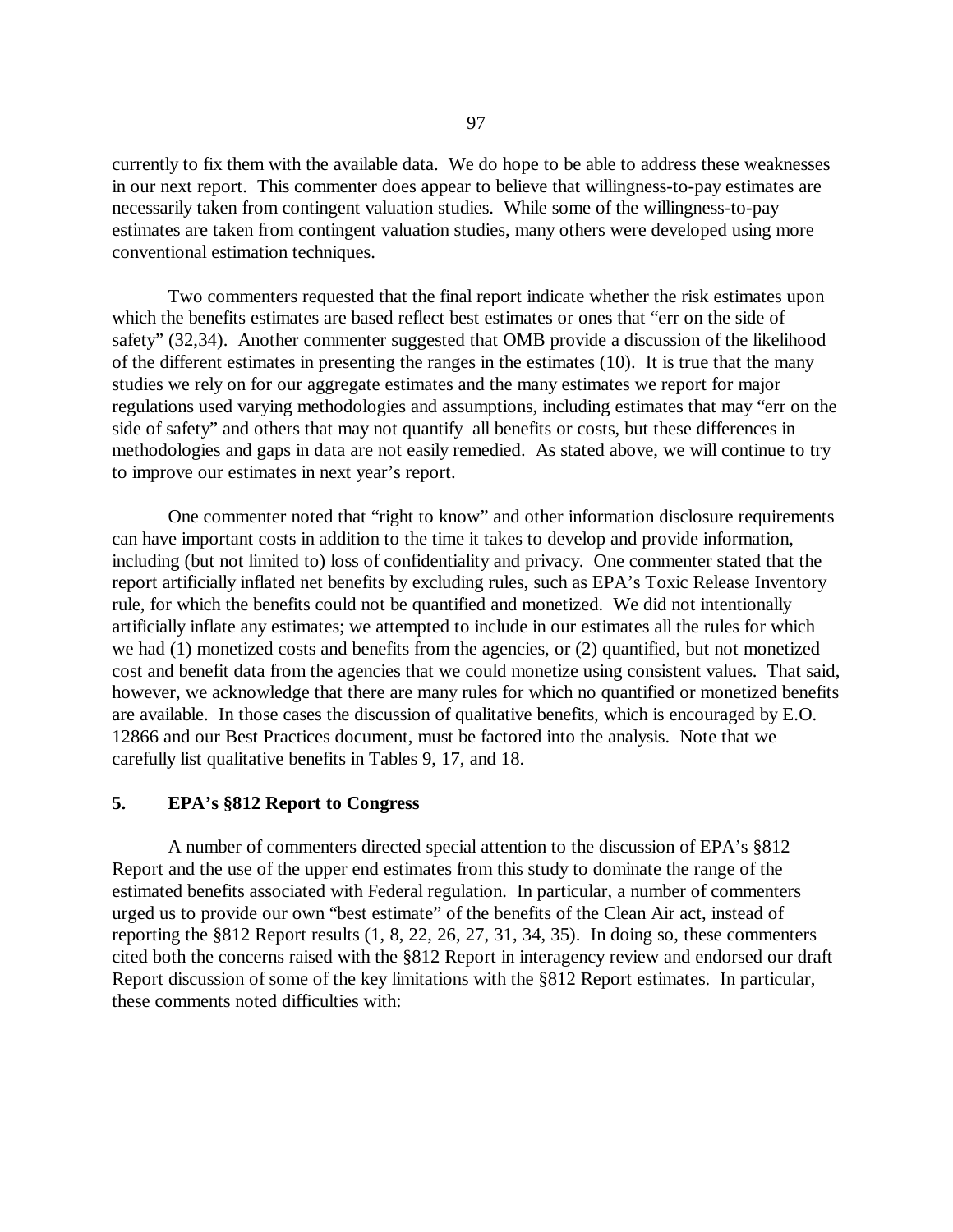- (1) the modeled baseline used in the §812 Report (1, 22, 26).
- (2) the absence of an identified causal relationship between mortality risk and fine particulate matter (1, 7, 18, 22, 26, 27).
- (3) the importance of considering the age and health status of those subject to mortality risk associated with exposure to fine PM, instead of using a benefit calculation methodology of \$4.8 million per statistical life (18, 22, 27).
- (4) the importance of considering the potential delay in health effects associated with exposure to fine PM (1, 26, 27).

Based on these concerns, several commenters argued that the §812 Report estimates should not be used in developing aggregate benefit and cost estimates (12, 22, 35).

One of these commenters argued that we should not incorporate the §812 Report estimates within our aggregate estimates without providing a more extensive discussion of key limitations of these estimates and presenting a quantitative illustration of the effect of plausible, alternative assumptions in reducing the aggregate benefits estimate (27). In particular, this commenter supplied an alternative illustrative estimate based on an adjustment to reflect the uncertainty in the underlying epidemiological associations, a valuation of extensions to life of \$100,000 per life year, and a delay of 15 years in the realization of the fine PM-associated health effects. This alternative illustrative calculation yields benefit estimates that are roughly one-fifth the §812 Report estimates.<sup>39</sup>

Another commenter noted that the §812 report was the subject of outside review by a Science Advisory Board panel -- the Advisory Council on Clean Air Act Compliance -- and noted that the resulting approval by the Council may reflect more "...the bureaucratic skills of its (EPA's) staff and the structural and procedural limitations of government peer review institutions" (1).

On the other hand, one comment supported the use of estimates from EPA's §812 Report because it represents the "most rigorous" assessment available of regulations resulting from the Clean Air Act (25). This comment also argued that the §812 Report estimates are superior to and ought to replace the alternative Hahn/Hird estimates presented in Table 1. In particular, this commenter noted that the Hahn/Hird estimates were based on an earlier study (Freeman, 1982) covering only the first decade of Clean Air Act regulation; and the Hahn/Hird estimates do not reflect the benefits of lead phase down, or the substantial mortality and other health effects associated with exposure to fine PM (25).

<sup>&</sup>lt;sup>39</sup> This revised estimate retains EPA's modeled baseline that assumes a significant deterioration in air quality would have occurred over the 1970 to 1990 period in the absence of the Clean Air Act.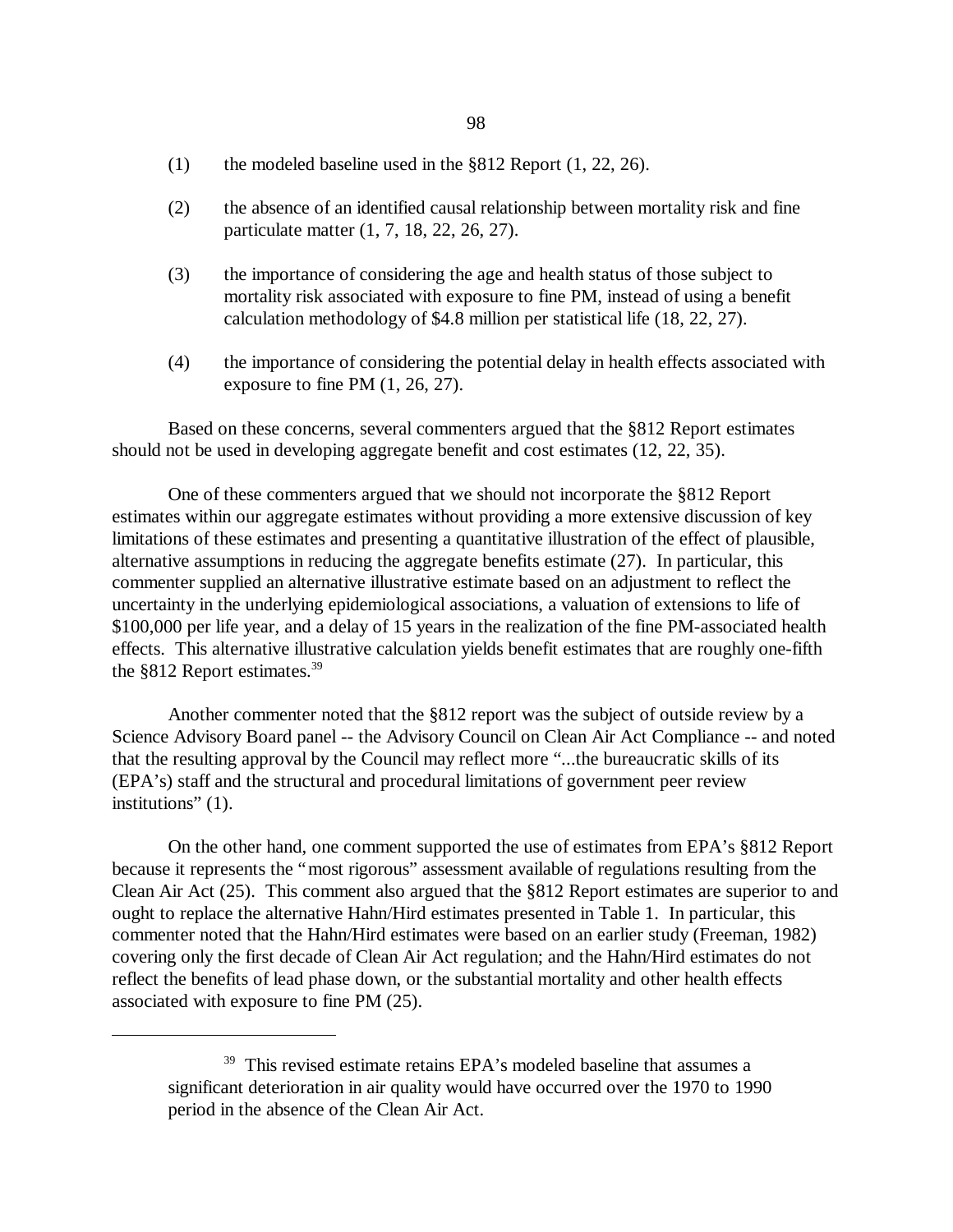We share the concerns expressed by many of the commenters with some of the key limitations with the §812 Report estimates. At the same time, as noted by one of the commenters, the §812 Report was developed through a Science Advisory Board peer review process. In light of this SAB review process, we believe that further public discussion of these limitations is appropriate to inform any future OMB revision of benefit and cost estimates derived from the §812 Report and we will take that discussion into account in next year's report. With respect to the use of the Hahn/Hird estimates, our discussion in Chapter 1 of the Report outlines the limitations identified by the commenter. We will also take that discussion into account in preparing next year's report.

## **6. Case Studies**

Regarding the case studies generally, one commenter stated that they show anecdotally that the agencies do not systematically overstate costs and understate benefits in their ex-ante studies. This commenter also recommended that ex-post studies should be done more frequently and by disinterested parties (1). Two other commenters recommended that the agencies and/or disinterested parties conduct more ex-post studies (12,26).

With respect to the NHTSA retrospectives, two commenters noted that even careful RIAs may not predict actual effects accurately, particularly when they do not take behavioral responses into account (26,31). One commenter stated that NHTSA's retrospectives do not imply that agencies frequently overestimate the effectiveness of their standards (25). This commenter misinterpreted the draft report. The draft merely asserted that it is difficult for agencies to estimate benefits and costs prospectively. We did not intend to suggest that the NHTSA example implies that agencies frequently overestimate the effectiveness of their rules or, for that matter, that NHTSA's experience in this case was directly applicable to other agencies'experiences with their health and safety standards. This commenter also stated that, for this particular rule, actual compliance costs cannot be assumed to reflect the most cost-effective means of compliance since lighting is an important design feature. This assertion is incorrect. It is based on a misunderstanding of the economic concept of cost. Every economics textbook defines cost as the "highest valued foregone alternative." This means that "cost" includes a decline in the value of a good. In the case of stop lamps, a bulky design that is "cheap" and totally appropriate for a large domestic sedan may at the same time be totally inappropriate when installed on sleek sports car. If such a design were to reduce the value of that sports car by, say \$200, then, by the definition of cost, it would have a cost of \$200. Thus, a design that appears to cost more because it has higher hardware cost (but does not detract from the vehicle's appearance and thereby reduce its value) may well be the most cost-effective approach to meeting a standard. Finally, this commenter stated that the "novelty factor" precluded an accurate prospective estimate of effectiveness. We agree and stated as much. The draft report clearly indicated that prospective estimates are especially difficult "...where behavioral responses to the regulation may evolve over time" (OMB 1998, p 44046). Another commenter claimed that center high-mounted stop lamps would have achieved high market penetration even in the absence of Federal regulation (31). This is an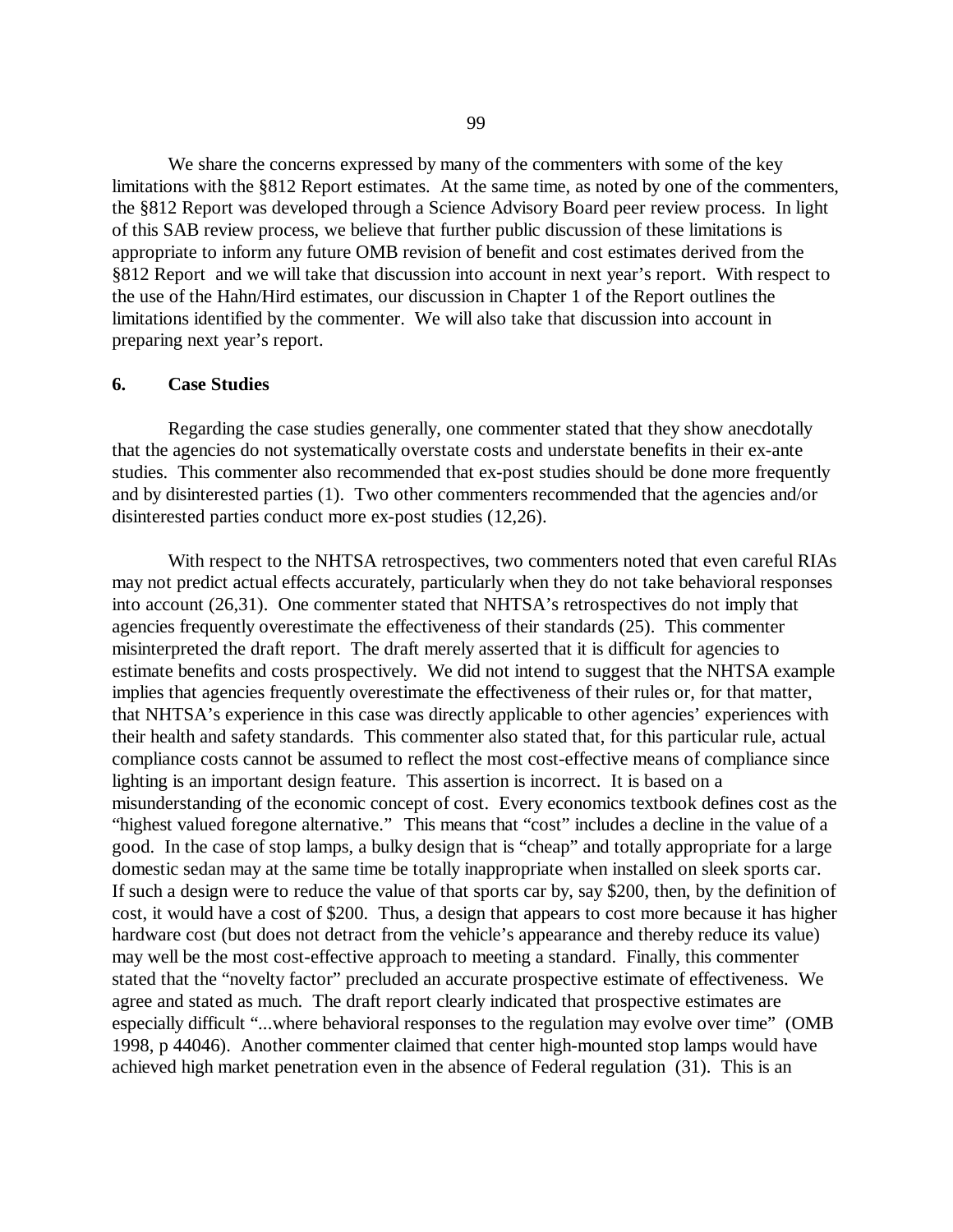example of the rising baseline phenomenon discussed in the report and if true would imply that both costs and benefits were overstated because of this factor.

With respect to the retrospective studies of OSHA regulations, one commenter stated that OMB incorrectly dismissed the Office of Technology Assessment's (OTA) conclusion that OSHA "systematically overestimated compliance costs" (15). However, the OTA study of eight non randomly selected cases does not conclude that OSHA systematically overestimated compliance costs. It found that in several cases, where technological change was not anticipated by OSHA, costs were overestimated. This was particularly true of the two earliest case studies (Vinyl Chloride in 1974 and Cotton Dust in 1978), which were included in the OTA report because they had already been done. In other cases, where technology didn't improve (engineering controls for lead, formaldehyde, and powered platforms) costs of these technologies were underestimated. One commenter stated that OMB may have misread the OTA report, because the OMB report incorrectly concluded that agencies have a tendency to overestimate both benefits and costs (25). We actually conclude that "OSHA has both underestimated and overestimated costs" (OMB 1998, p 44047). As for benefits, we state that in the instances where there are clear data, OSHA appears to have overestimated benefits. On the other hand, another commenter -- who stated that he was the principle author of the OTA report -- criticized us for characterizing the OTA report as concluding that OSHA tended to overestimate costs because new technology was often developed between the time the analysis was done and the compliance date (19). This commenter thought that our statement that OSHA tended to both underestimate and overestimate costs was a more accurate characterization of the report's finding than that OSHA tended to overestimate costs. We agree and have clarified the report to reflect this point. This commenter also stated that relatively little has been done to systematically examine the benefits and costs of OSHA rules, and proceeded to provide detailed rule-by-rule comments regarding the OTA analysis. This commenter also agreed with us that the OTA study should not be construed to conclude that regulatory agency cost estimates should be systematically reduced (19). We have attempted to clarify the discussion of the OTA report in the final report.

## **7. Individual Rules**

Regarding the benefits and cost estimates of individual rules over the past three years, one commenter suggested that the report include benefit and cost estimates for more categories of regulations (26). One commenter recommended that OMB provide estimates of all major rules (5). One commenter recommended that OMB track the net benefits and cost of programs, program elements, and individual rules over time (34). One commenter recommended that OMB devise a series of rewards and sanctions based on the quality of agency analysis (8). We will consider these suggestions for the next report.

One commenter stated that EPA's estimate of the benefits of its particulate matter rule is questionable and provided an alternative estimate (3). One commenter recommended that OMB set to zero the value of agency benefits estimates that are not based on sound science (such as those for EPA's particulate matter rule) (22).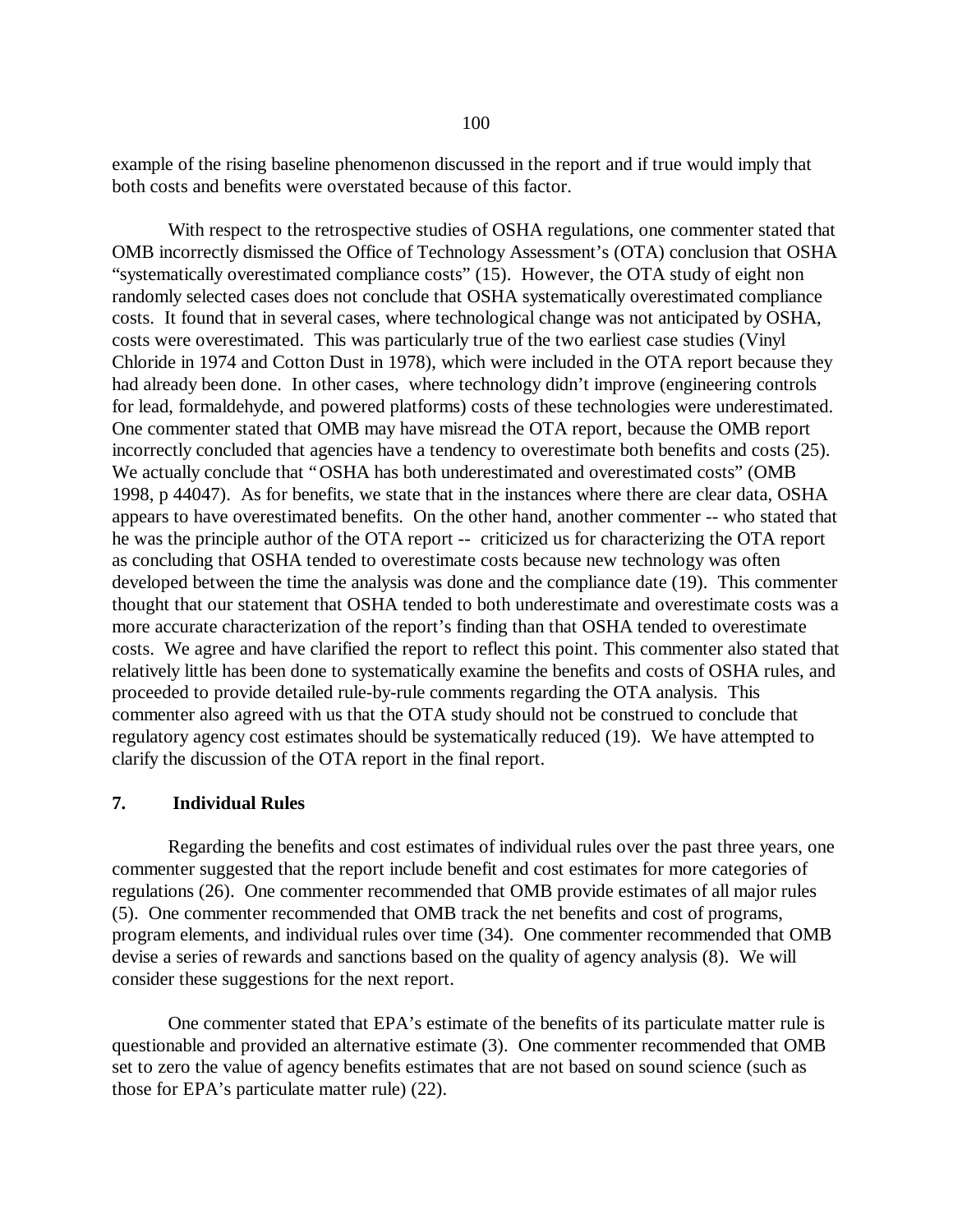Another commenter suggested that OMB consider monetizing non-monetized costs (10). Two commenters suggested that OMB require the agencies to use the same assumptions for such parameters as discount rates and the value of a statistical life-year (18,22). Two other commenters suggested that OMB apply the same value of a statistical life across the different regulations (8,22). We will consider these suggestions in writing the agency guidelines required by the Regulatory Accounting Amendment of 1998 for the measures of costs and benefits to be used in next year's report to Congress on the costs and benefits of Federal Regulations.

One commenter suggested that OMB provide a "scorecard" identifying rules whose monetized benefits exceed their costs and rank rules according to net benefits or costeffectiveness (8). One commenter suggested that OMB report on the cost-effectiveness of rules by agency, as it did in past years in the *Regulatory Program* (26). Regarding the benefits and costs of individual major rules, one commenter noted that the inclusion of agency estimates in the report should not imply that OMB agrees with them (1). These suggestions will also be considered for next year's report.

## **8. OMB's Use of It's Own Best Judgement/Best Estimates**

Regarding aggregate estimates, three commenters said OMB should report its own and/or agency best estimates of benefits and costs as well as ranges (1,26,34). One of these commenters also suggested that OMB indicate the degree of confidence its analysts have in the estimates (1). We agree with the first statement and have attempted to do the best we can with the data available. The second suggestion is problematic since it would be subjective and vary by analyst.

Two commenters recommended that OMB provide its own estimates, and/or incorporate third-party estimates, of benefits and costs of individual rules, particularly where the agencies themselves fail to do so (8,12). Two other commenters also recommended that OMB provide its own estimates, even where the agency has done so (26,34). In this year's report, we have provided our own benefit estimates for economically significant rules in cases where the agencies failed to provide monetized benefit estimates but did provide quantitative data on benefits that we could monetize. These calculations and estimates are explained in Chapter III.

Several commenters recommended that OMB provide comment on the quality of agency analysis of rules (1,26,34,35). Many suggested that OMB evaluate and report on agency compliance with its Best Practices guidance (1,8,12,26,34). One commenter suggested that, at a minimum, OMB provide information on the assumptions underlying agency estimates (26). One commenter recommended a statutory requirement that agencies follow the Best Practices guidance. This commenter also recommended a statutory requirement for pre-publication peer review of agency regulatory analyses (22). One commenter suggested that OMB develop its own estimates by applying consistent assumptions and methodologies to the agency estimates, consistent with Best Practices (26). One commenter recommended that OMB exercise its professional judgement and independent data rather than merely pass along agency estimates (22). These suggestions are consistent with the Regulatory Accounting Amendment's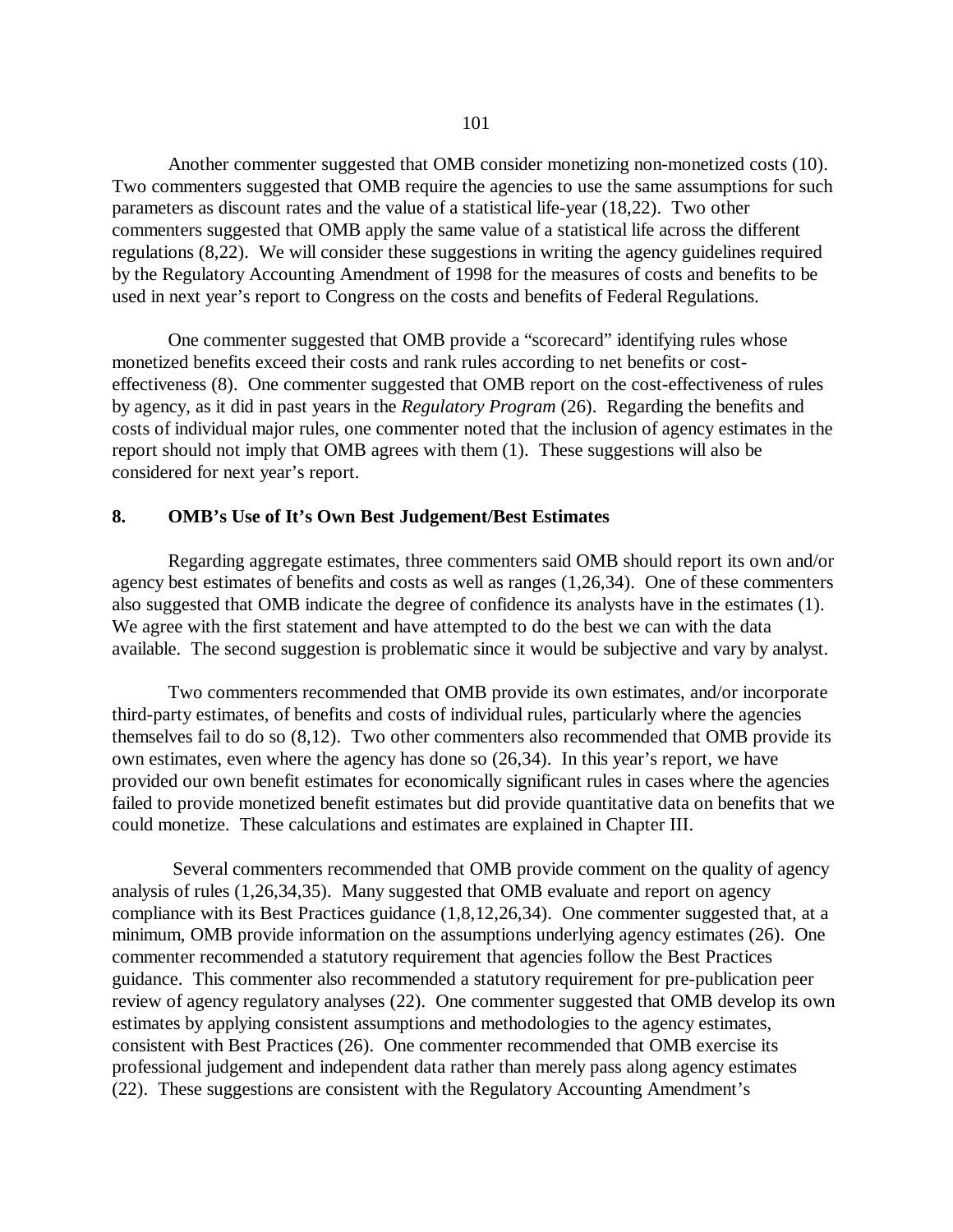requirements for standardized measures and independent and external peer review of costs and benefits and the format of accounting statements and we will carefully consider them for the next report. However, they are beyond our capabilities for the current report. During the Congressional consideration of Senator Stevens'amendment, Members indicated their understanding that OMB's report would be based on a compilation of existing information. As Senator Glenn explained, "OMB will not have to engage in extensive analyses of its own, but rather is expected to use existing information. The sponsors of this amendment are aware of OMB's resource constraints and intend that the report be based on a compilation of existing information rather than new analysis." Cong. Rec. Senate 10398 (Sept. 12, 1996).

## **9. Other Comments**

Several commenters urged us to provide more information on a disaggregated basis. Some comments suggested that the report should provide benefit and cost estimates by program, or even by program element where feasible (1, 26, 34). Other commenters urged that the report provide benefit and cost estimates for each major rule (1, 5, 8, 26, 34). This report added information on individual major rules to provide coverage of all major rules over the period from 1995 to March 31, 1998. We are committed to adding such information for additional years in the next report, as required by the Regulatory Accounting Amendment. As we develop this information for individual major rules, it will then be possible to examine the merits of assembling estimates for individual programs or program elements. Many of the same concerns that we identified with respect to the aggregate benefit and cost estimates may also apply in trying to develop such estimates for individual programs or program elements. In particular, we believe it would be far better to base any review of programs on new studies that evaluate after the fact (or ex post) the effectiveness and costs of individual programs rather than trying to construct benefit and cost estimates from ex ante regulatory analyses prepared five to ten years ago. Several of the commenters supported this view by noting the need for ex post studies performed by agencies or, better yet, disinterested parties (1, 12, 26).

Three commenters recommended that OMB establish a standardized format for agencies to present economic information on their rules (5, 8, 9, 34). One commenter suggested that an interagency working group develop an automated spreadsheet for all agencies to use for "first calculations" (10). One commenter recommended a statutory requirement that each regulatory agency produce an annual report on the benefits and costs of its own regulatory activities (8). Another commenter suggested a scheme whereby three agencies (OMB representing the executive branch, GAO representing the legislative branch, and the Federal Reserve Board representing the independent agencies) each produce a separate report on the benefits and costs of regulation. This commenter argued that this approach would minimize the influence any regulatory agency could exert over the outcome and would result in high-quality work by encouraging competition among the three reporting agencies (22).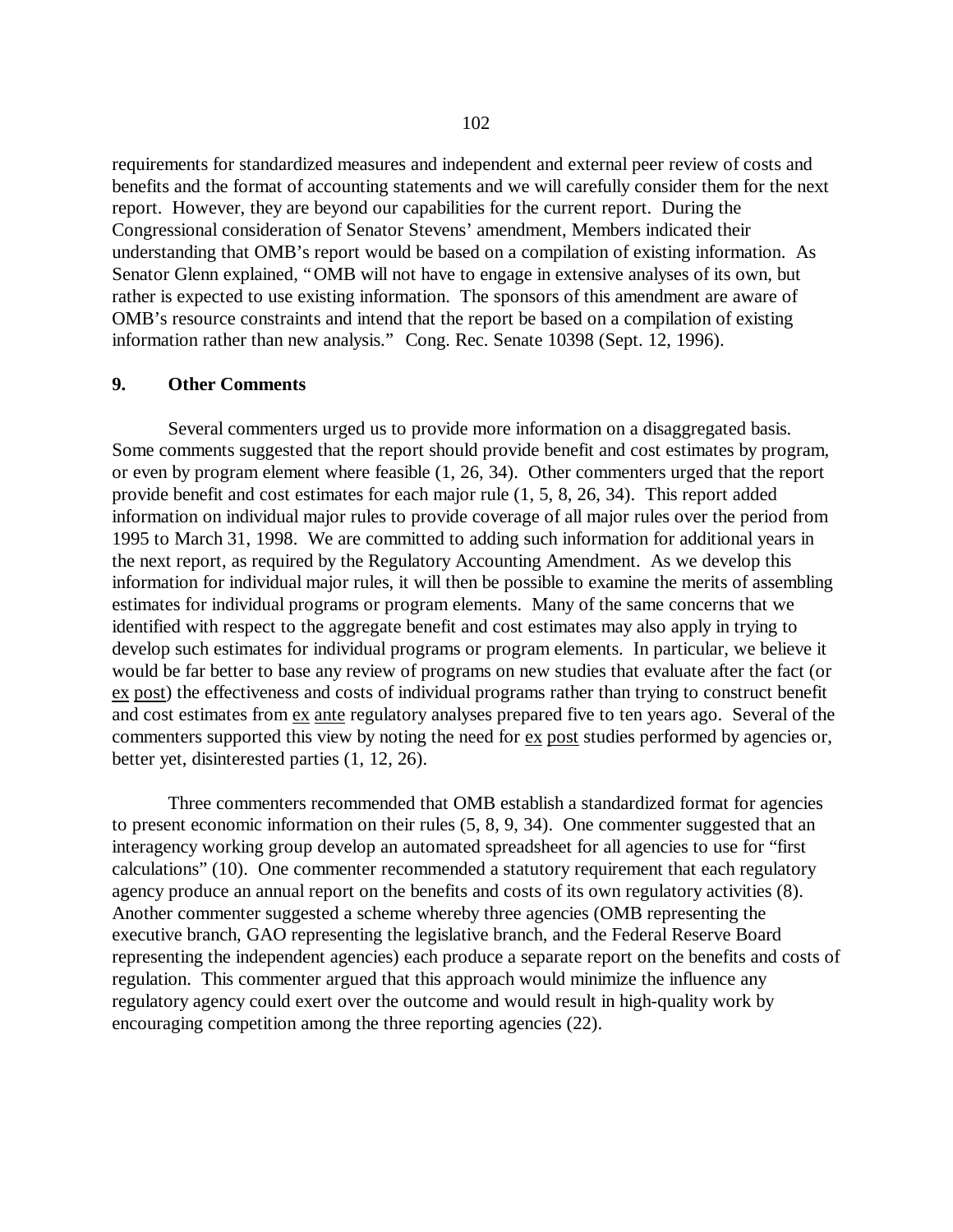One commenter suggested that OMB not be entrusted with a review of the benefits and costs of regulation. This commenter claimed that OMB failed to identify blatant errors in EPA's analysis of its Great Lakes Initiative (11).

Regarding equity and distributional impacts, one commenter recommended that OMB provide more specific guidance for agencies to quantitatively include distributional impacts in their regulatory analyses. Another commenter suggested that OMB report the incidence of costs on households and by type and size of business (26). These suggestions will be considered for next year's report.

# **List of Commenters**

- 1. Richard B. Belzer, Ph.D. 2. Steve Tyacke Center for the Study of American Business Washington University in St. Louis Campus Box 1027 One Brookings Drive St. Louis, MO 63130-4899 (Enclosure)
- 3. Tim Hunt 4. Joseph Guttentag Manager Environmental Issues American Petroleum Institute 1220 L Street, N.W. Washington, DC 20005-4070 (Enclosure)
- 5. David M. McIntosh 6. Charles A. Acquard Chairman Subcommittee on National Economic Growth, Natural Resources, and Regulatory Affairs U.S. House of Representatives 2157 Rayburn House Office Building Washington, DC 20515-6143
- 7. Kenneth W. Chilton, Ph.D 8. Robert W. Hahn/Robert Litan Environmental Program Manager Joint Center Center for the Study AEI-Brookings Joint Center American Business for Regulatory Studies
- Assistant General Counsel Minnesota Power 30 West Superior Street Duluth, Minnesota 55802
- Deputy Assistant Secretary Department of the Treasury Office of Tax Policy International Tax Affairs 1500 Pennsylvania Ave., N.W. Washington, DC 20220
	- Executive Director National Association of State Utility Consumer Advocates 1133 15th Street, N.W. Suite 550 Washington, DC 20005 (Enclosures)
-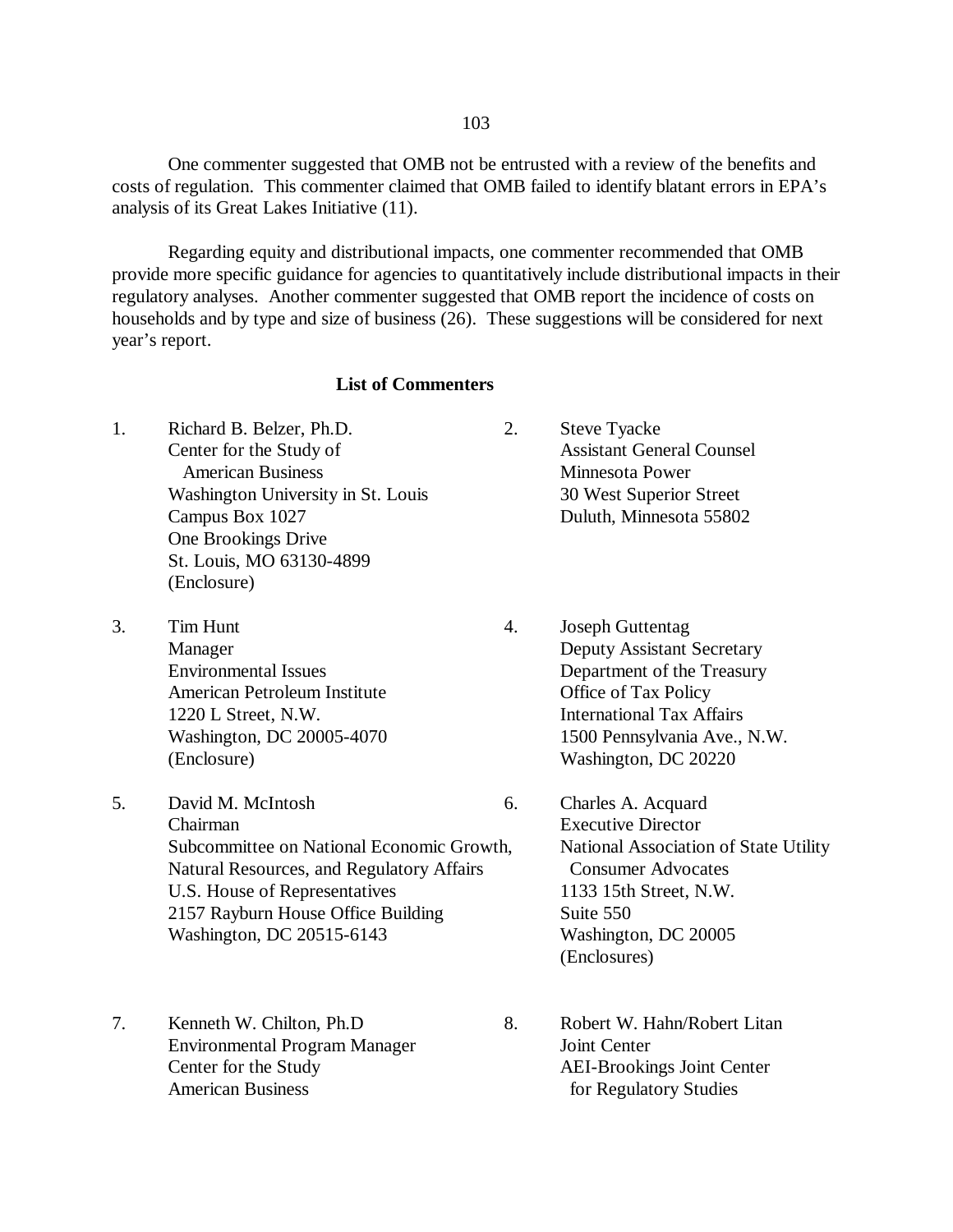Washington University in St. Louis Campus Box 1027 One Brookings Drive St. Louis, MO 63130-4899

- 9. Robert W. Hahn **Director** Joint Center AEI-Brookings Joint Center for Regulatory Studies 1150 Seventeenth Street, N.W. Washington, DC 20036 (Enclosure)
- 11. Daniel W. Smith, Ph.D., CSE Conestoga Rovers, Inc. 559 W. Uwchlan Avenue, Suite 129 Exton, PA 19341
- 13. Randall E. Davis Counsel Alliance for Competitive Electricity Stuntz, Davis & Staffier, P.C. 1275 Pennsylvania Avenue, N.W. Ninth Floor Washington, DC 20004 (Enclosures: Powerplant: The Stranded Generation; and The Path of Least Resistance.....)

1150 Seventeenth Street, N.W. Washington, DC 20036 (Enclosure)

- 10. Scott Farrow **Director CSIR** Center for the Study and Improvement of Regulation Department of Engineering and Public Policy Carnegie Mellon University Pittsburgh, PA 15213-3890
- 12. Angela Antonelli **Director** Roe Institute for Economic Policy Studies The Heritage Foundation 214 Massachusetts Avenue, N.E. Washington, DC 20002
- 14. Linda F. Golodner President, National Consumers League and Chairperson of APEC c/o National Consumers League 1701 K Street, N.W., Suite 1200 Washington, DC 20006 (Enclosure)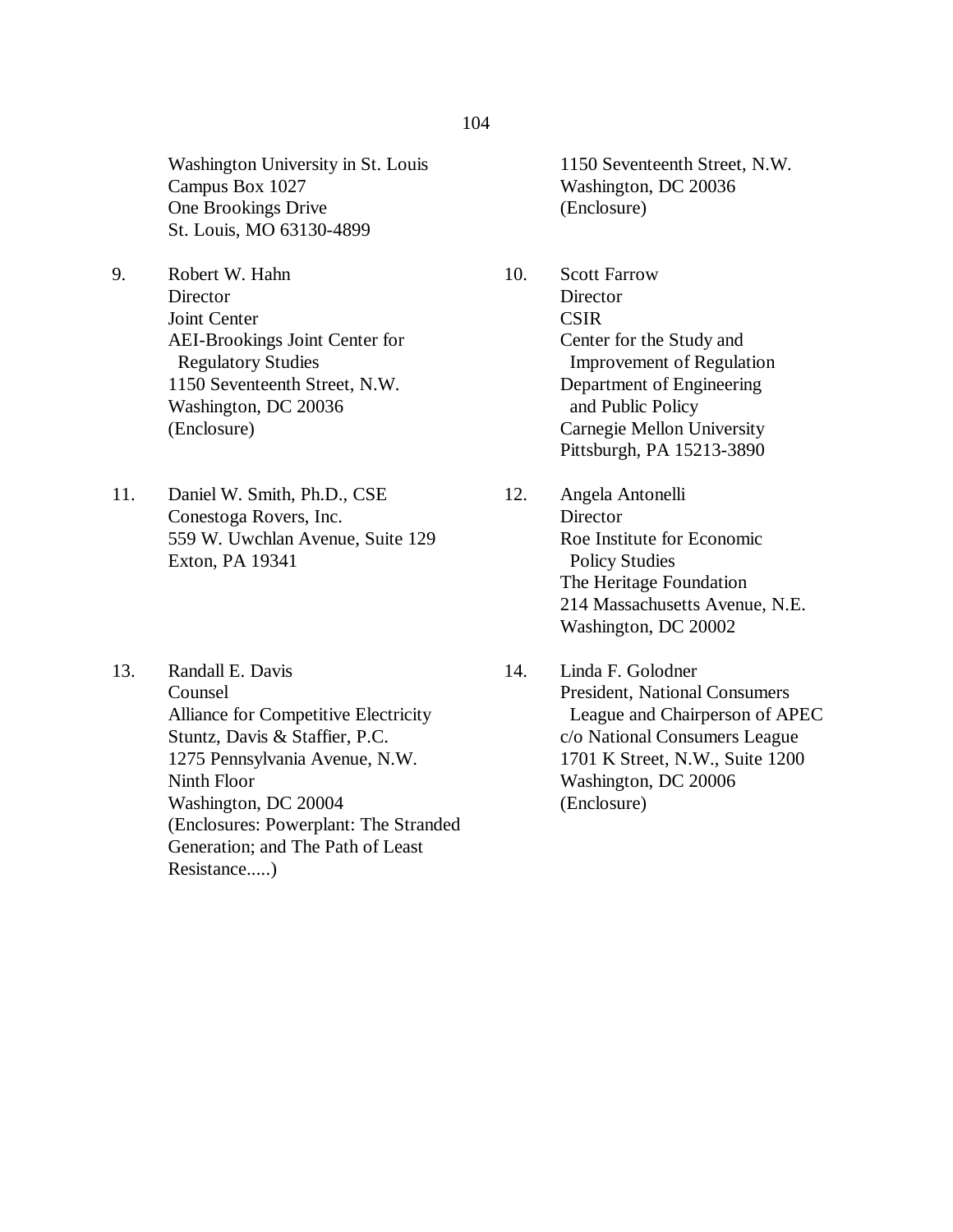- 15. Robert F. Stone 506 North Norwood Street Arlington, VA 22203 (Enclosure)
- 17. Elizabeth A. Noel (People's Counsel) 18. Sandra Mattavous-Frye Barbara L. Burton Phyllis G. Kimmel Assistant People's Counsel Office of the People's Counsel District of Columbia 1133 15th Street, N.W., Suite 500 Washington, DC 20005-2710
- 19. Mark A. Boroush 216 Summit Hall Road Gaithersburg, MD 20877
- 21. James L. Drishaw **Director** Utility Department J.J. Barry International President International Brotherhood of Electrical Workers 1125 Fifteenth Street, N.W. Washington, DC 20005
- 23. Debra Berlyn Executive Director Competition Policy Institute 1156 15th Street, N.W., Suite 520 Washington, DC 20005 (Enclosure)
- 105
	- 16. William D. Steinmeier National Chairman Electric Utility Shareholders Alliance ("Electric USA") P.O. Box 104595 Jefferson City, MO 65110-4595
	- David F. Zoll Vice-President & General Counsel Chemical Manufacturers 1300 Wilson Blvd. Arlington, VA 22209
	- Katherine M. Harris Wiley, Rein & Fielding for the Personal Communications Industry 1776 K Street, N.W. Washington, DC 20006 20.
	- Robert R. Gasaway Kirkland & Ellis for the Business Round Table 655 Fifteenth Street, N.W. Washington, DC 20005 (Enclosure) 22.
	- Steven J. Kean Senior Vice President Government Affairs Enron Corp. 1775 Eye Street, N.W., Suite 800 Washington, DC 20006 (Enclosure) 24.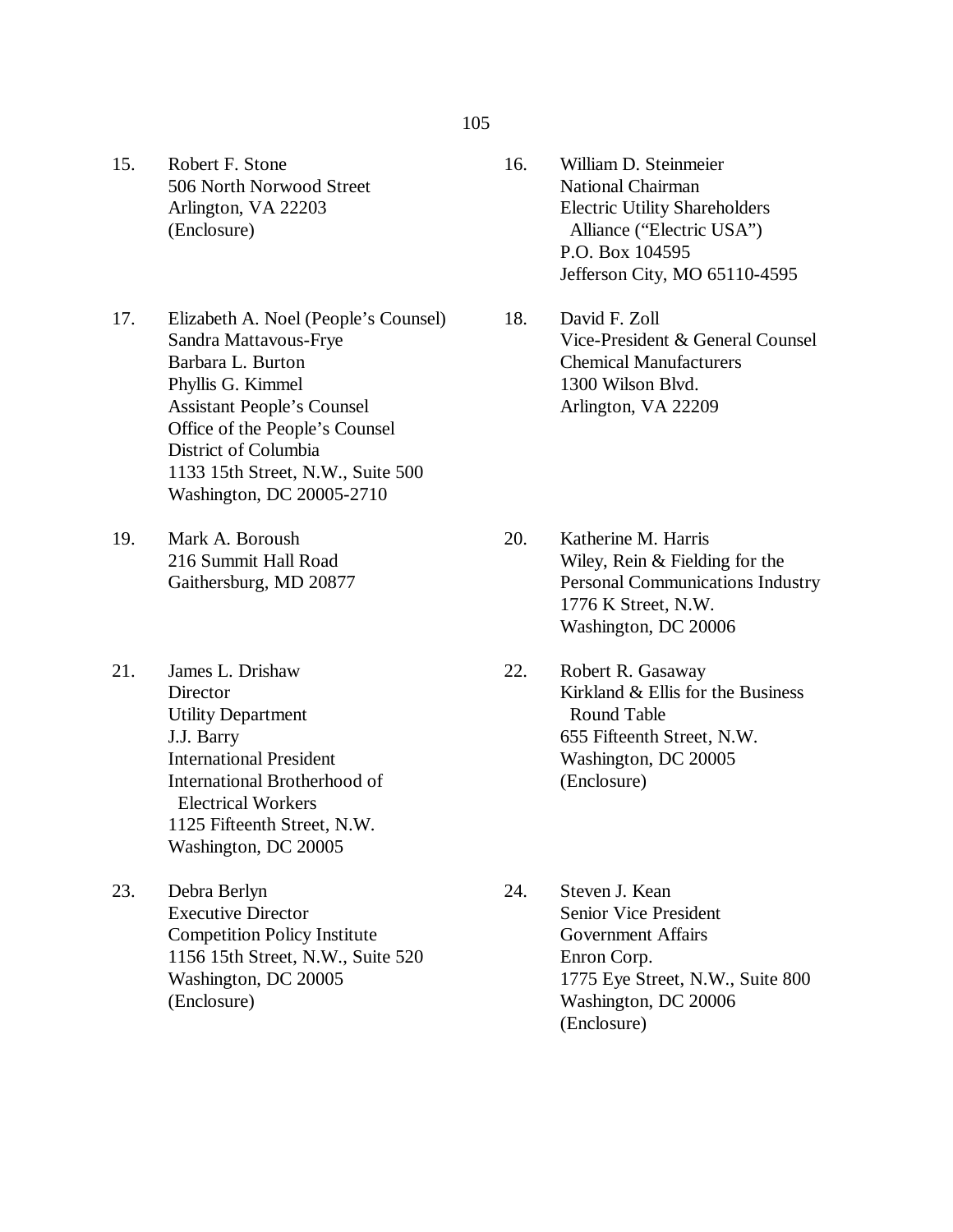#### 106

- 25. Charles M.Loveless 25. (Continued) Fran Dumelle Director of Legislation AFSCME Mohammad N. Akhter Executive Director American Public Health Association Phil Clapp Executive Director National Environmental Trust David C. Vladeck **Director** Public Citizen Litigation Group
- 26. Wendy L. Gramm 27. Randall Lutter Regulatory Studies Program for Regulatory Studies Mercatus Center George Masson University 4084 University Drive, Suite 208 Fairfax, VA 22030-6815
- 28. Linda G. Stuntz 29. Diane Merz Stuntz, Davis & Staffier, P.C. for Otter Tail Power the PURPA Reform Group Company 1275 Pennsylvania Avenue, N.W. High Tech Center Ninth Floor 215 South Cascade Street Washington, DC 20004 Fergus Falls, MN 56537
- 30. Jay A. Morrison 31. Brian Mannix Regulatory Counsel **NRECA** 4301 Wilson Blvd. EP11-253 Arlington, VA 22203-1860

Deputy Managing Director American Lung Association Karen Florini Senior Attorney Environmental Defense Fund Gary D. Bass Executive Director OMB Watch Gene Karpinski Executive Director U.S. PIRG

- Director AEI-Brookings Joint Center
	-
	- Manufacturers Alliance 1525 Wilson Boulevard Suite 900 Arlington, VA 2209-2411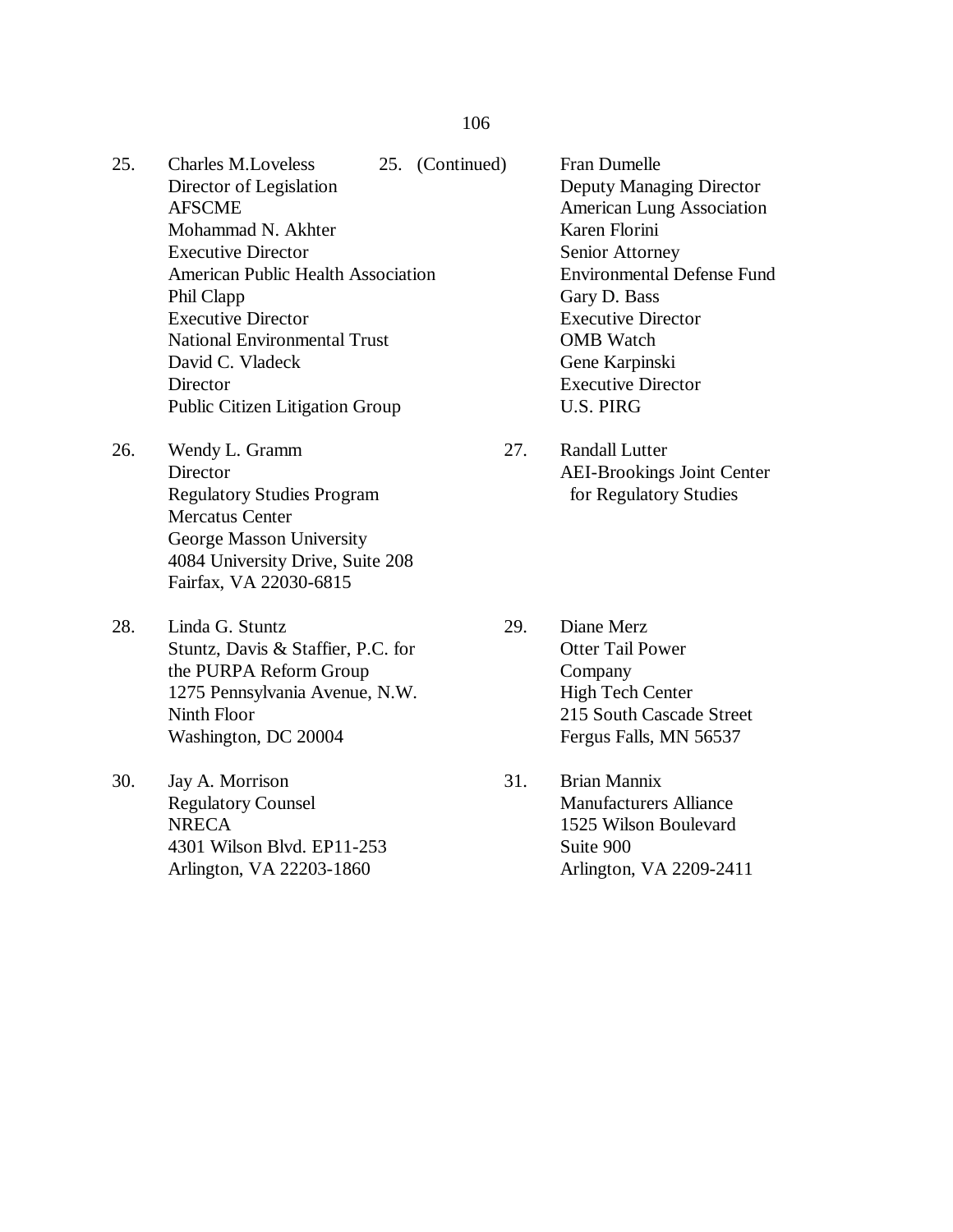- 32. Tom Bliley Chairman Committee on Commerce Dick Armey Majority Leader Bud Shuster Chairman Committee on Transportation and Infrastructure George W. Gekas Chairman Subcommittee on Commercial and Administrative Law Committee on the Judiciary U.S. House of Representatives Washington, DC 20515
- 33. Chris S. King Vice President, Strategic Planning & Regulatory Affairs CellNet Data Systems, Inc. 125 Shoreway Road San Carlos, CA 94070

34. Fred Thompson 35. Chairman Senate Committee on Government Affairs Ted Stevens Senate Committee on Appropriations United States Senate Washington, DC 20510

Larry Fineran National Association of Manufacturers 1331 Pennsylvania Avenue, N.W. Washington, DC 20004-1790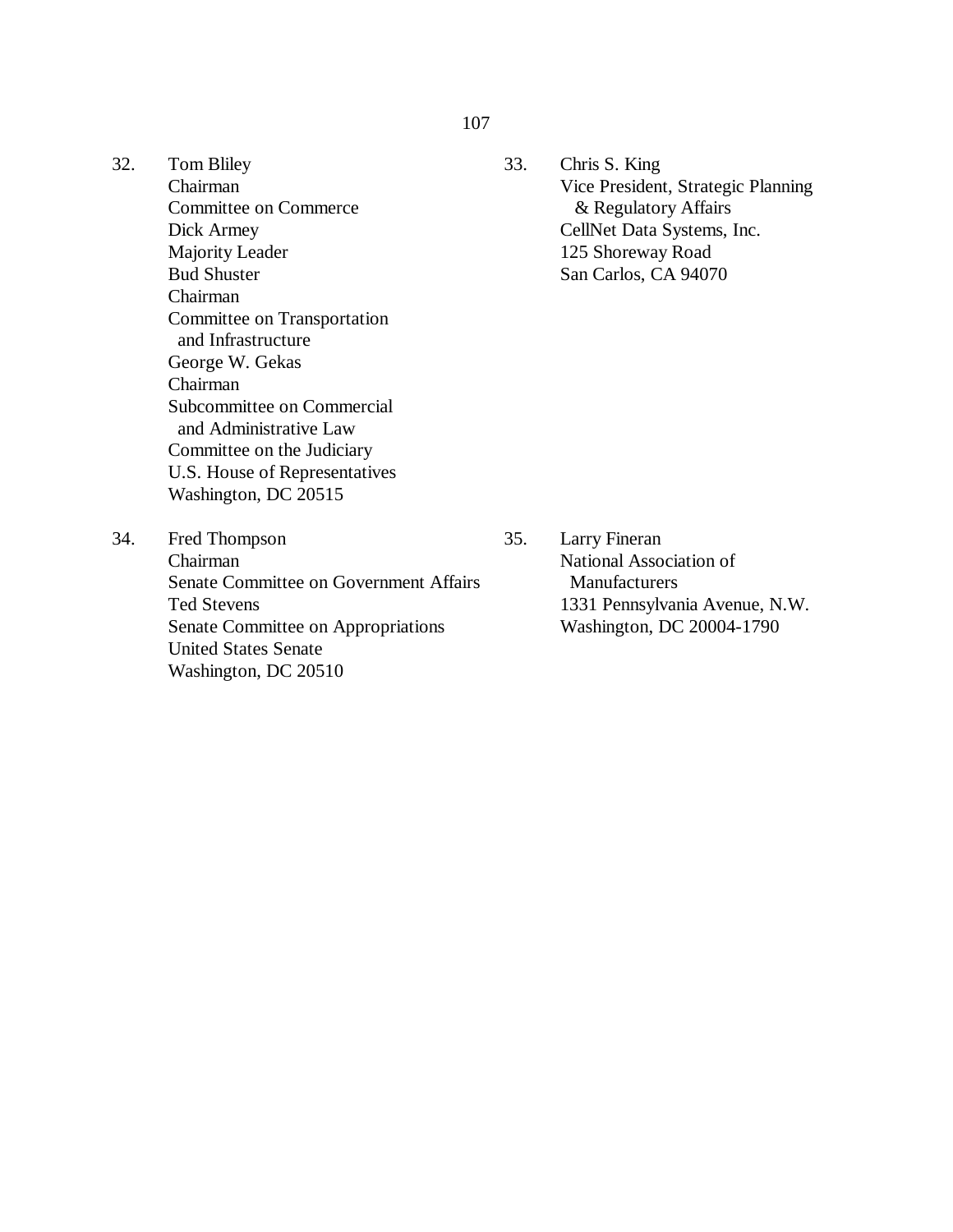| <b>AGENCY</b> | <b>RULE</b>                                                                                                                                                  | <b>BENEFITS</b>                          | <b>COSTS</b>                                          | <b>OTHER INFORMATION</b>                                                                                                                                                                                                                                                                                                                                                                                                                                                                                                                                                                                                                                                                                                                                                                                                                                                                                                                                                                                                                       |
|---------------|--------------------------------------------------------------------------------------------------------------------------------------------------------------|------------------------------------------|-------------------------------------------------------|------------------------------------------------------------------------------------------------------------------------------------------------------------------------------------------------------------------------------------------------------------------------------------------------------------------------------------------------------------------------------------------------------------------------------------------------------------------------------------------------------------------------------------------------------------------------------------------------------------------------------------------------------------------------------------------------------------------------------------------------------------------------------------------------------------------------------------------------------------------------------------------------------------------------------------------------------------------------------------------------------------------------------------------------|
| <b>USDA</b>   | Use of the<br>Term "Fresh"<br>on the Labeling<br>of Raw Poultry<br>Products                                                                                  | Not estimated                            | \$7 million/yr                                        | USDA estimated transfers from producers to consumers of \$75 - 125 million/yr due<br>to potential price decreases of \$.04 - .10/lb. The qualitative benefits of the rule are<br>that consumers would be assured that poultry products are not labeled in a<br>misleading or false manner.                                                                                                                                                                                                                                                                                                                                                                                                                                                                                                                                                                                                                                                                                                                                                     |
| <b>HHS</b>    | Hazard<br>Analysis and<br><b>Critical Control</b><br>Points<br>(HACCP):<br>Seafood<br>"Safe and<br>Sanitary<br>Processing and<br>Importation of<br>Seafood") | \$1.44 - 2.56 billion<br>(present value) | \$677 million -<br>\$1,490 million<br>(present value) | FDA believes that there may be "re-engineering" types of benefits associated with<br>these regulations. For both seafood and other foods for which HACCP has been<br>implemented, FDA has received information that firms have found cost-saving<br>innovations in other areas as they implement HACCP. These innovations are<br>considered trade secrets by firms and thus, their description (actual process<br>innovations) and quantification is impossible as firms have not released this data<br>into the public domain. This phenomenon involves unexpected savings and<br>efficiencies as a result of establishing a new system in a processing operation. The<br>majority of firms that have previously instituted HACCP reported that they believed<br>that the advantages they derived from HACCP were worth the costs to them in<br>terms of better control over their operations, better sanitation, and greater<br>efficiencies, such as reduced waste. Virtually all foresaw long-term benefits from<br>operating under HACCP. |
| <b>DOI</b>    | Migratory Bird<br>Hunting<br>(Early Season<br>Frameworks)                                                                                                    | Not<br>Estimated                         | Not<br>Estimated                                      | DOI reports that duck hunters spend an estimated \$416 million/yr; unquantified<br>economic stimulus benefits derived from spending on duck hunting; unquantified<br>benefit of value to hunters (consumer surplus) from more than 11 million hunting<br>days per year; unquantified benefit to bird population by reducing overcrowding and<br>ensuring continued use of resource in future.                                                                                                                                                                                                                                                                                                                                                                                                                                                                                                                                                                                                                                                  |

#### **\$33(1',;7\$%/( 6800\$5< 2)\$\*(1&< (67,0\$7(6 )25),1\$/58/(6** (As reported by the agency as of date of completion of OMB review)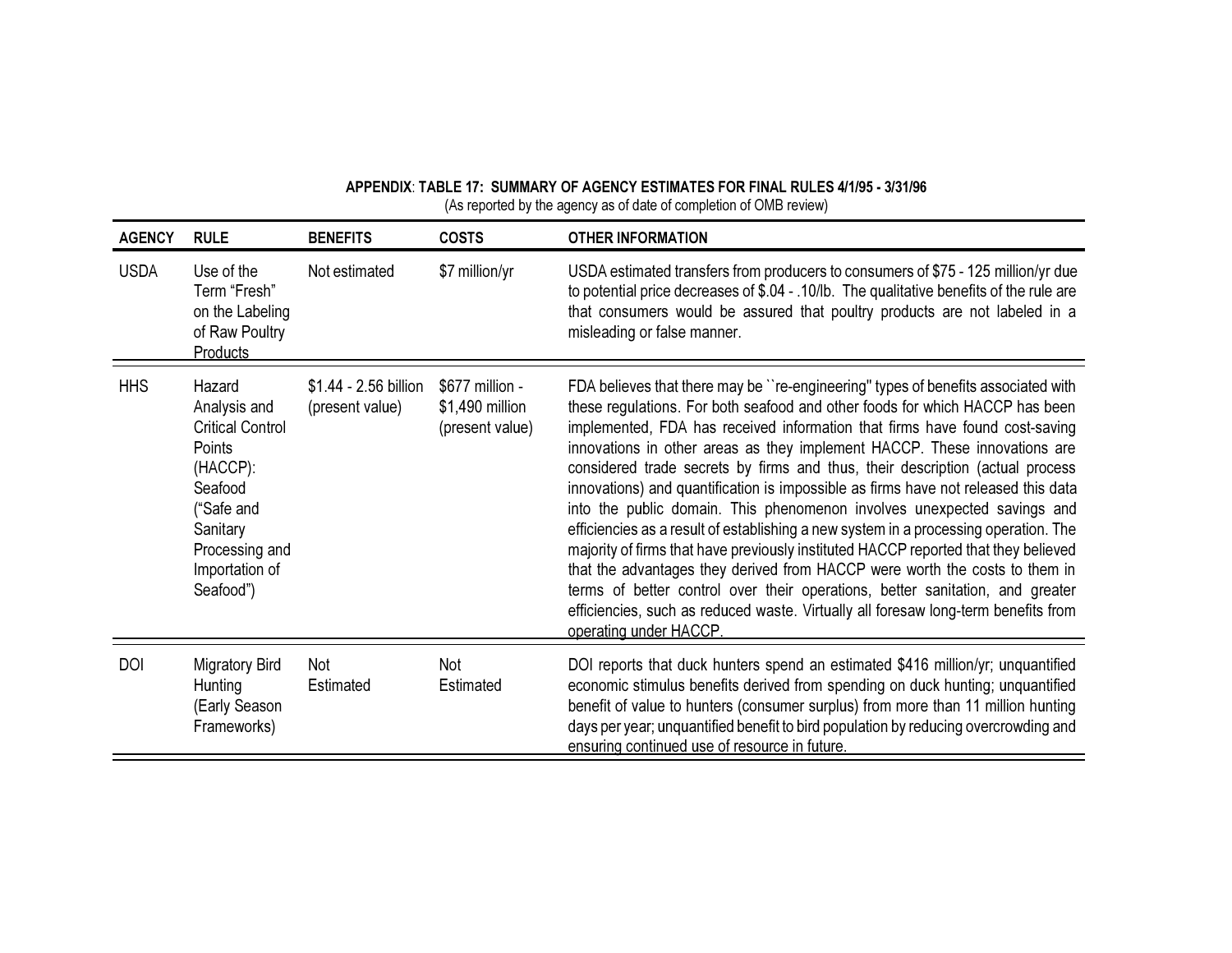| <b>AGENCY</b> | <b>RULE</b>                                              | <b>BENEFITS</b>                                                                                    | <b>COSTS</b>        | <b>OTHER INFORMATION</b>                                                                                                                                                                                                                                                                                                                                                                                                                          |
|---------------|----------------------------------------------------------|----------------------------------------------------------------------------------------------------|---------------------|---------------------------------------------------------------------------------------------------------------------------------------------------------------------------------------------------------------------------------------------------------------------------------------------------------------------------------------------------------------------------------------------------------------------------------------------------|
| <b>DOI</b>    | Migratory Bird<br>Hunting<br>(Late Season<br>Frameworks) | Not<br>Estimated                                                                                   | Not<br>Estimated    | DOI reports that duck hunters spend an estimated \$416 million/yr; unquantified<br>economic stimulus benefits derived from spending on duck hunting; unquantified<br>benefit of value to hunters (consumer surplus) from more than 11 million hunting<br>days per year; unquantified benefit to bird population by reducing overcrowding and<br>ensuring continued use of resource in future.                                                     |
| <b>DOT</b>    | Light Truck<br><b>CAFE Model-</b><br>Year 1998           | Not<br>Estimated                                                                                   | Not<br>Estimated    | None reported                                                                                                                                                                                                                                                                                                                                                                                                                                     |
| <b>DOT</b>    | Head Impact<br>Protection                                | $873 - 1,045$<br>fatalities<br>prevented/yr;<br>675 - 768 serious<br>head injuries<br>prevented/yr | \$640 million/yr    | None reported                                                                                                                                                                                                                                                                                                                                                                                                                                     |
| <b>DOT</b>    | Vessel<br>Response<br><b>Plans</b>                       | 22,000 bbls oil<br>prevented from<br>being spilled/yr                                              | \$260<br>million/yr | The U.S. Coast Guard also stated that there are additional benefits which are not<br>quantifiable. Effectiveness of response operations is enhanced both by the training<br>of citizens and hatchery employees so they may assist in nearshore and onshore<br>operations, and by prepositioning containment and cleanup equipment near where<br>it would be utilized. Also, area drills are expected to improve the proficiency of<br>operations. |

APPENDIX: TABLE 17: SUMMARY OF AGENCY ESTIMATES FOR FINAL RULES 4/1/95 - 3/31/96 (As reported by the agency as of date of completion of OMB review)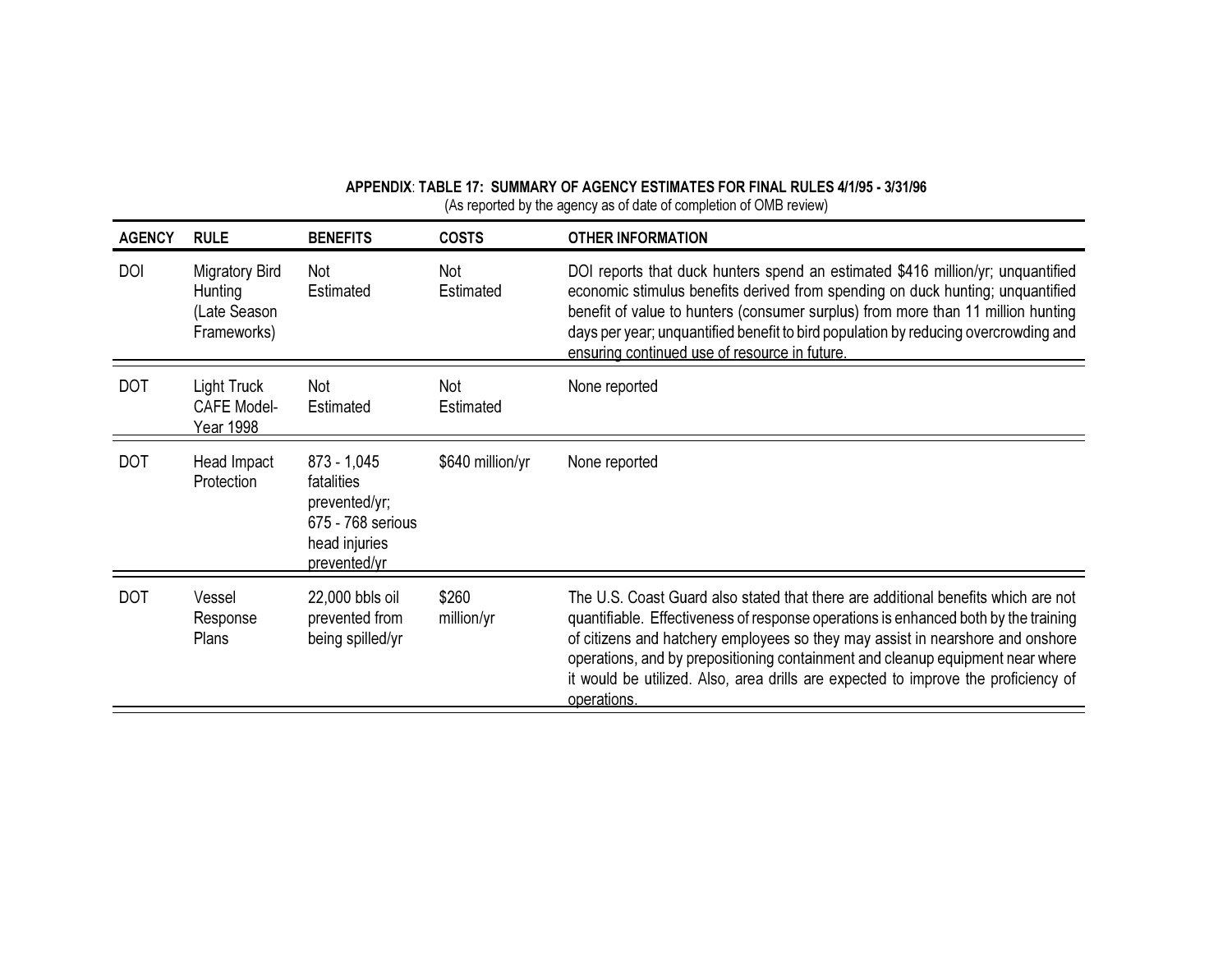| <b>AGENCY</b> | <b>RULE</b>                                                                                                                                                                                                                                                                                | <b>BENEFITS</b>                                                                                                              | <b>COSTS</b>              | <b>OTHER INFORMATION</b>                                                                                                                                                                                                                                                                       |  |
|---------------|--------------------------------------------------------------------------------------------------------------------------------------------------------------------------------------------------------------------------------------------------------------------------------------------|------------------------------------------------------------------------------------------------------------------------------|---------------------------|------------------------------------------------------------------------------------------------------------------------------------------------------------------------------------------------------------------------------------------------------------------------------------------------|--|
| <b>EPA</b>    | Land Disposal<br><b>Restrictions</b><br>Phase III                                                                                                                                                                                                                                          | <b>Not</b><br>Estimated                                                                                                      | $$30 - 220$<br>million/yr | Qualitative discussion, including possible reduction in individual cancer risks; EPA<br>did not provide quantified estimates of benefits because it was not able to identify<br>the magnitude of the exposed population. The RIA reports that benefits would<br>range from very small to zero. |  |
| <b>EPA</b>    | Marine Tank<br>Vessel Loading<br>and Unloading<br><b>Operations</b>                                                                                                                                                                                                                        | 40,000 t HC/yr                                                                                                               | $$60 - 100$<br>million/yr | EPA also reports a reduction of 4,600 tons per year in emissions of toxic pollutants.                                                                                                                                                                                                          |  |
| <b>EPA</b>    | Petroleum<br>Refinery<br><b>NESHAP</b>                                                                                                                                                                                                                                                     | 250,000 t HC/yr                                                                                                              | \$80-100<br>million/yr    |                                                                                                                                                                                                                                                                                                |  |
| <b>EPA</b>    | Air Emissions<br>from Municipal<br>Solid Waste<br>Landfills                                                                                                                                                                                                                                | 83,000 t HC/yr;<br>4,250 Kt<br>methane/yr                                                                                    | \$100<br>million/yr       |                                                                                                                                                                                                                                                                                                |  |
| <b>EPA</b>    | Municipal<br>Waste<br>Combustors                                                                                                                                                                                                                                                           | 20,000 t SO <sub>2</sub> /yr;<br>3,000 t PM/yr;<br>20,000 t NO <sub>x</sub> /yr;<br>60 t Hg/yr;<br>800 grams<br>TCDD TEQ /yr | \$320<br>million/yr       |                                                                                                                                                                                                                                                                                                |  |
|               | ABBREVIATIONS: bbls = barrels, CO = carbon monoxide, HC = hydrocarbons, Hg = mercury, kg = kilograms, Kt = kilotons, NO <sub>x</sub> = nitrogen<br>oxides, PM = particulate matter, $SO_2$ = sulfur dioxide, t = tons, TCDD TEQ = 2,3,7,8 tetrachlorodibenzo-p-dioxin toxicity equivalent. |                                                                                                                              |                           |                                                                                                                                                                                                                                                                                                |  |

APPENDIX: TABLE 17: SUMMARY OF AGENCY ESTIMATES FOR FINAL RULES 4/1/95 - 3/31/96 (As reported by the agency as of date of completion of OMB review)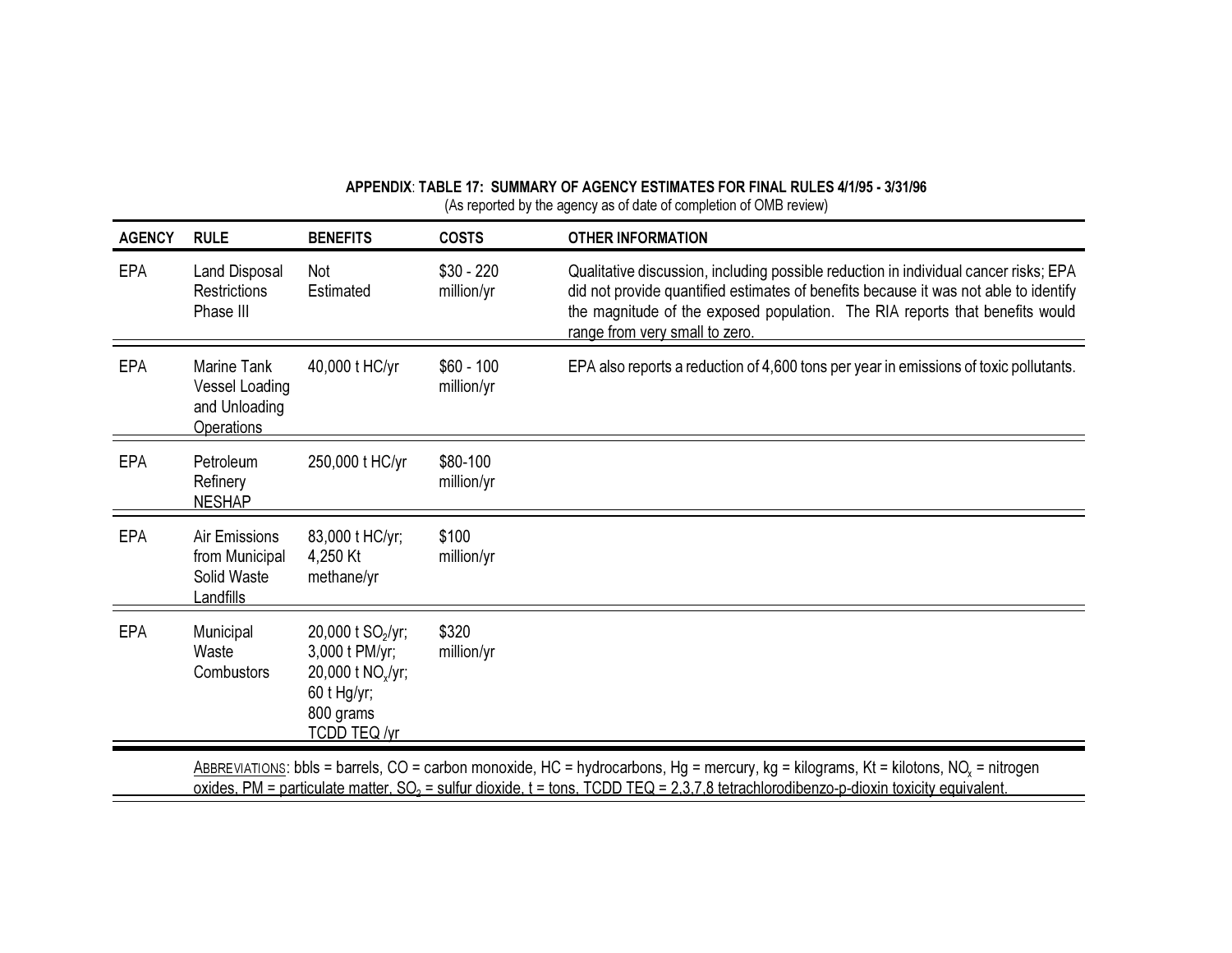#### APPENDIX: TABLE 17: SUMMARY OF AGENCY ESTIMATES FOR FINAL RULES 4/1/95 - 3/31/96

(As reported by the agency as of date of completion of OMB review)

| <b>AGENCY</b> | <b>RULE</b>                                                                                                                                                                                                                                                                                                     | <b>BENEFITS</b>                                                  | <b>COSTS</b> | <b>OTHER INFORMATION</b> |  |  |  |
|---------------|-----------------------------------------------------------------------------------------------------------------------------------------------------------------------------------------------------------------------------------------------------------------------------------------------------------------|------------------------------------------------------------------|--------------|--------------------------|--|--|--|
|               |                                                                                                                                                                                                                                                                                                                 |                                                                  |              | <b>TRANSFER RULES</b>    |  |  |  |
|               | Dept. of Agriculture (USDA)                                                                                                                                                                                                                                                                                     |                                                                  |              |                          |  |  |  |
|               | 1995 Upland Cotton Program<br>1995 Rice Acreage Reduction Program<br>Disaster Payment Program for 1990 and Subsequent Crops - - Tree Assistance Program<br>1995 Wheat, Feed Grain, and Oilseed Programs<br>General Crop Insurance Regulations (Hybrid Sorghum Seed and Rice)<br>Utility Reimbursement Exclusion |                                                                  |              |                          |  |  |  |
|               | Dept. of Health and Human Services (HHS)                                                                                                                                                                                                                                                                        |                                                                  |              |                          |  |  |  |
|               |                                                                                                                                                                                                                                                                                                                 | Changes to Hospital Inpatient Prospective Payment System FY 1996 |              |                          |  |  |  |

Dept. of Justice (DOJ)

Charging of Fees for Services at Land Border Ports-of-Entry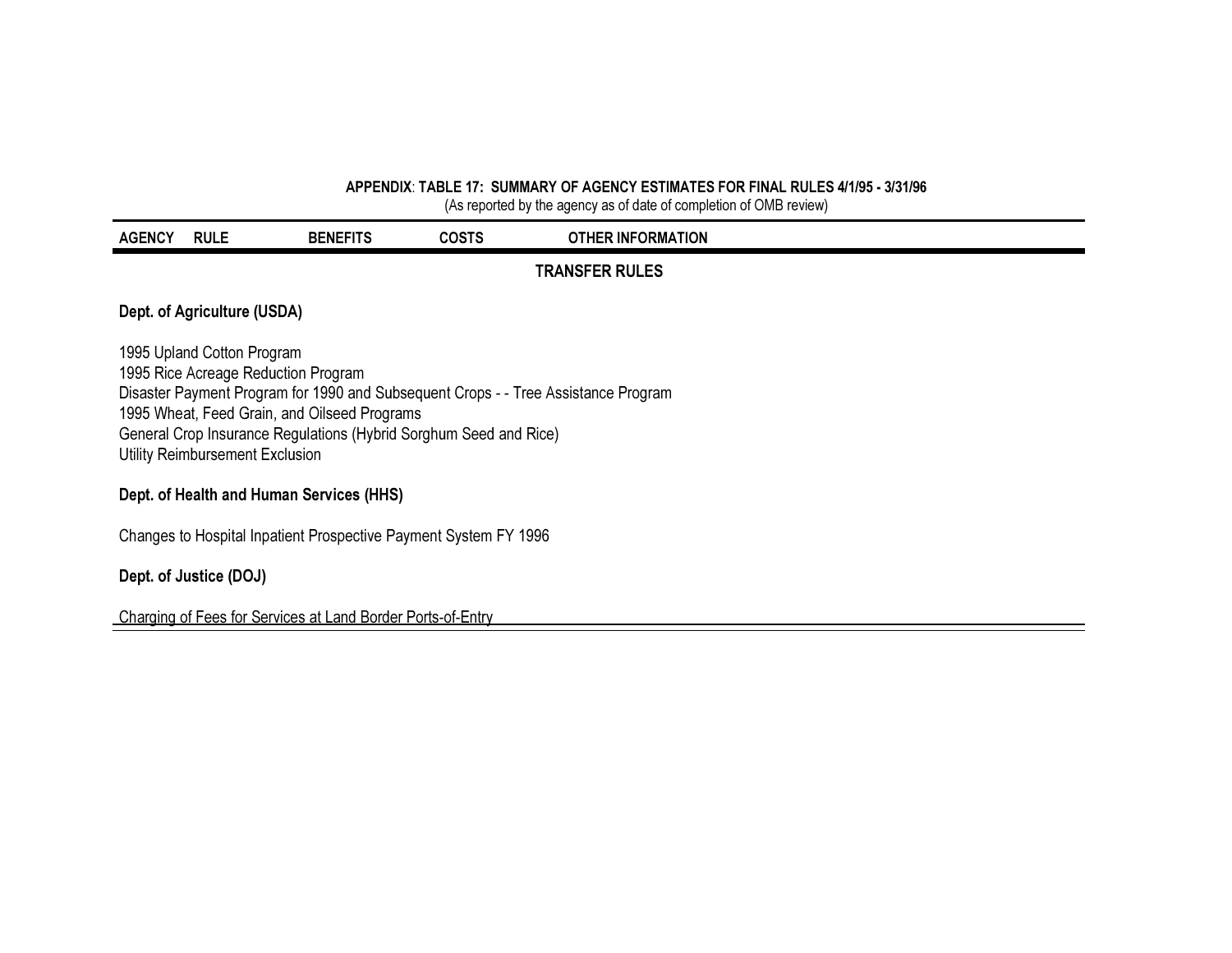| <b>AGENCY</b> | <b>RULE</b>                    | <b>BENEFITS</b>  | <b>COSTS</b>     | <b>OTHER INFORMATION</b>                                                                                                                                                                                                                                                                                                                                                                                                                                                                                                                                                                                                                                                                                                                                                                                                                                                                                                                                                                                                                                                                                                                                                                                                                                                                                                                                                                                                                                                                                                                                                                                                                                                                                                                                                                                                                                                                                                                                                                                                                                                                                                                                                                                                                                                                                                                                                                                                                                                                                                                                                                                                |
|---------------|--------------------------------|------------------|------------------|-------------------------------------------------------------------------------------------------------------------------------------------------------------------------------------------------------------------------------------------------------------------------------------------------------------------------------------------------------------------------------------------------------------------------------------------------------------------------------------------------------------------------------------------------------------------------------------------------------------------------------------------------------------------------------------------------------------------------------------------------------------------------------------------------------------------------------------------------------------------------------------------------------------------------------------------------------------------------------------------------------------------------------------------------------------------------------------------------------------------------------------------------------------------------------------------------------------------------------------------------------------------------------------------------------------------------------------------------------------------------------------------------------------------------------------------------------------------------------------------------------------------------------------------------------------------------------------------------------------------------------------------------------------------------------------------------------------------------------------------------------------------------------------------------------------------------------------------------------------------------------------------------------------------------------------------------------------------------------------------------------------------------------------------------------------------------------------------------------------------------------------------------------------------------------------------------------------------------------------------------------------------------------------------------------------------------------------------------------------------------------------------------------------------------------------------------------------------------------------------------------------------------------------------------------------------------------------------------------------------------|
| <b>USDA</b>   | 1996 Farm Bill<br>Farm Program | Not<br>Estimated | Not<br>Estimated | "Net farm income (including crop and livestock sectors) during the 1996-2002 calendar<br>years is expected to be about \$15 billion higher under the 1996 Act than under the FY 1997<br>President's Budget baseline. This largely reflects higher Government payments to farmers<br>under the 1996 Act as production flexibility contract payments exceed projected deficiency<br>payments. Additionally, changes in the timing of payments to farmers provide an additional<br>boost to farm income in the first year of the program--pushing 1996 net income up about \$4<br>billion. However, net farm income is up by less than the increase in Government payments<br>due to changes in the dairy and peanut programs. Crop sector receipts are down slightly<br>under the 1996 Act due to lower plantings and production of the eight major commodities.<br>Livestock sector receipts are lower due primarily to lower dairy sector receipts. Cash<br>production expenses are up slightly due to increases in net cash rents, which offset lower<br>crop production expenses from lower plantings.<br>"Farmland values are higher under the 1996 Act compared with the FY 1997 President's<br>Budget, reflecting the capitalized value of higher income. Land values average about 3<br>percent higher under the 1996 Act compared with FY 1997 President's Budget estimates.<br>"Consumer costs are expected to be only slightly lower under the 1996 Act. Because grain<br>prices, on average, are expected to be essentially unaffected, no appreciable change in<br>grain-based food product costs, such as cereal and meat products, is expected." 61 FR<br>37544-5.<br>"Alternatively, the 1996 Act can be compared to a 'no program" baseline. Under the 1996<br>Act, contract commodity payments represent a large portion of the benefits received by<br>producers and there are few planting restrictions. The major differences between a<br>no-program scenario (if the CRP and export programs were continued) and the 1996 Act are<br>that producers would no longer receive contract commodity payments of about \$35.9 billion<br>and would no longer be subject to farm conservation and wetland protection requirements.<br>The loss in farm income would likely entail substantial short-term adjustments and financial<br>stress. However, over the longer term, a no-program scenario is expected to have little or no<br>impact on supply, demand, and prices compared with the 1996 Act for most commodities<br>except for peanuts, sugar, and, in the initial years of the period, dairy. |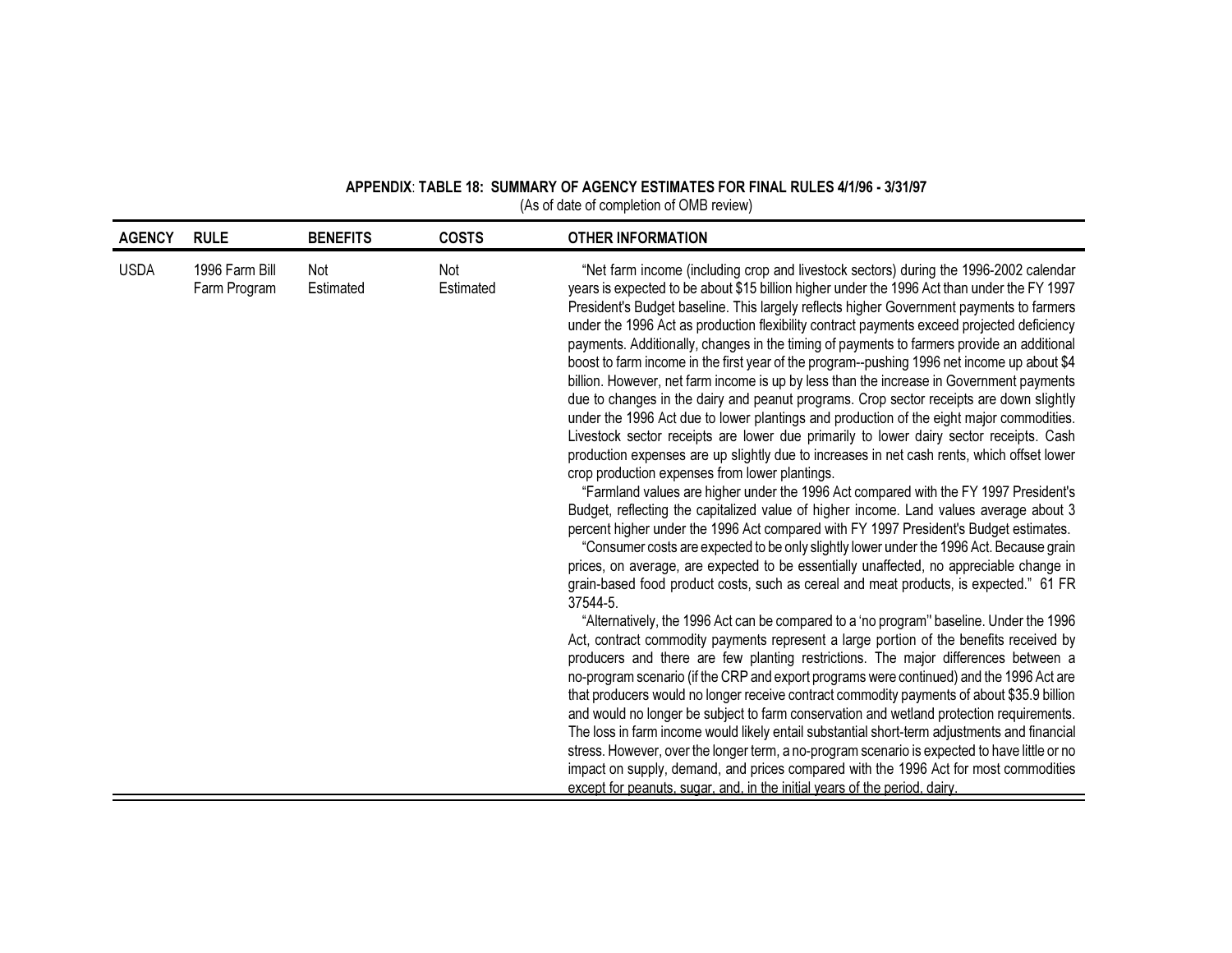| <b>AGENCY</b> | <b>RULE</b>                        | <b>BENEFITS</b>              | <b>COSTS</b>                     | <b>OTHER INFORMATION</b>                                                                                                                                                                                                                                                                                                                                                                                                                                                                                                        |
|---------------|------------------------------------|------------------------------|----------------------------------|---------------------------------------------------------------------------------------------------------------------------------------------------------------------------------------------------------------------------------------------------------------------------------------------------------------------------------------------------------------------------------------------------------------------------------------------------------------------------------------------------------------------------------|
| <b>USDA</b>   | Conservation<br>Reserve<br>Program | \$2 billion/yr,<br>1997-2002 | \$900 million/yr,<br>1997 - 2002 | Other miscellaneous (unquantified) benefits: swimming, boating, wetland<br>conservation, human health impacts, and reduced nutrients in habitats; \$5.8<br>billion/yr in transfers from consumers and taxpayers to farmers.                                                                                                                                                                                                                                                                                                     |
| <b>USDA</b>   | Karnal Bunt                        | <b>Not</b><br>Estimated      | Not<br>Estimated                 | "This rule is being published on an emergency basis in order to give affected<br>growers the opportunity to make planting decisions for the 1996-97 crop season on<br>a timely basisThis rule may have a significant economic impact on a substantial<br>number of small entities. If we determine this is so, then we will discuss the issues<br>raised by section 604 of the Regulatory Flexibility Act in our Final Regulatory<br>Flexibility Analysis, which we will publish in a future Federal Register." 61 FR<br>52206. |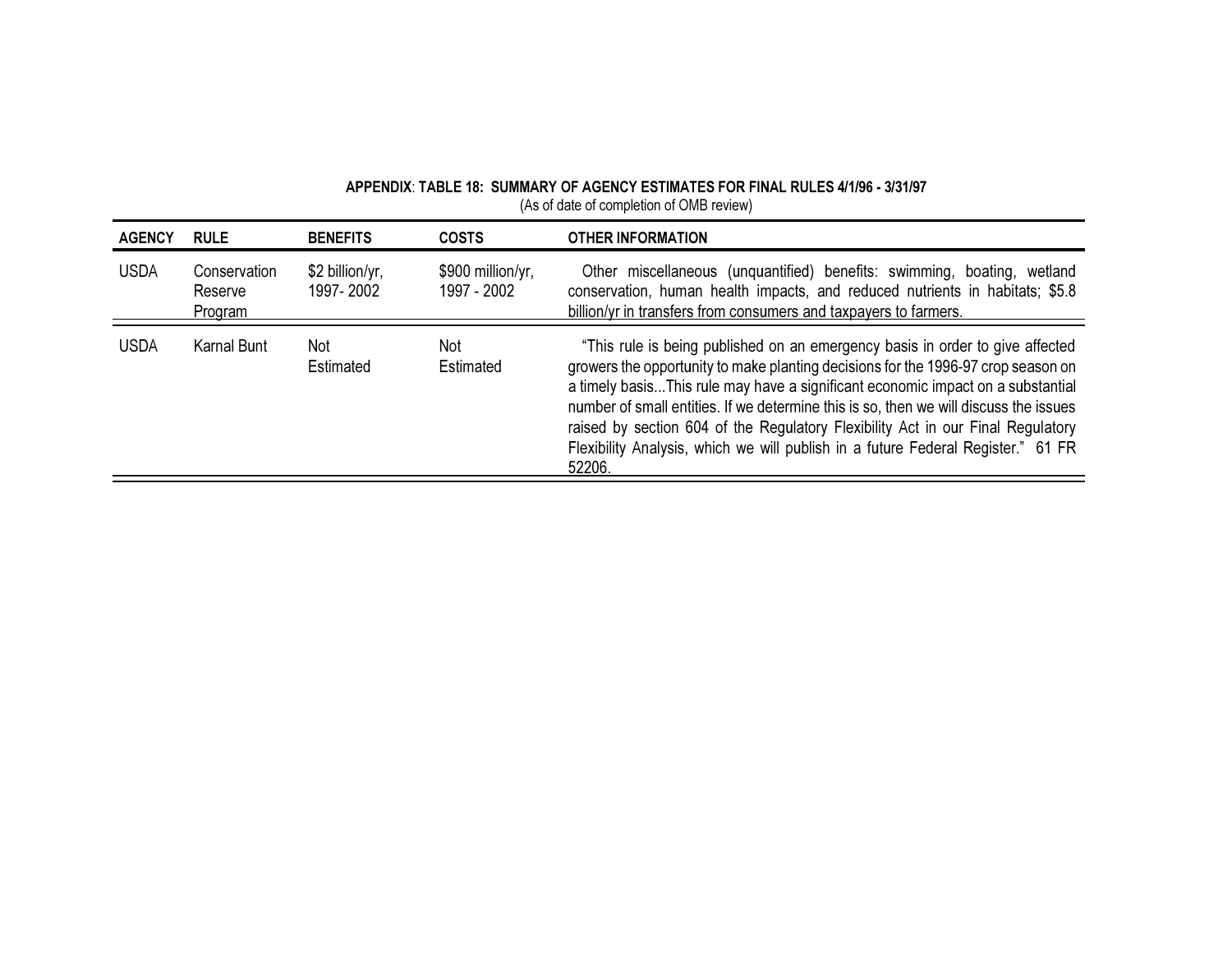| APPENDIX: TABLE 18: SUMMARY OF AGENCY ESTIMATES FOR FINAL RULES 4/1/96 - 3/31/97 |                                          |  |  |
|----------------------------------------------------------------------------------|------------------------------------------|--|--|
|                                                                                  | (As of date of completion of OMB review) |  |  |

| <b>AGENCY</b> | <b>RULE</b>                                                                      | <b>BENEFITS</b>                                                        | <b>COSTS</b>                                                        | <b>OTHER INFORMATION</b>                                                                                                                                                                                                                                                                                                                                                                                                                                                                                                                                                                                                                                                                                                                                                                                                                                                                                                                                                                                                                                                                                                                                                                                                                                                                                                                                                                                                                                                                                                                                                                                                                                                                                                                                                                                                                                                                                                                                                             |
|---------------|----------------------------------------------------------------------------------|------------------------------------------------------------------------|---------------------------------------------------------------------|--------------------------------------------------------------------------------------------------------------------------------------------------------------------------------------------------------------------------------------------------------------------------------------------------------------------------------------------------------------------------------------------------------------------------------------------------------------------------------------------------------------------------------------------------------------------------------------------------------------------------------------------------------------------------------------------------------------------------------------------------------------------------------------------------------------------------------------------------------------------------------------------------------------------------------------------------------------------------------------------------------------------------------------------------------------------------------------------------------------------------------------------------------------------------------------------------------------------------------------------------------------------------------------------------------------------------------------------------------------------------------------------------------------------------------------------------------------------------------------------------------------------------------------------------------------------------------------------------------------------------------------------------------------------------------------------------------------------------------------------------------------------------------------------------------------------------------------------------------------------------------------------------------------------------------------------------------------------------------------|
| <b>USDA</b>   | Hazard<br>Analysis and<br><b>Critical Control</b><br>Points: Meat<br>and Poultry | \$0.71-\$26.59<br>billion present<br>value discounted<br>over 20 years | \$0.97-1.16 billion<br>present value<br>discounted over<br>20 years | "The benefits are based on reducing the risk of foodborne illness due to<br>Campylobacter jejuni/coli, Escherichia coli 0157:H7, Listeria monocytogenes and<br>Salmonella.  these four pathogens are the cause of 1.4 to 4.2 million cases of<br>foodborne illness per year. FSIS has estimated that 90 percent of these cases are<br>caused by contamination occurring at the manufacturing stage that can be<br>addressed by improved process control. This addressable foodborne illness costs<br>society from \$0.99 to \$3.69 billion, annually. The high and low range occurs<br>because of the current uncertainty in the estimates of the number of cases of<br>foodborne illness and death attributable to the four pathogens. Being without the<br>knowledge to predict the effectiveness of the requirements in the rule to reduce<br>foodborne illness, the Department has calculated projected health benefits for a<br>range of effectiveness levels, where effectiveness refers to the percentage of<br>pathogens eliminated at the manufacturing stage" 61 FR 38956.<br>"The link between regulatory effectiveness and health benefits is the assumption<br>that a reduction in pathogens leads to a proportional reduction in foodborne illness.<br>FSIS has presented the proportional reduction calculation as a mathematical<br>expression that facilitates the calculation of a quantified benefit estimate for the<br>purposes of this final RIA. FSIS has not viewed proportional reduction as a risk<br>model that would have important underlying assumptions that merit discussion or<br>explanation. For a mathematical expression to be a risk model, it must have some<br>basis or credence in the scientific community. That is not the case here. FSIS has<br>acknowledged that very little is known about the relationship between pathogen<br>levels at the manufacturing stage and dose, i.e., the level of pathogens consumed."<br>61 FR 38945-6. |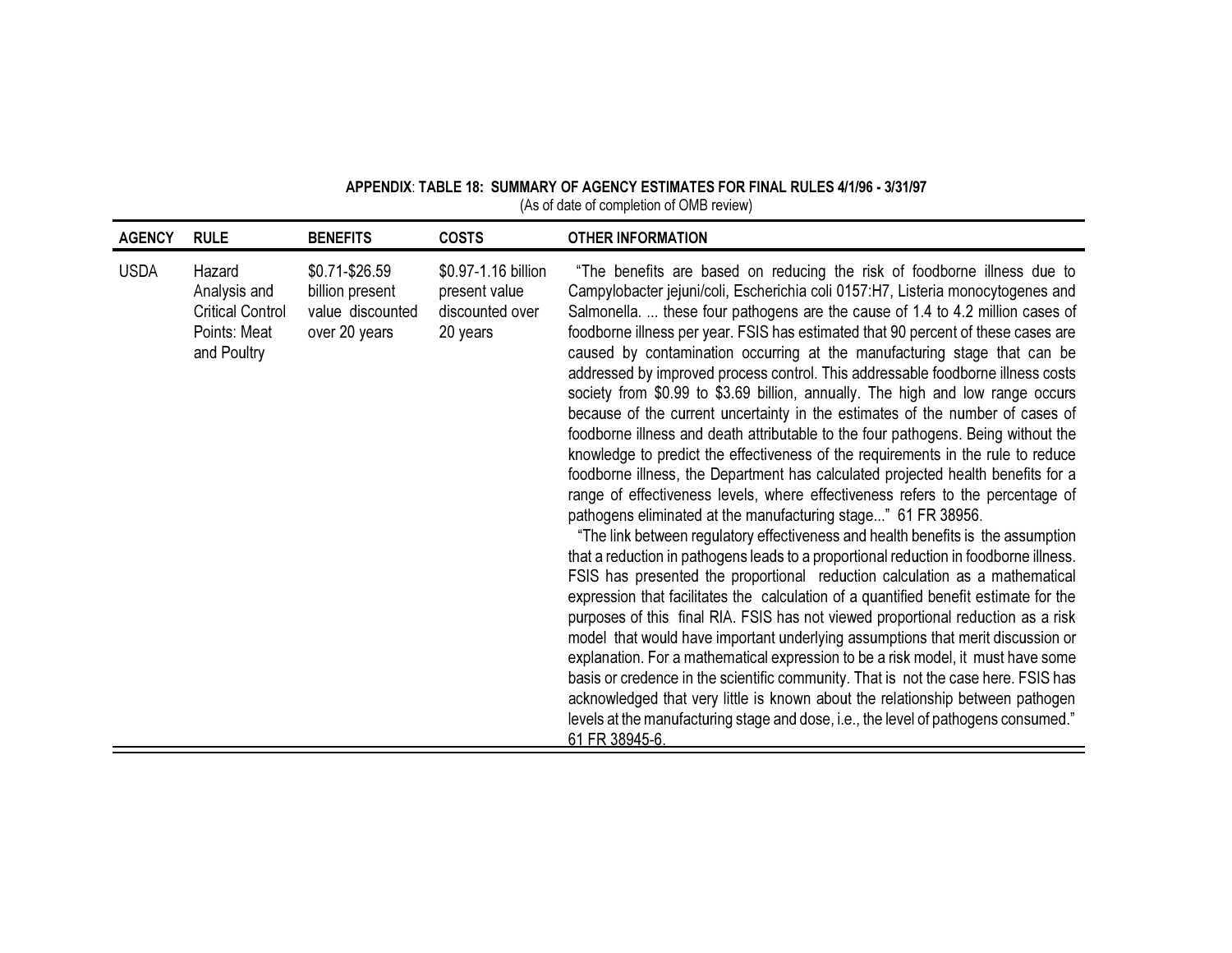| APPENDIX: TABLE 18: SUMMARY OF AGENCY ESTIMATES FOR FINAL RULES 4/1/96 - 3/31/97 |  |
|----------------------------------------------------------------------------------|--|
| (As of date of completion of OMB review)                                         |  |

| <b>AGENCY</b> | <b>RULE</b>                                                                                                        | <b>BENEFITS</b>      | <b>COSTS</b>                                                                     | <b>OTHER INFORMATION</b>                                                                                                                                                                                                                                                                                                                                                                                                                                                                                                      |
|---------------|--------------------------------------------------------------------------------------------------------------------|----------------------|----------------------------------------------------------------------------------|-------------------------------------------------------------------------------------------------------------------------------------------------------------------------------------------------------------------------------------------------------------------------------------------------------------------------------------------------------------------------------------------------------------------------------------------------------------------------------------------------------------------------------|
| DOC           | Encryption<br>Items<br>Transferred<br>from the U.S.<br><b>Munitions List</b><br>to the<br>Commerce<br>Control List | Not<br>Estimated     | \$834,000 (govt<br>admin cost FY97),<br>\$591,850<br>(paperwork<br>burden costs) | Unquantified benefits in terms of improved national security, law enforcement and<br>public safety benefits, and economic benefits for industry: "This initiative will support<br>the growth of electronic commerce; increase the security of the global information<br>infrastructure; protect privacy, intellectual property and other valuable information;<br>and sustain the economic competitiveness of U.S. encryption product manufacturers<br>during the transition to a key management infrastructure. 61 FR 68573. |
| <b>HHS</b>    | Food Labeling/<br><b>Nutrition</b><br>Labeling:                                                                    | \$275-360 million/yr | \$4 million in first<br>year, expected to<br>decline thereafter                  | None reported.                                                                                                                                                                                                                                                                                                                                                                                                                                                                                                                |

Labeling:<br>Small Business

Exemption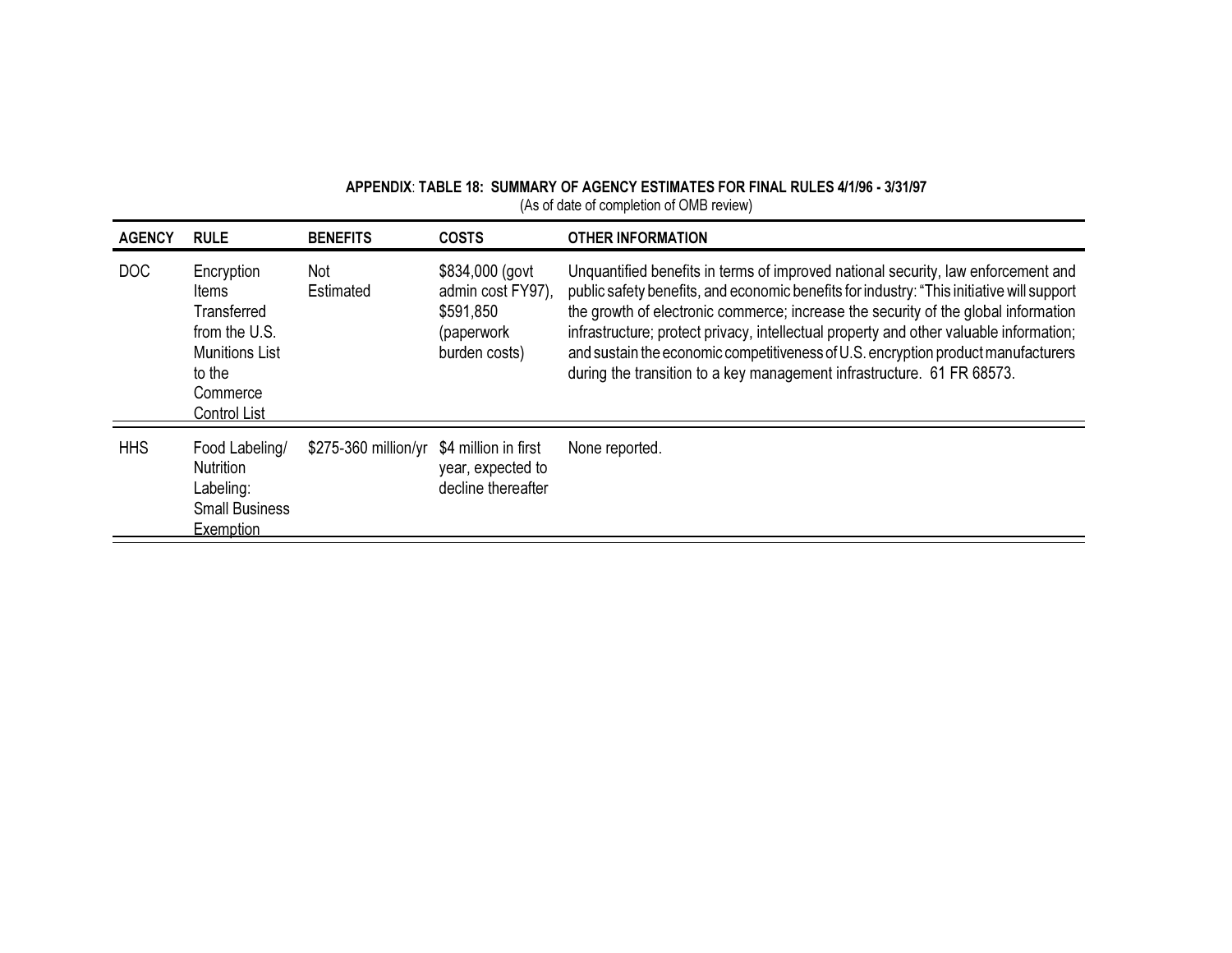| <b>AGENCY</b> | <b>RULE</b>                                                                                        | <b>BENEFITS</b>                                                                                         | <b>COSTS</b>                            | <b>OTHER INFORMATION</b>                                                                                                                                                                                                                                                                                                                                                                                                                                  |
|---------------|----------------------------------------------------------------------------------------------------|---------------------------------------------------------------------------------------------------------|-----------------------------------------|-----------------------------------------------------------------------------------------------------------------------------------------------------------------------------------------------------------------------------------------------------------------------------------------------------------------------------------------------------------------------------------------------------------------------------------------------------------|
| <b>HHS</b>    | Restriction on<br>the Sale and<br>Distribution of<br>Cigarettes and<br><b>Smokeless</b><br>Tobacco | \$9.2-10.4 billion/yr<br>at 7% discount<br>rate:<br>$$28.1 - 43.2$<br>billion/yr at 3%<br>discount rate | \$180 million/yr at<br>7% discount rate | Unspecified costs of mandatory consumer education program.<br>"These totals do not include the benefits expected from fewer fires (over \$160<br>million annually), reduced passive smoking, or infant death and morbidity associated<br>with mothers' smoking"<br>"In addition, while FDA could not quantify the benefits that will result from the<br>projected decline in the use of smokeless tobacco, they would be considerable." 61<br>FR 44396ff. |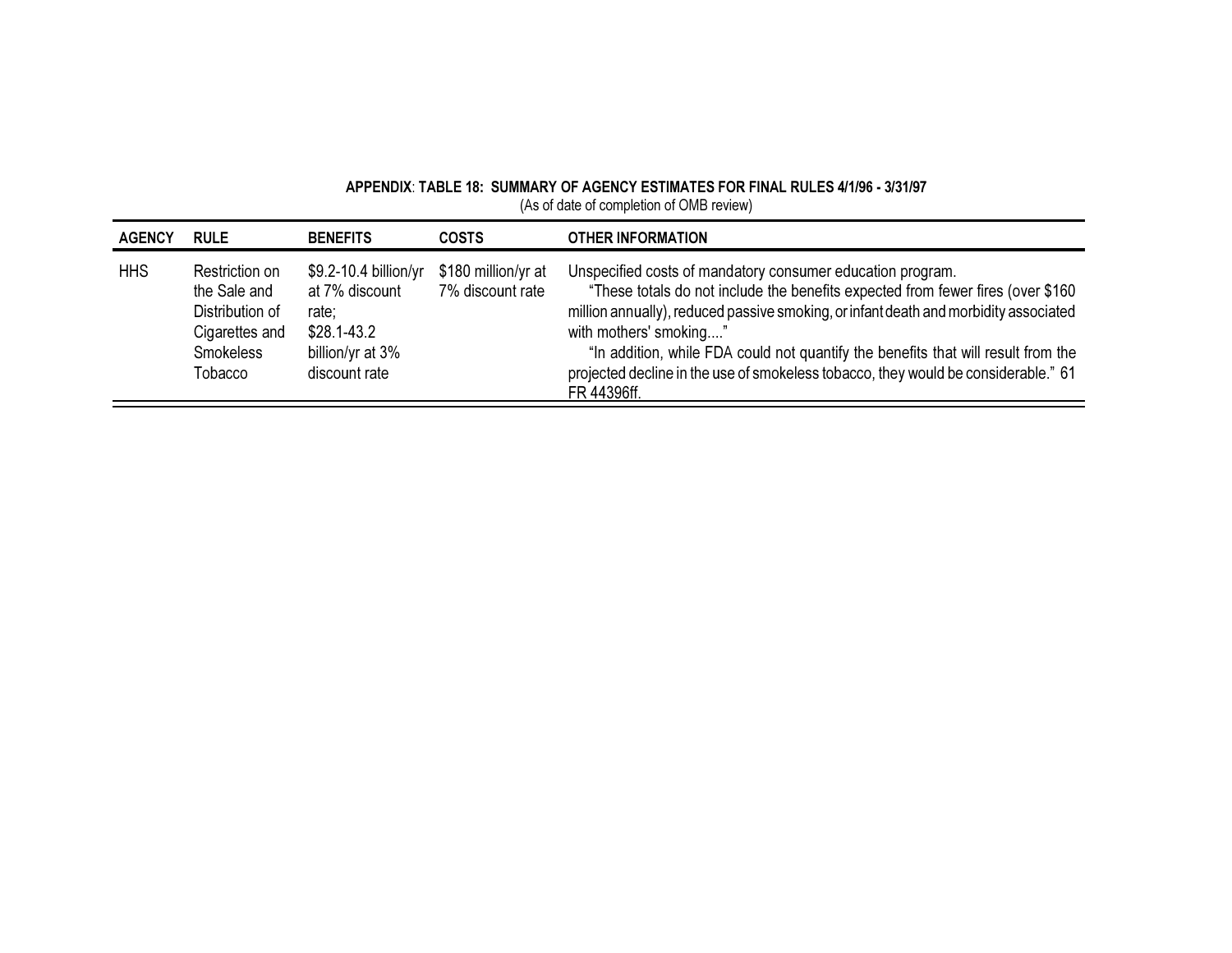| <b>AGENCY</b> | <b>RULE</b>                                                      | <b>BENEFITS</b>                                                                            | <b>COSTS</b>            | <b>OTHER INFORMATION</b>                                                                                                                                                                                                                                                                                                                                                                                                                                                                                                                                                                                                                                                                                                                                                                                                                                                                                                                                                                                                                                                                                                                                                                                                                                                                                                                                                                                                                                                                                                                                                                                               |
|---------------|------------------------------------------------------------------|--------------------------------------------------------------------------------------------|-------------------------|------------------------------------------------------------------------------------------------------------------------------------------------------------------------------------------------------------------------------------------------------------------------------------------------------------------------------------------------------------------------------------------------------------------------------------------------------------------------------------------------------------------------------------------------------------------------------------------------------------------------------------------------------------------------------------------------------------------------------------------------------------------------------------------------------------------------------------------------------------------------------------------------------------------------------------------------------------------------------------------------------------------------------------------------------------------------------------------------------------------------------------------------------------------------------------------------------------------------------------------------------------------------------------------------------------------------------------------------------------------------------------------------------------------------------------------------------------------------------------------------------------------------------------------------------------------------------------------------------------------------|
| <b>HHS</b>    | Medical<br>Devices:<br>Quality<br>Systems<br>Regulation          | \$29 million/yr;<br>44 deaths<br>avoided/yr;<br>484 to 677 serious<br>injuries avoided/yr; | \$82 million/yr         | "The medical device industry would gain substantial economic benefits from the<br>proposed changes to the [Comprehensive Good Manufacturing Practices, "CGMP"]<br>regulation in three ways: Cost savings from fewer recalls, productivity gains from<br>improved designs, and efficiency gains for export-oriented manufacturers who<br>would now need to comply with only one set of quality standards.<br>"These estimates of the public health benefits from fewer design-related deaths<br>and serious injuries represent FDA's best projections, given the limitations and<br>uncertainties of the data and assumptions. The above numbers, however, do not<br>capture the quality of life losses to patients who experience less severe injuries than<br>those reported in [medical device recalls, "MDR's"], who experience anxiety as a<br>result of treatment with an unreliable medical device, or who experience<br>inconvenience and additional medical costs because of device failure.<br>"Medical device malfunctions are substantially more numerous than deaths or<br>injuries from device failures and also represent a cost to society. Malfunctions<br>represent a loss of product and an inconvenience to users and/or patients.<br>Additionally, medical device malfunctions burden medical personnel with additional<br>tasks, such as repeating treatments, replacing devices, returning and seeking<br>reimbursement for failed devices, and providing reports on the circumstances of<br>medical device failures. No attempt was made to quantify these additional costs."<br>61 FR 52602ff. |
| <b>DOI</b>    | <b>Migratory Bird</b><br>Hunting<br>(Early Season<br>Frameworks) | Not<br>Estimated                                                                           | <b>Not</b><br>Estimated | DOI reports that duck hunters spend an estimated \$416 million/yr; unquantified<br>economic stimulus benefits derived from spending on duck hunting; unquantified<br>benefit of value to hunters (consumer surplus) from more than 11 million hunting<br>days per year; unquantified benefit to bird population by reducing overcrowding and<br>ensuring continued use of resource in future.                                                                                                                                                                                                                                                                                                                                                                                                                                                                                                                                                                                                                                                                                                                                                                                                                                                                                                                                                                                                                                                                                                                                                                                                                          |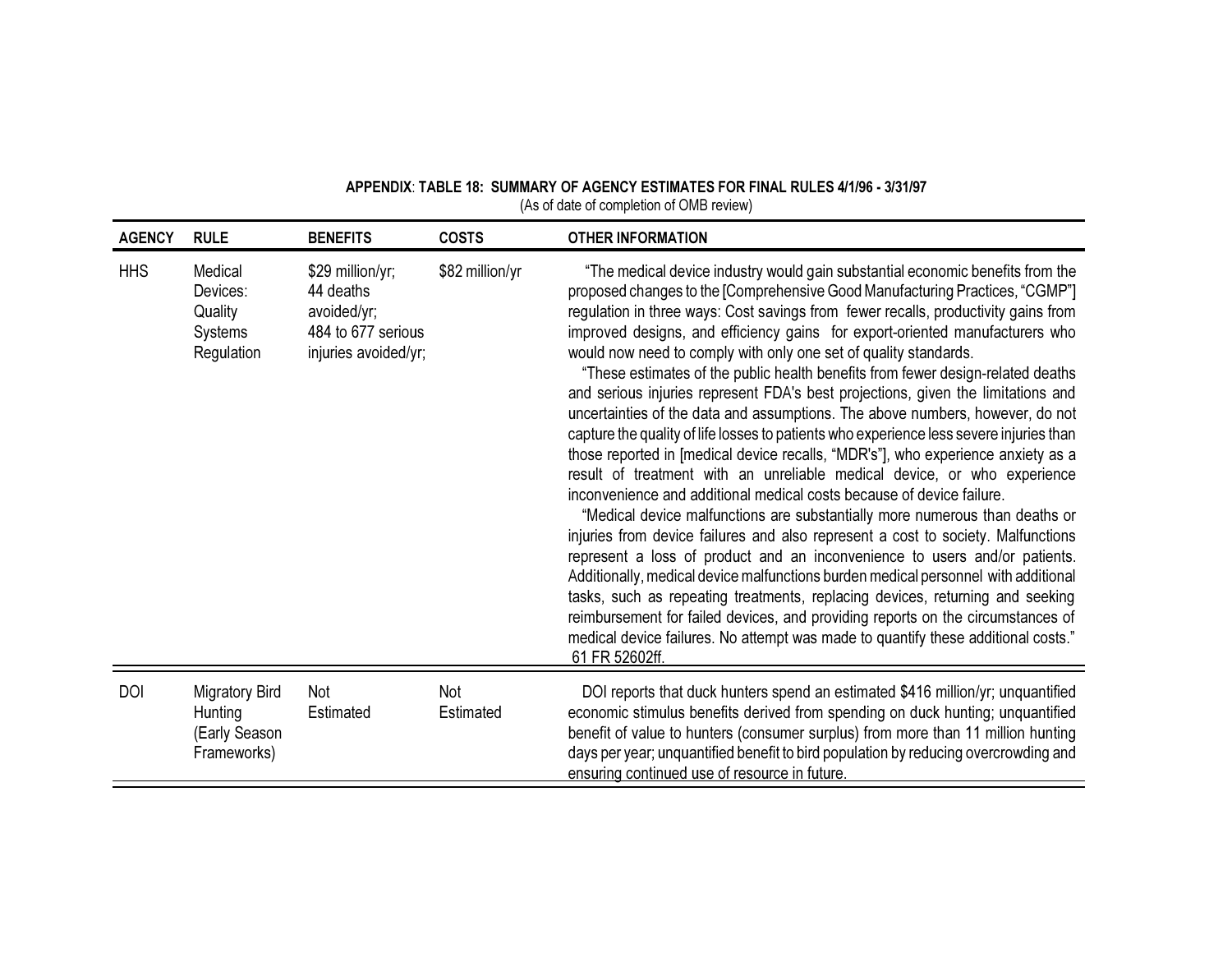| <b>AGENCY</b> | <b>RULE</b>                                                     | <b>BENEFITS</b>                                                                                                                                                  | <b>COSTS</b>     | <b>OTHER INFORMATION</b>                                                                                                                                                                                                                                                                                                                                                                                                                                                                                                                                                                                                                                                                                                                                                                                                                                                                                       |
|---------------|-----------------------------------------------------------------|------------------------------------------------------------------------------------------------------------------------------------------------------------------|------------------|----------------------------------------------------------------------------------------------------------------------------------------------------------------------------------------------------------------------------------------------------------------------------------------------------------------------------------------------------------------------------------------------------------------------------------------------------------------------------------------------------------------------------------------------------------------------------------------------------------------------------------------------------------------------------------------------------------------------------------------------------------------------------------------------------------------------------------------------------------------------------------------------------------------|
| <b>DOI</b>    | <b>Migratory Bird</b><br>Hunting<br>(Late Season<br>Frameworks) | Not<br>Estimated                                                                                                                                                 | Not<br>Estimated | DOI reports that duck hunters spend an estimated \$416 million/yr; unquantified<br>economic stimulus benefits derived from spending on duck hunting; unquantified<br>benefit of value to hunters (consumer surplus) from more than 11 million hunting<br>days per year; unquantified benefit to bird population by reducing overcrowding and<br>ensuring continued use of resource in future.                                                                                                                                                                                                                                                                                                                                                                                                                                                                                                                  |
| <b>DOL</b>    | Exposure to<br>Methylene<br>Chloride (MC)                       | 31 cancer cases/yr \$101 million/yr<br>avoided;<br>$3$ deaths/yr<br>avoided from<br>acute central<br>nervous system<br>effects and<br>carboxyhemo-<br>globinemia |                  | "MC exposures above the level at which the final rule's STEL is set--125<br>ppm--are also associated with acute central nervous system effects, such as<br>dizziness, staggered gait, and diminished alertness, all effects that can lead to<br>workplace accidents. OSHA estimates that as many as 30,000 to 54,000 workers<br>will be protected by the final rule's STEL from experiencing CNS effects and<br>episodes of carboxyhemoglobinemia every year. Moreover, exposure to the liquid<br>or vapor forms of MC can lead to eye, skin, and mucous membrane irritation, and<br>these material impairments will also be averted by compliance with the final rule.<br>Finally, contact of the skin with MC can lead to percutaneous absorption and<br>systemic toxicity and thus lead to additional cases of cancer that have not been<br>taken into account in the benefits assessment. " 62 FR 1567-68. |
| <b>DOT</b>    | Airbag<br>Depowering                                            | 83-101 fewer<br>fatalities, 5,100 -<br>8,800 fewer<br>serious injuries<br>over lifetime of one<br>full model-year's<br>vehicles                                  | \$0              | 50 - 431 more fatalities and 171 - 553 more serious/severe chest injuries over<br>lifetime of one full model-year's vehicles; substantial unquantified reduction in<br>minor/moderate injuries.                                                                                                                                                                                                                                                                                                                                                                                                                                                                                                                                                                                                                                                                                                                |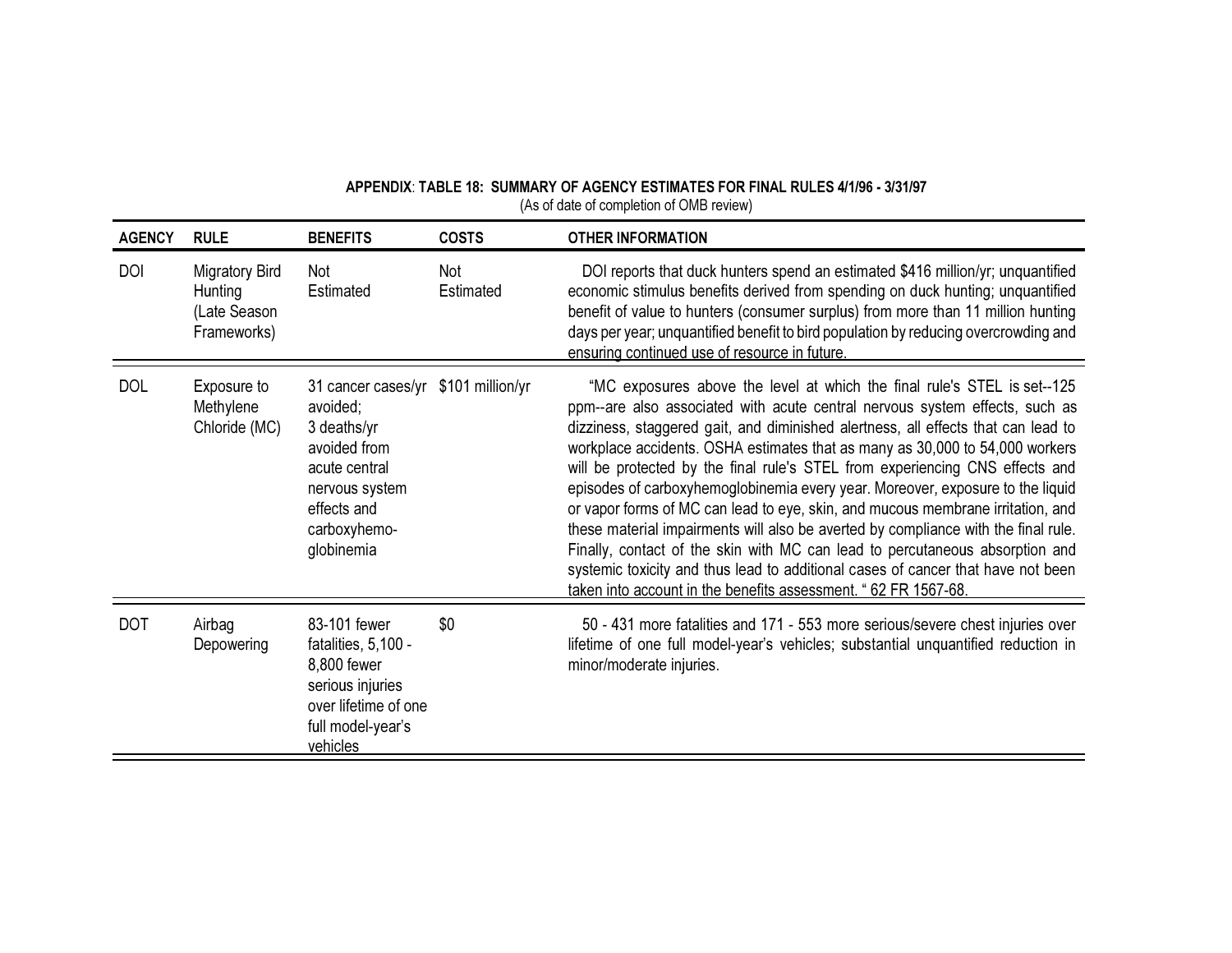| <b>AGENCY</b> | <b>RULE</b>                                                                    | <b>BENEFITS</b>                                                                                                   | <b>COSTS</b>                                                  | <b>OTHER INFORMATION</b>                                                                                                                                                                                                                                                                                                                                                                                                                                                                                                                                                                                                         |
|---------------|--------------------------------------------------------------------------------|-------------------------------------------------------------------------------------------------------------------|---------------------------------------------------------------|----------------------------------------------------------------------------------------------------------------------------------------------------------------------------------------------------------------------------------------------------------------------------------------------------------------------------------------------------------------------------------------------------------------------------------------------------------------------------------------------------------------------------------------------------------------------------------------------------------------------------------|
| <b>DOT</b>    | Light Truck<br><b>CAFE Model-</b><br>Year 1999                                 | Not<br>Estimated                                                                                                  | Not<br>Estimated                                              | None reported.                                                                                                                                                                                                                                                                                                                                                                                                                                                                                                                                                                                                                   |
| <b>DOT</b>    | Roadway<br>Worker<br>Protection                                                | \$240 million<br>present value<br>discounted over 10<br>vears                                                     | \$229 million<br>present value<br>discounted over<br>10 years | Possible increased capacity of rail lines and improved morale.                                                                                                                                                                                                                                                                                                                                                                                                                                                                                                                                                                   |
| <b>EPA</b>    | Accidental<br>Release<br>Prevention                                            | \$174 million/yr                                                                                                  | \$97 million/yr                                               | Unspecified value of information made available through disclosure/reporting<br>requirements; efficiency gains, increased technology transfer, indirect cost savings,<br>and increased goodwill; possible damage reductions attributable to offsite<br>consequence analysis and to a reduction in routine emissions.                                                                                                                                                                                                                                                                                                             |
| <b>EPA</b>    | Financial<br>Assurance for<br><b>Municipal Solid</b><br><b>Waste Landfills</b> | \$105 million/yr                                                                                                  | \$0                                                           | None reported.                                                                                                                                                                                                                                                                                                                                                                                                                                                                                                                                                                                                                   |
| <b>EPA</b>    | Deposit Control<br>Gasoline                                                    | <b>AVG EMISSION</b><br><b>REDUCTIONS PER</b><br>YEAR, 1997-2001:<br>25,000 t HC,<br>474,000 t CO,<br>95,000 t NOx | Avg Cost/YR,<br>1997 - 2000:<br>\$138 million/yr              | Fuel economy benefits are also expected as a result of the detergent program,<br>amounting to nearly 450 million gallons during the 1995-2001 period. The savings<br>associated with this fuel economy benefit are expected to partially offset the costs<br>This rule should result in increased sales and business<br>of the program.<br>opportunities within the fuel additive industry. EPA anticipates that this program<br>may result in significant vehicle maintenance benefits. However, due to<br>uncertainties in their magnitude, and for other reasons, they were not considered<br>quantitatively in the analysis. |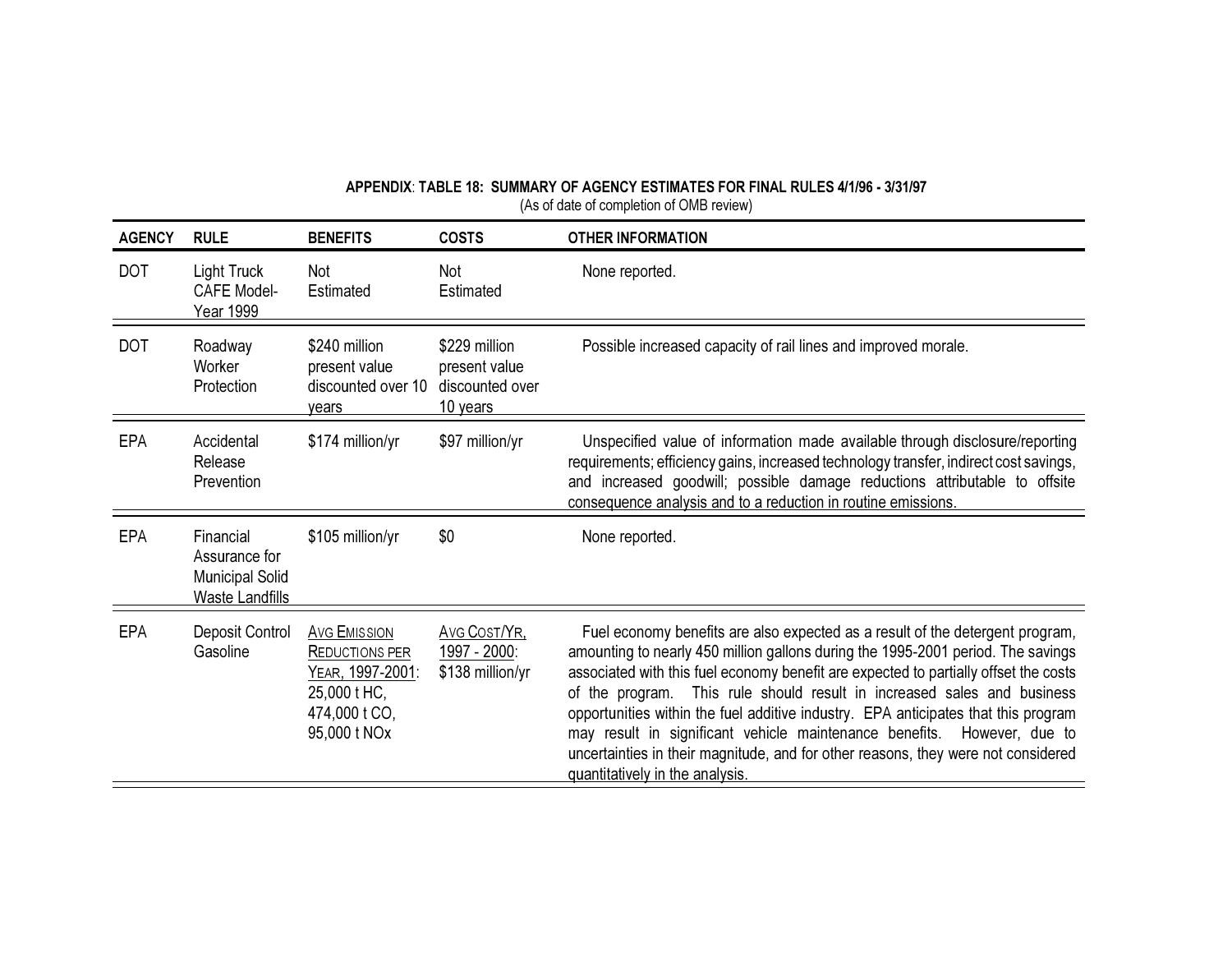| APPENDIX: TABLE 18: SUMMARY OF AGENCY ESTIMATES FOR FINAL RULES 4/1/96 - 3/31/97 |  |
|----------------------------------------------------------------------------------|--|
| (As of date of completion of OMB review)                                         |  |
|                                                                                  |  |

| <b>AGENCY</b> | <b>RULE</b>                                                         | <b>BENEFITS</b>                                                                                                                                                                                                                                                                                                   | <b>COSTS</b>            | <b>OTHER INFORMATION</b>                                                                                                                       |
|---------------|---------------------------------------------------------------------|-------------------------------------------------------------------------------------------------------------------------------------------------------------------------------------------------------------------------------------------------------------------------------------------------------------------|-------------------------|------------------------------------------------------------------------------------------------------------------------------------------------|
| <b>EPA</b>    | Acid Rain<br>Phase II<br>Nitrogen<br>Oxides<br>Emission<br>Controls | <b>EMISSION</b><br><b>REDUCTIONS PER</b><br>YEAR:<br>890,000 t NOx                                                                                                                                                                                                                                                | \$204 million/yr        | None reported.                                                                                                                                 |
| <b>EPA</b>    | <b>Federal Test</b><br>Procedure<br><b>Revisions</b>                | <b>EMISSION</b><br><b>REDUCTIONS:</b><br>In 2005:<br>30,994 t NMHC<br>1,937,114 t CO<br>164,112 t NOx<br>In 2010:<br>54,892 t NMHC<br>3,430,769 t CO<br>290,655 t NOx<br>In 2015:<br>72,025 t NMHC<br>4,501,555 t CO<br>381,372 t NO <sub>x</sub><br>In 2020:<br>81,977 t NMHC<br>5,123,565 t CO<br>434,068 t NOx | \$199-245<br>million/yr | Analysis does not include potential fuel savings of \$13.45 discounted over the<br>lifetime of the average vehicle, or about \$202 million/yr. |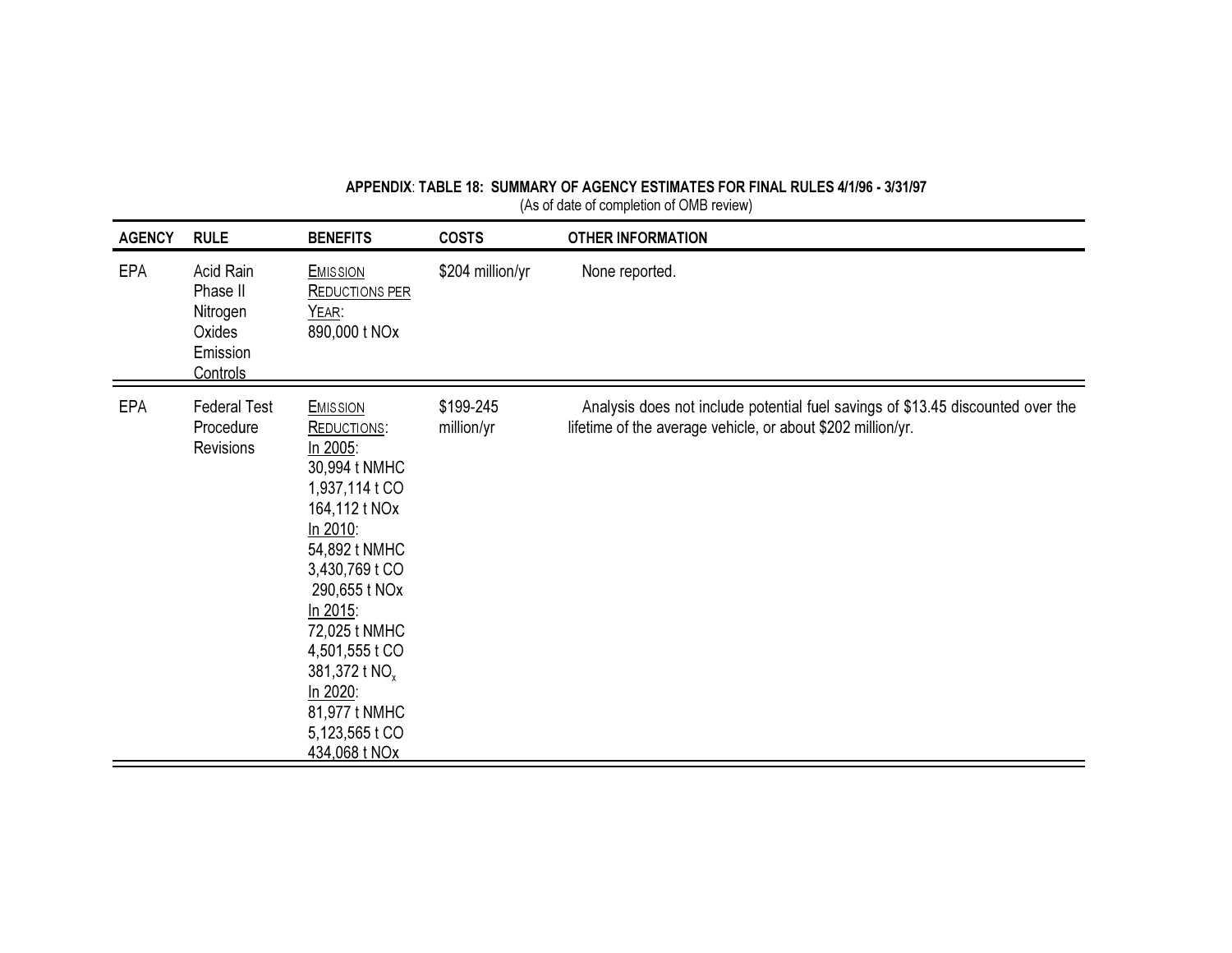| <b>AGENCY</b> | <b>RULE</b>                                                                                                                                                                       | <b>BENEFITS</b>                                                                                                                                                                                                                                 | <b>COSTS</b>                                                          | <b>OTHER INFORMATION</b>                                                                                                    |  |  |
|---------------|-----------------------------------------------------------------------------------------------------------------------------------------------------------------------------------|-------------------------------------------------------------------------------------------------------------------------------------------------------------------------------------------------------------------------------------------------|-----------------------------------------------------------------------|-----------------------------------------------------------------------------------------------------------------------------|--|--|
| <b>EPA</b>    | Voluntary<br>Standards for<br>Light-Duty<br>Vehicles                                                                                                                              | <b>EMISSION</b><br><b>REDUCTIONS</b><br>(tons/ozone<br>season- weekday):<br>In 2005:<br>279 t NMOG,<br>3,756 t CO,<br>400 t NOx<br>In 2007:<br>399 t NMOG,<br>5,302 t CO,<br>600 t NOx<br>In 2015:<br>778 t NMOG,<br>9,723 t CO,<br>1.249 t NOx | \$600 million/yr                                                      | None reported.                                                                                                              |  |  |
| <b>EPA</b>    | Lead-Based<br><b>Paint Activities</b><br>in Target<br>Housing                                                                                                                     | Not<br>Estimated                                                                                                                                                                                                                                | \$1.114 billion<br>present value over<br>50 years<br>discounted at 3% | Will provide consumers with greater assurance that they will be able to purchase<br>abatement services of reliable quality. |  |  |
|               | ABBREVIATIONS: CO = carbon monoxide, HC = hydrocarbons, Kt = kilotons, NMHC = non-methane hydrocarbons, NMOG= non-methane<br>organic gases. $NOx = nitrogen$ oxides, $t = tons$ . |                                                                                                                                                                                                                                                 |                                                                       |                                                                                                                             |  |  |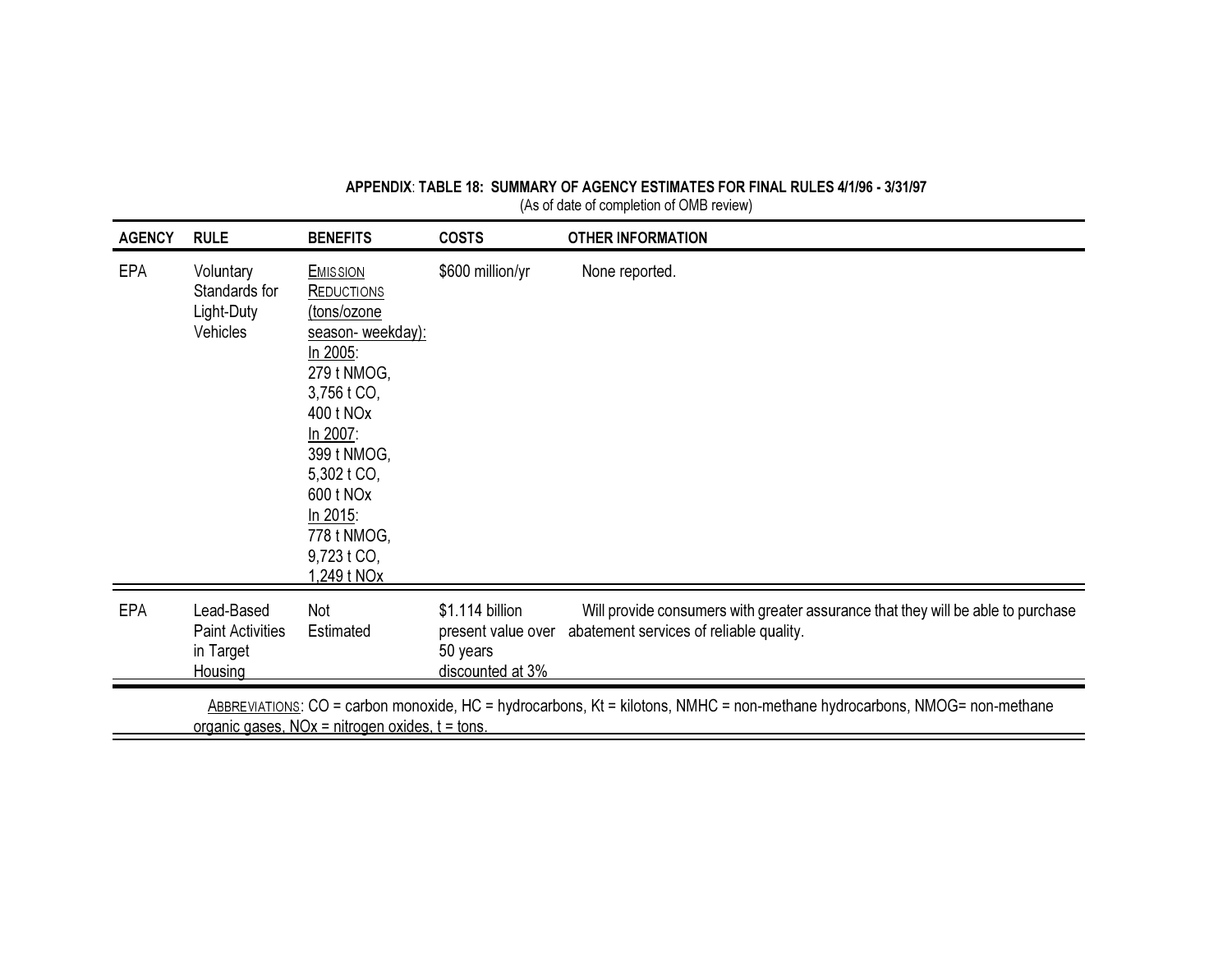#### 122

#### **Bibliography**

- Brown, R. Scott and Ian Savage, "The Economics of Double-Hulled Tankers" *Maritime Policy and Management*, Vol. 23, No. 2 (1996).
- Crandall, Robert W**.,** *et al. An Agenda For Federal Regulatory Reform* (Washington D.C.: American Enterprise Institute and the Brookings Institution, 1997).
- Crandall, Robert W., Howard Gruenspecht, Ted Keeler and Lester Lave. *Regulating the Automobile* (Washington D.C.: Brookings Institution, 1986).
- Crandall, Robert W. "What Ever Happened to Deregulation?" in David Boaz (ed.) *Assessing the Reagan Years* (Washington D.C.: Cato Institution, 1988).
- Cropper, Maureen L. and Wallace E. Oates. "Environmental Economics: A Survey," *Journal of Economic Literature*, Vol. 30, No. 2 (June 1992).

Denison, Edward F. *Accounting for Slower Economic Growth: The U.S. in the 1970s* (Washington D.C.: Brookings Institution, 1979).

Dudley, Susan E. And Angela Antonelli, "Congress and the Clinton OMB: Unwilling Partners in Regulatory Oversight," *Regulation* (Fall 1997).

Eads, George C. and Michael Fix. *Relief or Reform? Reagan's Regulatory Dilemma* (Washington, D.C.: The Urban Institute Press, 1984).

Elliehausen, Gregory. *The Cost of Bank Regulation: A Review of the Evidence* (Washington D.C.: Federal Reserve Board Staff Study, 1997).

- Gardner, Bruce L. *Protection of U.S. Agriculture: Why, How, and Who Loses?* (University of Maryland Dept. Agriculture and Resource Economics Working Paper No. 87-15).
- Grant Thorton. *Regulatory Burden: The Cost to Community Banks*, A study prepared by the Independent Bankers Association of America, (1993).
- Gray, W. B. "The Cost of Regulation: OSHA, EPA, and the Productivity Slowdown," *American Economic Review*, (December 1987).
- Hahn, Robert W. and John A. Hird. "The Costs and Benefits of Regulation: Review and Synthesis," *Yale Journal on Regulation*, (Vol. 8, No. 1, Winter 1991).
- Hahn, Robert W. and Robert E. Litan. *Improving Regulatory Accountability* (Washington D.C.: American Enterprise Institute and the Brooks Institution, 1997).
- Hahn, Robert W. "Regulatory Reform: Assessing the Government's Numbers" in *Reviving Regulatory Reform: A Global Perspective*, (Cambridge University Press and A.I. Press, Forthcoming).
- Hahn, Robert W. "Regulatory Reform: What do the Numbers Tell Us?" in Hahn, Robert W., ed., *Risks, Costs, and Lives Saved: Getting Better Results From Regulation*, (New York: Oxford University Press and A.I. Press, 1996).
- Hazilla, Michael and Raymond Kopp. "Social Cost of Environmental Quality Regulations: A General Equilibrium Analysis," *Journal of Political Economy*, (Vol. 98, No. 4, 1990).
- Himmelstein, David U. And Steffie Woolhandler. "Cost Without Benefit: Administrative Waste in U.S. Health Care," *The New England Journal of Medicine*, (Vol.314, No. 7, February, 13, 1986).
- Hopkins, Thomas D. "Cost of Regulation," Report Prepared for the Regulatory Information Service Center, Washington, D.C., (August 1991).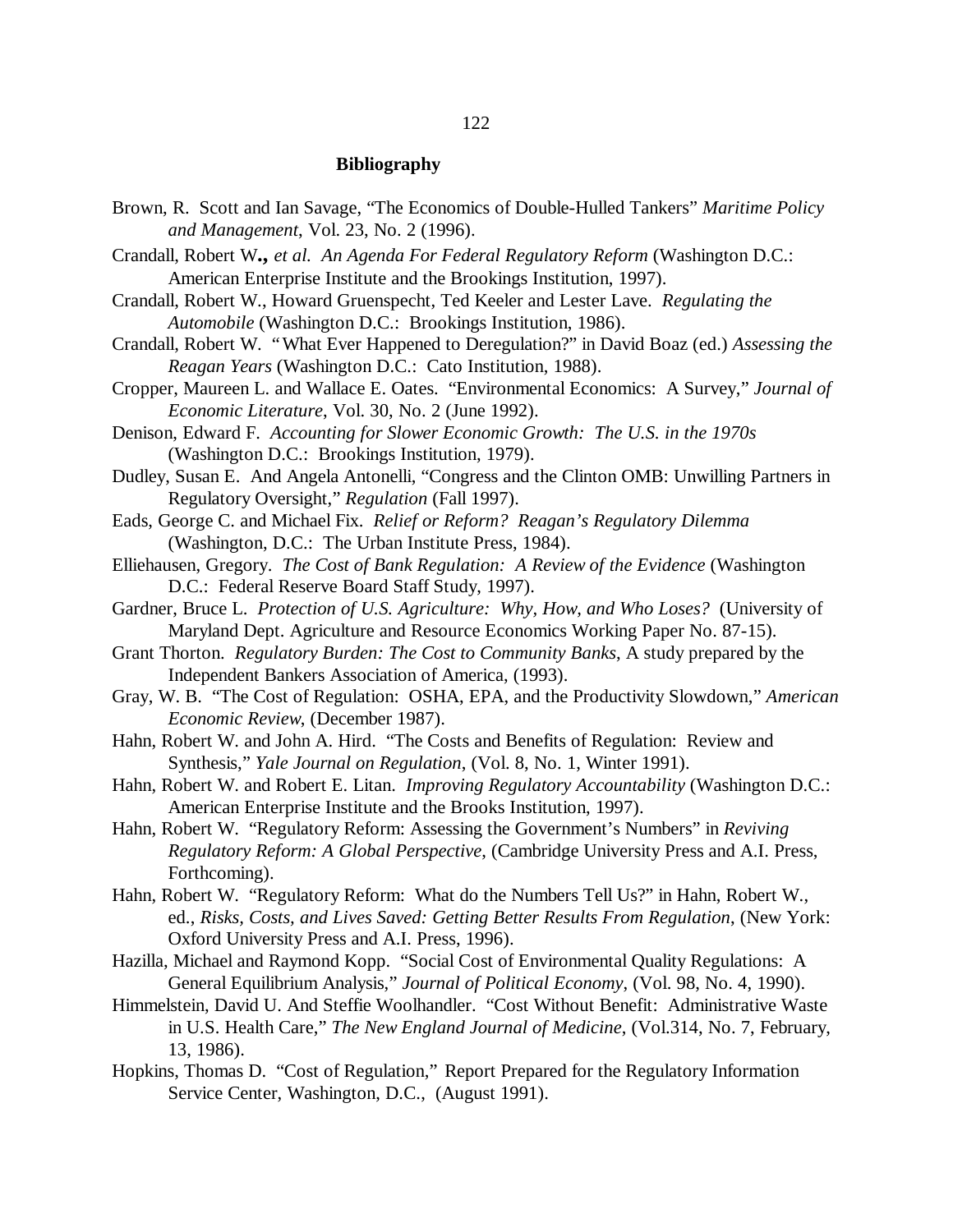- Hopkins, Thomas D. "Cost of Regulation: Filling the Gaps," Report Prepared for the Regulatory Information Service Center, Washington D.C., (August 1992).
- Hopkins, Thomas D. "Profiles of Regulatory Costs," Report to U.S. Small Business Administration, (November 1995).
- Hopkins, Thomas D. "OMB's Regulatory Accounting Report Falls Short of the Mark," Center for the Study of American Business (October 1997).
- Hopkins, Thomas D. "Regulatory Costs in Profile," Policy Study No. 132, Center for the Study of American Business, (August 1996).
- Hufbauer, Gary C., Diane T. Berliner and Kimberly Ann Elliot. *Trade Protection in the United States* (Washington, D.C.: Institute for International Economics, 1986).
- Jaffe, Adam B., Steven R. Peterson, Paul R. Portney and Robert Stavins. "Environmental Regulation and the Competitiveness of U.S. Manufacturing," *Journal of Economic Literature*, Vol. 33, No. 1 (March 1995).
- James Jr., Harvey S. *Estimating OSHA Compliance Costs*, Center for the Study of American Business (October 1996).
- Jorgenson, Dale W. and Peter J. Wilcoxen. "Environmental Regulation and U.S. Economic Growth," *Rand Journal of Economics* (Vol. 21, No. 2, Summer 1990).
- Kahane, Charles J., The Effectiveness of Center High-Mounted Stop Lamps: A Preliminary Evaluation. Technical Report No. DOT HS 807 076. Washington, DC: National Highway Traffic Safety Administration, (1987).
- Kahane, Charles J., An Evaluation of Center High-Mounted Stop Lamps Based on 1987 Data. Technical Report No. DOT HS 807 442. Washington, DC: National Highway Traffic Safety Administration, (1989).
- Kahane, Charles J., and Ellen Hertz. Long-Term Effectiveness of Center High-Mounted Stop Lamps in Passenger Cars and Light Trucks. Technical Report No. DOT HS 808 696. Washington, DC: National Highway Traffic Safety Administration, (1998).
- Litan, Robert E. and William D. Nordhaus. *Reforming Federal Regulation* (New Haven, Ct.: Yale University Press, 1983).
- Morrison, Steven A. and Clifford Winston. *The Economic Effects of Airline Deregulation* (Washington, D.C.: Brookings Institution, 1986).
- Morrison, Steven A. and Clifford Winston. "Enhancing Performance of the Deregulated Air Transportation System, "*Brookings Papers on Economic Activity: Microeconomics*, 1989.
- Organization for Economic Cooperation and Development. *The OECD Report on Regulatory Reform Volume I: Sectoral Studies* (Paris: 1997).
- U.S., Council of Economic Advisers. *Economic Report of the President* (February 1997).
- U.S., Environmental Protection Agency. *Environmental Investments: The Cost of a Clean Environment* (December 1990).
- U.S., Environmental Protection Agency. *Technical and Economic Capacity of States and Public Water Systems to Implement Drinking Water Regulations -- Report to Congress* (1993).
- U.S., Environmental Protection Agency. *1972-1992 Retrospective Analysis: Impacts of Municipal Treatment Improvement for Inland Waterways* (1995).